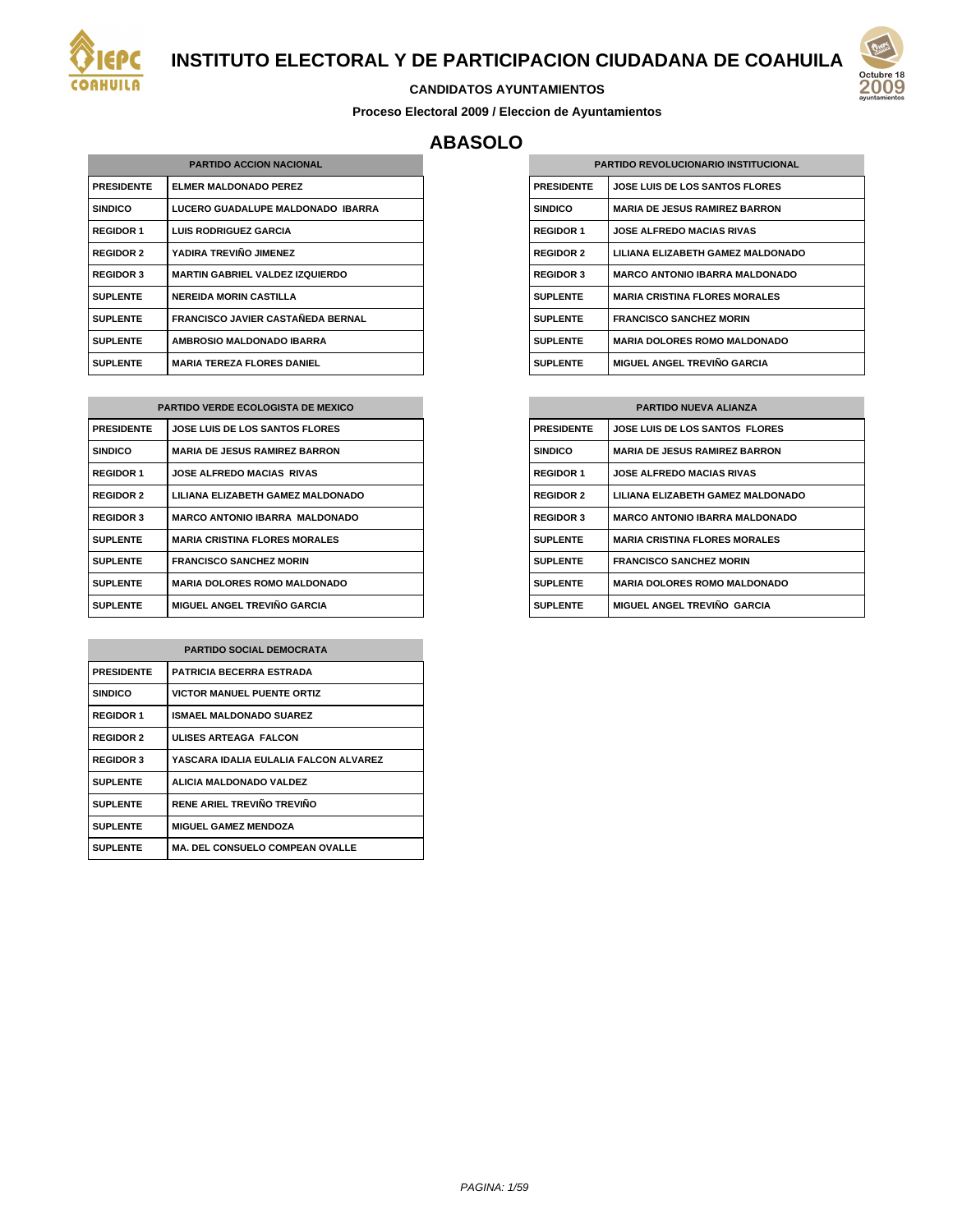



#### **CANDIDATOS AYUNTAMIENTOS**

**Proceso Electoral 2009 / Eleccion de Ayuntamientos**

# **ACUÑA**

| <b>PARTIDO ACCION NACIONAL</b> |                                        |  |
|--------------------------------|----------------------------------------|--|
| <b>PRESIDENTE</b>              | <b>FSTHER TAI AMAS HERNANDEZ</b>       |  |
| <b>SINDICO</b>                 | <b>BRIGIDO RAMIRO MORENO HERNANDEZ</b> |  |
| <b>REGIDOR 1</b>               | ABRIL CELESTE MUÑOZ CADENA             |  |
| <b>REGIDOR 2</b>               | <b>JESUS SUDAY TAMEZ</b>               |  |
| <b>REGIDOR 3</b>               | ALEJANDRA AIME GONZALEZ ALDAMA         |  |
| <b>REGIDOR 4</b>               | <b>JESUS ADRIAN PACHECO GONZALEZ</b>   |  |
| <b>REGIDOR 5</b>               | <b>CECILIA ESPINOZA SALAZAR</b>        |  |
| <b>REGIDOR 6</b>               | <b>JORGE BARAJAS ARCILA</b>            |  |
| <b>REGIDOR 7</b>               | ROSA ELVA ZAPATA MARTINEZ              |  |
| <b>REGIDOR 8</b>               | <b>CARLOS ROBERTO RUBIO</b>            |  |
| <b>SUPLENTE</b>                | ANGELICA MORALES PALOMO                |  |
| <b>SUPLENTE</b>                | JOSE ANGEL AYALA ALVAREZ               |  |
| <b>SUPLENTE</b>                | <b>MARTHA ELENA GARZA GORDON</b>       |  |
| <b>SUPLENTE</b>                | PABLO ENRIQUE GONZALEZ ROA             |  |
| <b>SUPLENTE</b>                | FLOR ADELA MARTELET GARCIA             |  |
| <b>SUPLENTE</b>                | <b>FERMIN RODRIGUEZ QUINTERO</b>       |  |
| <b>SUPLENTE</b>                | NORMA ALEJANDRA HERNANDEZ VILLARREAL   |  |
| <b>SUPLENTE</b>                | <b>HECTOR EDUARDO AROCHA GOMEZ</b>     |  |
| <b>SUPLENTE</b>                | LAURA PATRICIA GALLEGOS GONZALEZ       |  |

| PARTIDO DE LA REVOLUCION DEMOCRATICA |                                        |  |
|--------------------------------------|----------------------------------------|--|
| <b>PRESIDENTE</b>                    | <b>ESTHER TALAMAS HERNANDEZ</b>        |  |
| <b>SINDICO</b>                       | <b>BRIGIDO RAMIRO MORENO HERNANDEZ</b> |  |
| <b>REGIDOR 1</b>                     | <b>ABRIL CELESTE MUNOZ CADENA</b>      |  |
| <b>REGIDOR 2</b>                     | <b>JESUS SUDAY TAMEZ</b>               |  |
| <b>REGIDOR 3</b>                     | ALEJANDRA AIME GONZALEZ ALDAMA         |  |
| <b>REGIDOR 4</b>                     | <b>JESUS ADRIAN PACHECO GONZALEZ</b>   |  |
| <b>REGIDOR 5</b>                     | CECILIA ESPINOZA SALAZAR               |  |
| <b>REGIDOR 6</b>                     | <b>JORGE BARAJAS ARCILA</b>            |  |
| <b>REGIDOR 7</b>                     | ROSA ELVA ZAPATA MARTINEZ              |  |
| <b>REGIDOR 8</b>                     | <b>CARLOS ROBERTO RUBIO</b>            |  |
| <b>SUPLENTE</b>                      | ANGELICA MORALES PALOMO                |  |
| <b>SUPLENTE</b>                      | JOSE ANGEL AYALA AI VAREZ              |  |
| <b>SUPLENTE</b>                      | <b>MARTHA ELENA GARZA GORDON</b>       |  |
| <b>SUPLENTE</b>                      | PABLO ENRIQUE GONZALEZ ROA             |  |
| <b>SUPLENTE</b>                      | FLOR ADELA MARTELET GARCIA             |  |
| <b>SUPLENTE</b>                      | <b>FERMIN RODRIGUEZ QUINTERO</b>       |  |
| <b>SUPLENTE</b>                      | NORMA ALEJANDRA HERNANDEZ VILLARREAL   |  |
| SUPLENTE                             | <b>HECTOR EDUARDO AROCHA GOMEZ</b>     |  |
| <b>SUPLENTE</b>                      | LAURA PATRICIA GALLEGOS GONZALEZ       |  |

| <b>PARTIDO REVOLUCIONARIO INSTITUCIONAL</b> |                                           |  |
|---------------------------------------------|-------------------------------------------|--|
| <b>PRESIDENTE</b>                           | ALBERTO AGUIRRE VILLAREAL                 |  |
| <b>SINDICO</b>                              | ADRIANA RAMIREZ PACHECO                   |  |
| <b>REGIDOR 1</b>                            | <b>MARCOS VILLARREAL SUDAY</b>            |  |
| <b>REGIDOR 2</b>                            | DIANA CECII IA REYNA GARCIA               |  |
| <b>REGIDOR 3</b>                            | ROBERTO DE LOS SANTOS VAZQUEZ             |  |
| <b>REGIDOR 4</b>                            | <b>IRMA YOLANDA TOVAR MARROQUIN</b>       |  |
| <b>REGIDOR 5</b>                            | <b>JOEL HERNANDEZ GALINDO</b>             |  |
| <b>REGIDOR 6</b>                            | ALMA DELIA REYES CADENA                   |  |
| <b>REGIDOR 7</b>                            | <b>JESUS DE HOYOS TORRES</b>              |  |
| <b>REGIDOR 8</b>                            | DIANA ESTELA QUIROZ LICON                 |  |
| <b>SUPLENTE</b>                             | JORGE LUIS AGUILAR OZUNA                  |  |
| <b>SUPLENTE</b>                             | RAMONA VILLAVICENCIO RUVALCABA            |  |
| <b>SUPLENTE</b>                             | <b>EBERTO DE JESUS RIVERA TABOADA</b>     |  |
| <b>SUPLENTE</b>                             | <b>MAYRA ALEJANDRA RODRIGUEZ RIOS</b>     |  |
| <b>SUPLENTE</b>                             | <b>GERARDO ALFONSO MORALES MIRAMONTES</b> |  |
| <b>SUPLENTE</b>                             | ERIKA PATRICIA GALVAN VILLAREAL           |  |
| <b>SUPLENTE</b>                             | <b>LEOPOLDO PARGA VILLEGAS</b>            |  |
| <b>SUPLENTE</b>                             | <b>SANDRA LOZANO CRUZ</b>                 |  |
| <b>SUPLENTE</b>                             | <b>JORGE ARTURO IDUARTE GALINDO</b>       |  |

| <b>PARTIDO DEL TRABAJO</b> |                                           |  |
|----------------------------|-------------------------------------------|--|
| <b>PRESIDENTE</b>          | <b>HUMBERTO GONZALEZ MARTINEZ</b>         |  |
| <b>SINDICO</b>             | <b>MARIA DEL SOCORRO OCHOA VAZQUEZ</b>    |  |
| <b>REGIDOR 1</b>           | HECTOR AMERICO DOMINGUEZ SALAS            |  |
| <b>REGIDOR 2</b>           | <b>MARIBEL CONTRERAS OCHOA</b>            |  |
| <b>REGIDOR 3</b>           | <b>ANDRES GOMEZ MARTINEZ</b>              |  |
| <b>REGIDOR 4</b>           | <b>LORENZA QUIROZ MARTINEZ</b>            |  |
| <b>REGIDOR 5</b>           | <b>TEODORO PEREZ FRIAS</b>                |  |
| <b>REGIDOR 6</b>           | <b>ELIZABETH CASTRO SANTANA</b>           |  |
| <b>REGIDOR 7</b>           | <b>IVAN SANTOS GABRIEL</b>                |  |
| <b>REGIDOR 8</b>           | <b>REYNA YADIRA AGUAYO MARQUEZ</b>        |  |
| <b>SUPLENTE</b>            | JOSE ALBERTO ALVAREZ VALENZUELA           |  |
| <b>SUPLENTE</b>            | <b>JOSE DE MONTSERRAT ACOSTA GONZALEZ</b> |  |
| <b>SUPLENTE</b>            | AMPARO GONZALEZ GARCIA                    |  |
| <b>SUPLENTE</b>            | ROLANDO OCHOA VAZQUEZ                     |  |
| <b>SUPLENTE</b>            | <b>JORGE EDUARDO MACIAS RIOS</b>          |  |
| <b>SUPLENTE</b>            | <b>BEATRIZ IBARRA GOMEZ</b>               |  |
| <b>SUPLENTE</b>            | <b>MA. INES MARTINEZ GONZALEZ</b>         |  |
| <b>SUPLENTE</b>            | VIRGINIA GUEMES HERNANDEZ                 |  |
| <b>SUPLENTE</b>            | LUZ MARIA RODRIGUEZ GOMEZ                 |  |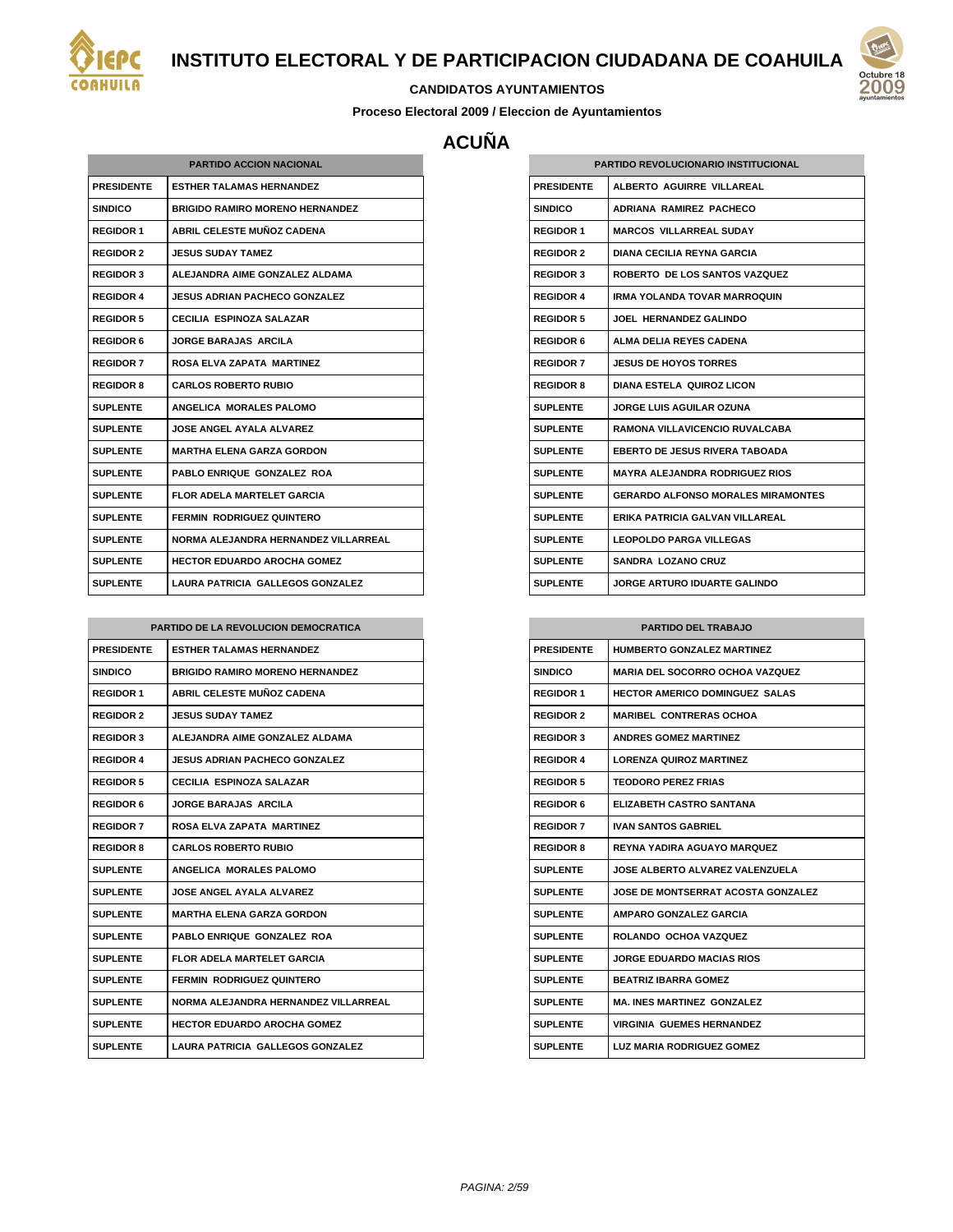



#### **CANDIDATOS AYUNTAMIENTOS**

**Proceso Electoral 2009 / Eleccion de Ayuntamientos**

# **ACUÑA**

| PARTIDO VERDE ECOLOGISTA DE MEXICO |                                          |  |
|------------------------------------|------------------------------------------|--|
| <b>PRESIDENTE</b>                  | ALFREDO GARZA CASTILLO                   |  |
| <b>SINDICO</b>                     | <b>MARIA DE LA LUZ GONZALEZ CLATZA</b>   |  |
| <b>REGIDOR 1</b>                   | <b>JAIME MANUEL ISAIAS SOTO</b>          |  |
| <b>REGIDOR 2</b>                   | <b>HAYDEE BORREGO ESQUIVEL</b>           |  |
| <b>REGIDOR 3</b>                   | <b>ROBERTO MARQUEZ GUADALUPE</b>         |  |
| <b>REGIDOR 4</b>                   | ANA LUISA RAMIREZ VEGA                   |  |
| <b>REGIDOR 5</b>                   | <b>JAVIER ALEJANDRO ORTIZ RAMON</b>      |  |
| <b>REGIDOR 6</b>                   | <b>NORMA PEREZ VELAZQUEZ</b>             |  |
| <b>REGIDOR 7</b>                   | <b>CESAR ORLANDO PUENTE GUTIERREZ</b>    |  |
| <b>REGIDOR 8</b>                   | <b>MARIA RUTH LARA GONZALEZ</b>          |  |
| <b>SUPLENTE</b>                    | <b>TERESA DUQUE MARROQUIN</b>            |  |
| <b>SUPLENTE</b>                    | ANGEL MARIO PEREZ DE LA CRUZ             |  |
| <b>SUPLENTE</b>                    | <b>MARIA DEL CARMEN MARTINEZ NOLASCO</b> |  |
| <b>SUPLENTE</b>                    | <b>ESTEBAN ROSARIO BERNARDI</b>          |  |
| <b>SUPLENTE</b>                    | <b>DALIA JANETTE COSSIO DE LA TOBA</b>   |  |
| <b>SUPLENTE</b>                    | <b>FRANCISCO ANDRADE VELAZQUEZ</b>       |  |
| <b>SUPLENTE</b>                    | BEATRIZ CISNEROS SANCHEZ                 |  |
| <b>SUPLENTE</b>                    | MIGUEL ANGEL LOPEZ MARTINEZ              |  |
| <b>SUPLENTE</b>                    | SANDRA ELIA CASTILLO ROLDAN              |  |

| <b>PARTIDO NUEVA ALIANZA</b> |                                           |  |
|------------------------------|-------------------------------------------|--|
| <b>PRESIDENTE</b>            | ALBERTO AGUIRRE VILLAREAL                 |  |
| <b>SINDICO</b>               | <b>ADRIANA RAMIREZ PACHECO</b>            |  |
| <b>REGIDOR 1</b>             | <b>MARCOS VILLARREAL SUDAY</b>            |  |
| <b>REGIDOR 2</b>             | <b>DIANA CECILIA REYNA GARCIA</b>         |  |
| <b>REGIDOR 3</b>             | ROBERTO DE LOS SANTOS VAZQUEZ             |  |
| <b>REGIDOR 4</b>             | <b>IRMA YOLANDA TOVAR MARROQUIN</b>       |  |
| <b>REGIDOR 5</b>             | JOEL HERNANDEZ GALINDO                    |  |
| <b>REGIDOR 6</b>             | ALMA DELIA REYES CADENA                   |  |
| <b>REGIDOR 7</b>             | <b>JESUS DE HOYOS TORRES</b>              |  |
| <b>REGIDOR 8</b>             | DIANA ESTELA QUIROZ LICON                 |  |
| <b>SUPLENTE</b>              | <b>JORGE LUIS AGUILAR OZUNA</b>           |  |
| <b>SUPLENTE</b>              | RAMONA VILLAVICENCIO RUVALCABA            |  |
| <b>SUPLENTE</b>              | <b>EBERTO DE JESUS RIVERA TABOADA</b>     |  |
| <b>SUPLENTE</b>              | <b>MAYRA ALEJANDRA RODRIGUEZ RIOS</b>     |  |
| <b>SUPLENTE</b>              | <b>GERARDO ALFONSO MORALES MIRAMONTES</b> |  |
| <b>SUPLENTE</b>              | ERIKA PATRICIA GALVAN VILLARREAL          |  |
| <b>SUPLENTE</b>              | <b>LEOPOLDO PARGA VILLEGAS</b>            |  |
| <b>SUPLENTE</b>              | <b>SANDRA LOZANO CRUZ</b>                 |  |
| <b>SUPLENTE</b>              | JORGE ARTURO IDUARTE GALINDO              |  |

| PARTIDO UNIDAD DEMOCRATICA DE COAHUILA |                                        |
|----------------------------------------|----------------------------------------|
| <b>PRESIDENTE</b>                      | <b>ESTHER TALAMAS HERNANDEZ</b>        |
| SINDICO                                | <b>BRIGIDO RAMIRO MORENO HERNANDEZ</b> |
| <b>REGIDOR 1</b>                       | ABRIL CELESTE MUÑOZ CADENA             |
| <b>REGIDOR 2</b>                       | <b>JESUS SUDAY TAMEZ</b>               |
| <b>REGIDOR 3</b>                       | ALEJANDRA AIME GONZALEZ ALDAMA         |
| <b>REGIDOR 4</b>                       | <b>JESUS ADRIAN PACHECO GONZALEZ</b>   |
| <b>REGIDOR 5</b>                       | <b>CECILIA ESPINOZA SALAZAR</b>        |
| <b>REGIDOR 6</b>                       | JORGE BARAJAS ARCILA                   |
| <b>REGIDOR 7</b>                       | <b>ROSA ELVA ZAPATA MARTINEZ</b>       |
| <b>REGIDOR 8</b>                       | <b>CARLOS ROBERTO RUBIO</b>            |
| <b>SUPLENTE</b>                        | <b>ANGELICA MORALES PALOMO</b>         |
| <b>SUPLENTE</b>                        | <b>JOSE ANGEL AYALA ALVAREZ</b>        |
| SUPLENTE                               | <b>MARTHA ELENA GARZA GORDON</b>       |
| <b>SUPLENTE</b>                        | PABLO ENRIQUE GONZALEZ ROA             |
| <b>SUPLENTE</b>                        | FLOR ADELA MARTELET GARCIA             |
| <b>SUPLENTE</b>                        | <b>FERMIN RODRIGUEZ QUINTERO</b>       |
| <b>SUPLENTE</b>                        | NORMA ALEJANDRA HERNANDEZ VILLARREAL   |
| <b>SUPLENTE</b>                        | <b>HECTOR EDUARDO AROCHA GOMEZ</b>     |
| <b>SUPLENTE</b>                        | LAURA PATRICIA GALLEGOS GONZALEZ       |

| <b>PARTIDO SOCIAL DEMOCRATA</b> |                                          |
|---------------------------------|------------------------------------------|
| <b>PRESIDENTE</b>               | ALFREDO GARZA CASTILLO                   |
| <b>SINDICO</b>                  | <b>MARIA DE LA LUZ GONZALEZ CLATZA</b>   |
| <b>REGIDOR 1</b>                | JAIME MANUEL ISAIAS SOTO                 |
| <b>REGIDOR 2</b>                | <b>HAYDEE BORREGO ESQUIVEL</b>           |
| <b>REGIDOR 3</b>                | ROBERTO MARQUEZ GUADALUPE                |
| <b>REGIDOR 4</b>                | ANA LUISA RAMIREZ VEGA                   |
| <b>REGIDOR 5</b>                | JAVIER ALEJANDRO ORTIZ RAMON             |
| <b>REGIDOR 6</b>                | NORMA PEREZ VELAZQUEZ                    |
| <b>REGIDOR 7</b>                | <b>CESAR ORLANDO PUENTE GUTIERREZ</b>    |
| <b>REGIDOR 8</b>                | <b>MARIA RUTH LARA GONZALEZ</b>          |
| <b>SUPLENTE</b>                 | <b>TERESA DUQUE MARROQUIN</b>            |
| <b>SUPLENTE</b>                 | ANGEL MARIO PEREZ DE LA CRUZ             |
| <b>SUPLENTE</b>                 | <b>MARIA DEL CARMEN MARTINEZ NOLASCO</b> |
| <b>SUPLENTE</b>                 | <b>ESTEBAN ROSARIO BERNARDI</b>          |
| <b>SUPLENTE</b>                 | DALIA JANETTE COSSIO DE LA TOBA          |
| <b>SUPLENTE</b>                 | <b>FRANCISCO ANDRADE VELAZQUEZ</b>       |
| <b>SUPLENTE</b>                 | <b>BEATRIZ CISNEROS SANCHEZ</b>          |
| <b>SUPLENTE</b>                 | <b>MIGUEL ANGEL LOPEZ MARTÍNEZ</b>       |
| <b>SUPLENTE</b>                 | SANDRA ELIA CASTILLO ROLDAN              |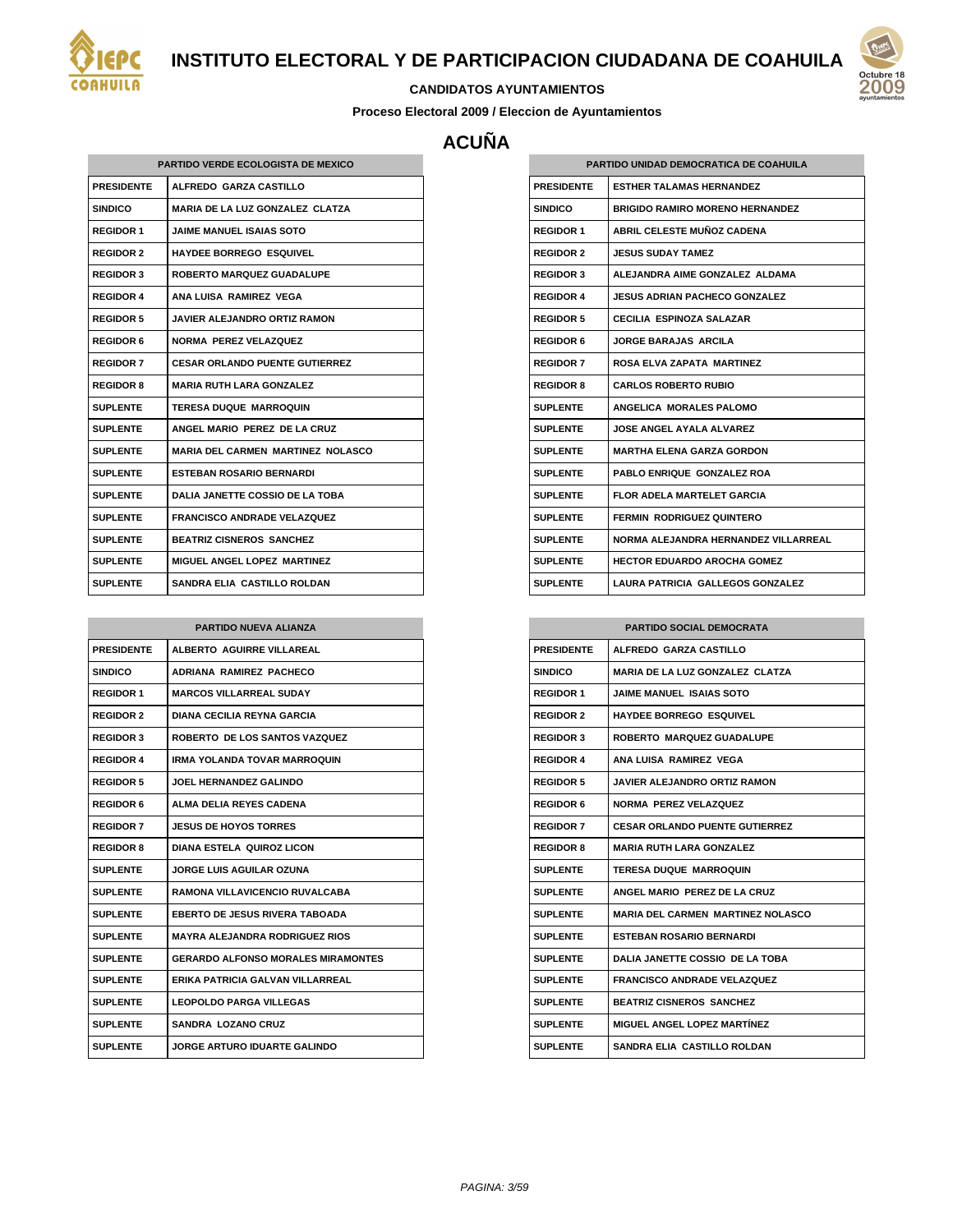

#### **CANDIDATOS AYUNTAMIENTOS**

**Proceso Electoral 2009 / Eleccion de Ayuntamientos**

## **ALLENDE**

| <b>PARTIDO ACCION NACIONAL</b> |                                       |
|--------------------------------|---------------------------------------|
| <b>PRESIDENTE</b>              | <b>SERGIO ALONSO LOZANO RODRIGUEZ</b> |
| <b>SINDICO</b>                 | <b>MAGDA NELY MARTINEZ MARTINEZ</b>   |
| <b>REGIDOR 1</b>               | GONZALO ALBERTO VILLA SERRANO         |
| <b>REGIDOR 2</b>               | <b>MIRIAM ASALIA ORTIZ SALINAS</b>    |
| <b>REGIDOR 3</b>               | <b>LUIS ENRIQUE RAMIREZ GUERRA</b>    |
| <b>REGIDOR 4</b>               | ORALIA SALAS DE LUNA                  |
| <b>REGIDOR 5</b>               | <b>BONIFACIO GUEVARA TREVIÑO</b>      |
| <b>SUPLENTE</b>                | PURA OFELIA BETANCOURT LOPEZ          |
| <b>SUPLENTE</b>                | <b>ROBERTO MEDINA GARCIA</b>          |
| <b>SUPLENTE</b>                | ROSAL BA YADIRA CERVANTES VERDIN      |
| <b>SUPLENTE</b>                | <b>JOSE ANGEL OLIVO REYES</b>         |
| <b>SUPLENTE</b>                | <b>MA. DEL REFUGIO PEREZ CAMPOS</b>   |
| <b>SUPLENTE</b>                | <b>MARIO ALBERTO GARCIA VAZQUEZ</b>   |

| <b>PARTIDO DE LA REVOLUCION DEMOCRATICA</b> |                                             |
|---------------------------------------------|---------------------------------------------|
| <b>PRESIDENTE</b>                           | <b>DABID HERON TURRUBIATE OBREGON</b>       |
| <b>SINDICO</b>                              | <b>ENEDINA GONZALEZ PEREZ</b>               |
| <b>REGIDOR 1</b>                            | <b>NOE SAUCEDO TREJO</b>                    |
| <b>REGIDOR 2</b>                            | <b>JUANITA EUGENIA GARCIA BALANDRAN</b>     |
| <b>REGIDOR 3</b>                            | <b>MARCELINO ORTIZ AVALOS</b>               |
| <b>REGIDOR 4</b>                            | <b>LAURA MARGARITA MORENO CHAPA</b>         |
| <b>REGIDOR 5</b>                            | <b>JOSE MANUEL PEREZ SALINAS</b>            |
| <b>SUPLENTE</b>                             | <b>ROBERTO MARTINEZ ORTA</b>                |
| <b>SUPLENTE</b>                             | <b>MARIA DE LOS ANGELES MAGDALENO RAMOS</b> |
| <b>SUPLENTE</b>                             | <b>RUBEN DARIO MORALES AMAYA</b>            |
| <b>SUPLENTE</b>                             | <b>DORA ELIA TORRES REYES</b>               |
| <b>SUPLENTE</b>                             | <b>JOSE ELEAZAR FLORES ZUÑIGA</b>           |
| <b>SUPLENTE</b>                             | <b>LETICIA SAUCEDO TREVIÑO</b>              |

| <b>PARTIDO NUEVA ALIANZA</b> |                                         |
|------------------------------|-----------------------------------------|
| <b>PRESIDENTE</b>            | <b>DAGOBERTO JAVIER PERALES DE LEON</b> |
| <b>SINDICO</b>               | <b>MARIA ISAREL GARCIA BEZA</b>         |
| <b>REGIDOR 1</b>             | <b>ARMANDO DE LUNA BALDERAS</b>         |
| <b>REGIDOR 2</b>             | <b>MARIA ELENA MONDRAGON CARDENAS</b>   |
| <b>REGIDOR 3</b>             | DIEGO ERNESTO MORENO VAZQUEZ            |
| <b>REGIDOR 4</b>             | <b>LAURA EVER BARCENAS TORRES</b>       |
| <b>REGIDOR 5</b>             | NOE ANTONIO ZUÑIGA GONZALEZ             |
| <b>SUPLENTE</b>              | <b>RAUL ALFREDO CASTILLO RODRIGUEZ</b>  |
| <b>SUPLENTE</b>              | TRINIDAD CERVANTES CISNEROS             |
| <b>SUPLENTE</b>              | <b>MARCO ANTONIO MENDOZA HERNANDEZ</b>  |
| <b>SUPLENTE</b>              | <b>CARI ISABEL VILLEGAS RODRIGUEZ</b>   |
| <b>SUPLENTE</b>              | <b>JORGE ALBERTO MENDOZA DIAZ</b>       |
| <b>SUPLENTE</b>              | <b>LYDIA GABRIELA DE LEON SALAZAR</b>   |

| <b>PARTIDO REVOLUCIONARIO INSTITUCIONAL</b> |                                        |
|---------------------------------------------|----------------------------------------|
| <b>PRESIDENTE</b>                           | DAGOBERTO JAVIER PERALES DE LEON       |
| <b>SINDICO</b>                              | <b>MARIA ISABEL GARCIA BEZA</b>        |
| <b>REGIDOR 1</b>                            | <b>ARMANDO DE LUNA BALDERAS</b>        |
| <b>REGIDOR 2</b>                            | <b>MARIA FI FNA MONDRAGON CARDENAS</b> |
| <b>REGIDOR 3</b>                            | DIEGO ERNESTO MORENO VAZQUEZ           |
| <b>REGIDOR 4</b>                            | <b>LAURA EVER BARCENAS TORRES</b>      |
| <b>REGIDOR 5</b>                            | NOE ANTONIO ZUÑIGA GONZALEZ            |
| <b>SUPLENTE</b>                             | <b>RAUL ALFREDO CASTILLO RODRIGUEZ</b> |
| <b>SUPLENTE</b>                             | <b>TRINIDAD CERVANTES CISNEROS</b>     |
| <b>SUPLENTE</b>                             | <b>MARCO ANTONIO MENDOZA HERNANDEZ</b> |
| <b>SUPLENTE</b>                             | <b>CARI ISABEL VILLEGAS RODRIGUEZ</b>  |
| <b>SUPLENTE</b>                             | JORGE AI BERTO MENDOZA DIAZ            |
| <b>SUPLENTE</b>                             | LYDIA GABRIELA DE LEON SALAZAR         |

| <b>PARTIDO VERDE ECOLOGISTA DE MEXICO</b> |                                         |
|-------------------------------------------|-----------------------------------------|
| <b>PRESIDENTE</b>                         | <b>DAGOBERTO JAVIER PERALES DE LEON</b> |
| <b>SINDICO</b>                            | <b>MARIA ISABEL GARCIA BEZA</b>         |
| <b>REGIDOR 1</b>                          | <b>ARMANDO DE LUNA BALDERAS</b>         |
| <b>REGIDOR 2</b>                          | <b>MARIA ELENA MONDRAGON CARDENAS</b>   |
| <b>REGIDOR 3</b>                          | DIEGO ERNESTO MORENO VAZQUEZ            |
| <b>REGIDOR 4</b>                          | <b>LAURA EVER BARCENAS TORRES</b>       |
| <b>REGIDOR 5</b>                          | NOE ANTONIO ZUÑIGA GONZALEZ             |
| <b>SUPLENTE</b>                           | <b>RAUL ALFREDO CASTILLO RODRIGUEZ</b>  |
| <b>SUPLENTE</b>                           | <b>TRINIDAD CERVANTES CISNEROS</b>      |
| <b>SUPLENTE</b>                           | <b>MARCO ANTONIO MENDOZA HERNANDEZ</b>  |
| <b>SUPLENTE</b>                           | <b>CARI ISABEL VILLEGAS RODRIGUEZ</b>   |
| <b>SUPLENTE</b>                           | <b>JORGE ALBERTO MENDOZA DIAZ</b>       |
| <b>SUPLENTE</b>                           | LYDIA GABRIELA DE LEON SALAZAR          |

| <b>PARTIDO SOCIAL DEMOCRATA</b> |                                        |
|---------------------------------|----------------------------------------|
| <b>PRESIDENTE</b>               | DAGOBERTO JAVIER PERALES DE LEON       |
| <b>SINDICO</b>                  | <b>MARIA ISAREL GARCIA BEZA</b>        |
| <b>REGIDOR 1</b>                | <b>ARMANDO DE LUNA BALDERAS</b>        |
| <b>REGIDOR 2</b>                | <b>MARIA ELENA MONDRAGON CARDENAS</b>  |
| <b>REGIDOR 3</b>                | DIEGO ERNESTO MORENO VAZQUEZ           |
| <b>REGIDOR 4</b>                | <b>LAURA EVER BARCENAS TORRES</b>      |
| <b>REGIDOR 5</b>                | NOE ANTONIO ZUÑIGA GONZALEZ            |
| <b>SUPLENTE</b>                 | RAUL ALFREDO CASTILLO RODRIGUEZ        |
| <b>SUPLENTE</b>                 | <b>TRINIDAD CERVANTES CISNEROS</b>     |
| <b>SUPLENTE</b>                 | <b>MARCO ANTONIO MENDOZA HERNANDEZ</b> |
| <b>SUPLENTE</b>                 | <b>CARI ISABEL VILLEGAS RODRIGUEZ</b>  |
| <b>SUPLENTE</b>                 | <b>JORGE ALBERTO MENDOZA DIAZ</b>      |
| <b>SUPLENTE</b>                 | LYDIA GABRIELA DE LEON SALAZAR         |

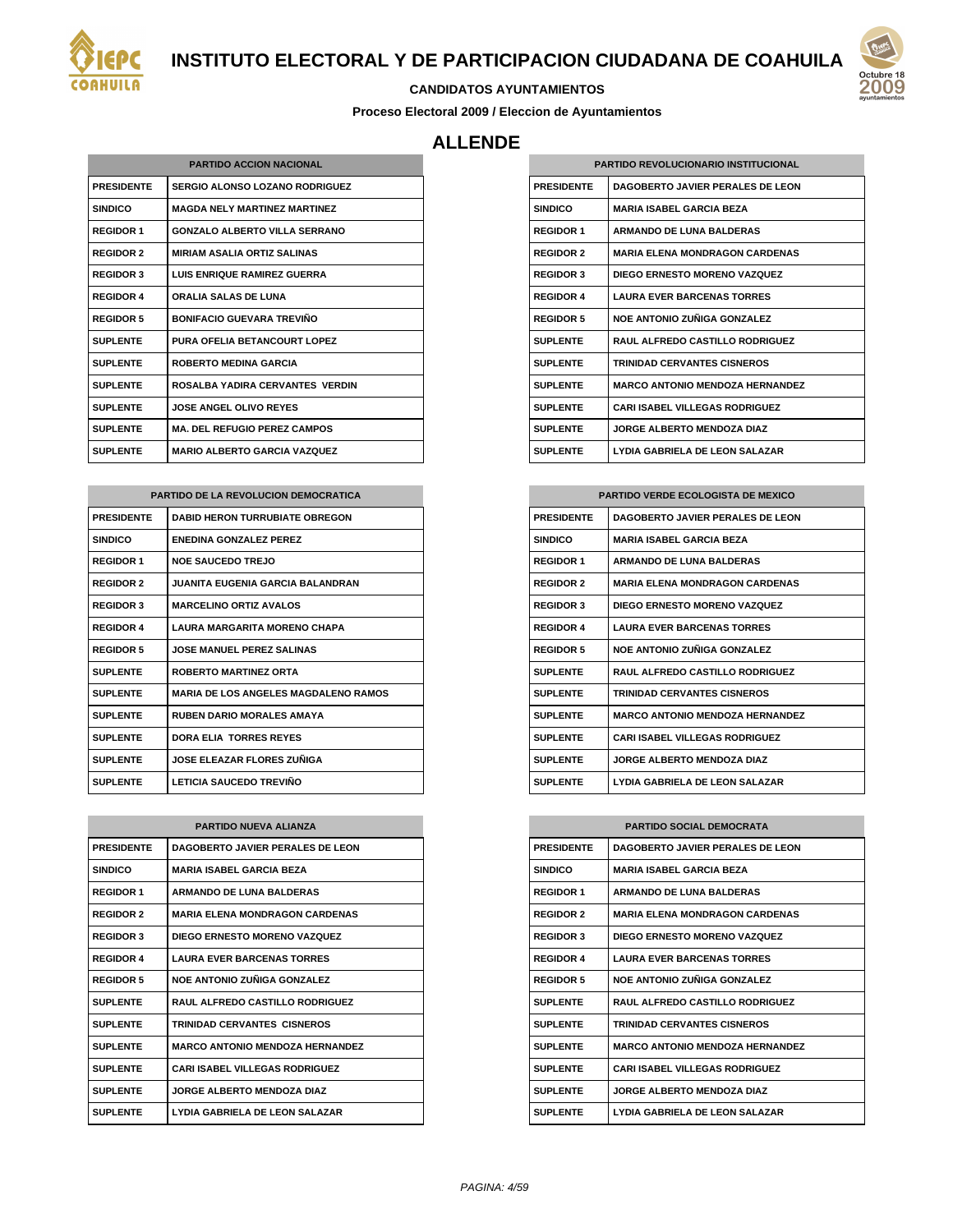



#### **CANDIDATOS AYUNTAMIENTOS**

**Proceso Electoral 2009 / Eleccion de Ayuntamientos**

## **ARTEAGA**

| <b>PARTIDO ACCION NACIONAL</b> |                                           |
|--------------------------------|-------------------------------------------|
| <b>PRESIDENTE</b>              | <b>JOSE SANTOS CARMONA MORENO</b>         |
| <b>SINDICO</b>                 | <b>MARIA HORTENCIA GARCIA ELIZONDO</b>    |
| <b>REGIDOR 1</b>               | DAVID GONZALEZ ZAVALA                     |
| <b>REGIDOR 2</b>               | <b>LUCIA GUADALUPE SALAS BARRON</b>       |
| <b>REGIDOR 3</b>               | <b>JOSE ALAN QUINTANA GONZALEZ</b>        |
| <b>SUPLENTE</b>                | <b>MARTHA ALICIA MACIAS OYERVIDES</b>     |
| <b>SUPLENTE</b>                | <b>BLANCA MARGARITA GUERRERO CORONADO</b> |
| <b>SUPLENTE</b>                | <b>GUSTABO VILLEGAS RICO</b>              |
| <b>SUPLENTE</b>                | <b>ADALBERTO VALDES ORTIZ</b>             |

| <b>PARTIDO DE LA REVOLUCION DEMOCRATICA</b> |                                                 |
|---------------------------------------------|-------------------------------------------------|
| <b>PRESIDENTE</b>                           | RAFAEL VALADEZ RODRIGUEZ                        |
| <b>SINDICO</b>                              | <b>CARMEN HERNANDEZ GARCIA</b>                  |
| <b>REGIDOR 1</b>                            | <b>OSCAR AMESCUA MARTINEZ PORTILLO</b>          |
| <b>REGIDOR 2</b>                            | <b>MARIA DEL SOCORRO PORTILLO BARAY</b>         |
| <b>REGIDOR 3</b>                            | <b>ONESIMO JIMENEZ MUZQUIZ</b>                  |
| <b>SUPLENTE</b>                             | TANY ADELAIDA MARTINEZ AMEZCUA PORTILLO         |
| <b>SUPLENTE</b>                             | <b>JOSE CRUZ ALBELDAÑO BARCENAS</b>             |
| <b>SUPLENTE</b>                             | <b>MARISOL DEL CONSUELO ALBELDAÑO RODRIGUEZ</b> |
| <b>SUPLENTE</b>                             | ROSA DIMA CASTILLO DE LA PEÑA                   |

| <b>PARTIDO VERDE ECOLOGISTA DE MEXICO</b> |                                        |  |
|-------------------------------------------|----------------------------------------|--|
| <b>PRESIDENTE</b>                         | <b>ERNESTO FRANCISCO VALDES CEPEDA</b> |  |
| <b>SINDICO</b>                            | ADRIANA GRICELDA CHAVEZ ZAMORA         |  |
| <b>REGIDOR 1</b>                          | <b>SEBASTIAN FUENTES ARELLANO</b>      |  |
| <b>REGIDOR 2</b>                          | <b>CARMEN GUADALUPE FLORES MEDINA</b>  |  |
| <b>REGIDOR 3</b>                          | AARON MACIAS SOLIS                     |  |
| <b>SUPLENTE</b>                           | <b>ICIDRO GUZMAN ALDAIZ</b>            |  |
| <b>SUPLENTE</b>                           | <b>MARIA DE LA LUZ DURAN FLORES</b>    |  |
| <b>SUPLENTE</b>                           | JORGE EDUARDO CEPEDA FLORES            |  |
| <b>SUPLENTE</b>                           | <b>MARIA MAGDALENA SALAZAR URESTI</b>  |  |

| <b>PARTIDO REVOLUCIONARIO INSTITUCIONAL</b> |                                        |  |
|---------------------------------------------|----------------------------------------|--|
| <b>PRESIDENTE</b>                           | <b>ERNESTO FRANCISCO VALDES CEPEDA</b> |  |
| <b>SINDICO</b>                              | ADRIANA GRICELDA CHAVEZ ZAMORA         |  |
| <b>REGIDOR 1</b>                            | <b>SEBASTIAN FUENTES ARELLANO</b>      |  |
| <b>REGIDOR 2</b>                            | <b>CARMEN GUADALUPE FLORES MEDINA</b>  |  |
| <b>REGIDOR 3</b>                            | AARON MACIAS SOLIS                     |  |
| <b>SUPLENTE</b>                             | <b>ICIDRO GUZMAN ALDAIZ</b>            |  |
| <b>SUPLENTE</b>                             | <b>MARIA DE LA LUZ DURAN FLORES</b>    |  |
| <b>SUPLENTE</b>                             | <b>JORGE EDUARDO CEPEDA FLORES</b>     |  |
| <b>SUPLENTE</b>                             | <b>MARIA MAGDALENA SALAZAR URESTI</b>  |  |

| <b>PARTIDO DEL TRABAJO</b> |                                           |  |
|----------------------------|-------------------------------------------|--|
| <b>PRESIDENTE</b>          | <b>ANTONIO HORACIO BERLANGA PADILLA</b>   |  |
| <b>SINDICO</b>             | <b>JUAN JOSE MONA CASTRO</b>              |  |
| <b>REGIDOR 1</b>           | JANETH AI FJANDRINA PADILLA FIERRO        |  |
| <b>REGIDOR 2</b>           | <b>CLAUDIA VARGAS BERDUSCO</b>            |  |
| <b>REGIDOR 3</b>           | <b>RAUL GONZALEZ PEREZ</b>                |  |
| <b>SUPLENTE</b>            | <b>SEBASTIAN AGUILAR GOMEZ</b>            |  |
| <b>SUPLENTE</b>            | JOSE DE JESUS TREVIÑO CERECERO            |  |
| <b>SUPLENTE</b>            | TOMASA SAUSEDO GAMES                      |  |
| <b>SUPLENTE</b>            | <b>REBECA DEL CARMEN ARRAMBIDE GARCIA</b> |  |

#### **PARTIDO UNIDAD DEMOCRATICA DE COAHUILA**

| <b>PRESIDENTE</b> | <b>ANTONIO HORACIO BERLANGA PADILLA</b>   |
|-------------------|-------------------------------------------|
| <b>SINDICO</b>    | <b>JUAN JOSE MONA CASTRO</b>              |
| <b>REGIDOR 1</b>  | JANETH ALEJANDRINA PADILLA FIERRO         |
| <b>REGIDOR 2</b>  | <b>CLAUDIA VARGAS BERDUSCO</b>            |
| <b>REGIDOR 3</b>  | <b>RAUL GONZALEZ PEREZ</b>                |
| <b>SUPLENTE</b>   | <b>SEBASTIAN AGUILAR GOMEZ</b>            |
| <b>SUPLENTE</b>   | <b>JOSE DE JESUS TREVIÑO CERECERO</b>     |
| <b>SUPLENTE</b>   | <b>TOMASA SAUSEDO GAMES</b>               |
| <b>SUPLENTE</b>   | <b>REBECA DEL CARMEN ARRAMBIDE GARCIA</b> |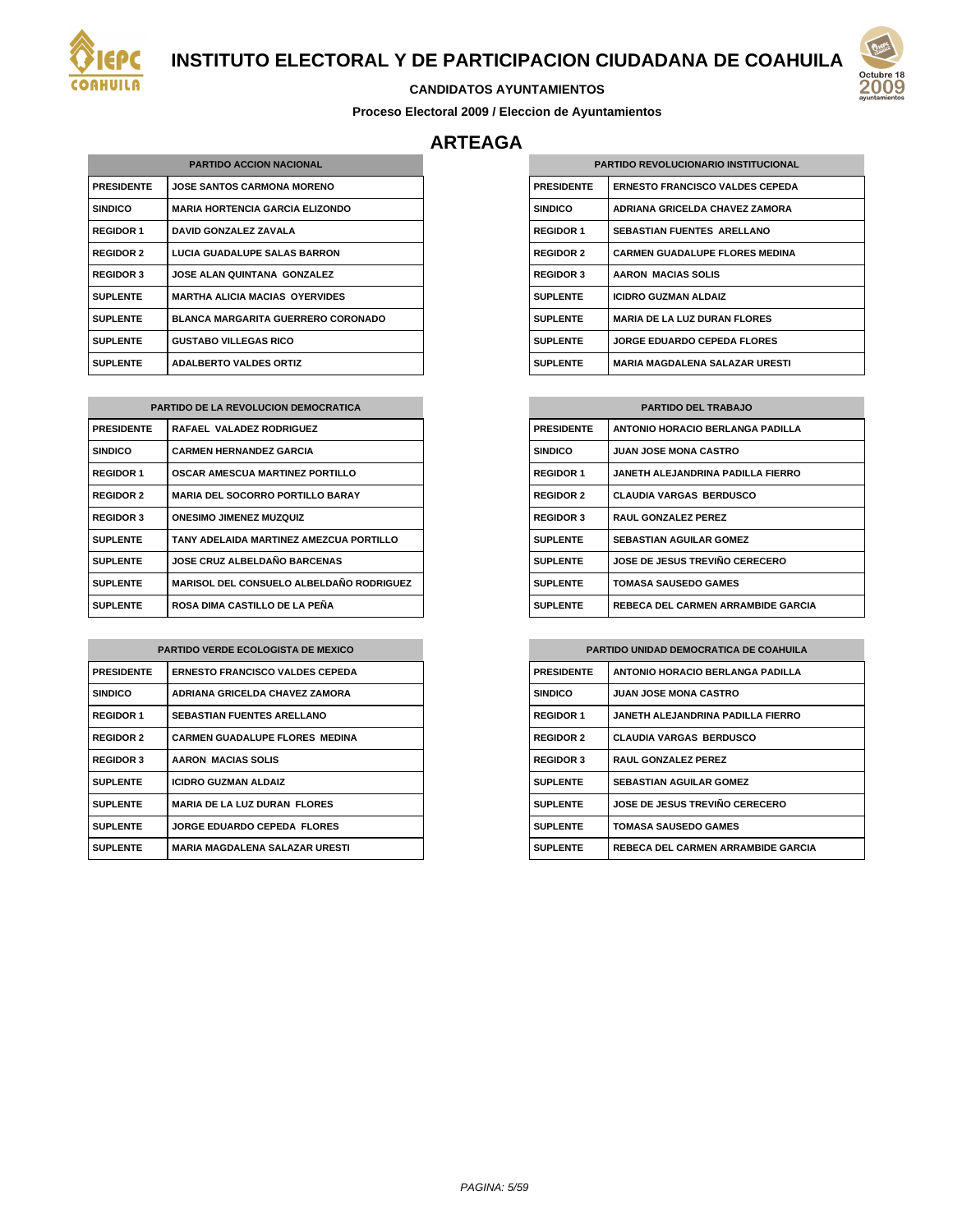

#### **CANDIDATOS AYUNTAMIENTOS**

**Proceso Electoral 2009 / Eleccion de Ayuntamientos**



## **ARTEAGA**

| <b>PARTIDO SOCIAL DEMOCRATA</b> |                                        |
|---------------------------------|----------------------------------------|
| <b>PRESIDENTE</b>               | <b>DAVID LOPEZ TORRES</b>              |
| <b>SINDICO</b>                  | <b>JOSE ALFREDO JALOMO ORTIZ</b>       |
| <b>REGIDOR 1</b>                | <b>AZUSENA JASMIN QUIÑONES PEREZ</b>   |
| <b>REGIDOR 2</b>                | <b>JUAN GONZALO SAUCEDO LEZA</b>       |
| <b>REGIDOR 3</b>                | JUANA ANTONIA QUIÑONEZ SAUCEDO         |
| <b>SUPLENTE</b>                 | <b>LAURA RODRIGUEZ BLANCO</b>          |
| <b>SUPLENTE</b>                 | <b>MARTHA BEATRIZ MARTINEZ SANCHEZ</b> |
| <b>SUPLENTE</b>                 | ERIKA AIDEE DUARTE LLERA               |
| <b>SUPLENTE</b>                 | <b>CLAUDIA LUCIA CABELLO TOBIAS</b>    |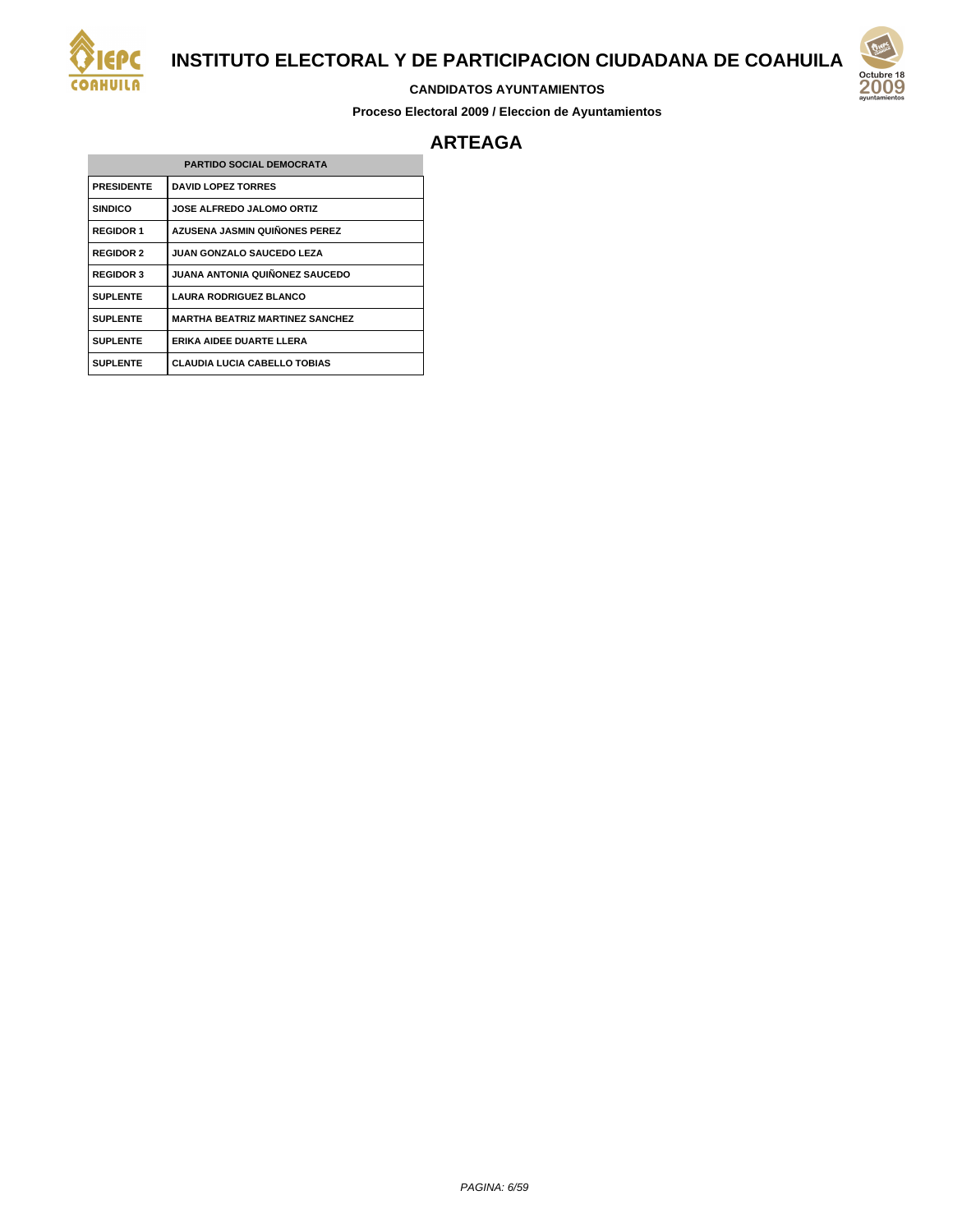



## **CANDIDATOS AYUNTAMIENTOS**

**Proceso Electoral 2009 / Eleccion de Ayuntamientos**

## **CANDELA**

| <b>PARTIDO ACCION NACIONAL</b> |                                        |
|--------------------------------|----------------------------------------|
| <b>PRESIDENTE</b>              | <b>JOSE LUIS HERNANDEZ CORONADO</b>    |
| <b>SINDICO</b>                 | SILVIA ELENA MARTINEZ PALACIOS         |
| <b>REGIDOR 1</b>               | <b>JOSE LUIS AGUILAR RIVERA</b>        |
| <b>REGIDOR 2</b>               | <b>MARIA DEL SOCORRO PEREZ GARZA</b>   |
| <b>REGIDOR 3</b>               | <b>JUAN CARLOS PEREZ RODRIGUEZ</b>     |
| <b>SUPLENTE</b>                | SONIA GRICELDA DE HOYOS CORONADO       |
| <b>SUPLENTE</b>                | VICTOR MANUEL ROQUE HERNANDEZ          |
| <b>SUPLENTE</b>                | <b>MARICRUZ ROBLES MADRID</b>          |
| <b>SUPLENTE</b>                | <b>HIGINIO EUGENIO AREVALO CABRERA</b> |

| <b>PARTIDO VERDE ECOLOGISTA DE MEXICO</b> |                                       |
|-------------------------------------------|---------------------------------------|
| <b>PRESIDENTE</b>                         | <b>MACEDONIO LOPEZ PEREZ</b>          |
| <b>SINDICO</b>                            | <b>JUANITA MARIA RODRIGUEZ GAITAN</b> |
| <b>REGIDOR 1</b>                          | <b>SERGIO JAVIER LOPEZ RAMOS</b>      |
| <b>REGIDOR 2</b>                          | <b>MARICELA VARELA SAUCEDO</b>        |
| <b>REGIDOR 3</b>                          | <b>RAMIRO LARA VAZQUEZ</b>            |
| <b>SUPLENTE</b>                           | DORA MAGALY RODRIGUEZ RAMIREZ         |
| <b>SUPLENTE</b>                           | <b>ROGELIO CAZARES ROBLES</b>         |
| <b>SUPLENTE</b>                           | PERLA CARINA VIDAURRI GONZALEZ        |
| <b>SUPLENTE</b>                           | <b>JAIME DANIEL GARCIA SANTILLAN</b>  |

| <b>PARTIDO SOCIAL DEMOCRATA</b> |                                       |
|---------------------------------|---------------------------------------|
| <b>PRESIDENTE</b>               | <b>MACEDONIO LOPEZ PEREZ</b>          |
| <b>SINDICO</b>                  | <b>JUANITA MARIA RODRIGUEZ GAITAN</b> |
| <b>REGIDOR 1</b>                | <b>SERGIO JAVIER LOPEZ RAMOS</b>      |
| <b>REGIDOR 2</b>                | <b>MARICELA VARELA SAUCEDO</b>        |
| <b>REGIDOR 3</b>                | <b>RAMIRO LARA VAZQUEZ</b>            |
| <b>SUPLENTE</b>                 | DORA MAGALY RODRIGUEZ RAMIREZ         |
| <b>SUPLENTE</b>                 | ROGELIO CAZARES ROBLES                |
| <b>SUPLENTE</b>                 | PERLA CARINA VIDAURRI GONZALEZ        |
| <b>SUPLENTE</b>                 | <b>JAIME DANIEL GARCIA SANTILLAN</b>  |

| <b>PARTIDO REVOLUCIONARIO INSTITUCIONAL</b> |                                       |
|---------------------------------------------|---------------------------------------|
| <b>PRESIDENTE</b>                           | <b>MACEDONIO LOPEZ PEREZ</b>          |
| <b>SINDICO</b>                              | <b>JUANITA MARIA RODRIGUEZ GAITAN</b> |
| <b>REGIDOR 1</b>                            | <b>SERGIO JAVIER LOPEZ RAMOS</b>      |
| <b>REGIDOR 2</b>                            | <b>MARICELA VARELA SAUCEDO</b>        |
| <b>REGIDOR 3</b>                            | <b>RAMIRO LARA VAZQUEZ</b>            |
| <b>SUPLENTE</b>                             | DORA MAGALY RODRIGUEZ RAMIREZ         |
| <b>SUPLENTE</b>                             | ROGELIO CAZARES ROBLES                |
| <b>SUPLENTE</b>                             | PERLA CARINA VIDAURRI GONZALEZ        |
| <b>SUPLENTE</b>                             | <b>JAIME DANIEL GARCIA SANTILLAN</b>  |

| <b>PARTIDO NUEVA ALIANZA</b> |                                       |
|------------------------------|---------------------------------------|
| <b>PRESIDENTE</b>            | <b>MACEDONIO LOPEZ PEREZ</b>          |
| <b>SINDICO</b>               | <b>JUANITA MARIA RODRIGUEZ GAITAN</b> |
| <b>REGIDOR 1</b>             | <b>SERGIO JAVIER LOPEZ RAMOS</b>      |
| <b>REGIDOR 2</b>             | <b>MARICELA VARELA SAUCEDO</b>        |
| <b>REGIDOR 3</b>             | <b>RAMIRO LARA VAZQUEZ</b>            |
| <b>SUPLENTE</b>              | DORA MAGALY RODRIGUEZ RAMIREZ         |
| <b>SUPLENTE</b>              | ROGELIO CAZARES ROBLES                |
| <b>SUPLENTE</b>              | PERLA CARINA VIDAURRI GONZALEZ        |
| <b>SUPLENTE</b>              | <b>JAIME DANIEL GARCIA SANTILLAN</b>  |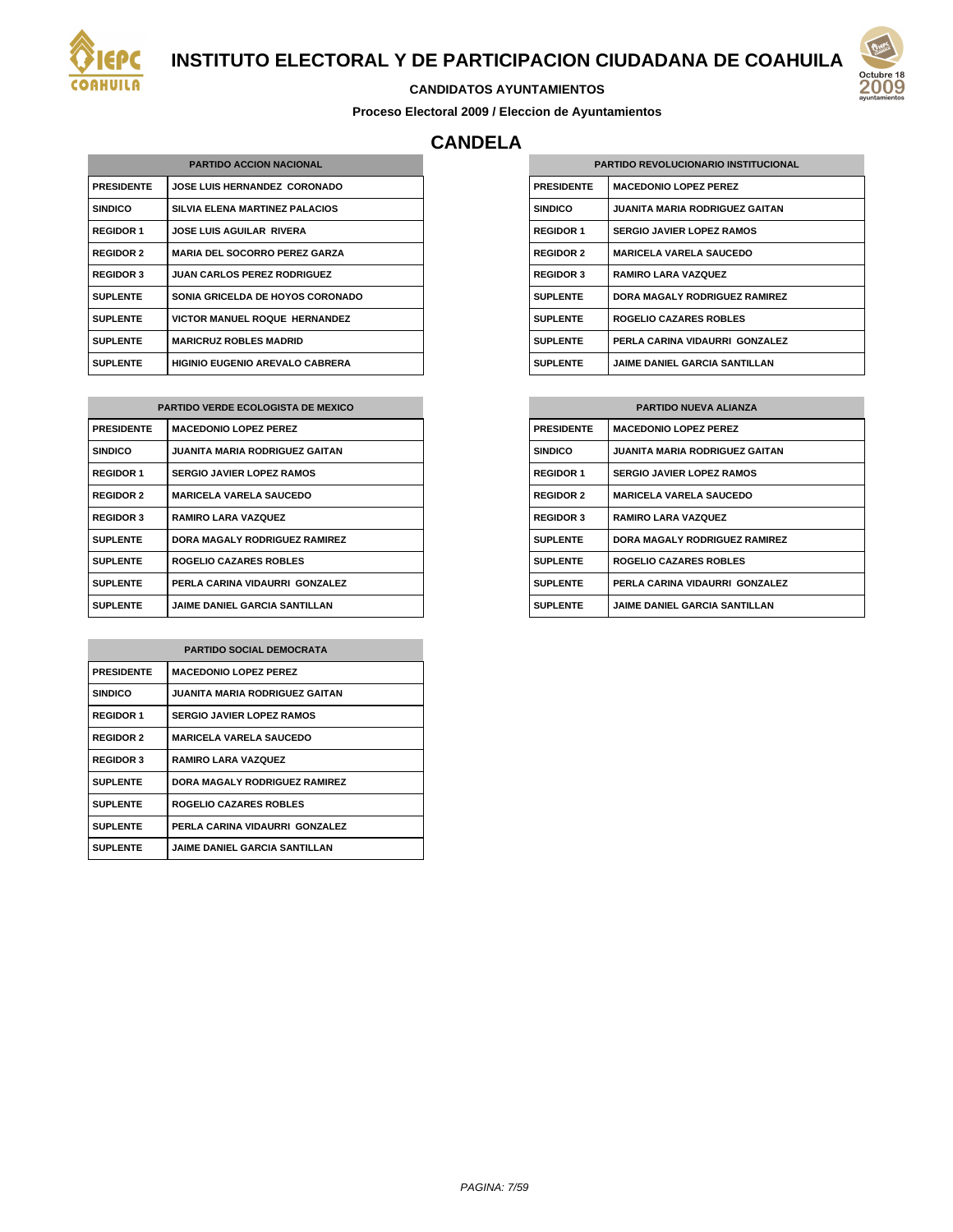



#### **CANDIDATOS AYUNTAMIENTOS**

**Proceso Electoral 2009 / Eleccion de Ayuntamientos**

# **CASTAÑOS**

| <b>PARTIDO ACCION NACIONAL</b> |                                           |
|--------------------------------|-------------------------------------------|
| <b>PRESIDENTE</b>              | <b>MARCO ANTONIO RODRIGUEZ GALAZ</b>      |
| <b>SINDICO</b>                 | <b>BERTHA ALICIA HERNANDEZ CARRIZALEZ</b> |
| <b>REGIDOR 1</b>               | <b>JORGE ALBERTO LUNA AREAS</b>           |
| <b>REGIDOR 2</b>               | <b>EPIFANIA CRUZ ORDAS</b>                |
| <b>REGIDOR 3</b>               | <b>JESUS JAVIER MARTINES TORRES</b>       |
| <b>REGIDOR 4</b>               | YESENIA CRUZ INFANTE                      |
| <b>REGIDOR 5</b>               | <b>JAVIER MARINES ARZOLA</b>              |
| <b>SUPLENTE</b>                | <b>ISMAEL GUEL CAMPOS</b>                 |
| <b>SUPLENTE</b>                | ROSA NATALY ESCAMILLA ZUÑIGA              |
| <b>SUPLENTE</b>                | PATRICIA MARTINFZ VARFI A                 |
| <b>SUPLENTE</b>                | <b>JUAN FRANCISCO HERRERA AGUIÑAGA</b>    |
| <b>SUPLENTE</b>                | <b>JOSE GUADALUPE TORRES AGUIRRE</b>      |
| <b>SUPLENTE</b>                | ELIZABETH ZUÑIGA ZAMORA                   |

| PARTIDO DE LA REVOLUCION DEMOCRATICA |                                           |  |
|--------------------------------------|-------------------------------------------|--|
| <b>PRESIDENTE</b>                    | <b>MARCO ANTONIO RODRIGUEZ GALAZ</b>      |  |
| <b>SINDICO</b>                       | <b>BERTHA ALICIA HERNANDEZ CARRIZALEZ</b> |  |
| <b>REGIDOR 1</b>                     | <b>JORGE ALBERTO LUNA AREAS</b>           |  |
| <b>REGIDOR 2</b>                     | <b>EPIFANIA CRUZ ORDAS</b>                |  |
| <b>REGIDOR 3</b>                     | <b>JESUS JAVIER MARTINES TORRES</b>       |  |
| <b>REGIDOR 4</b>                     | YESENIA CRUZ INFANTE                      |  |
| <b>REGIDOR 5</b>                     | <b>JAVIER MARINES ARZOLA</b>              |  |
| <b>SUPLENTE</b>                      | <b>ISMAEL GUEL CAMPOS</b>                 |  |
| <b>SUPLENTE</b>                      | ROSA NATALY ESCAMILLA ZUÑIGA              |  |
| <b>SUPLENTE</b>                      | PATRICIA MARTINFZ VARFI A                 |  |
| <b>SUPLENTE</b>                      | JUAN FRANCISCO HERRERA AGUIÑAGA           |  |
| <b>SUPLENTE</b>                      | <b>JOSE GUADALUPE TORRES AGUIRRE</b>      |  |
| <b>SUPLENTE</b>                      | ELIZABETH ZUÑIGA ZAMORA                   |  |

| <b>PARTIDO UNIDAD DEMOCRATICA DE COAHUILA</b> |                                           |
|-----------------------------------------------|-------------------------------------------|
| <b>PRESIDENTE</b>                             | <b>MARCO ANTONIO RODRIGUEZ GALAZ</b>      |
| <b>SINDICO</b>                                | <b>BERTHA ALICIA HERNANDEZ CARRIZALEZ</b> |
| <b>REGIDOR 1</b>                              | JORGE AI BERTO I UNA AREAS                |
| <b>REGIDOR 2</b>                              | <b>FPIFANIA CRUZ ORDAS</b>                |
| <b>REGIDOR 3</b>                              | <b>JESUS JAVIER MARTINES TORRES</b>       |
| <b>REGIDOR 4</b>                              | YESENIA CRUZ INFANTE                      |
| <b>REGIDOR 5</b>                              | <b>JAVIER MARINES ARZOLA</b>              |
| <b>SUPLENTE</b>                               | <b>ISMAEL GUEL CAMPOS</b>                 |
| <b>SUPLENTE</b>                               | ROSA NATALY ESCAMILLA ZUÑIGA              |
| <b>SUPLENTE</b>                               | PATRICIA MARTINFZ VARFI A                 |
| <b>SUPLENTE</b>                               | <b>JUAN FRANCISCO HERRERA AGUIÑAGA</b>    |
| <b>SUPLENTE</b>                               | <b>JOSE GUADALUPE TORRES AGUIRRE</b>      |
| <b>SUPLENTE</b>                               | ELIZABETH ZUÑIGA ZAMORA                   |

| <b>PARTIDO REVOLUCIONARIO INSTITUCIONAL</b> |                                         |
|---------------------------------------------|-----------------------------------------|
| <b>PRESIDENTE</b>                           | LUIS HORACIO DE HOYOS MARTINEZ          |
| <b>SINDICO</b>                              | YESIKA DEYANIRA MATA VALLE              |
| <b>REGIDOR 1</b>                            | <b>JUAN FIDENCIO MARTINEZ CAMARILLO</b> |
| <b>REGIDOR 2</b>                            | ROBERTA CASTILLO LARA                   |
| <b>REGIDOR 3</b>                            | <b>ELIAS GONZALEZ RAMIREZ</b>           |
| <b>REGIDOR 4</b>                            | <b>FSTELA VILLANUEVA MENDEZ</b>         |
| <b>REGIDOR 5</b>                            | <b>MARCELO CARRILLO HERNANDEZ</b>       |
| <b>SUPLENTE</b>                             | <b>JORGE LUIS FUENTES ZAPATA</b>        |
| <b>SUPLENTE</b>                             | <b>MARCO ANTONIO VAZQUEZ FACUNDO</b>    |
| <b>SUPLENTE</b>                             | <b>MATILDE YANETH AGUIRRE ZAMORA</b>    |
| <b>SUPLENTE</b>                             | <b>ENRIQUE SOTO OJEDA</b>               |
| <b>SUPLENTE</b>                             | ANA I IDIA RAMIREZ AI VAREZ             |
| <b>SUPLENTE</b>                             | <b>ROSA ELIA ARZOLA CRUZ</b>            |

| <b>PARTIDO VERDE ECOLOGISTA DE MEXICO</b> |                                         |
|-------------------------------------------|-----------------------------------------|
| <b>PRESIDENTE</b>                         | <b>LUIS HORACIO DE HOYOS MARTINEZ</b>   |
| <b>SINDICO</b>                            | YESIKA DEYANIRA MATA VALLE              |
| <b>REGIDOR 1</b>                          | <b>JUAN FIDENCIO MARTINEZ CAMARILLO</b> |
| <b>REGIDOR 2</b>                          | <b>ROBERTA CASTILLO LARA</b>            |
| <b>REGIDOR 3</b>                          | <b>ELIAS GONZALEZ RAMIREZ</b>           |
| <b>REGIDOR 4</b>                          | <b>FSTELA VILLANUEVA MENDEZ</b>         |
| REGIDOR 5                                 | <b>MARCELO CARRILLO HERNANDEZ</b>       |
| <b>SUPLENTE</b>                           | <b>JORGE LUIS FUENTES ZAPATA</b>        |
| <b>SUPLENTE</b>                           | <b>MARCO ANTONIO VAZQUEZ FACUNDO</b>    |
| <b>SUPLENTE</b>                           | <b>MATILDE YANETH AGUIRRE ZAMORA</b>    |
| <b>SUPLENTE</b>                           | <b>ENRIQUE SOTO OJEDA</b>               |
| <b>SUPLENTE</b>                           | ANA I IDIA RAMIREZ AI VAREZ             |
| <b>SUPLENTE</b>                           | <b>ROSA ELIA ARZOLA CRUZ</b>            |

| <b>PARTIDO NUEVA ALIANZA</b> |                                         |
|------------------------------|-----------------------------------------|
| <b>PRESIDENTE</b>            | <b>LUIS HORACIO DE HOYOS MARTINEZ</b>   |
| <b>SINDICO</b>               | YESIKA DEYANIRA MATA VALLE              |
| <b>REGIDOR 1</b>             | <b>JUAN FIDENCIO MARTINEZ CAMARILLO</b> |
| <b>REGIDOR 2</b>             | <b>ROBERTA CASTILLO LARA</b>            |
| <b>REGIDOR 3</b>             | <b>ELIAS GONZALEZ RAMIREZ</b>           |
| <b>REGIDOR 4</b>             | ESTELA VILLANUEVA MENDEZ                |
| <b>REGIDOR 5</b>             | <b>MARCELO CARRILLO HERNANDEZ</b>       |
| <b>SUPLENTE</b>              | <b>JORGE LUIS FUENTES ZAPATA</b>        |
| <b>SUPLENTE</b>              | <b>MARCO ANTONIO VAZQUEZ FACUNDO</b>    |
| <b>SUPLENTE</b>              | <b>MATILDE YANETH AGUIRRE ZAMORA</b>    |
| <b>SUPLENTE</b>              | <b>ENRIQUE SOTO OJEDA</b>               |
| <b>SUPLENTE</b>              | ANA I IDIA RAMIREZ AI VAREZ             |
| <b>SUPLENTE</b>              | <b>ROSA ELIA ARZOLA CRUZ</b>            |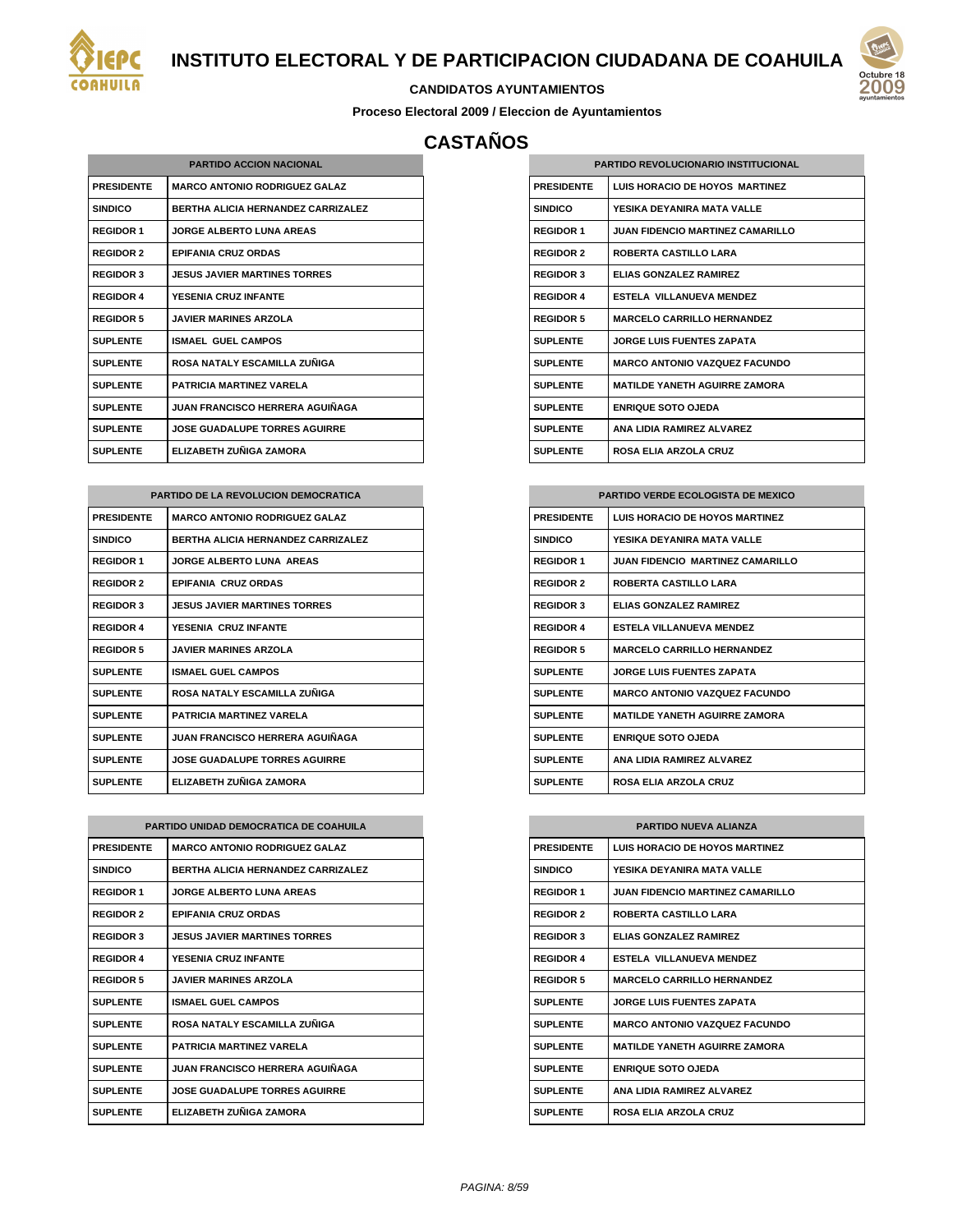

#### **CANDIDATOS AYUNTAMIENTOS**

**Proceso Electoral 2009 / Eleccion de Ayuntamientos**



# **CASTAÑOS**

| <b>PARTIDO SOCIAL DEMOCRATA</b> |                                         |  |
|---------------------------------|-----------------------------------------|--|
| <b>PRESIDENTE</b>               | <b>LUIS HORACIO DE HOYOS MARTINEZ</b>   |  |
| <b>SINDICO</b>                  | YFSIKA DFYANIRA MATA VAI I F            |  |
| <b>REGIDOR 1</b>                | <b>JUAN FIDENCIO MARTINEZ CAMARILLO</b> |  |
| <b>REGIDOR 2</b>                | <b>ROBERTA CASTILLO LARA</b>            |  |
| <b>REGIDOR 3</b>                | <b>ELIAS GONZALEZ RAMIREZ</b>           |  |
| <b>REGIDOR 4</b>                | <b>ESTELA VILLANUEVA MENDEZ</b>         |  |
| <b>REGIDOR 5</b>                | <b>MARCELO CARRILLO HERNANDEZ</b>       |  |
| <b>SUPLENTE</b>                 | <b>JORGE LUIS FUENTES ZAPATA</b>        |  |
| <b>SUPLENTE</b>                 | <b>MARCO ANTONIO VAZQUEZ FACUNDO</b>    |  |
| <b>SUPLENTE</b>                 | <b>MATILDE YANETH AGUIRRE ZAMORA</b>    |  |
| <b>SUPLENTE</b>                 | ENRIQUE SOTO OJEDA                      |  |
| <b>SUPLENTE</b>                 | ANA I IDIA RAMIREZ AI VAREZ             |  |
| <b>SUPLENTE</b>                 | <b>ROSA ELIA ARZOLA CRUZ</b>            |  |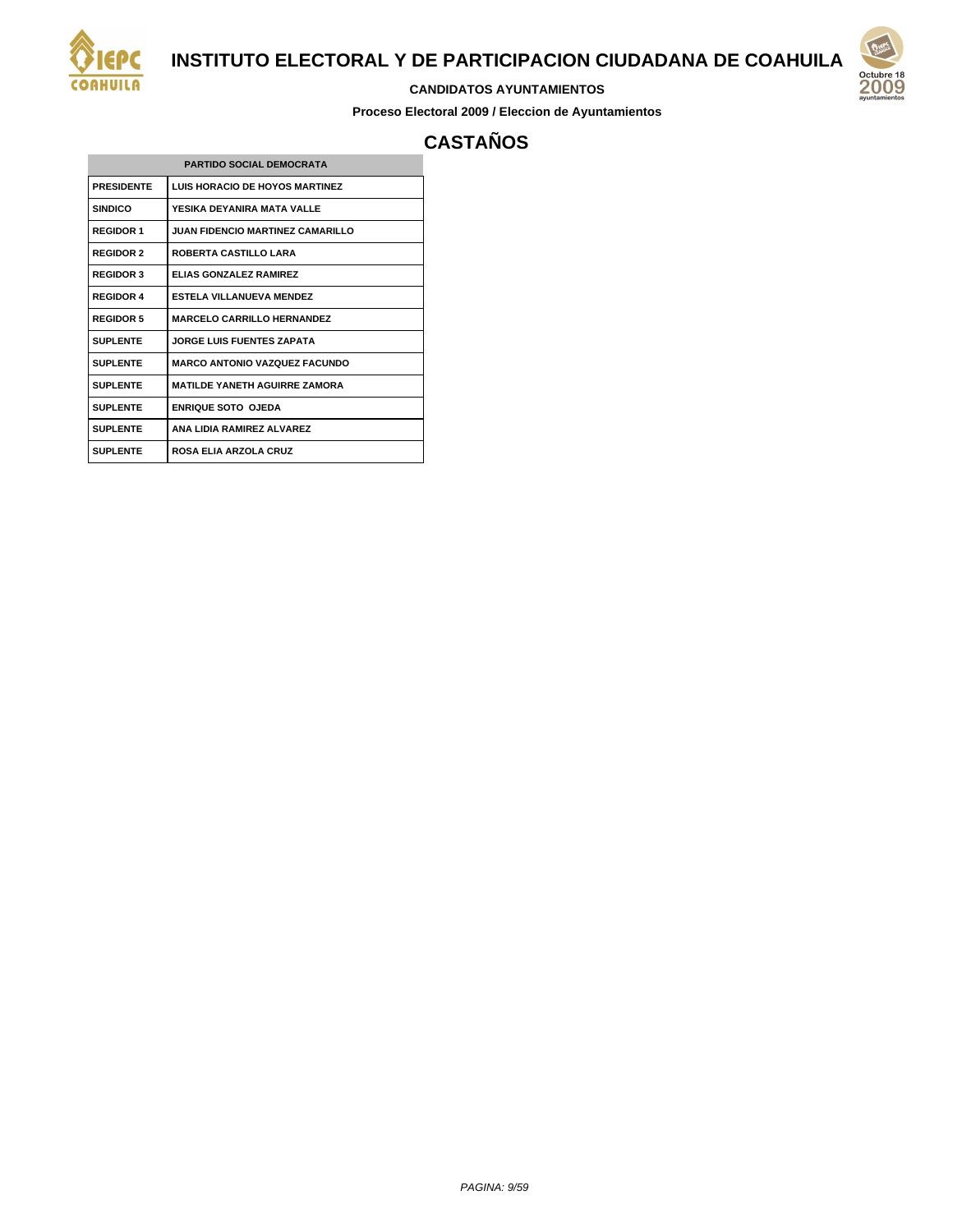



#### **CANDIDATOS AYUNTAMIENTOS**

**Proceso Electoral 2009 / Eleccion de Ayuntamientos**

# **CUATROCIENEGAS**

| <b>PARTIDO ACCION NACIONAL</b> |                                        |
|--------------------------------|----------------------------------------|
| <b>PRESIDENTE</b>              | <b>PABLO GARZA LUGO</b>                |
| <b>SINDICO</b>                 | HILDA DORA MARTINEZ PEREZ              |
| <b>REGIDOR 1</b>               | <b>JOSE FIDENCIO REZA FERNANDEZ</b>    |
| <b>REGIDOR 2</b>               | <b>RUTH NOHEMI RIVERA RIOJAS</b>       |
| <b>REGIDOR 3</b>               | <b>JOSE OTILIO CHAVEZ CANTU</b>        |
| <b>SUPLENTE</b>                | YOLANDA CANTU MONCADA                  |
| <b>SUPLENTE</b>                | <b>HECTOR JAVIER ESCOBEDO GONZALEZ</b> |
| <b>SUPLENTE</b>                | <b>MARIA DEL PILAR KONO ASSID</b>      |
| <b>SUPLENTE</b>                | LUIS ALONSO GARZA SANDOVAL             |

| <b>PARTIDO DE LA REVOLUCION DEMOCRATICA</b> |                                             |  |
|---------------------------------------------|---------------------------------------------|--|
| <b>PRESIDENTE</b>                           | <b>OCTAVIO CORDERO RODRIGUEZ</b>            |  |
| <b>SINDICO</b>                              | <b>JUANITA SANCHEZ MUÑIZ</b>                |  |
| <b>REGIDOR 1</b>                            | <b>FIDENCIO CORPUS ORTIZ</b>                |  |
| <b>REGIDOR 2</b>                            | <b>MARIA DEL ROBLE GARCIA LOPEZ</b>         |  |
| <b>REGIDOR 3</b>                            | <b>RAMON AURELIO ARIZPE JIMENEZ</b>         |  |
| <b>SUPLENTE</b>                             | <b>JOSE HECTOR ALFONSO CASTAÑEDA ROMERO</b> |  |
| <b>SUPLENTE</b>                             | <b>MARIA GUADALUPE VAZQUEZ SALAS</b>        |  |
| <b>SUPLENTE</b>                             | <b>VICTOR GERARDO RANGEL RANGEL</b>         |  |
| <b>SUPLENTE</b>                             | ANGELICA MARIA CEDILLO VILLAGRAN            |  |

| <b>PARTIDO NUEVA ALIANZA</b> |                                        |  |
|------------------------------|----------------------------------------|--|
| <b>PRESIDENTE</b>            | <b>SANTOS GARZA HERRERA</b>            |  |
| <b>SINDICO</b>               | <b>FAUSTO RAMON CANTU AROCHA</b>       |  |
| <b>REGIDOR 1</b>             | <b>MARCELA MANRIQUE DE LA GARZA</b>    |  |
| <b>REGIDOR 2</b>             | LUIS RICO RUIZ                         |  |
| <b>REGIDOR 3</b>             | <b>GLORIA MARIA MANCHA VILLARREAL</b>  |  |
| <b>SUPLENTE</b>              | <b>HECTOR FERNANDO AROCHA GONZALEZ</b> |  |
| <b>SUPLENTE</b>              | LIUVA ZAVETA LEAL CASTRO               |  |
| <b>SUPLENTE</b>              | <b>FIDENCIO REYNA CORPUS</b>           |  |
| <b>SUPLENTE</b>              | <b>GLORIA HERNANDEZ ALDACO</b>         |  |

| <b>PARTIDO REVOLUCIONARIO INSTITUCIONAL</b> |                                        |
|---------------------------------------------|----------------------------------------|
| <b>PRESIDENTE</b>                           | <b>SANTOS GARZA HERRERA</b>            |
| <b>SINDICO</b>                              | <b>FAUSTO RAMON CANTU AROCHA</b>       |
| <b>REGIDOR 1</b>                            | <b>MARCELA MANRIQUE DE LA GARZA</b>    |
| <b>REGIDOR 2</b>                            | LUIS RICO RUIZ                         |
| <b>REGIDOR 3</b>                            | <b>GLORIA MARIA MANCHA VILLARREAL</b>  |
| <b>SUPLENTE</b>                             | <b>HECTOR FERNANDO AROCHA GONZALEZ</b> |
| <b>SUPLENTE</b>                             | LIUVA ZAVETA LEAL CASTRO               |
| <b>SUPLENTE</b>                             | <b>FIDENCIO REYNA CORPUS</b>           |
| <b>SUPLENTE</b>                             | <b>GLORIA HERNANDEZ ALDACO</b>         |

| <b>PARTIDO VERDE ECOLOGISTA DE MEXICO</b> |                                        |  |
|-------------------------------------------|----------------------------------------|--|
| <b>PRESIDENTE</b>                         | <b>SANTOS GARZA HERRERA</b>            |  |
| <b>SINDICO</b>                            | <b>FAUSTO RAMON CANTU AROCHA</b>       |  |
| <b>REGIDOR 1</b>                          | <b>MARCELA MANRIQUE DE LA GARZA</b>    |  |
| <b>REGIDOR 2</b>                          | LUIS RICO RUIZ                         |  |
| <b>REGIDOR 3</b>                          | <b>GLORIA MARIA MANCHA VILLARREAL</b>  |  |
| <b>SUPLENTE</b>                           | <b>HECTOR FERNANDO AROCHA GONZALEZ</b> |  |
| <b>SUPLENTE</b>                           | LIUVA ZAVETA LEAL CASTRO               |  |
| <b>SUPLENTE</b>                           | <b>FIDENCIO REYNA CORPUS</b>           |  |
| <b>SUPLENTE</b>                           | <b>GLORIA HERNANDEZ ALDACO</b>         |  |

| <b>PARTIDO SOCIAL DEMOCRATA</b> |                                        |
|---------------------------------|----------------------------------------|
| <b>PRESIDENTE</b>               | <b>SANTOS GARZA HERRERA</b>            |
| <b>SINDICO</b>                  | <b>FAUSTO RAMON CANTU AROCHA</b>       |
| <b>REGIDOR 1</b>                | <b>MARCELA MANRIQUE DE LA GARZA</b>    |
| <b>REGIDOR 2</b>                | <b>LUIS RICO RUIZ</b>                  |
| <b>REGIDOR 3</b>                | <b>GLORIA MARIA MANCHA VILLARREAL</b>  |
| <b>SUPLENTE</b>                 | <b>HECTOR FERNANDO AROCHA GONZALEZ</b> |
| <b>SUPLENTE</b>                 | LIUVA ZAVETA LEAL CASTRO               |
| <b>SUPLENTE</b>                 | <b>FIDENCIO REYNA CORPUS</b>           |
| <b>SUPLENTE</b>                 | <b>GLORIA HERNANDEZ ALDACO</b>         |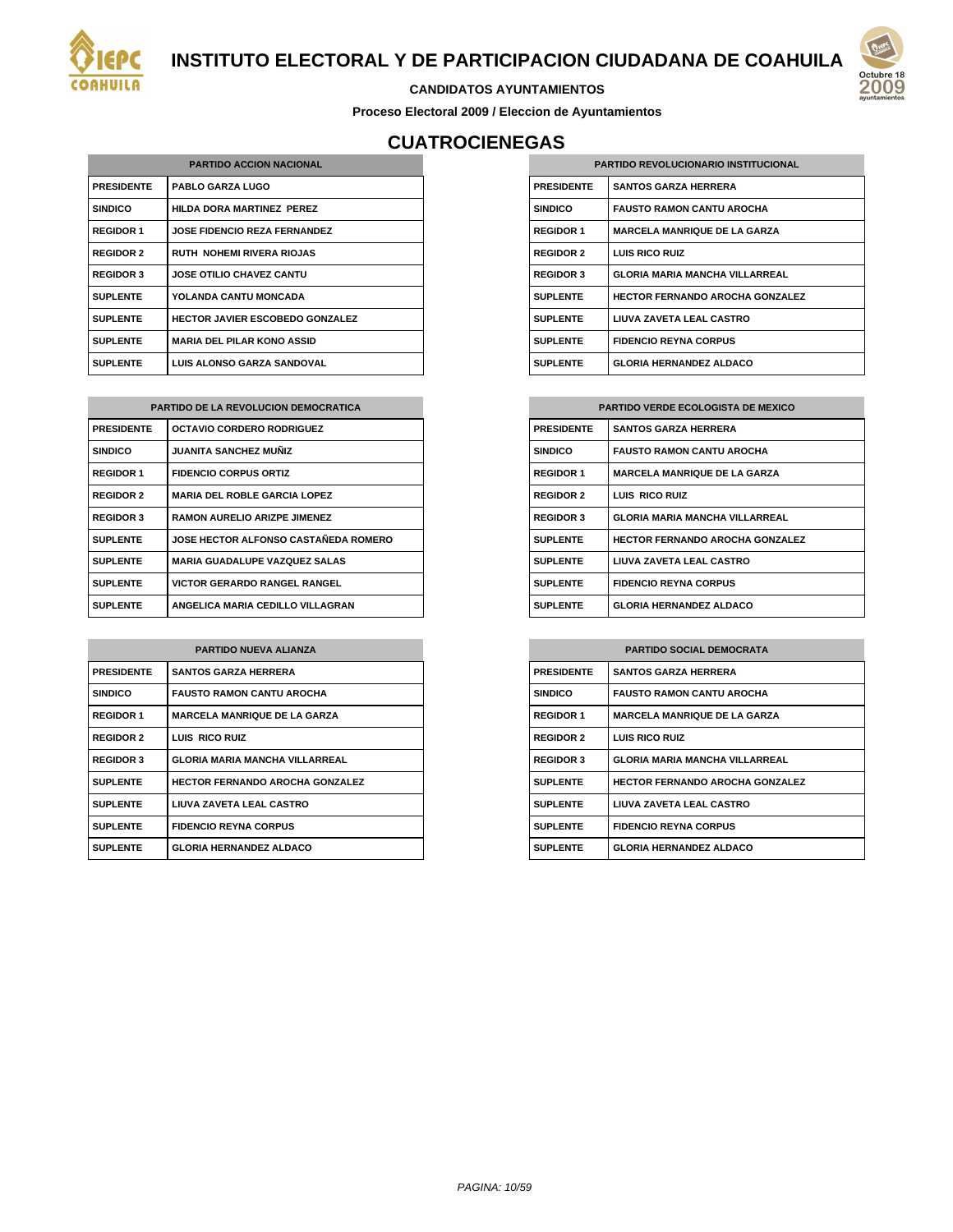

#### **CANDIDATOS AYUNTAMIENTOS**

**Proceso Electoral 2009 / Eleccion de Ayuntamientos**

# **ESCOBEDO**

| <b>PARTIDO ACCION NACIONAL</b> |                                             |  |
|--------------------------------|---------------------------------------------|--|
| <b>PRESIDENTE</b>              | <b>BERNARDO CARLOS MONTOYA DE LOS REYES</b> |  |
| <b>SINDICO</b>                 | <b>MARTHA ELENA FRANCO DIAZ</b>             |  |
| <b>REGIDOR 1</b>               | <b>CARLOS ESPARZA CAMPOS</b>                |  |
| <b>REGIDOR 2</b>               | <b>LUCIA ORTIZ FLORES</b>                   |  |
| <b>REGIDOR 3</b>               | <b>ARTURO PUENTE PUENTE</b>                 |  |
| <b>SUPLENTE</b>                | <b>GLORIA ISABEL PUENTE PARDO</b>           |  |
| <b>SUPLENTE</b>                | <b>NORMA LOPEZ FLORES</b>                   |  |
| <b>SUPLENTE</b>                | <b>JUAN RENE NAVARRO CAMPOS</b>             |  |
| <b>SUPLENTE</b>                | <b>MANUEL DE JESUS DE LEON PUENTE</b>       |  |

| <b>PARTIDO VERDE ECOLOGISTA DE MEXICO</b> |                                            |  |
|-------------------------------------------|--------------------------------------------|--|
| <b>PRESIDENTE</b>                         | <b>JORGE MALDONADO IBARRA</b>              |  |
| <b>SINDICO</b>                            | ANGELICA MARIA IBARRA FLORES               |  |
| <b>REGIDOR 1</b>                          | <b>JOSE GUADALUPE MORALES BERNAL</b>       |  |
| <b>REGIDOR 2</b>                          | <b>MARIA ELENA CORONADO GARCIA</b>         |  |
| <b>REGIDOR 3</b>                          | <b>ROSENDO BORREGO BRIONES</b>             |  |
| <b>SUPLENTE</b>                           | <b>JUAN CARLOS FLORES DANIEL</b>           |  |
| <b>SUPLENTE</b>                           | <b>VIRGINIA CABRERA MONTOYA</b>            |  |
| <b>SUPLENTE</b>                           | <b>CRISTINA GUADALUPE MALDONADO GARCIA</b> |  |
| <b>SUPLENTE</b>                           | <b>FRUCTUOSO HUITRON LIRA</b>              |  |

| <b>PARTIDO SOCIAL DEMOCRATA</b> |                                            |
|---------------------------------|--------------------------------------------|
| <b>PRESIDENTE</b>               | <b>JORGE MALDONADO IBARRA</b>              |
| <b>SINDICO</b>                  | ANGELICA MARIA IBARRA FLORES               |
| <b>REGIDOR 1</b>                | <b>JOSE GUADALUPE MORALES BERNAL</b>       |
| <b>REGIDOR 2</b>                | <b>MARIA ELENA CORONADO GARCIA</b>         |
| <b>REGIDOR 3</b>                | <b>ROSENDO BORREGO BRIONES</b>             |
| <b>SUPLENTE</b>                 | <b>JUAN CARLOS FLORES DANIEL</b>           |
| <b>SUPLENTE</b>                 | VIRGINIA CABRERA MONTOYA                   |
| <b>SUPLENTE</b>                 | <b>CRISTINA GUADALUPE MALDONADO GARCIA</b> |
| <b>SUPLENTE</b>                 | <b>FRUCTUOSO HUITRON LIRA</b>              |

| <b>PARTIDO REVOLUCIONARIO INSTITUCIONAL</b> |                                            |
|---------------------------------------------|--------------------------------------------|
| <b>PRESIDENTE</b>                           | <b>JORGE MALDONADO IBARRA</b>              |
| <b>SINDICO</b>                              | <b>ANGELICA MARIA IBARRA FLORES</b>        |
| <b>REGIDOR 1</b>                            | <b>JOSE GUADALUPE MORALES BERNAL</b>       |
| <b>REGIDOR 2</b>                            | <b>MARIA ELENA CORONADO GARCIA</b>         |
| <b>REGIDOR 3</b>                            | <b>ROSENDO BORREGO BRIONES</b>             |
| <b>SUPLENTE</b>                             | <b>JUAN CARLOS FLORES DANIEL</b>           |
| <b>SUPLENTE</b>                             | <b>VIRGINIA CABRERA MONTOYA</b>            |
| <b>SUPLENTE</b>                             | <b>CRISTINA GUADALUPE MALDONADO GARCIA</b> |
| <b>SUPLENTE</b>                             | <b>FRUCTUOSO HUITRON LIRA</b>              |

| <b>PARTIDO NUEVA ALIANZA</b> |                                            |
|------------------------------|--------------------------------------------|
| <b>PRESIDENTE</b>            | <b>JORGE MALDONADO IBARRA</b>              |
| <b>SINDICO</b>               | ANGELICA MARIA IBARRA FLORES               |
| <b>REGIDOR 1</b>             | <b>JOSE GUADALUPE MORALES BERNAL</b>       |
| <b>REGIDOR 2</b>             | <b>MARIA ELENA CORONADO GARCIA</b>         |
| <b>REGIDOR 3</b>             | <b>ROSENDO BORREGO BRIONES</b>             |
| <b>SUPLENTE</b>              | <b>JUAN CARLOS FLORES DANIEL</b>           |
| <b>SUPLENTE</b>              | <b>VIRGINIA CABRERA MONTOYA</b>            |
| <b>SUPLENTE</b>              | <b>CRISTINA GUADALUPE MALDONADO GARCIA</b> |
| <b>SUPLENTE</b>              | <b>FRUCTUOSO HUITRON LIRA</b>              |

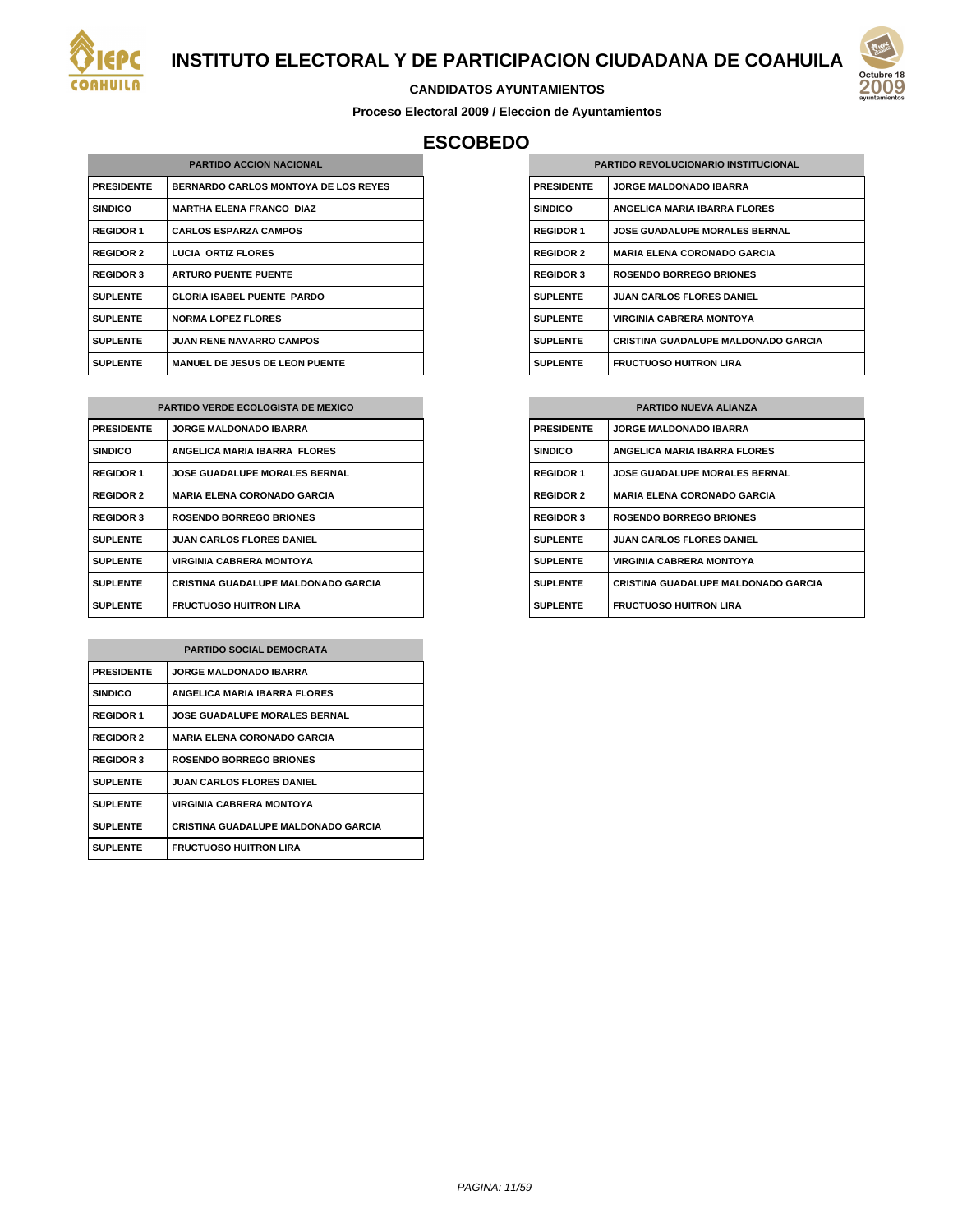



#### **CANDIDATOS AYUNTAMIENTOS**

**Proceso Electoral 2009 / Eleccion de Ayuntamientos**

# **FRANCISCO I. MADERO**

| <b>PARTIDO ACCION NACIONAL</b> |                                          |
|--------------------------------|------------------------------------------|
| <b>PRESIDENTE</b>              | <b>JUAN MANUEL FLORES GUAJARDO</b>       |
| <b>SINDICO</b>                 | <b>MA.GUADALUPE GONZALEZ HERNANDEZ</b>   |
| <b>REGIDOR 1</b>               | CARLOS ARMANDO ZARATE BORREGO            |
| <b>REGIDOR 2</b>               | <b>TERESA DE JESUS MERAS GARCIA</b>      |
| <b>REGIDOR 3</b>               | <b>FILIBERTO RIVAS HERNANDEZ</b>         |
| <b>REGIDOR 4</b>               | <b>MA. DE LOS ANGELES SANCHEZ FAVELA</b> |
| <b>REGIDOR 5</b>               | <b>RITO ACOSTA AI VAREZ</b>              |
| <b>SUPLENTE</b>                | <b>LINO COMPEAN CHAIREZ</b>              |
| <b>SUPLENTE</b>                | <b>FAUSTO VENEGAS TONCHE</b>             |
| <b>SUPLENTE</b>                | <b>MARIA ROSAVELIA PARRA AGUILAR</b>     |
| <b>SUPLENTE</b>                | <b>SANDRA PATRICIA MEJIA RUIZ</b>        |
| <b>SUPLENTE</b>                | ANA MARIA VILLELA VALDERRAMA             |
| <b>SUPLENTE</b>                | <b>MIGUEL ANGEL PERALES YANEZ</b>        |

| <b>PARTIDO DE LA REVOLUCION DEMOCRATICA</b> |                                                |
|---------------------------------------------|------------------------------------------------|
| <b>PRESIDENTE</b>                           | <b>AMPARO RUIZ ORTIZ</b>                       |
| <b>SINDICO</b>                              | <b>MANUEL DE JESUS MEZA NAVARRO</b>            |
| <b>REGIDOR 1</b>                            | <b>JAEL GUERRERO SALAS</b>                     |
| <b>REGIDOR 2</b>                            | <b>JOSE ANGEL GONZALEZ LOPEZ</b>               |
| <b>REGIDOR 3</b>                            | ALEXIS DENISSE RODRIGUEZ SALAZAR               |
| <b>REGIDOR 4</b>                            | <b>FRANCISCO JAVIER CAMPOS DEL RIO</b>         |
| <b>REGIDOR 5</b>                            | <b>MARIA CONCEPCION VARGAS MORENO</b>          |
| <b>SUPLENTE</b>                             | RICARDO MUÑOZ RODRIGUEZ                        |
| <b>SUPLENTE</b>                             | <b>MARIA DEL PILAR LARA DE ANDA</b>            |
| <b>SUPLENTE</b>                             | DANIEL OMAR VEGA GONZALEZ                      |
| <b>SUPLENTE</b>                             | <b>MARIA DE LOS ANGELES HERNANDEZ MARTINEZ</b> |
| <b>SUPLENTE</b>                             | <b>HERIBERTO MEDINA AGUIRRE</b>                |
| <b>SUPLENTE</b>                             | <b>MARIA ROSA ZUMARAN RANGEL</b>               |

| <b>PARTIDO VERDE ECOLOGISTA DE MEXICO</b> |                                       |
|-------------------------------------------|---------------------------------------|
| <b>PRESIDENTE</b>                         | <b>I UIS LOPEZ ALVAREZ</b>            |
| <b>SINDICO</b>                            | SINTYA ABIGAIL DE LOS SANTOS CARRILLO |
| <b>REGIDOR 1</b>                          | <b>JUAN LUIS LOPEZ RODRIGUEZ</b>      |
| <b>REGIDOR 2</b>                          | <b>MA. MAGDALENA FLORES RODRIGUEZ</b> |
| <b>REGIDOR 3</b>                          | <b>ROBERTO RUBIO FERNANDEZ</b>        |
| <b>REGIDOR 4</b>                          | <b>MARIA ESTHER ZAVALA RAMOS</b>      |
| <b>REGIDOR 5</b>                          | <b>MAXSIMO DE LA TORRE MANSILLAS</b>  |
| <b>SUPLENTE</b>                           | LUZ MARIA ALTAMIRANO DELGADO          |
| <b>SUPLENTE</b>                           | ADOI FO CORRAL BLANCO                 |
| <b>SUPLENTE</b>                           | <b>GRICELDA MARQUEZ MEDINA</b>        |
| <b>SUPLENTE</b>                           | <b>JUAN VEYNA HERNANDEZ</b>           |
| <b>SUPLENTE</b>                           | <b>REYNA CARDONA OSORIO</b>           |
| <b>SUPLENTE</b>                           | <b>JOSE HILARIO SANCHEZ PUENTES</b>   |

| <b>PARTIDO REVOLUCIONARIO INSTITUCIONAL</b> |                                               |
|---------------------------------------------|-----------------------------------------------|
| <b>PRESIDENTE</b>                           | <b>CRISTOBAL MARRUFO LOPEZ</b>                |
| <b>SINDICO</b>                              | <b>PATRICIA DEL CARMEN QUISTIAN CONTRERAS</b> |
| <b>REGIDOR 1</b>                            | <b>HECTOR MARTINEZ GARCIA</b>                 |
| <b>REGIDOR 2</b>                            | <b>XOCHITL PERALES ESPINO</b>                 |
| <b>REGIDOR 3</b>                            | <b>EDGAR CASILLAS DE LA TORRE</b>             |
| <b>REGIDOR 4</b>                            | <b>MARIA DEL CARMEN DIAZ EL ORES</b>          |
| <b>REGIDOR 5</b>                            | <b>JORGE ULISES AGUILAR CALDERON</b>          |
| <b>SUPLENTE</b>                             | <b>MARTIN CONTRERAS GARCIA</b>                |
| <b>SUPLENTE</b>                             | <b>FABIOLA FDITH RAMIREZ HERNANDEZ</b>        |
| <b>SUPLENTE</b>                             | <b>ALEJANDRO PEDROZA GUTIERREZ</b>            |
| <b>SUPLENTE</b>                             | PERLA GUADALUPE AGUILERA BAÑUELOS             |
| <b>SUPLENTE</b>                             | <b>JOSE LUIS RODRIGUEZ MURILLO</b>            |
| <b>SUPLENTE</b>                             | ELIZABETH ESMERALDA PEREZ MOLINA              |

| <b>PARTIDO DEL TRABAJO</b> |                                         |
|----------------------------|-----------------------------------------|
| <b>PRESIDENTE</b>          | <b>FIDENCIO MARTINEZ CORTINAS</b>       |
| <b>SINDICO</b>             | DORA MARIA GONZALEZ MARTINEZ            |
| <b>REGIDOR 1</b>           | <b>CANDIDO MUÑOZ NAVARRO</b>            |
| <b>REGIDOR 2</b>           | OLGA ALICIA GONZALEZ REYES              |
| <b>REGIDOR 3</b>           | <b>FELIPE DE JESUS CAMPOS HERNANDEZ</b> |
| <b>REGIDOR 4</b>           | SANJUANA LOPEZ GARCIA                   |
| <b>REGIDOR 5</b>           | <b>MAGDALENO HERNANDEZ BETANCURT</b>    |
| <b>SUPLENTE</b>            | <b>VERONICA ESTHER VEYNA GOMEZ</b>      |
| <b>SUPLENTE</b>            | <b>MAGDAI FNA MARTINFZ CORTINAS</b>     |
| <b>SUPLENTE</b>            | <b>JANET GUERRERO CAMACHO</b>           |
| <b>SUPLENTE</b>            | <b>ARNULFO HERNANDEZ RUVALCABA</b>      |
| <b>SUPLENTE</b>            | <b>JESUS SALVADOR SALAS TORRES</b>      |
| <b>SUPLENTE</b>            | <b>LUIS MANUEL RINCON VEGA</b>          |

| <b>PARTIDO UNIDAD DEMOCRATICA DE COAHUILA</b> |                                                |
|-----------------------------------------------|------------------------------------------------|
| <b>PRESIDENTE</b>                             | <b>AMPARO RUIZ ORTIZ</b>                       |
| <b>SINDICO</b>                                | <b>MANUEL DE JESUS MEZA NAVARRO</b>            |
| <b>REGIDOR 1</b>                              | <b>JAEL GUERRERO SALAS</b>                     |
| <b>REGIDOR 2</b>                              | <b>JOSE ANGEL GONZALEZ LOPEZ</b>               |
| <b>REGIDOR 3</b>                              | ALEXIS DENISSE RODRIGUEZ SALAZAR               |
| <b>REGIDOR 4</b>                              | <b>FRANCISCO JAVIER CAMPOS DEL RIO</b>         |
| <b>REGIDOR 5</b>                              | <b>MARIA CONCEPCION VARGAS MORENO</b>          |
| <b>SUPLENTE</b>                               | <b>RICARDO MUÑOZ RODRIGUEZ</b>                 |
| <b>SUPLENTE</b>                               | <b>MARIA DEL PILAR LARA DE ANDA</b>            |
| <b>SUPLENTE</b>                               | DANIFI OMAR VEGA GONZAI FZ                     |
| <b>SUPLENTE</b>                               | <b>MARIA DE LOS ANGELES HERNANDEZ MARTINEZ</b> |
| <b>SUPLENTE</b>                               | <b>HERIBERTO MEDINA AGUIRRE</b>                |
| <b>SUPLENTE</b>                               | <b>MARIA ROSA ZUMARAN RANGEL</b>               |

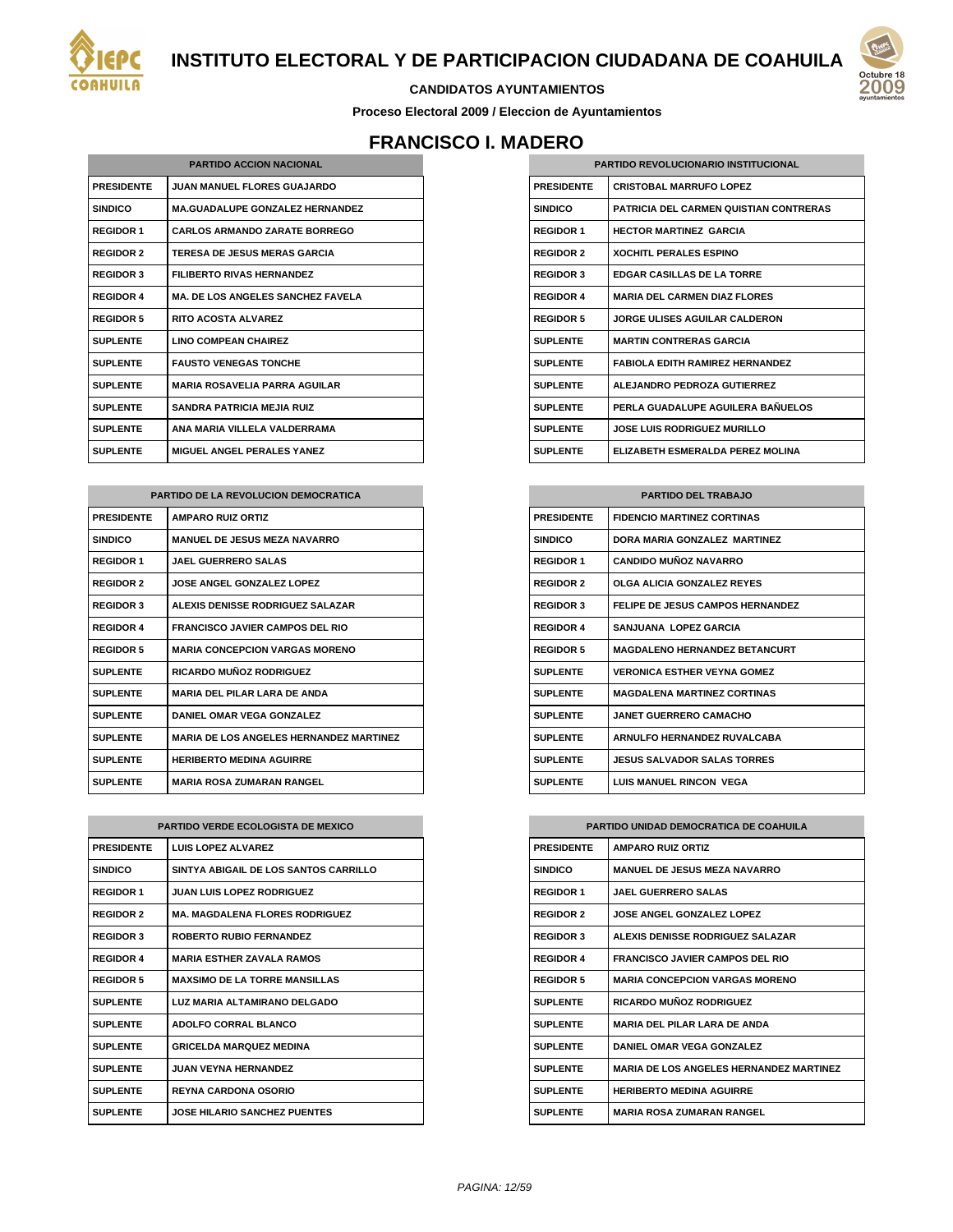

#### **CANDIDATOS AYUNTAMIENTOS**

**Proceso Electoral 2009 / Eleccion de Ayuntamientos**

# **FRANCISCO I. MADERO**

| <b>PARTIDO NUEVA ALIANZA</b> |                                         |
|------------------------------|-----------------------------------------|
| <b>PRESIDENTE</b>            | <b>OSCAR ROLANDO RODRIGUEZ ESQUIVEL</b> |
| <b>SINDICO</b>               | <b>GABRIELA JIMENEZ MERCADO</b>         |
| <b>REGIDOR 1</b>             | <b>CARLOS ALBERTO TRUJILLO SOTO</b>     |
| <b>REGIDOR 2</b>             | <b>ELSA MOTTU RAMOS</b>                 |
| <b>REGIDOR 3</b>             | <b>FSTEBAN DE LA CRUZ LOZANO</b>        |
| <b>REGIDOR 4</b>             | <b>BLANCA ESTELA LERMA DIAZ</b>         |
| <b>REGIDOR 5</b>             | <b>JOSE ANGEL RODRIGUEZ PALOMINO</b>    |
| <b>SUPLENTE</b>              | <b>BENITO ESQUIVEL MASCORRO</b>         |
| <b>SUPLENTE</b>              | JAFI MAGAI Y JIMFNEZ MUNDO              |
| <b>SUPLENTE</b>              | <b>SERGIO GUERECA ROBLES</b>            |
| <b>SUPLENTE</b>              | <b>PAMELA SIFRRA ALVAREZ</b>            |
| <b>SUPLENTE</b>              | <b>JOSE LOPEZ COMPIAN</b>               |
| <b>SUPLENTE</b>              | <b>OLIVIA PUENTES ADAME</b>             |

| <b>PARTIDO SOCIAL DEMOCRATA</b> |                                               |
|---------------------------------|-----------------------------------------------|
| <b>PRESIDENTE</b>               | <b>CRISTOBAL MARRUFO LOPEZ</b>                |
| <b>SINDICO</b>                  | <b>PATRICIA DEL CARMEN QUISTIAN CONTRERAS</b> |
| <b>REGIDOR 1</b>                | <b>HECTOR MARTINEZ GARCIA</b>                 |
| <b>REGIDOR 2</b>                | <b>XOCHITL PERALES ESPINO</b>                 |
| <b>REGIDOR 3</b>                | <b>FDGAR CASILLAS DE LA TORRE</b>             |
| <b>REGIDOR 4</b>                | <b>MARIA DEL CARMEN DIAZ FLORES</b>           |
| <b>REGIDOR 5</b>                | <b>JORGE ULISES AGUILAR CALDERON</b>          |
| <b>SUPLENTE</b>                 | <b>MARTIN CONTRERAS GARCIA</b>                |
| <b>SUPLENTE</b>                 | <b>FABIOLA EDITH RAMIREZ HERNANDEZ</b>        |
| <b>SUPLENTE</b>                 | ALEJANDRO PEDROZA GUTIERREZ                   |
| <b>SUPLENTE</b>                 | PERLA GUADALUPE AGUILERA BAÑUELOS             |
| <b>SUPLENTE</b>                 | <b>JOSE LUIS RODRIGUEZ MURILLO</b>            |
| <b>SUPLENTE</b>                 | FI IZARETH ESMERAI DA PEREZ MOLINA            |
|                                 |                                               |

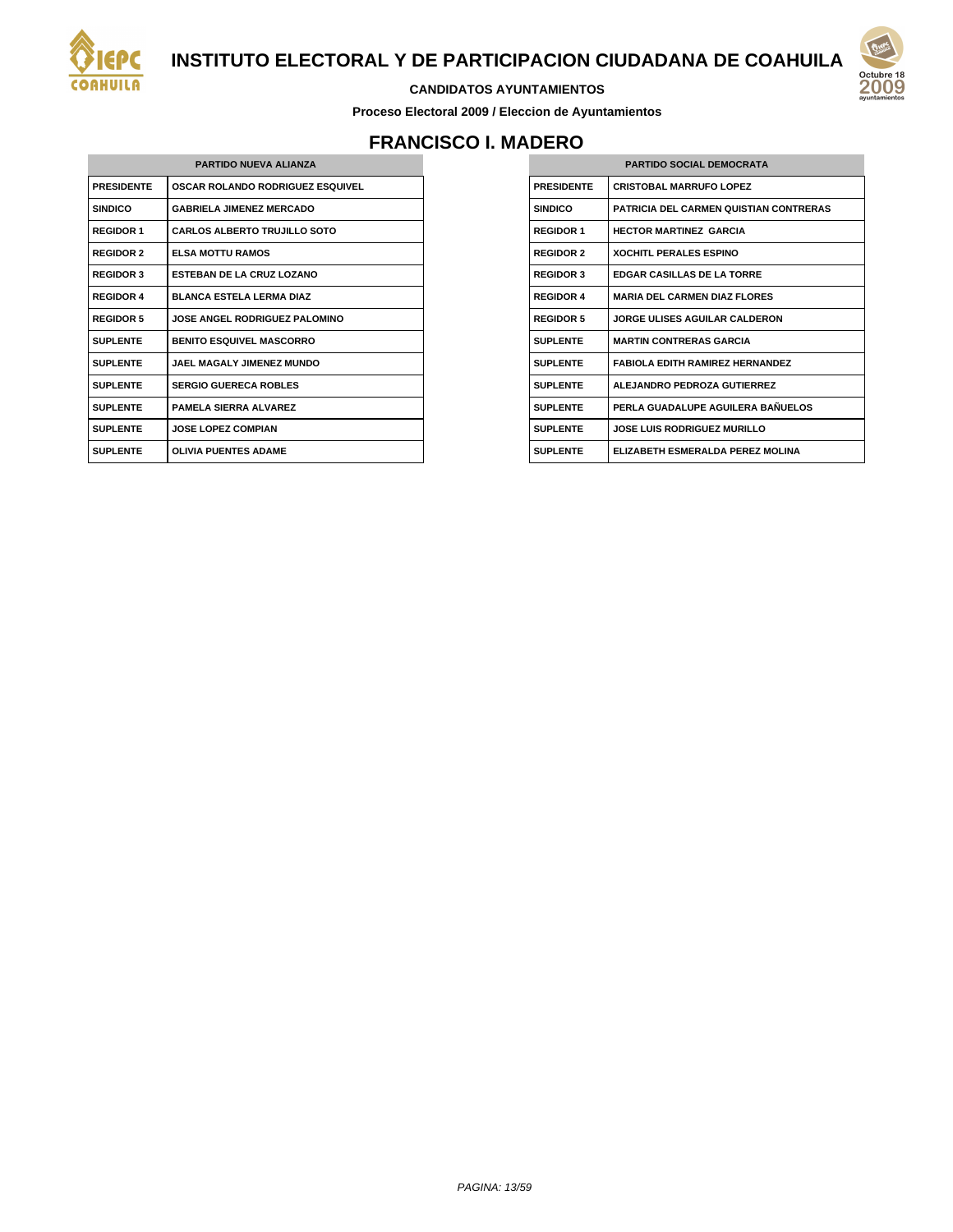



#### **CANDIDATOS AYUNTAMIENTOS**

**Proceso Electoral 2009 / Eleccion de Ayuntamientos**

## **FRONTERA**

| <b>PARTIDO ACCION NACIONAL</b> |                                       |
|--------------------------------|---------------------------------------|
| <b>PRESIDENTE</b>              | <b>MARCOS MANUEL RIVERA MENDOZA</b>   |
| <b>SINDICO</b>                 | <b>MARIA ANTONIETA PEREZ LUQUE</b>    |
| <b>REGIDOR 1</b>               | <b>JESUS SERAPIO MENDOZA HERRERA</b>  |
| <b>REGIDOR 2</b>               | <b>MA. DE LOURDES RAMIREZ LEAL</b>    |
| <b>REGIDOR 3</b>               | <b>REMIGIO ORTIZ ALVARADO</b>         |
| <b>REGIDOR 4</b>               | ROSARIO ELIZABETH GONZALEZ MARTINEZ   |
| <b>REGIDOR 5</b>               | <b>FRANCISCO SILVA GARCIA</b>         |
| <b>REGIDOR 6</b>               | <b>MARIA DE LOURDES GARCIA DAVILA</b> |
| <b>REGIDOR 7</b>               | ROGELIO COLLAZO RAMIREZ               |
| <b>SUPLENTE</b>                | <b>MARIA ELENA GARCIA DE HOYOS</b>    |
| <b>SUPLENTE</b>                | <b>ELOY SANCHEZ SOSA</b>              |
| <b>SUPLENTE</b>                | YOVANA ALEJANDRINA LIMON RODRIGUEZ    |
| <b>SUPLENTE</b>                | <b>HECTOR COLUNGA MEZA</b>            |
| <b>SUPLENTE</b>                | <b>MARTHA CECILIA PIÑA MUÑOZ</b>      |
| <b>SUPLENTE</b>                | <b>JOSE ANTONIO CASTILLO SILVA</b>    |
| <b>SUPLENTE</b>                | LAURA LETICIA RODRIGUEZ GARCIA        |
| <b>SUPLENTE</b>                | <b>JUAN PEDRO MARTINEZ MENDOZA</b>    |

| <b>PARTIDO DE LA REVOLUCION DEMOCRATICA</b> |                                                |
|---------------------------------------------|------------------------------------------------|
| <b>PRESIDENTE</b>                           | <b>ALBERTO PEREZ HERRERA</b>                   |
| <b>SINDICO</b>                              | <b>ELIZABETH ROBLES ORTEGA</b>                 |
| <b>REGIDOR 1</b>                            | <b>CRISTIAN ADALBERTO PONCE RAMIREZ</b>        |
| <b>REGIDOR 2</b>                            | <b>AURORA MOYA RAMIREZ</b>                     |
| <b>REGIDOR 3</b>                            | <b>JOSE FRANCISCO MUÑOZ DOMINGUEZ</b>          |
| <b>REGIDOR 4</b>                            | <b>MARY CRUZ DEL CARMEN GONZALEZ HERNANDEZ</b> |
| <b>REGIDOR 5</b>                            | <b>MARIA GUADALUPE SANTOS OROZCO</b>           |
| <b>REGIDOR 6</b>                            | MAGDA FI VA BARAJAS GARCIA                     |
| <b>REGIDOR 7</b>                            | <b>ESTELA AMPARO GUZMAN BARRON</b>             |
| <b>SUPLENTE</b>                             | <b>SANJUANA SANCHEZ CERDA</b>                  |
| <b>SUPLENTE</b>                             | <b>SERGIO ABRAHAM MARTINEZ RIOS</b>            |
| <b>SUPLENTE</b>                             | <b>DOMINGO GELACIO GARCIA</b>                  |
| <b>SUPLENTE</b>                             | I UIS ANTONIO VII LARREAL RIOS                 |
| <b>SUPLENTE</b>                             | <b>YOLANDA RAMIREZ RODRIGUEZ</b>               |
| <b>SUPLENTE</b>                             | <b>RICARDO BARRON JACOBO</b>                   |
| <b>SUPLENTE</b>                             | JESSICA JANETH PONCE RAMIREZ                   |
| <b>SUPLENTE</b>                             | <b>AMPARO OROZCO REQUENA</b>                   |

| <b>PARTIDO REVOLUCIONARIO INSTITUCIONAL</b> |                                          |
|---------------------------------------------|------------------------------------------|
| <b>PRESIDENTE</b>                           | JESUS RIOS AI VARADO                     |
| <b>SINDICO</b>                              | <b>SANDRA MARIBEL TORRES BERNAL</b>      |
| <b>REGIDOR 1</b>                            | <b>ORLANDO AGUILERA MANCILLA</b>         |
| <b>REGIDOR 2</b>                            | ANA MARIA ROMERO GARCIA                  |
| <b>REGIDOR 3</b>                            | <b>JAIME SALVADOR DELGADO QUIRINO</b>    |
| <b>REGIDOR 4</b>                            | <b>ROSA ISELA DE HOYOS VALDEZ</b>        |
| <b>REGIDOR 5</b>                            | <b>JOSE LUIS MARTINEZ PALACIOS</b>       |
| <b>REGIDOR 6</b>                            | REBECA YADIRA HERNANDEZ LOPEZ            |
| <b>REGIDOR 7</b>                            | <b>MOISES ANTONIO ASIS CASTRO</b>        |
| <b>SUPLENTE</b>                             | <b>MARIA GUADALUPE HUITRON HERNANDEZ</b> |
| <b>SUPLENTE</b>                             | <b>VICENTE ISRAEL CARREON CORONA</b>     |
| <b>SUPLENTE</b>                             | <b>ANGELICA MARIA RANGEL RIOS</b>        |
| <b>SUPLENTE</b>                             | <b>FEDERICO JAVIER AGUIRRE GARCIA</b>    |
| <b>SUPLENTE</b>                             | <b>MYRNA ALICIA I UNA HERNANDEZ</b>      |
| <b>SUPLENTE</b>                             | <b>RAUL ISAAC CARDENAS LEIJA</b>         |
| <b>SUPLENTE</b>                             | <b>DAMARIS CHAIREZ CASTRO</b>            |
| <b>SUPLENTE</b>                             | <b>GERARDO MONTOYA RODRIGUEZ</b>         |

| <b>PARTIDO DEL TRABAJO</b> |                                            |
|----------------------------|--------------------------------------------|
| <b>PRESIDENTE</b>          | <b>ROGELIO MATA HERNANDEZ</b>              |
| <b>SINDICO</b>             | <b>ESPERANZA GUADALUPE MARTINEZ MALTOS</b> |
| <b>REGIDOR 1</b>           | <b>JUAN HERNANDEZ REYNA</b>                |
| <b>REGIDOR 2</b>           | <b>PAULITA GUERRERO RODRIGUEZ</b>          |
| <b>REGIDOR 3</b>           | <b>MANUEL CRUZ ESCOBEDO</b>                |
| <b>REGIDOR 4</b>           | <b>BLANCA ELVA GARCIA</b>                  |
| <b>REGIDOR 5</b>           | <b>MANUEL IBARRA ALFARO</b>                |
| <b>REGIDOR 6</b>           | <b>SOCORRO SUAREZ ONTIVEROS</b>            |
| <b>REGIDOR 7</b>           | IVAN ALEJANDRO VILLANUEVA RANGEL           |
| <b>SUPLENTE</b>            | <b>JOSEFINA ASENNETH ARECHIGA MARTINEZ</b> |
| <b>SUPLENTE</b>            | <b>OSCAR MARTINEZ CAZAREZ</b>              |
| <b>SUPLENTE</b>            | ALIDA QUIÑONES HERNANDEZ                   |
| <b>SUPLENTE</b>            | <b>FRANCISCO RUIZ LOPEZ</b>                |
| <b>SUPLENTE</b>            | <b>ROCIO ISABEL MATA QUIÑONES</b>          |
| <b>SUPLENTE</b>            | <b>JAIME ARMANDO MARTINEZ MALTOS</b>       |
| <b>SUPLENTE</b>            | <b>CLAUDIA NIDIA HERNANDEZ NUÑEZ</b>       |
| <b>SUPLENTE</b>            | <b>EDGAR CRISTIAN DAVILA RAMOS</b>         |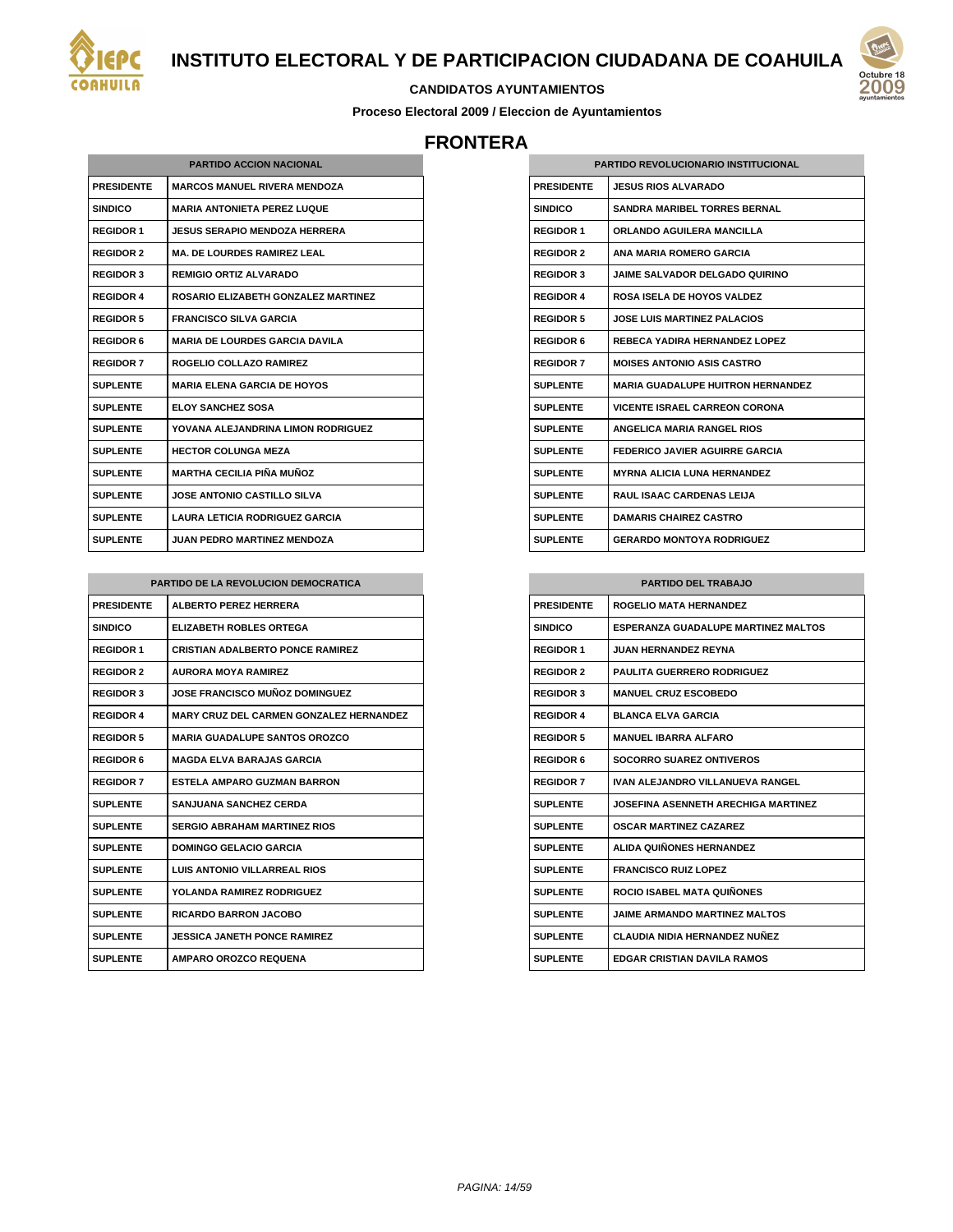

# 200

#### **CANDIDATOS AYUNTAMIENTOS**

**Proceso Electoral 2009 / Eleccion de Ayuntamientos**

# **FRONTERA**

|                   | <b>PARTIDO VERDE ECOLOGISTA DE MEXICO</b> |
|-------------------|-------------------------------------------|
| <b>PRESIDENTE</b> | <b>JESUS RIOS ALVARADO</b>                |
| <b>SINDICO</b>    | <b>SANDRA MARIBEL TORRES BERNAL</b>       |
| <b>REGIDOR 1</b>  | ORLANDO AGUILERA MANCILLA                 |
| <b>REGIDOR 2</b>  | <b>ANA MARIA ROMERO GARCIA</b>            |
| <b>REGIDOR 3</b>  | <b>JAIME SALVADOR DELGADO QUIRINO</b>     |
| <b>REGIDOR 4</b>  | ROSA ISELA DE HOYOS VALDEZ                |
| <b>REGIDOR 5</b>  | <b>JOSE LUIS MARTINEZ PALACIOS</b>        |
| <b>REGIDOR 6</b>  | REBECA YADIRA HERNANDEZ LOPEZ             |
| <b>REGIDOR 7</b>  | <b>MOISES ANTONIO ASIS CASTRO</b>         |
| <b>SUPLENTE</b>   | <b>MARIA GUADALUPE HUITRON HERNANDEZ</b>  |
| <b>SUPLENTE</b>   | <b>VICENTE ISRAEL CARREON CORONA</b>      |
| <b>SUPLENTE</b>   | <b>ANGELICA MARIA RANGEL RIOS</b>         |
| <b>SUPLENTE</b>   | FEDERICO JAVIER AGUIRRE GARCIA            |
| <b>SUPLENTE</b>   | <b>MYRNA ALICIA LUNA HERNANDEZ</b>        |
| <b>SUPLENTE</b>   | <b>RAUL ISAAC CARDENAS LEIJA</b>          |
| <b>SUPLENTE</b>   | <b>DAMARIS CHAIREZ CASTRO</b>             |
| <b>SUPLENTE</b>   | <b>GERARDO MONTOYA RODRIGUEZ</b>          |

|                   | <b>PARTIDO SOCIAL DEMOCRATA</b>          |
|-------------------|------------------------------------------|
| <b>PRESIDENTE</b> | <b>JESUS RIOS ALVARADO</b>               |
| <b>SINDICO</b>    | <b>SANDRA MARIBEL TORRES BERNAL</b>      |
| <b>REGIDOR 1</b>  | ORLANDO AGUILERA MANCILLA                |
| <b>REGIDOR 2</b>  | <b>ANA MARIA ROMERO GARCIA</b>           |
| <b>REGIDOR 3</b>  | <b>JAIME SALVADOR DELGADO QUIRINO</b>    |
| <b>REGIDOR 4</b>  | ROSA ISELA DE HOYOS VALDEZ               |
| <b>REGIDOR 5</b>  | <b>JOSE LUIS MARTINEZ PALACIOS</b>       |
| <b>REGIDOR 6</b>  | REBECA YADIRA HERNANDEZ LOPEZ            |
| <b>REGIDOR 7</b>  | <b>MOISES ANTONIO ASIS CASTRO</b>        |
| <b>SUPLENTE</b>   | <b>MARIA GUADALUPE HUITRON HERNANDEZ</b> |
| <b>SUPLENTE</b>   | <b>VICENTE ISRAEL CARREON CORONA</b>     |
| <b>SUPLENTE</b>   | <b>ANGELICA MARIA RANGEL RIOS</b>        |
| <b>SUPLENTE</b>   | <b>FEDERICO JAVIER AGUIRRE GARCIA</b>    |
| <b>SUPLENTE</b>   | <b>MYRNA ALICIA LUNA HERNANDEZ</b>       |
| <b>SUPLENTE</b>   | <b>RAUL ISAAC CARDENAS LELIA</b>         |
| <b>SUPLENTE</b>   | <b>DAMARIS CHAIREZ CASTRO</b>            |
| <b>SUPLENTE</b>   | <b>GERARDO MONTOYA RODRIGUEZ</b>         |

| PARTIDO NUFVA ALIANZA |                                            |
|-----------------------|--------------------------------------------|
| <b>PRESIDENTE</b>     | <b>HERIBERTO RENE HERNANDEZ VILLARREAL</b> |
| <b>SINDICO</b>        | JUANITA FSMERAI DA VII I ARREAI MARTINEZ   |
| <b>REGIDOR 1</b>      | <b>JOSE DE JESUS MONTOYA ELIZONDO</b>      |
| <b>REGIDOR 2</b>      | <b>ROSA MARTHA GUTIERREZ RAMIREZ</b>       |
| <b>REGIDOR 3</b>      | <b>JESUS ARMANDO HERNANDEZ MOLINA</b>      |
| <b>REGIDOR 4</b>      | <b>DEYANIRA QUIROZ MARTINEZ</b>            |
| <b>REGIDOR 5</b>      | OSCAR GILBERTO DEL BOSQUE ESCOBEDO         |
| <b>REGIDOR 6</b>      | <b>JOSEFA ESPARZA TRUJILLO</b>             |
| <b>REGIDOR 7</b>      | <b>JUAN JOSE VAZQUEZ BARBOZA</b>           |
| <b>SUPLENTE</b>       | <b>MARIA CATALINA CEDILLO SOLIS</b>        |
| <b>SUPLENTE</b>       | DAVID DANIFI GARAY SANCHEZ                 |
| <b>SUPLENTE</b>       | <b>MARIBEL GUDIÑO GARCIA</b>               |
| <b>SUPLENTE</b>       | <b>REYNALDO ALVAREZ CARRIZALES</b>         |
| <b>SUPLENTE</b>       | <b>VERONICA CORDOVA HERNANDEZ</b>          |
| <b>SUPLENTE</b>       | <b>VICTOR CARLOS HERNANDEZ CASTILLO</b>    |
| <b>SUPLENTE</b>       | <b>MERCEDES SANCHEZ RAMIREZ</b>            |
| <b>SUPLENTE</b>       | <b>GABRIEL GARCIA VAZQUEZ</b>              |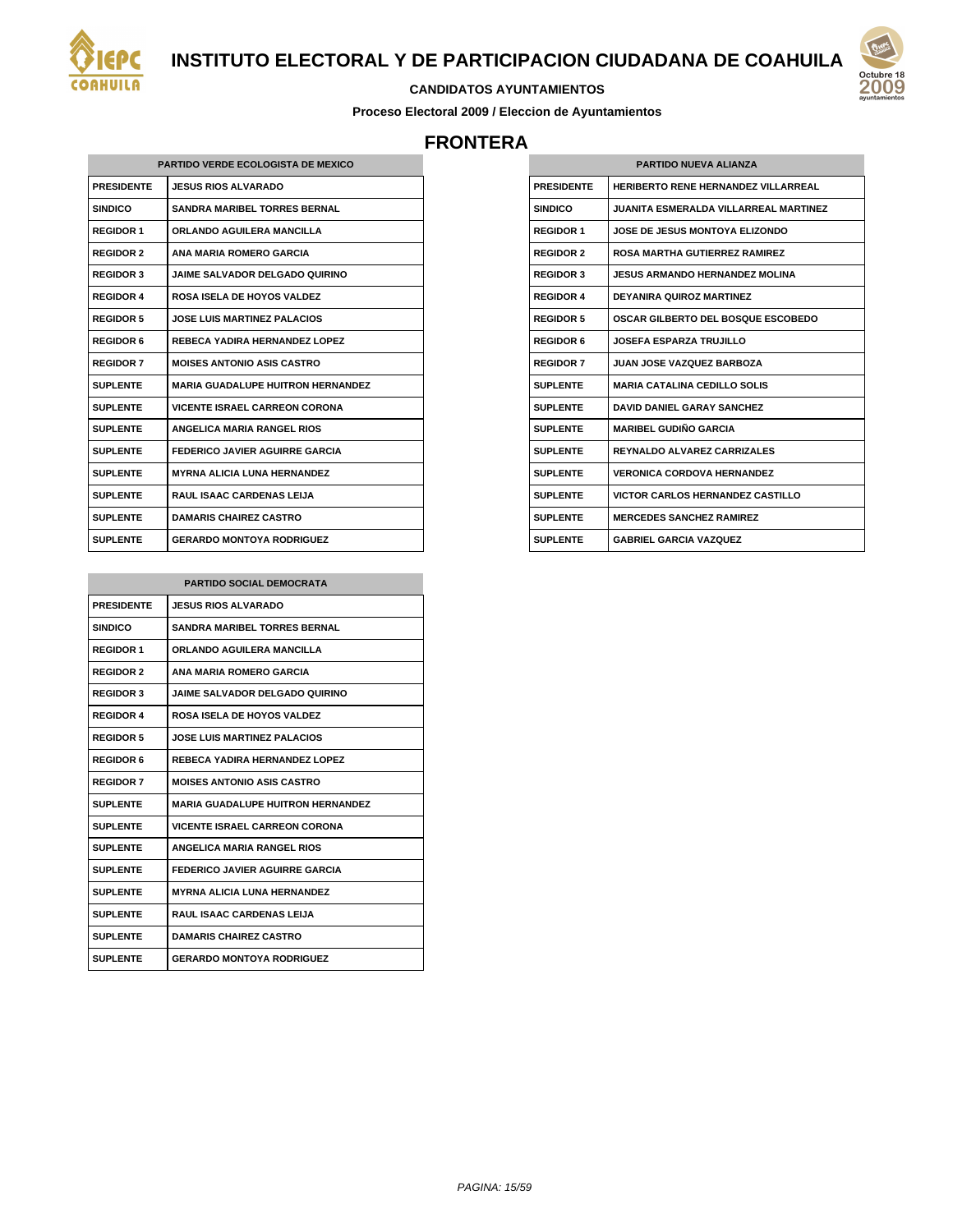



**Proceso Electoral 2009 / Eleccion de Ayuntamientos**

# **GENERAL CEPEDA**

| <b>PARTIDO ACCION NACIONAL</b> |                                      |
|--------------------------------|--------------------------------------|
| <b>PRESIDENTE</b>              | <b>BERNARDO HERRERA MENDOZA</b>      |
| <b>SINDICO</b>                 | ANA MARIA VILLARREAL CONTRERAS       |
| <b>REGIDOR 1</b>               | <b>JUAN GILBERTO SALAS AGUIRRE</b>   |
| <b>REGIDOR 2</b>               | <b>DEYANIRA DE LA CRUZ GARCIA</b>    |
| <b>REGIDOR 3</b>               | <b>MARTIN TORRES RADA</b>            |
| <b>SUPLENTE</b>                | <b>MARIA OLIVIA AGUIRRE GONZALEZ</b> |
| <b>SUPLENTE</b>                | PEDRO TORRES HIPOLITO                |
| <b>SUPLENTE</b>                | <b>HORTENSIA GONZALEZ ROBLES</b>     |
| <b>SUPLENTE</b>                | <b>SERGIO MORALES TELLEZ</b>         |

| <b>PARTIDO VERDE ECOLOGISTA DE MEXICO</b> |                                          |
|-------------------------------------------|------------------------------------------|
| <b>PRESIDENTE</b>                         | ALVARO ANTONIO ZAMORA RODRIGUEZ          |
| <b>SINDICO</b>                            | TRINIDAD VIELMA RODRIGUEZ                |
| <b>REGIDOR 1</b>                          | <b>JUAN ANTONIO GARZA ARELLANO</b>       |
| <b>REGIDOR 2</b>                          | <b>MARIA MERCEDES MARTINEZ RODRIGUEZ</b> |
| <b>REGIDOR 3</b>                          | <b>JOSE RODRIGUEZ BRIONES</b>            |
| <b>SUPLENTE</b>                           | <b>JUANA ERIKA HERNANDEZ CASTRO</b>      |
| <b>SUPLENTE</b>                           | YUDEL ALVARO MUÑIZ LICEA                 |
| <b>SUPLENTE</b>                           | <b>IRMA YOLANDA BENAVIDES CAZARES</b>    |
| <b>SUPLENTE</b>                           | <b>AURELIO VALERO HERNANDEZ</b>          |

| <b>PARTIDO NUEVA ALIANZA</b> |                                            |
|------------------------------|--------------------------------------------|
| <b>PRESIDENTE</b>            | RODOLFO MAURICIO YEVERINO NAVARRO          |
| <b>SINDICO</b>               | <b>MARIA DEL CARMEN CUEVAS GUILLERMO</b>   |
| <b>REGIDOR 1</b>             | <b>BENITO VALDEZ MANDUJANO</b>             |
| <b>REGIDOR 2</b>             | <b>MARIA DEL CARMEN ALMAGUER RODRIGUEZ</b> |
| <b>REGIDOR 3</b>             | ALEJANDRO HUMBERTO DAVILA PADER            |
| <b>SUPLENTE</b>              | <b>JUAN GAMBOA MALDONADO</b>               |
| <b>SUPLENTE</b>              | <b>MARTINA RAMIREZ LIRA</b>                |
| <b>SUPLENTE</b>              | YOLANDA ISABEL RODRIGUEZ RAMIREZ           |
| <b>SUPLENTE</b>              | ROGELIO RODRIGUEZ ELIZALDE                 |

| <b>PARTIDO REVOLUCIONARIO INSTITUCIONAL</b> |                                          |
|---------------------------------------------|------------------------------------------|
| <b>PRESIDENTE</b>                           | <b>JOSE GUADALUPE SANCHEZ RANGEL</b>     |
| <b>SINDICO</b>                              | <b>JOSEFINA ALEMAN RODRIGUEZ</b>         |
| <b>REGIDOR 1</b>                            | <b>PANFILO VASQUEZ RAMOS</b>             |
| <b>REGIDOR 2</b>                            | LUZ IRASEMA GALICIA GARZA                |
| <b>REGIDOR 3</b>                            | <b>MARCO ANTONIO RODRIGUEZ AGUIRRE</b>   |
| <b>SUPLENTE</b>                             | <b>DAVID GOMEZ GUERRERO</b>              |
| <b>SUPLENTE</b>                             | <b>SANTA CARMEN RODRIGUEZ MONTENEGRO</b> |
| <b>SUPLENTE</b>                             | <b>JOEL LUNA GALINDO</b>                 |
| <b>SUPLENTE</b>                             | JUANA GRISELDA SALAZAR CEPEDA            |

| <b>PARTIDO UNIDAD DEMOCRATICA DE COAHUILA</b> |                                           |
|-----------------------------------------------|-------------------------------------------|
| <b>PRESIDENTE</b>                             | ALBERTO IRACHETA PUENTE                   |
| <b>SINDICO</b>                                | <b>CONCEPCION VELMARES TOVIAS</b>         |
| <b>REGIDOR 1</b>                              | <b>J. DOLORES RIVERA RAMIREZ</b>          |
| <b>REGIDOR 2</b>                              | <b>MARIA DE LOS ANGELES ESQUIVEL ROMO</b> |
| <b>REGIDOR 3</b>                              | <b>J. GUADALUPE DELGADO BELMARES</b>      |
| <b>SUPLENTE</b>                               | <b>FRANCISCA VASQUEZ LUNA</b>             |
| <b>SUPLENTE</b>                               | <b>PEDRO ESPINOZA ROBLES</b>              |
| <b>SUPLENTE</b>                               | <b>NORMA ESTHER VAZQUEZ HERNANDEZ</b>     |
| <b>SUPLENTE</b>                               | <b>ARMANDO LLAMAS RODRIGUEZ</b>           |

| <b>PARTIDO SOCIAL DEMOCRATA</b> |                                          |
|---------------------------------|------------------------------------------|
| <b>PRESIDENTE</b>               | <b>JOSE GUADALUPE SANCHEZ RANGEL</b>     |
| <b>SINDICO</b>                  | <b>JOSEFINA ALEMAN RODRIGUEZ</b>         |
| <b>REGIDOR 1</b>                | <b>PANFILO VASQUEZ RAMOS</b>             |
| <b>REGIDOR 2</b>                | LUZ IRASEMA GALICIA GARZA                |
| <b>REGIDOR 3</b>                | <b>MARCO ANTONIO RODRIGUEZ AGUIRRE</b>   |
| <b>SUPLENTE</b>                 | <b>DAVID GOMEZ GUERRERO</b>              |
| <b>SUPLENTE</b>                 | <b>SANTA CARMEN RODRIGUEZ MONTENEGRO</b> |
| <b>SUPLENTE</b>                 | <b>JOEL LUNA GALINDO</b>                 |
| <b>SUPLENTE</b>                 | JUANA GRISELDA SALAZAR CEPEDA            |

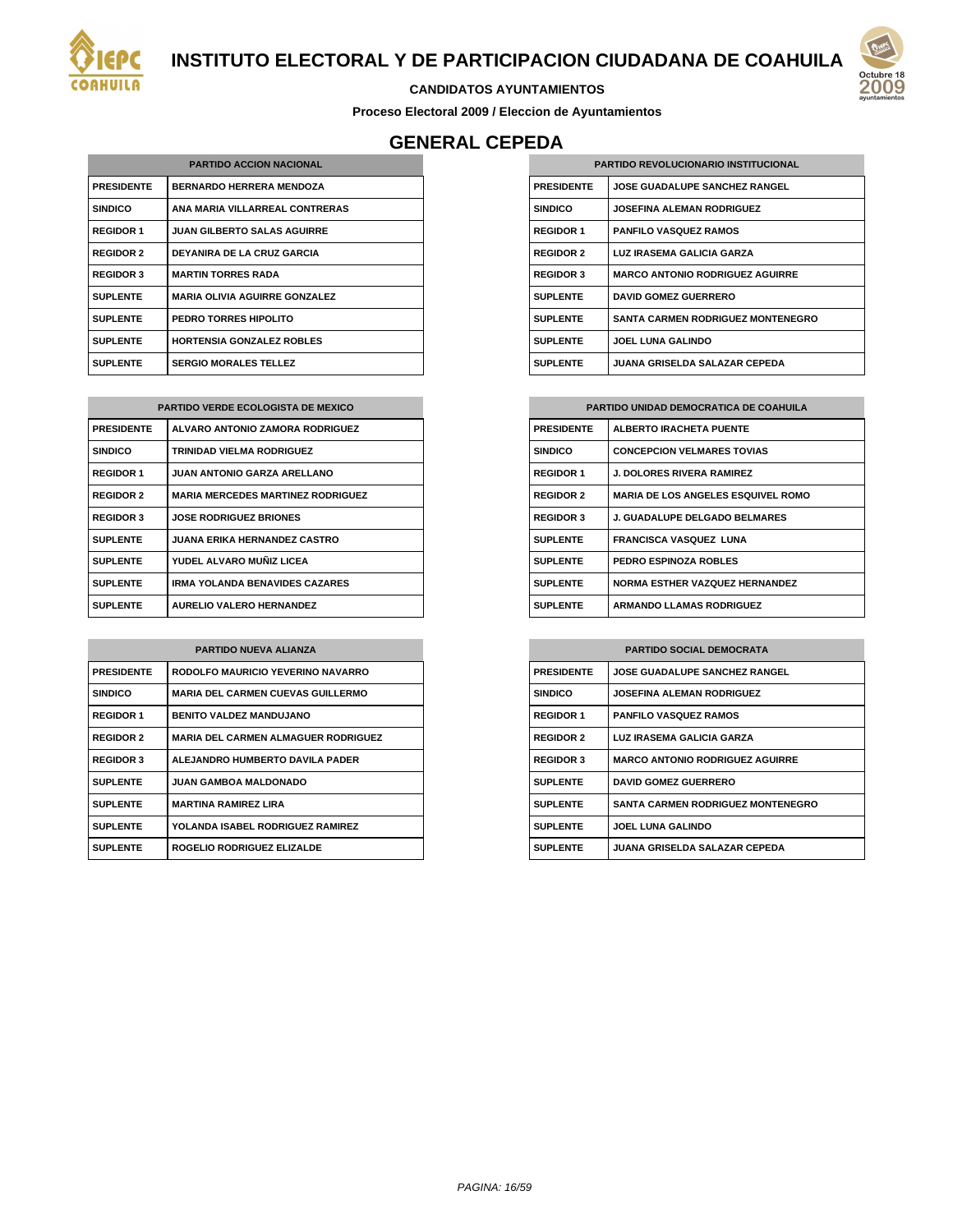



#### **CANDIDATOS AYUNTAMIENTOS**

**Proceso Electoral 2009 / Eleccion de Ayuntamientos**

## **GUERRERO**

| <b>PARTIDO ACCION NACIONAL</b> |                                         |
|--------------------------------|-----------------------------------------|
| <b>PRESIDENTE</b>              | <b>MARIO CEDILLO INFANTE</b>            |
| <b>SINDICO</b>                 | <b>MATILDE ESTRADA TORRES</b>           |
| <b>REGIDOR 1</b>               | <b>GUADALUPE GONZALEZ HERNANDEZ</b>     |
| <b>REGIDOR 2</b>               | <b>MARIA CONCEPCION TREVIÑO SAUCEDO</b> |
| <b>REGIDOR 3</b>               | <b>FELIX MARTIN LOPEZ LOPEZ</b>         |
| <b>SUPLENTE</b>                | <b>AMELIA FLORES VALDEZ</b>             |
| <b>SUPLENTE</b>                | RODOLFO GONZALEZ FLORES                 |
| <b>SUPLENTE</b>                | SONIA GUADALUPE DE LA CRUZ CAMACHO      |
| <b>SUPLENTE</b>                | <b>CARLOS JAVIER ESQUIVEL GARCIA</b>    |

| <b>PARTIDO VERDE ECOLOGISTA DE MEXICO</b> |                                         |  |
|-------------------------------------------|-----------------------------------------|--|
| <b>PRESIDENTE</b>                         | <b>FRANCISCO GARCIA CASTELLS ALANIS</b> |  |
| <b>SINDICO</b>                            | <b>MARIA GUADALUPE GARCIA ARELLANO</b>  |  |
| <b>REGIDOR 1</b>                          | <b>MARGARITO MARTINEZ LARA</b>          |  |
| <b>REGIDOR 2</b>                          | <b>BLANCA ESTELA SALAS GALVAN</b>       |  |
| <b>REGIDOR 3</b>                          | <b>ORLANDO CORTES DEL RIO</b>           |  |
| <b>SUPLENTE</b>                           | <b>JOSE MAGDALENO SANCHEZ RIVERA</b>    |  |
| <b>SUPLENTE</b>                           | YOLANDA RODRIGUEZ CASTAÑEDA             |  |
| <b>SUPLENTE</b>                           | RODOLFO GUADALUPE RODRIGUEZ CARREON     |  |
| <b>SUPLENTE</b>                           | <b>SAN JUANITA PURA FLORES DELGADO</b>  |  |

| <b>PARTIDO SOCIAL DEMOCRATA</b> |                                         |
|---------------------------------|-----------------------------------------|
| <b>PRESIDENTE</b>               | <b>FRANCISCO GARCIA CASTELLS ALANIS</b> |
| <b>SINDICO</b>                  | <b>MARIA GUADALUPE GARCIA ARELLANO</b>  |
| <b>REGIDOR 1</b>                | <b>MARGARITO MARTINEZ LARA</b>          |
| <b>REGIDOR 2</b>                | <b>BLANCA ESTELA SALAS GALVAN</b>       |
| <b>REGIDOR 3</b>                | <b>ORLANDO CORTES DEL RIO</b>           |
| <b>SUPLENTE</b>                 | <b>JOSE MAGDALENO SANCHEZ RIVERA</b>    |
| <b>SUPLENTE</b>                 | YOLANDA RODRIGUEZ CASTAÑEDA             |
| <b>SUPLENTE</b>                 | RODOLFO GUADALUPE RODRIGUEZ CARREON     |
| <b>SUPLENTE</b>                 | SAN JUANITA PURA FLORES DELGADO         |

| <b>PARTIDO REVOLUCIONARIO INSTITUCIONAL</b> |                                         |
|---------------------------------------------|-----------------------------------------|
| <b>PRESIDENTE</b>                           | <b>FRANCISCO GARCIA CASTELLS ALANIS</b> |
| <b>SINDICO</b>                              | <b>MARIA GUADALUPE GARCIA ARELLANO</b>  |
| <b>REGIDOR 1</b>                            | <b>MARGARITO MARTINEZ LARA</b>          |
| <b>REGIDOR 2</b>                            | <b>BLANCA ESTELA SALAS GALVAN</b>       |
| <b>REGIDOR 3</b>                            | <b>ORLANDO CORTES DEL RIO</b>           |
| <b>SUPLENTE</b>                             | <b>JOSE MAGDALENO SANCHEZ RIVERA</b>    |
| <b>SUPLENTE</b>                             | YOLANDA RODRIGUEZ CASTAÑEDA             |
| <b>SUPLENTE</b>                             | RODOLFO GUADALUPE RODRIGUEZ CARREON     |
| <b>SUPLENTE</b>                             | SAN JUANITA PURA FLORES DELGADO         |

| <b>PARTIDO NUEVA ALIANZA</b> |                                         |
|------------------------------|-----------------------------------------|
| <b>PRESIDENTE</b>            | <b>FRANCISCO GARCIA CASTELLS ALANIS</b> |
| <b>SINDICO</b>               | <b>MARIA GUADALUPE GARCIA ARELLANO</b>  |
| <b>REGIDOR 1</b>             | <b>MARGARITO MARTINEZ LARA</b>          |
| <b>REGIDOR 2</b>             | <b>BLANCA ESTELA SALAS GALVAN</b>       |
| <b>REGIDOR 3</b>             | <b>ORLANDO CORTES DEL RIO</b>           |
| <b>SUPLENTE</b>              | <b>JOSE MAGDALENO SANCHEZ RIVERA</b>    |
| <b>SUPLENTE</b>              | YOLANDA RODRIGUEZ CASTAÑEDA             |
| <b>SUPLENTE</b>              | RODOLFO GUADALUPE RODRIGUEZ CARREON     |
| <b>SUPLENTE</b>              | SAN JUANITA PURA FLORES DELGADO         |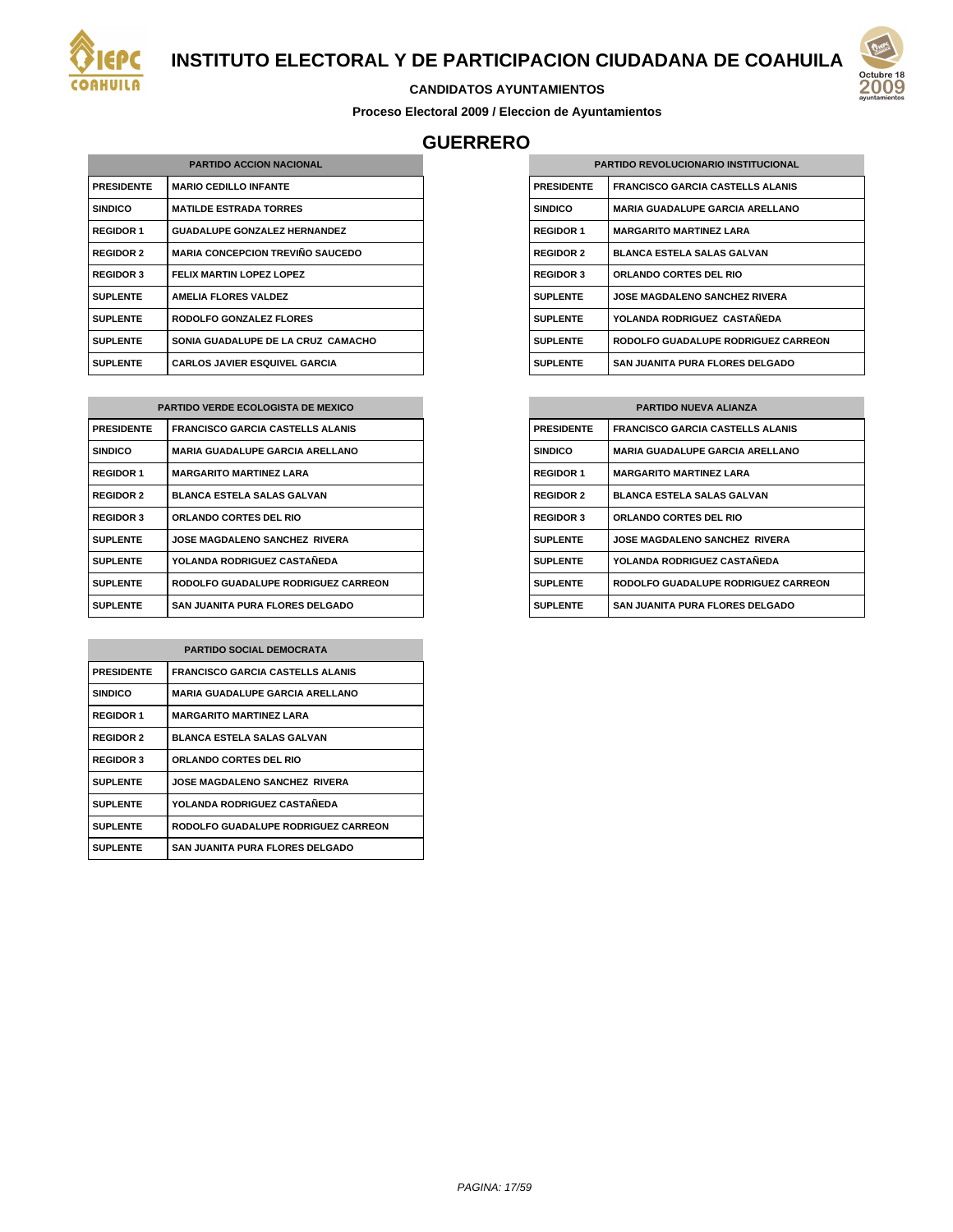

#### **CANDIDATOS AYUNTAMIENTOS**

**Proceso Electoral 2009 / Eleccion de Ayuntamientos**

# **HIDALGO**

| <b>PARTIDO REVOLUCIONARIO INSTITUCIONAL</b> |                                            |
|---------------------------------------------|--------------------------------------------|
| <b>PRESIDENTE</b>                           | <b>JOSE ALBERTO VALDEZ MEDINA</b>          |
| <b>SINDICO</b>                              | <b>MARIA DEL CARMEN ARCE MORENO</b>        |
| <b>REGIDOR 1</b>                            | <b>RUPERTO RODRIGUEZ ALVARADO</b>          |
| <b>REGIDOR 2</b>                            | <b>NORMA PERES CARLOS</b>                  |
| <b>REGIDOR 3</b>                            | <b>FLORENTINO VARGAS SALINAS</b>           |
| <b>SUPLENTE</b>                             | ALFIDA FI IZARETH GUZMAN VARGAS            |
| <b>SUPLENTE</b>                             | <b>JESUS LINARES VARGAS</b>                |
| <b>SUPLENTE</b>                             | <b>MARIA MAGDALENA HERNANDEZ RODRIGUEZ</b> |
| <b>SUPLENTE</b>                             | <b>FRANCISCO JAVIER PICASO RAMOS</b>       |

| <b>PARTIDO NUEVA ALIANZA</b> |                                            |
|------------------------------|--------------------------------------------|
| <b>PRESIDENTE</b>            | <b>JOSE ALBERTO VALDEZ MEDINA</b>          |
| <b>SINDICO</b>               | <b>MARIA DEL CARMEN ARCE MORENO</b>        |
| <b>REGIDOR 1</b>             | <b>RUPERTO RODRIGUEZ ALVARADO</b>          |
| <b>REGIDOR 2</b>             | <b>NORMA PERES CARLOS</b>                  |
| <b>REGIDOR 3</b>             | <b>FLORENTINO VARGAS SALINAS</b>           |
| <b>SUPLENTE</b>              | ALEIDA ELIZABETH GUZMAN VARGAS             |
| <b>SUPLENTE</b>              | <b>JESUS LINARES VARGAS</b>                |
| <b>SUPLENTE</b>              | <b>MARIA MAGDALENA HERNANDEZ RODRIGUEZ</b> |
| <b>SUPLENTE</b>              | <b>FRANCISCO JAVIER PICASO RAMOS</b>       |

| <b>PARTIDO VERDE ECOLOGISTA DE MEXICO</b> |                                            |
|-------------------------------------------|--------------------------------------------|
| <b>PRESIDENTE</b>                         | <b>JOSE ALBERTO VALDEZ MEDINA</b>          |
| <b>SINDICO</b>                            | <b>MARIA DEL CARMEN ARCE MORENO</b>        |
| <b>REGIDOR 1</b>                          | <b>RUPERTO RODRIGUEZ ALVARADO</b>          |
| <b>REGIDOR 2</b>                          | <b>NORMA PERES CARLOS</b>                  |
| <b>REGIDOR 3</b>                          | <b>FLORENTINO VARGAS SALINAS</b>           |
| <b>SUPLENTE</b>                           | ALEIDA ELIZABETH GUZMAN VARGAS             |
| <b>SUPLENTE</b>                           | <b>JESUS LINARES VARGAS</b>                |
| <b>SUPLENTE</b>                           | <b>MARIA MAGDALENA HERNANDEZ RODRIGUEZ</b> |
| <b>SUPLENTE</b>                           | <b>FRANCISCO JAVIER PICASO RAMOS</b>       |

| <b>PARTIDO SOCIAL DEMOCRATA</b> |                                            |
|---------------------------------|--------------------------------------------|
| <b>PRESIDENTE</b>               | <b>JOSE ALBERTO VALDEZ MEDINA</b>          |
| <b>SINDICO</b>                  | <b>MARIA DEL CARMEN ARCE MORENO</b>        |
| <b>REGIDOR 1</b>                | <b>RUPERTO RODRIGUEZ ALVARADO</b>          |
| <b>REGIDOR 2</b>                | <b>NORMA PERES CARLOS</b>                  |
| <b>REGIDOR 3</b>                | <b>FLORENTINO VARGAS SALINAS</b>           |
| <b>SUPLENTE</b>                 | ALEIDA ELIZABETH GUZMAN VARGAS             |
| <b>SUPLENTE</b>                 | <b>JESUS LINARES VARGAS</b>                |
| <b>SUPLENTE</b>                 | <b>MARIA MAGDALENA HERNANDEZ RODRIGUEZ</b> |
| <b>SUPLENTE</b>                 | <b>FRANCISCO JAVIER PICASO RAMOS</b>       |

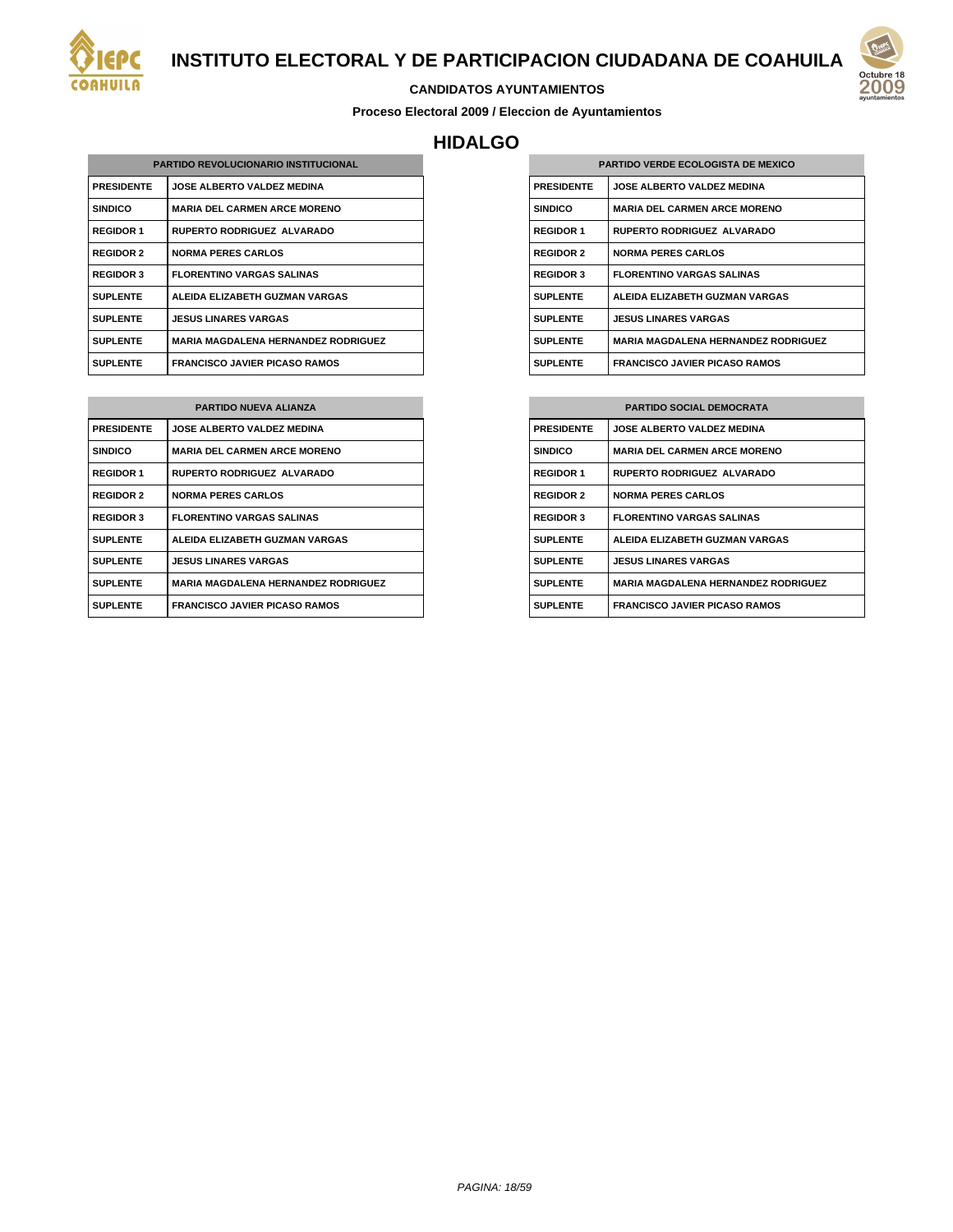



## **CANDIDATOS AYUNTAMIENTOS**

**Proceso Electoral 2009 / Eleccion de Ayuntamientos**

## **JIMENEZ**

| <b>PARTIDO ACCION NACIONAL</b> |                                              |
|--------------------------------|----------------------------------------------|
| <b>PRESIDENTE</b>              | <b>RUBEN RODRIGUEZ BECERRA</b>               |
| <b>SINDICO</b>                 | <b>GUADALUPE LOURDES RAMIREZ DE HOYOS</b>    |
| <b>REGIDOR 1</b>               | <b>GUSTAVO ROBLES RODRIGUEZ</b>              |
| <b>REGIDOR 2</b>               | <b>MA. DE LOS ANGELES DAVALOS CARRIZALES</b> |
| <b>REGIDOR 3</b>               | <b>FAUSTINO INFANTE REGALADO</b>             |
| <b>SUPLENTE</b>                | <b>AGAPITO LOERA EMILIANO</b>                |
| <b>SUPLENTE</b>                | <b>MARIBEL PACHECANO BARRON</b>              |
| <b>SUPLENTE</b>                | <b>RICARDO BELTRAN DELGADILLO</b>            |
| <b>SUPLENTE</b>                | <b>JUANITA ZORAIDA ENRIQUEZ SOSA</b>         |

| <b>PARTIDO DE LA REVOLUCION DEMOCRATICA</b> |                                        |  |
|---------------------------------------------|----------------------------------------|--|
| <b>PRESIDENTE</b>                           | <b>JUAN FRANCISCO BUITRON VILLEGAS</b> |  |
| <b>SINDICO</b>                              | <b>MAYRA MONICA FELAN VAZQUEZ</b>      |  |
| <b>REGIDOR 1</b>                            | <b>GILBERTO PINALES RIVERA</b>         |  |
| <b>REGIDOR 2</b>                            | <b>FABIOLA QUINTERO RAMOS</b>          |  |
| <b>REGIDOR 3</b>                            | <b>CARLOS CASTRUITA ALCORTA</b>        |  |
| <b>SUPLENTE</b>                             | VIRGINIA MONSIVAEZ HEREDIA             |  |
| <b>SUPLENTE</b>                             | <b>BEATRIZ GONZALEZ IBARRA</b>         |  |
| <b>SUPLENTE</b>                             | PABLA HERNANDEZ AVILA                  |  |
| <b>SUPLENTE</b>                             | EULALIO PEREZ SIERRA                   |  |

| <b>PARTIDO VERDE ECOLOGISTA DE MEXICO</b> |                                     |
|-------------------------------------------|-------------------------------------|
| <b>PRESIDENTE</b>                         | <b>DEMETRIO SANCHEZ LOZANO</b>      |
| <b>SINDICO</b>                            | <b>JUANA LIRA MARTINEZ</b>          |
| <b>REGIDOR 1</b>                          | ALEJANDRO MEDRANO MATA              |
| <b>REGIDOR 2</b>                          | <b>MARTINA LOPEZ SILVA</b>          |
| <b>REGIDOR 3</b>                          | <b>MARIO ALBERTO OCHOA FUENTES</b>  |
| <b>SUPLENTE</b>                           | <b>REYNALDO RAMIREZ RUIZ</b>        |
| <b>SUPLENTE</b>                           | <b>MARIA FI FNA RAMIRFZ NAVARRO</b> |
| <b>SUPLENTE</b>                           | <b>MAURO PONCE GARCIA</b>           |
| <b>SUPLENTE</b>                           | <b>ELOISA PRESAS CONTRERAS</b>      |

| <b>PARTIDO REVOLUCIONARIO INSTITUCIONAL</b> |                                      |
|---------------------------------------------|--------------------------------------|
|                                             |                                      |
| <b>PRESIDENTE</b>                           | <b>JUAN ANTONIO BALDERAS BALBOA</b>  |
| <b>SINDICO</b>                              | <b>EVA ALICIA SUAREZ RAMOS</b>       |
| <b>REGIDOR 1</b>                            | <b>ROLANDO OLIVO REYES</b>           |
| <b>REGIDOR 2</b>                            | NORMA VIFRA MEDINA                   |
| <b>REGIDOR 3</b>                            | MIGUEL ANGEL SANDOVAL GONZALEZ       |
| <b>SUPLENTE</b>                             | OLGA EDITH VILLEGAS DUEÑEZ           |
| <b>SUPLENTE</b>                             | <b>JUAN ANTONIO RAMOS CASILLAS</b>   |
| <b>SUPLENTE</b>                             | ALMA DELIA GONZALEZ CENICEROS        |
| <b>SUPLENTE</b>                             | <b>RAMON ALBERTO MARTINEZ GARCIA</b> |

| <b>PARTIDO DEL TRABAJO</b> |                                        |
|----------------------------|----------------------------------------|
| <b>PRESIDENTE</b>          | <b>JUAN FRANCISCO BUITRON VILLEGAS</b> |
| <b>SINDICO</b>             | <b>MAYRA MONICA FELAN VAZQUEZ</b>      |
| <b>REGIDOR 1</b>           | <b>GILBERTO PINALES RIVERA</b>         |
| <b>REGIDOR 2</b>           | <b>FABIOLA QUINTERO RAMOS</b>          |
| <b>REGIDOR 3</b>           | <b>CARLOS CASTRUITA ALCORTA</b>        |
| <b>SUPLENTE</b>            | <b>VIRGINIA MONSIVAEZ HEREDIA</b>      |
| <b>SUPLENTE</b>            | <b>BEATRIZ GONZALEZ IBARRA</b>         |
| <b>SUPLENTE</b>            | PABLA HERNANDEZ AVILA                  |
| <b>SUPLENTE</b>            | EULALIO PEREZ SIERRA                   |

| <b>PARTIDO UNIDAD DEMOCRATICA DE COAHUILA</b> |                                              |
|-----------------------------------------------|----------------------------------------------|
| <b>PRESIDENTE</b>                             | <b>RUBEN RODRIGUEZ BECERRA</b>               |
| <b>SINDICO</b>                                | <b>GUADALUPE LOURDES RAMIREZ DE HOYOS</b>    |
| <b>REGIDOR 1</b>                              | <b>GUSTAVO ROBLES MORALES</b>                |
| <b>REGIDOR 2</b>                              | <b>MA. DE LOS ANGELES DAVALOS CARRIZALES</b> |
| <b>REGIDOR 3</b>                              | <b>FAUSTINO INFANTE REGALADO</b>             |
| <b>SUPLENTE</b>                               | <b>AGAPITO LOERA EMILIANO</b>                |
| <b>SUPLENTE</b>                               | <b>MARIBEL PACHECANO BARRON</b>              |
| <b>SUPLENTE</b>                               | <b>RICARDO BELTRAN DELGADILLO</b>            |
| <b>SUPLENTE</b>                               | <b>JUANITA ZORAIDA ENRIQUEZ SOSA</b>         |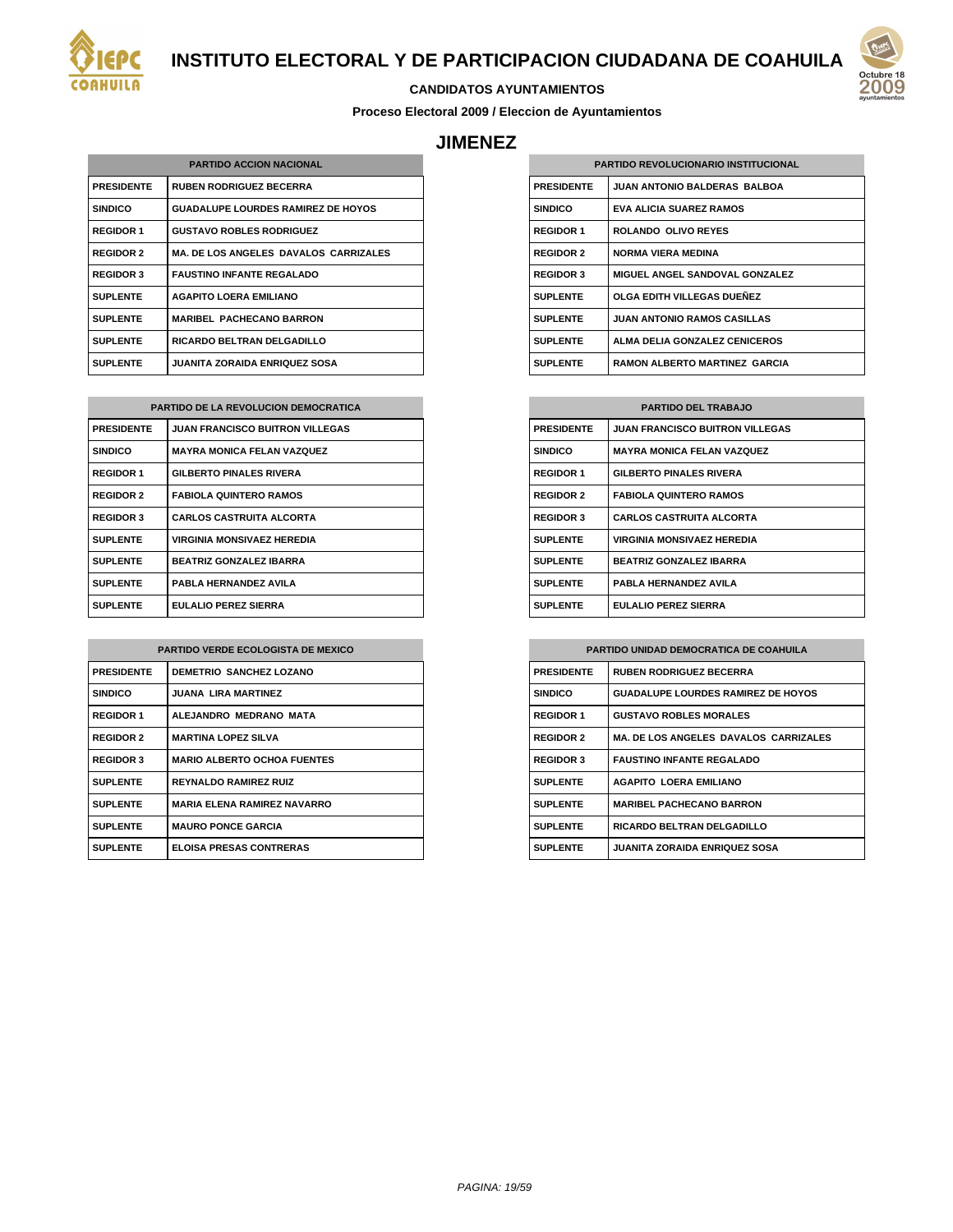



#### **CANDIDATOS AYUNTAMIENTOS**

**Proceso Electoral 2009 / Eleccion de Ayuntamientos**

## **JIMENEZ**

| <b>PARTIDO NUEVA ALIANZA</b> |                                      |  |
|------------------------------|--------------------------------------|--|
| <b>PRESIDENTE</b>            | <b>JUAN ANTONIO BALDERAS BALBOA</b>  |  |
| <b>SINDICO</b>               | <b>EVA ALICIA SUAREZ RAMOS</b>       |  |
| <b>REGIDOR 1</b>             | <b>ROLANDO OLIVO REYES</b>           |  |
| <b>REGIDOR 2</b>             | <b>NORMA VIERA MEDINA</b>            |  |
| <b>REGIDOR 3</b>             | MIGUEL ANGEL SANDOVAL GONZALEZ       |  |
| <b>SUPLENTE</b>              | ALMA DELIA GONZALEZ CENICEROS        |  |
| <b>SUPLENTE</b>              | <b>JUAN ANTONIO RAMOS CASILLAS</b>   |  |
| <b>SUPLENTE</b>              | OLGA EDITH VILLEGAS DUENEZ           |  |
| <b>SUPLENTE</b>              | <b>RAMON ALBERTO MARTINEZ GARCIA</b> |  |

| <b>PARTIDO SOCIAL DEMOCRATA</b> |                                    |
|---------------------------------|------------------------------------|
| <b>PRESIDENTE</b>               | <b>DEMETRIO SANCHEZ LOZANO</b>     |
| <b>SINDICO</b>                  | <b>JUANA LIRA MARTINEZ</b>         |
| <b>REGIDOR 1</b>                | ALEJANDRO MEDRANO MATA             |
| <b>REGIDOR 2</b>                | <b>MARTINA LOPEZ SILVA</b>         |
| <b>REGIDOR 3</b>                | <b>MARIO ALBERTO OCHOA FUENTES</b> |
| <b>SUPLENTE</b>                 | <b>REYNALDO RAMIREZ RUIZ</b>       |
| <b>SUPLENTE</b>                 | <b>MARIA ELENA RAMIREZ NAVARRO</b> |
| <b>SUPLENTE</b>                 | <b>MAURO PONCE GARCIA</b>          |
| <b>SUPLENTE</b>                 | <b>ELOISA PRESAS CONTRERAS</b>     |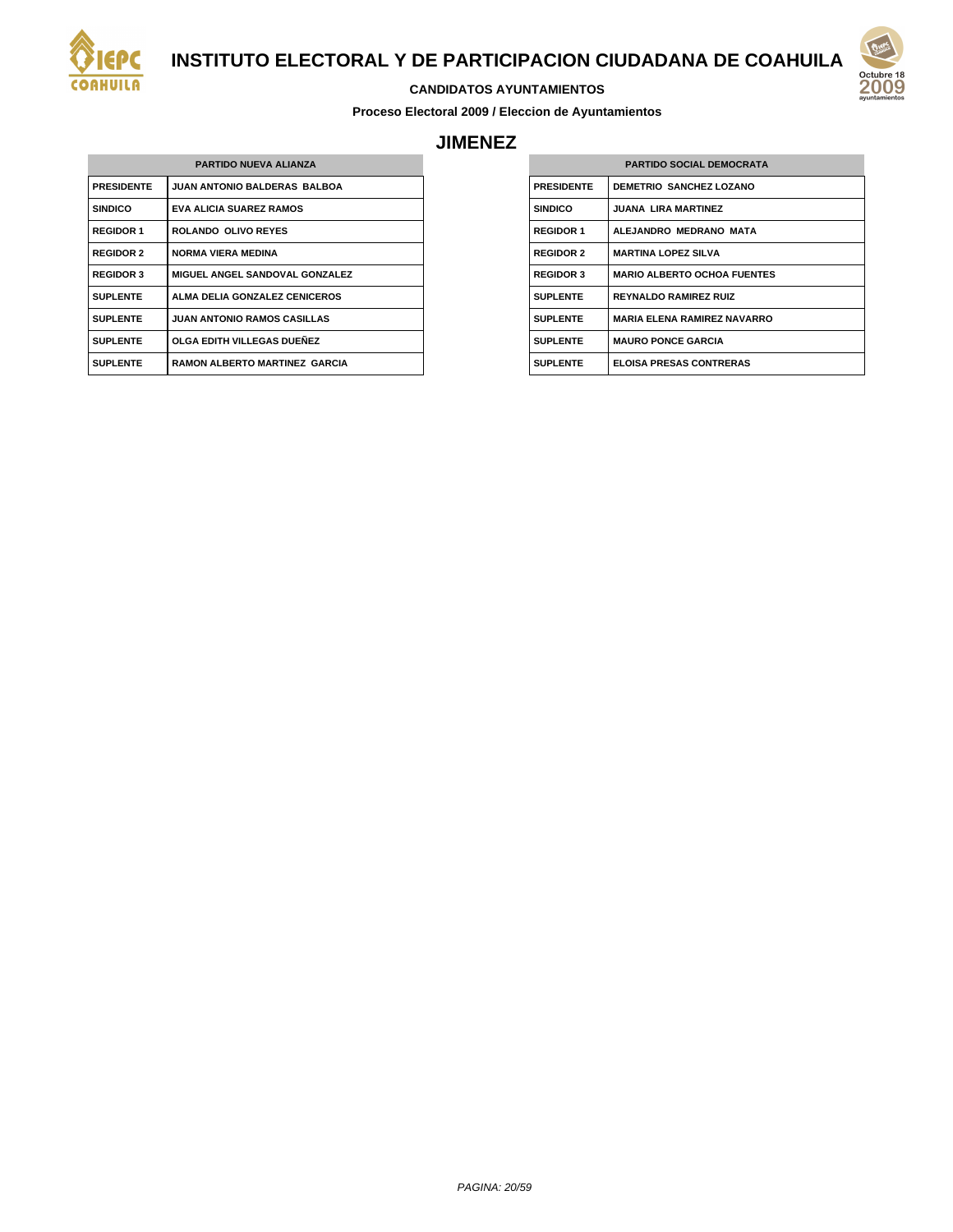



#### **CANDIDATOS AYUNTAMIENTOS**

**Proceso Electoral 2009 / Eleccion de Ayuntamientos**

## **JUAREZ**

| <b>PARTIDO ACCION NACIONAL</b> |                                          |
|--------------------------------|------------------------------------------|
| <b>PRESIDENTE</b>              | <b>VICTOR MANUEL ORTIZ LEDEZMA</b>       |
| <b>SINDICO</b>                 | <b>BERNARDA GARCIA BRICEÑO</b>           |
| <b>REGIDOR 1</b>               | <b>ROLANDO DURAN ORTIZ</b>               |
| <b>REGIDOR 2</b>               | <b>ROSA MARIA DURAN MENDOZA</b>          |
| <b>REGIDOR 3</b>               | PEDRO ISIDRO ROBLES PEREZ                |
| <b>SUPLENTE</b>                | ANGELITA ROSALES ZAMORA                  |
| <b>SUPLENTE</b>                | PEDRO TIJERINA LEDEZMA                   |
| <b>SUPLENTE</b>                | <b>BRENDA MARGARITA TORRES AMADOR</b>    |
| <b>SUPLENTE</b>                | <b>CARLOS ERNESTO GONZALEZ RODRIGUEZ</b> |

| <b>PARTIDO DE LA REVOLUCION DEMOCRATICA</b> |                                           |
|---------------------------------------------|-------------------------------------------|
| <b>PRESIDENTE</b>                           | <b>JESUS CANTU RIVERA</b>                 |
| <b>SINDICO</b>                              | <b>GRACIELA LEDESMA CERVANTES</b>         |
| <b>REGIDOR 1</b>                            | ADRIAN PORFIRIO GUAJARDO VALDEZ           |
| <b>REGIDOR 2</b>                            | <b>GUADALUPE DIAMANTINA GARCIA ZAMORA</b> |
| <b>REGIDOR 3</b>                            | <b>JUAN VALENTIN MORENO GARCIA</b>        |
| <b>SUPLENTE</b>                             | <b>LAURA VERONICA MIRELES FRANCO</b>      |
| <b>SUPLENTE</b>                             | <b>GERARDO ANTONIO TORRES RODRIGUEZ</b>   |
| <b>SUPLENTE</b>                             | GRACIELA LIZZBETH ESPARZA LEDEZMA         |
| <b>SUPLENTE</b>                             | <b>JESUS RIVERA ROBLES</b>                |

| <b>PARTIDO NUEVA ALIANZA</b> |                                       |  |
|------------------------------|---------------------------------------|--|
| <b>PRESIDENTE</b>            | <b>OLGA LARA GARZA</b>                |  |
| <b>SINDICO</b>               | <b>JUAN CARLOS FLORES GARCIA</b>      |  |
| <b>REGIDOR 1</b>             | OFELIA HERNANDEZ RODRIGUEZ            |  |
| <b>REGIDOR 2</b>             | <b>ALBERTO GUAJARDO OSORNIA</b>       |  |
| <b>REGIDOR 3</b>             | <b>SARA VERONICA SALAZAR QUINTERO</b> |  |
| <b>SUPLENTE</b>              | <b>JAVIER QUINTERO RIVAS</b>          |  |
| <b>SUPLENTE</b>              | <b>JUAN ANTONIO RIOS MORADO</b>       |  |
| <b>SUPLENTE</b>              | DORA ESTHER GARCIA GATICA             |  |
| <b>SUPLENTE</b>              | <b>DIANA PATRICIA SANCHEZ SANCHEZ</b> |  |

| <b>PARTIDO REVOLUCIONARIO INSTITUCIONAL</b> |                                       |
|---------------------------------------------|---------------------------------------|
| <b>PRESIDENTE</b>                           | <b>OLGA LARA GARZA</b>                |
| <b>SINDICO</b>                              | <b>JUAN CARLOS FLORES GARCIA</b>      |
| <b>REGIDOR 1</b>                            | OFELIA HERNANDEZ RODRIGUEZ            |
| <b>REGIDOR 2</b>                            | ALBERTO GUAJARDO OSORNIA              |
| <b>REGIDOR 3</b>                            | <b>SARA VERONICA SALAZAR QUINTERO</b> |
| <b>SUPLENTE</b>                             | <b>JAVIER QUINTERO RIVAS</b>          |
| <b>SUPLENTE</b>                             | <b>JUAN ANTONIO RIOS MORADO</b>       |
| <b>SUPLENTE</b>                             | DORA ESTHER GARCIA GATICA             |
| <b>SUPLENTE</b>                             | <b>DIANA PATRICIA SANCHEZ SANCHEZ</b> |

| <b>PARTIDO VERDE ECOLOGISTA DE MEXICO</b> |                                      |
|-------------------------------------------|--------------------------------------|
| <b>PRESIDENTE</b>                         | <b>JOSE ISABEL RENOBATO TELLO</b>    |
| <b>SINDICO</b>                            | <b>MARIA ASUSENA PALOMARES LOPEZ</b> |
| <b>REGIDOR 1</b>                          | <b>RAMIRO GARCIA ZAMORA</b>          |
| <b>REGIDOR 2</b>                          | <b>MANUELA CUELLAR MENDOZA</b>       |
| <b>REGIDOR 3</b>                          | <b>BLAS NAVARRO PADILLA</b>          |
| <b>SUPLENTE</b>                           | <b>HERMILA HERNANDEZ RODRIGUEZ</b>   |
| <b>SUPLENTE</b>                           | <b>MA. LUISA REYES DURAN</b>         |
| <b>SUPLENTE</b>                           | <b>ERIK DE LA CRUZ RAMIREZ</b>       |
| <b>SUPLENTE</b>                           | <b>BERTHA ALICIA GLORIA SANTOS</b>   |

| <b>PARTIDO SOCIAL DEMOCRATA</b> |                                       |
|---------------------------------|---------------------------------------|
| <b>PRESIDENTE</b>               | <b>OLGA LARA GARZA</b>                |
| <b>SINDICO</b>                  | <b>JUAN CARLOS FLORES GARCIA</b>      |
| <b>REGIDOR 1</b>                | OFELIA HERNANDEZ RODRIGUEZ            |
| <b>REGIDOR 2</b>                | ALBERTO GUAJARDO OSORNIA              |
| <b>REGIDOR 3</b>                | <b>SARA VERONICA SALAZAR QUINTERO</b> |
| <b>SUPLENTE</b>                 | <b>JAVIER QUINTERO RIVAS</b>          |
| <b>SUPLENTE</b>                 | <b>JUAN ANTONIO RIOS MORADO</b>       |
| <b>SUPLENTE</b>                 | <b>DORA ESTHER GARCIA GATICA</b>      |
| <b>SUPLENTE</b>                 | <b>DIANA PATRICIA SANCHEZ SANCHEZ</b> |

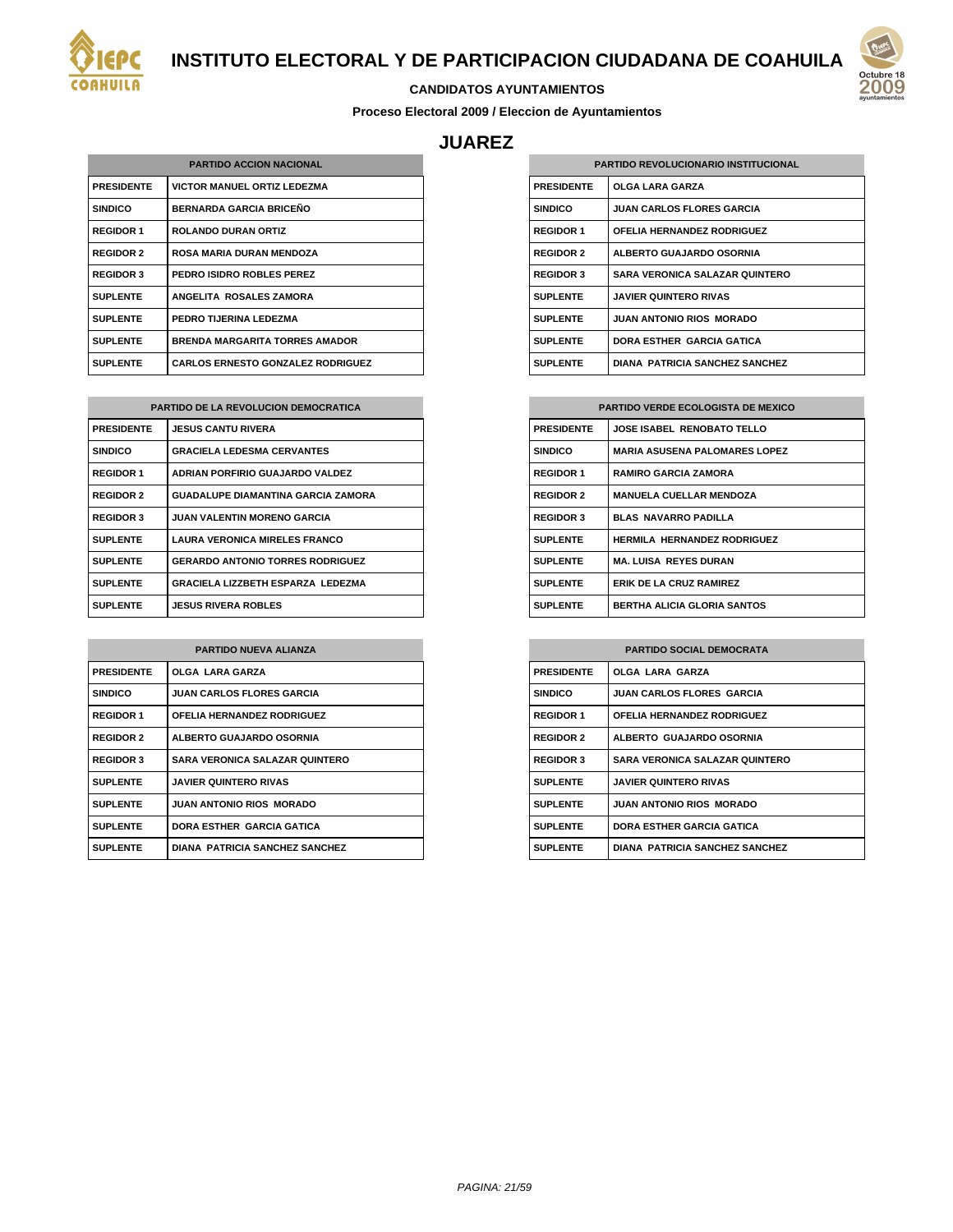



#### **CANDIDATOS AYUNTAMIENTOS**

**Proceso Electoral 2009 / Eleccion de Ayuntamientos**

## **LAMADRID**

| <b>PARTIDO ACCION NACIONAL</b> |                                        |
|--------------------------------|----------------------------------------|
| <b>PRESIDENTE</b>              | <b>ROSALINDA ARREDONDO ESQUIVEL</b>    |
| <b>SINDICO</b>                 | <b>JULIO HIRACHETA GALINDO</b>         |
| <b>REGIDOR 1</b>               | LUDIVINA CABELLO RODRIGUEZ             |
| <b>REGIDOR 2</b>               | <b>REYNOL RODRIGUEZ RAMOS</b>          |
| <b>REGIDOR 3</b>               | <b>ESTELA MOYA RAMIREZ</b>             |
| <b>SUPLENTE</b>                | <b>ROQUE GALINDO VAZQUEZ</b>           |
| <b>SUPLENTE</b>                | <b>JESUS MORENO HERNANDEZ</b>          |
| <b>SUPLENTE</b>                | ALICIA SALAZAR REYNA                   |
| <b>SUPLENTE</b>                | <b>BRENDA VERONICA REMIREZ SALAZAR</b> |

| <b>PARTIDO DE LA REVOLUCION DEMOCRATICA</b> |                                             |
|---------------------------------------------|---------------------------------------------|
| <b>PRESIDENTE</b>                           | <b>JUAN CARLOS SANTILLANA BARRIOS</b>       |
| <b>SINDICO</b>                              | <b>JUANITA TRINIDAD DUEÑEZ CONTRERAS</b>    |
| <b>REGIDOR 1</b>                            | <b>SANTOS PALOS RIVERA</b>                  |
| <b>REGIDOR 2</b>                            | <b>MARINA ESCALANTE DE LEON</b>             |
| <b>REGIDOR 3</b>                            | <b>JUAN RAMON MORENO GARCIA</b>             |
| <b>SUPLENTE</b>                             | <b>JUAN ANTONIO HERNANDEZ MORENO</b>        |
| <b>SUPLENTE</b>                             | PATRICIA RODRIGUEZ ZUÑIGA                   |
| <b>SUPLENTE</b>                             | <b>ANTONIO RODRIGUEZ CAMPOS</b>             |
| <b>SUPLENTE</b>                             | <b>MARIA BERTHA ALICIA RODRIGUEZ ZUNIGA</b> |

| <b>PARTIDO VERDE ECOLOGISTA DE MEXICO</b> |                                          |  |
|-------------------------------------------|------------------------------------------|--|
| <b>PRESIDENTE</b>                         | <b>VICTOR CORDERO AGUIRRE</b>            |  |
| <b>SINDICO</b>                            | <b>HERMINIA CARRILLO AVILA</b>           |  |
| <b>REGIDOR 1</b>                          | <b>FRANCISCO RIVERA SAN MIGUEL</b>       |  |
| <b>REGIDOR 2</b>                          | ALEJANDRA SELENE RODRIGUEZ NORIEGA       |  |
| <b>REGIDOR 3</b>                          | <b>RAUL ORTIZ ALEMAN</b>                 |  |
| <b>SUPLENTE</b>                           | <b>CLAUDIA PATRICIA MUÑOZ CARRIZALES</b> |  |
| <b>SUPLENTE</b>                           | SANTIAGO FABIAN SAUCEDO RODRIGUEZ        |  |
| <b>SUPLENTE</b>                           | <b>VERONICA ARMENDARIZ RODRIGUEZ</b>     |  |
| <b>SUPLENTE</b>                           | <b>BENITO SANTILLANA RODRIGUEZ</b>       |  |

| <b>PARTIDO REVOLUCIONARIO INSTITUCIONAL</b> |                                          |  |
|---------------------------------------------|------------------------------------------|--|
| <b>PRESIDENTE</b>                           | <b>VICTOR CORDERO AGUIRRE</b>            |  |
| <b>SINDICO</b>                              | <b>HERMINIA CARRILLO AVILA</b>           |  |
| <b>REGIDOR 1</b>                            | <b>FRANCISCO RIVERA SAN MIGUEL</b>       |  |
| <b>REGIDOR 2</b>                            | ALEJANDRA SELENE RODRIGUEZ NORIEGA       |  |
| <b>REGIDOR 3</b>                            | <b>RAUL ORTIZ ALEMAN</b>                 |  |
| <b>SUPLENTE</b>                             | <b>CLAUDIA PATRICIA MUÑOZ CARRIZALES</b> |  |
| <b>SUPLENTE</b>                             | SANTIAGO FABIAN SAUCEDO RODRIGUEZ        |  |
| <b>SUPLENTE</b>                             | <b>VERONICA ARMENDARIZ RODRIGUEZ</b>     |  |
| <b>SUPLENTE</b>                             | <b>BENITO SANTILLANA RODRIGUEZ</b>       |  |

| <b>PARTIDO DEL TRABAJO</b> |                                        |
|----------------------------|----------------------------------------|
| <b>PRESIDENTE</b>          | <b>JESUS BARRIENTOS HERNANDEZ</b>      |
| <b>SINDICO</b>             | ALICIA SANTILLANA MATA                 |
| <b>REGIDOR 1</b>           | REGINALDO RODRIGUEZ CASTAÑEDA          |
| <b>REGIDOR 2</b>           | PETRA ROSALES FAVELA                   |
| <b>REGIDOR 3</b>           | <b>OSCAR JAIME RODRIGUEZ RODRIGUEZ</b> |
| <b>SUPLENTE</b>            | YADIRA BARRIENTOS MALDONADO            |
| <b>SUPLENTE</b>            | PEDRO PEDROZA PEREZ                    |
| <b>SUPLENTE</b>            | ANA ALICIA ROMO PALACIOS               |
| <b>SUPLENTE</b>            | <b>JOSE JOSE MONTOYA ESCALANTE</b>     |

| <b>PARTIDO NUEVA ALIANZA</b> |                                          |  |
|------------------------------|------------------------------------------|--|
| <b>PRESIDENTE</b>            | <b>VICTOR CORDERO AGUIRRE</b>            |  |
| <b>SINDICO</b>               | <b>HERMINIA CARRILLO AVILA</b>           |  |
| <b>REGIDOR 1</b>             | <b>FRANCISCO RIVERA SAN MIGUEL</b>       |  |
| <b>REGIDOR 2</b>             | ALEJANDRA SELENE RODRIGUEZ NORIEGA       |  |
| <b>REGIDOR 3</b>             | <b>RAUL ORTIZ ALEMAN</b>                 |  |
| <b>SUPLENTE</b>              | <b>CLAUDIA PATRICIA MUÑOZ CARRIZALES</b> |  |
| <b>SUPLENTE</b>              | <b>SANTIAGO FABIAN SAUCEDO RODRIGUEZ</b> |  |
| <b>SUPLENTE</b>              | <b>VERONICA ARMENDARIZ RODRIGUEZ</b>     |  |
| <b>SUPLENTE</b>              | <b>BENITO SANTILLANA RODRIGUEZ</b>       |  |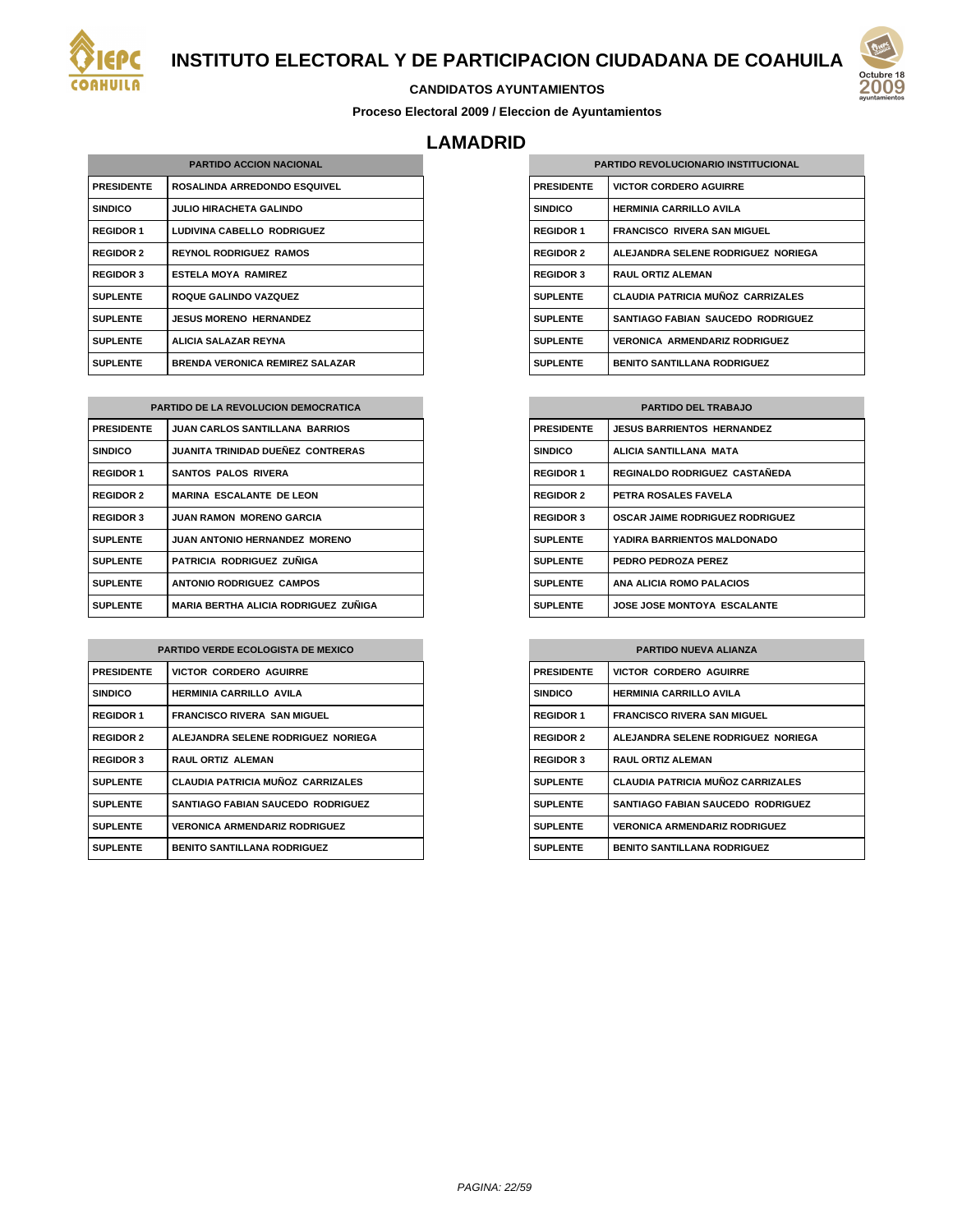

#### **CANDIDATOS AYUNTAMIENTOS**

**Proceso Electoral 2009 / Eleccion de Ayuntamientos**



## **LAMADRID**

| <b>PARTIDO SOCIAL DEMOCRATA</b> |                                          |  |
|---------------------------------|------------------------------------------|--|
| <b>PRESIDENTE</b>               | <b>VICTOR CORDERO AGUIRRE</b>            |  |
| <b>SINDICO</b>                  | <b>HERMINIA CARRILLO AVILA</b>           |  |
| <b>REGIDOR 1</b>                | <b>FRANCISCO RIVERA SAN MIGUEL</b>       |  |
| <b>REGIDOR 2</b>                | ALEJANDRA SELENE RODRIGUEZ NORIEGA       |  |
| <b>REGIDOR 3</b>                | <b>RAUL ORTIZ ALEMAN</b>                 |  |
| <b>SUPLENTE</b>                 | <b>CLAUDIA PATRICIA MUÑOZ CARRIZALES</b> |  |
| <b>SUPLENTE</b>                 | SANTIAGO FABIAN SAUCEDO RODRIGUEZ        |  |
| <b>SUPLENTE</b>                 | <b>VERONICA ARMENDARIZ RODRIGUEZ</b>     |  |
| <b>SUPLENTE</b>                 | <b>BENITO SANTILLANA RODRIGUEZ</b>       |  |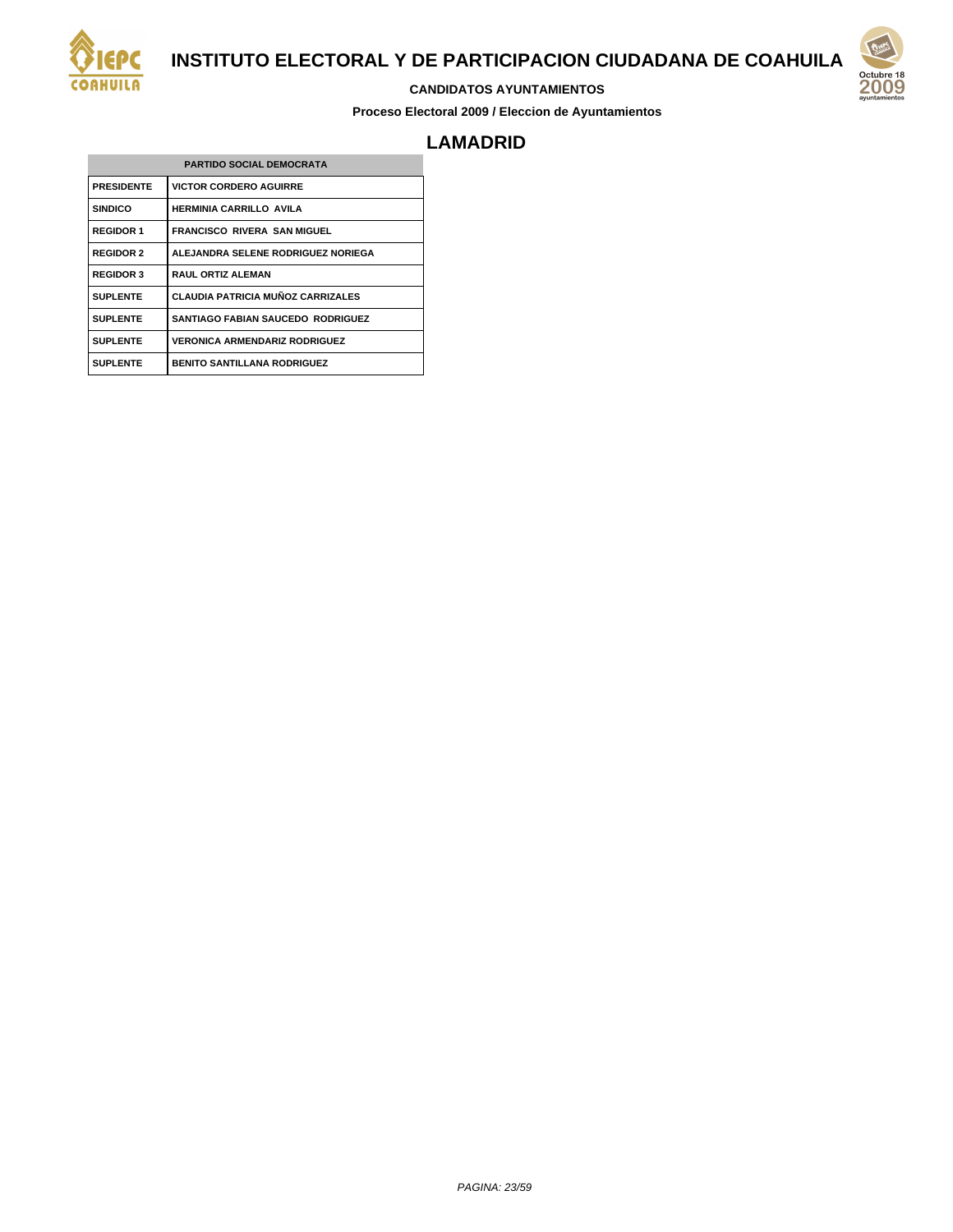



#### **CANDIDATOS AYUNTAMIENTOS**

**Proceso Electoral 2009 / Eleccion de Ayuntamientos**

# **MATAMOROS**

| <b>PARTIDO ACCION NACIONAL</b> |                                         |  |
|--------------------------------|-----------------------------------------|--|
| <b>PRESIDENTE</b>              | <b>JUAN CARLOS MIRANDA MENA</b>         |  |
| <b>SINDICO</b>                 | LORENA LIZETT SIFUENTES RANGEL          |  |
| <b>REGIDOR 1</b>               | <b>JAVIER OMAR MARIN VEGA</b>           |  |
| <b>REGIDOR 2</b>               | SONIA ALVARADO GONZALEZ                 |  |
| <b>REGIDOR 3</b>               | <b>MARIO EUFEMIO RODRIGUEZ LOPEZ</b>    |  |
| <b>REGIDOR 4</b>               | <b>MARTHA RIVERA GUTIERREZ</b>          |  |
| <b>REGIDOR 5</b>               | <b>JOSE ANGEL FUENTES RODRIGUEZ</b>     |  |
| <b>REGIDOR 6</b>               | <b>GLORIA GUDELIA AGUILERA RAMIREZ</b>  |  |
| <b>REGIDOR 7</b>               | <b>ALBERTO RAMIREZ SUAREZ</b>           |  |
| <b>SUPLENTE</b>                | I FONOR MORON AI VARADO                 |  |
| <b>SUPLENTE</b>                | <b>CARLOS ALBERTO SALAZAR HERNANDEZ</b> |  |
| <b>SUPLENTE</b>                | <b>VIRGINIA JARA I IRA</b>              |  |
| <b>SUPLENTE</b>                | <b>MARIO AI TAMIRA RAMIREZ</b>          |  |
| <b>SUPLENTE</b>                | <b>VERENA RUBIO LEYVA</b>               |  |
| <b>SUPLENTE</b>                | <b>POLO CARRILLO GALLEGOS</b>           |  |
| <b>SUPLENTE</b>                | <b>CELIA HERNANDEZ HERNANDEZ</b>        |  |
| <b>SUPLENTE</b>                | PEDRO LORENZO CASTAÑON SANTILLAN        |  |

| <b>PARTIDO DE LA REVOLUCION DEMOCRATICA</b> |                                       |  |
|---------------------------------------------|---------------------------------------|--|
| <b>PRESIDENTE</b>                           | <b>FEDERICO HERNANDEZ JACOBO</b>      |  |
| <b>SINDICO</b>                              | <b>MARGARITA AGUILAR DEL RIO</b>      |  |
| <b>REGIDOR 1</b>                            | <b>MANUEL OCTAVIO FALCON SAUCEDO</b>  |  |
| <b>REGIDOR 2</b>                            | <b>MA. VICTORIA MATA RAMOZ</b>        |  |
| <b>REGIDOR 3</b>                            | <b>J. CRUZ AGUILAR DEL RIO</b>        |  |
| <b>REGIDOR 4</b>                            | <b>JANETH LOPEZ MARTINEZ</b>          |  |
| <b>REGIDOR 5</b>                            | <b>HOMERO SANTOS MARTINEZ</b>         |  |
| <b>REGIDOR 6</b>                            | <b>CLAUDIA MONTOYA CONTRERAS</b>      |  |
| <b>REGIDOR 7</b>                            | <b>JUAN PABLO RODRIGUEZ FAVELA</b>    |  |
| <b>SUPLENTE</b>                             | <b>VIBIANA HERNANDEZ SANCHEZ</b>      |  |
| <b>SUPLENTE</b>                             | ANTONIO HERNANDEZ JACOBO              |  |
| <b>SUPLENTE</b>                             | <b>APOLINAR MARIA RAMIREZ CORDOVA</b> |  |
| <b>SUPLENTE</b>                             | <b>ARTURO JIMENEZ DE LA ROSA</b>      |  |
| <b>SUPLENTE</b>                             | <b>FELIPA MARTINEZ VALDEZ</b>         |  |
| <b>SUPLENTE</b>                             | <b>ISAAC ARGUIJO GUERRA</b>           |  |
| <b>SUPLENTE</b>                             | <b>OBDULIA RAMIREZ SALAZAR</b>        |  |
| <b>SUPLENTE</b>                             | <b>BENIGNO HERNANDEZ JACOBO</b>       |  |

|                   | <b>PARTIDO REVOLUCIONARIO INSTITUCIONAL</b> |  |
|-------------------|---------------------------------------------|--|
| <b>PRESIDENTE</b> | <b>GUILLERMO DEL REAL CASTAÑEDA</b>         |  |
| <b>SINDICO</b>    | <b>GRACIFI A FFRNANDF7 AI MARAZ</b>         |  |
| <b>REGIDOR 1</b>  | <b>MIGUEL ANGEL RAMIREZ LOPEZ</b>           |  |
| <b>REGIDOR 2</b>  | <b>NORMA ALICIA MARTINEZ LEOS</b>           |  |
| <b>REGIDOR 3</b>  | EFRAIN EDUARDO AGUERO HUITRON               |  |
| <b>REGIDOR 4</b>  | <b>DENICE NATHALI FELIX ALBA</b>            |  |
| <b>REGIDOR 5</b>  | SERVANDO CHAVARRIA ARREOLA                  |  |
| <b>REGIDOR 6</b>  | <b>CECILIA SIFUENTES AVILA</b>              |  |
| <b>REGIDOR 7</b>  | <b>J. CARMEN GARCIA MARQUEZ</b>             |  |
| <b>SUPLENTE</b>   | <b>MARCO FABIO ARGUIJO QUEZADA</b>          |  |
| <b>SUPLENTE</b>   | <b>TANIA DE LEON SIFUENTES</b>              |  |
| <b>SUPLENTE</b>   | <b>JOSE MIRAMONTES LOPEZ</b>                |  |
| <b>SUPLENTE</b>   | OLGA YOLANDA ORONA ROSALES                  |  |
| <b>SUPLENTE</b>   | .I. TRINIDAD FRAGA CADENA                   |  |
| <b>SUPLENTE</b>   | <b>LAURA DEL CARMEN AMADOR ARGUIJO</b>      |  |
| <b>SUPLENTE</b>   | ACIEL ROSENDO ESPINOZA DE LA CRUZ           |  |
| <b>SUPLENTE</b>   | <b>ALICIA HERNANDEZ SALAZAR</b>             |  |

| <b>PARTIDO DEL TRABAJO</b> |                                         |
|----------------------------|-----------------------------------------|
| <b>PRESIDENTE</b>          | <b>JOSE DE LA PAZ MONTANA CRISPIN</b>   |
| <b>SINDICO</b>             | FDNA YADIRA, ORTIZ IÑIGUEZ              |
| <b>REGIDOR 1</b>           | <b>MARIO GARCIA ROSALES</b>             |
| <b>REGIDOR 2</b>           | <b>MA. DEL ROSARIO AGUILAR ARELLANO</b> |
| <b>REGIDOR 3</b>           | ERASMO ANIMA QUEZADA                    |
| <b>REGIDOR 4</b>           | <b>CECILIA ALEJANDRO MONTELONGO</b>     |
| <b>REGIDOR 5</b>           | <b>JUAN MARTINEZ MENDEZ</b>             |
| <b>REGIDOR 6</b>           | SANJUANA PATRICIA SALDIVAR PALACIOS     |
| <b>REGIDOR 7</b>           | <b>MARCO ANTONIO GARCIA GARCIA</b>      |
| <b>SUPLENTE</b>            | <b>NORMA ALICIA CUEVAS VEGA</b>         |
| <b>SUPLENTE</b>            | SALVADOR AGUILAR ARELLANO               |
| <b>SUPLENTE</b>            | <b>ISIDRA MONTELONGO VARELA</b>         |
| <b>SUPLENTE</b>            | OCTAVIANO GARCIA DOMINGUEZ              |
| <b>SUPLENTE</b>            | <b>ELOISA ARELLANO SAUCEDO</b>          |
| <b>SUPLENTE</b>            | <b>GERARDO GONZALEZ CHAVEZ</b>          |
| <b>SUPLENTE</b>            | <b>GABRIELA FLORES MONTELONGO</b>       |
| <b>SUPLENTE</b>            | <b>JESUS GONZALEZ RANGEL</b>            |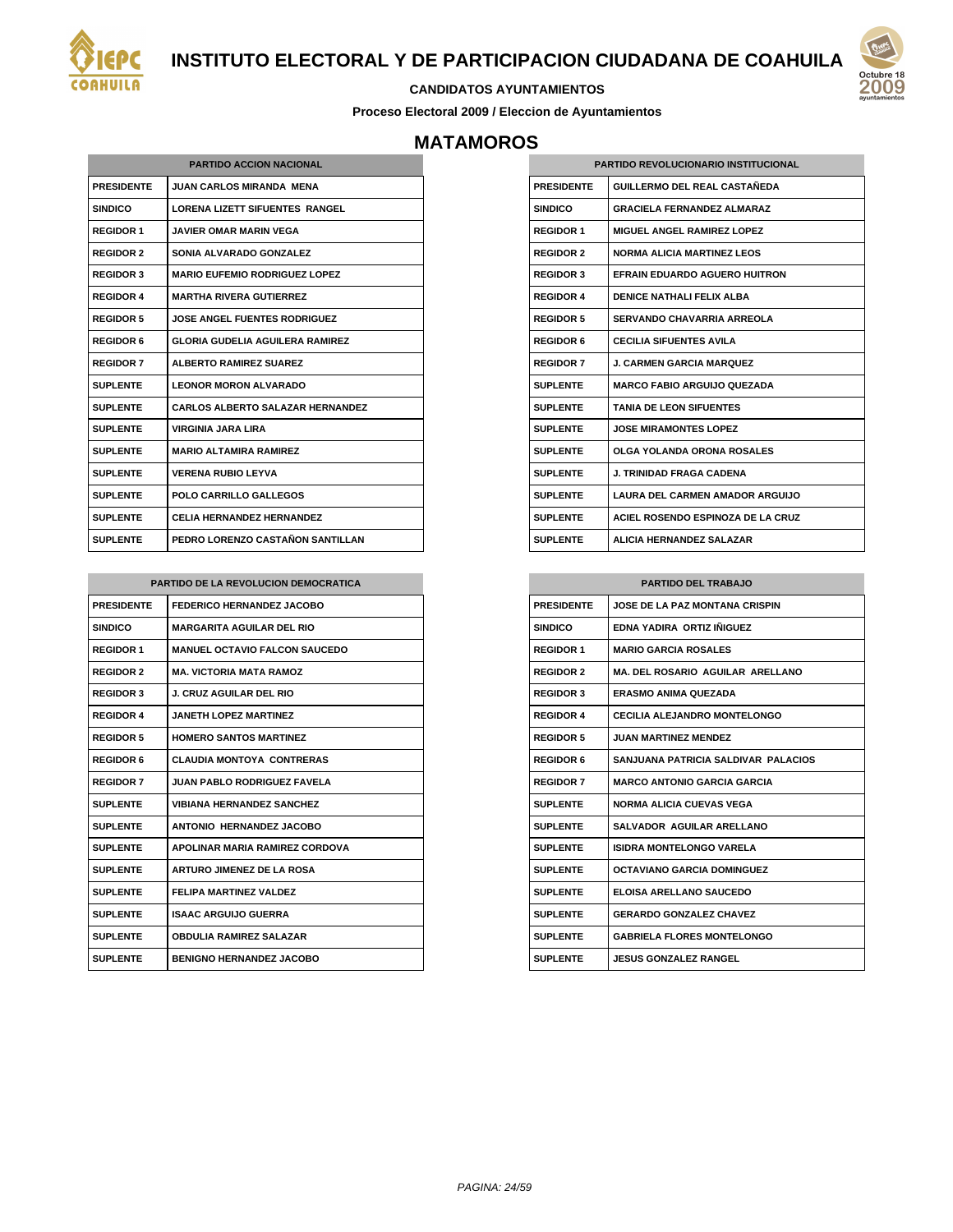



#### **CANDIDATOS AYUNTAMIENTOS**

**Proceso Electoral 2009 / Eleccion de Ayuntamientos**

# **MATAMOROS**

| <b>PARTIDO VERDE ECOLOGISTA DE MEXICO</b> |                                        |  |
|-------------------------------------------|----------------------------------------|--|
| <b>PRESIDENTE</b>                         | GUILLERMO DEL REAL CASTAÑEDA           |  |
| <b>SINDICO</b>                            | <b>GRACIELA FERNANDEZ ALMARAZ</b>      |  |
| <b>REGIDOR 1</b>                          | MIGUEL ANGEL RAMIREZ LOPEZ             |  |
| <b>REGIDOR 2</b>                          | <b>NORMA ALICIA MARTINEZ LEOS</b>      |  |
| <b>REGIDOR 3</b>                          | EFRAIN EDUARDO AGUERO HUITRON          |  |
| <b>REGIDOR 4</b>                          | <b>DENICE NATHALLEELIX ALBA</b>        |  |
| <b>REGIDOR 5</b>                          | SERVANDO CHAVARRIA ARREOLA             |  |
| <b>REGIDOR 6</b>                          | <b>CECILIA SIFUENTES AVILA</b>         |  |
| <b>REGIDOR 7</b>                          | <b>J. CARMEN GARCIA MARQUEZ</b>        |  |
| <b>SUPLENTE</b>                           | <b>MARCO FABIO ARGUIJO QUEZADA</b>     |  |
| <b>SUPLENTE</b>                           | <b>TANIA DE LEON SIFUENTES</b>         |  |
| <b>SUPLENTE</b>                           | <b>JOSE MIRAMONTES LOPEZ</b>           |  |
| <b>SUPLENTE</b>                           | OLGA YOLANDA ORONA ROSALES             |  |
| <b>SUPLENTE</b>                           | <b>J. TRINIDAD FRAGA CADENA</b>        |  |
| <b>SUPLENTE</b>                           | <b>LAURA DEL CARMEN AMADOR ARGUIJO</b> |  |
| <b>SUPLENTE</b>                           | ACIEL ROSENDO ESPINOZA DE LA CRUZ      |  |
| <b>SUPLENTE</b>                           | ALICIA HERNANDEZ SALAZAR               |  |

| <b>PARTIDO NUEVA ALIANZA</b> |                                      |
|------------------------------|--------------------------------------|
| <b>PRESIDENTE</b>            | <b>JOSE ADAN BAQUEIRO ADAME</b>      |
| <b>SINDICO</b>               | <b>RAMONA SALAZAR VILLALOBOS</b>     |
| <b>REGIDOR 1</b>             | <b>ANTONIO NAVARRO ARROYO</b>        |
| <b>REGIDOR 2</b>             | <b>MA. DEL CARMEN IÑIGUEZ CABADA</b> |
| <b>REGIDOR 3</b>             | <b>JOSE SOCORRO ROMERO RAMIREZ</b>   |
| <b>REGIDOR 4</b>             | <b>MARYSOL GENERA BARRON</b>         |
| <b>REGIDOR 5</b>             | <b>FRANCISCO JUAREZ MEJIA</b>        |
| <b>REGIDOR 6</b>             | SANJUANA ALVARADO SOTO               |
| <b>REGIDOR 7</b>             | RAFAEL VALDEZ PEDROZA                |
| <b>SUPLENTE</b>              | <b>ELPIDIO SIFUENTES CHAVARRIA</b>   |
| <b>SUPLENTE</b>              | YOLANDA HERNANDEZ CORTINAS           |
| <b>SUPLENTE</b>              | <b>FERNANDO SIFUENTES COMPEAN</b>    |
| <b>SUPLENTE</b>              | <b>MARTHA LETICIA JARA PUENTE</b>    |
| <b>SUPLENTE</b>              | JORGE VALVERDE ESCOBEDO              |
| <b>SUPLENTE</b>              | AMADA IBARRA ORTEGA                  |
| <b>SUPLENTE</b>              | <b>ENRIQUE DE LEON DE LA CERDA</b>   |
| <b>SUPLENTE</b>              | ROSA BUENDIA AGUIÑAGA                |

| PARTIDO UNIDAD DEMOCRATICA DE COAHUILA |                                        |  |
|----------------------------------------|----------------------------------------|--|
| <b>PRESIDENTE</b>                      | <b>NORBERTO RIOS PEREZ</b>             |  |
| <b>SINDICO</b>                         | PATRICIA CANDELARIA VALENZUELA RIVERA  |  |
| <b>REGIDOR 1</b>                       | <b>HECTOR RODRIGUEZ ZARATE</b>         |  |
| <b>REGIDOR 2</b>                       | <b>IRMA URQUIZO SANCHEZ</b>            |  |
| <b>REGIDOR 3</b>                       | <b>FERNANDO ARGUIJO HERNANDEZ</b>      |  |
| <b>REGIDOR 4</b>                       | <b>DIANA GUADALUPE BARRIOS DURAN</b>   |  |
| <b>REGIDOR 5</b>                       | <b>BENJAMIN CARDENAS PEREZ</b>         |  |
| <b>REGIDOR 6</b>                       | <b>MARIA EUNICE HUITRON CHACON</b>     |  |
| <b>REGIDOR 7</b>                       | <b>RAMON CONTRERAS PICON</b>           |  |
| <b>SUPLENTE</b>                        | <b>IVAN ALFREDO RAMIREZ SANCHEZ</b>    |  |
| <b>SUPLENTE</b>                        | <b>JOSE ALFREDO VAZQUEZ ROCHA</b>      |  |
| <b>SUPLENTE</b>                        | <b>MA. DEL PILAR SAUCEDO FARIAS</b>    |  |
| <b>SUPLENTE</b>                        | <b>JOSE ATILANO GARCIA LOPEZ</b>       |  |
| <b>SUPLENTE</b>                        | <b>BLANCA VELIA VAZQUEZ RAMIREZ</b>    |  |
| <b>SUPLENTE</b>                        | <b>MARIA EUGENIA CUELLAR HERNANDEZ</b> |  |
| <b>SUPLENTE</b>                        | <b>BLANCA ESTELA SAUCEDO CONTRERAS</b> |  |
| <b>SUPLENTE</b>                        | <b>ISMAEL REYES BAUTISTA</b>           |  |

| <b>PARTIDO SOCIAL DEMOCRATA</b> |                                       |
|---------------------------------|---------------------------------------|
| <b>PRESIDENTE</b>               | <b>JUAN CARDIEL DE SANTIAGO</b>       |
| <b>SINDICO</b>                  | <b>JOSE PATRICIO RAMIREZ CALDERON</b> |
| <b>REGIDOR 1</b>                | <b>MARIA ALICIA DIAZ MARTINEZ</b>     |
| <b>REGIDOR 2</b>                | <b>PATRICIA SILOS BALDERAS</b>        |
| <b>REGIDOR 3</b>                | PETRA SANCHEZ PEREZ                   |
| <b>REGIDOR 4</b>                | <b>EVA PEREZ MARTINEZ</b>             |
| <b>REGIDOR 5</b>                | <b>AURELIA GUERRERO GOMEZ</b>         |
| <b>REGIDOR 6</b>                | <b>JOSE MIGUEL VARELA RAMIREZ</b>     |
| <b>REGIDOR 7</b>                | JOSEFINA CONCEPCION GUERRERO HERRERA  |
| <b>SUPLENTE</b>                 | <b>EPIFANIA CALDERON LOMAS</b>        |
| <b>SUPLENTE</b>                 | <b>JOSE GUADALUPE SANCHEZ PEREZ</b>   |
| <b>SUPLENTE</b>                 | <b>SANTA EVA SANCHEZ PEREZ</b>        |
| <b>SUPLENTE</b>                 | <b>GERARDO RAMIREZ CASILLAS</b>       |
| <b>SUPLENTE</b>                 | <b>JANETH RAMIREZ CASILLAS</b>        |
| SUPI FNTF                       | <b>MARCELINO SANCHEZ ORIGINALES</b>   |
| <b>SUPLENTE</b>                 | PEDRO RAMIREZ CALDERON                |
| <b>SUPLENTE</b>                 | <b>LAURA DE LA ROSA PARDO</b>         |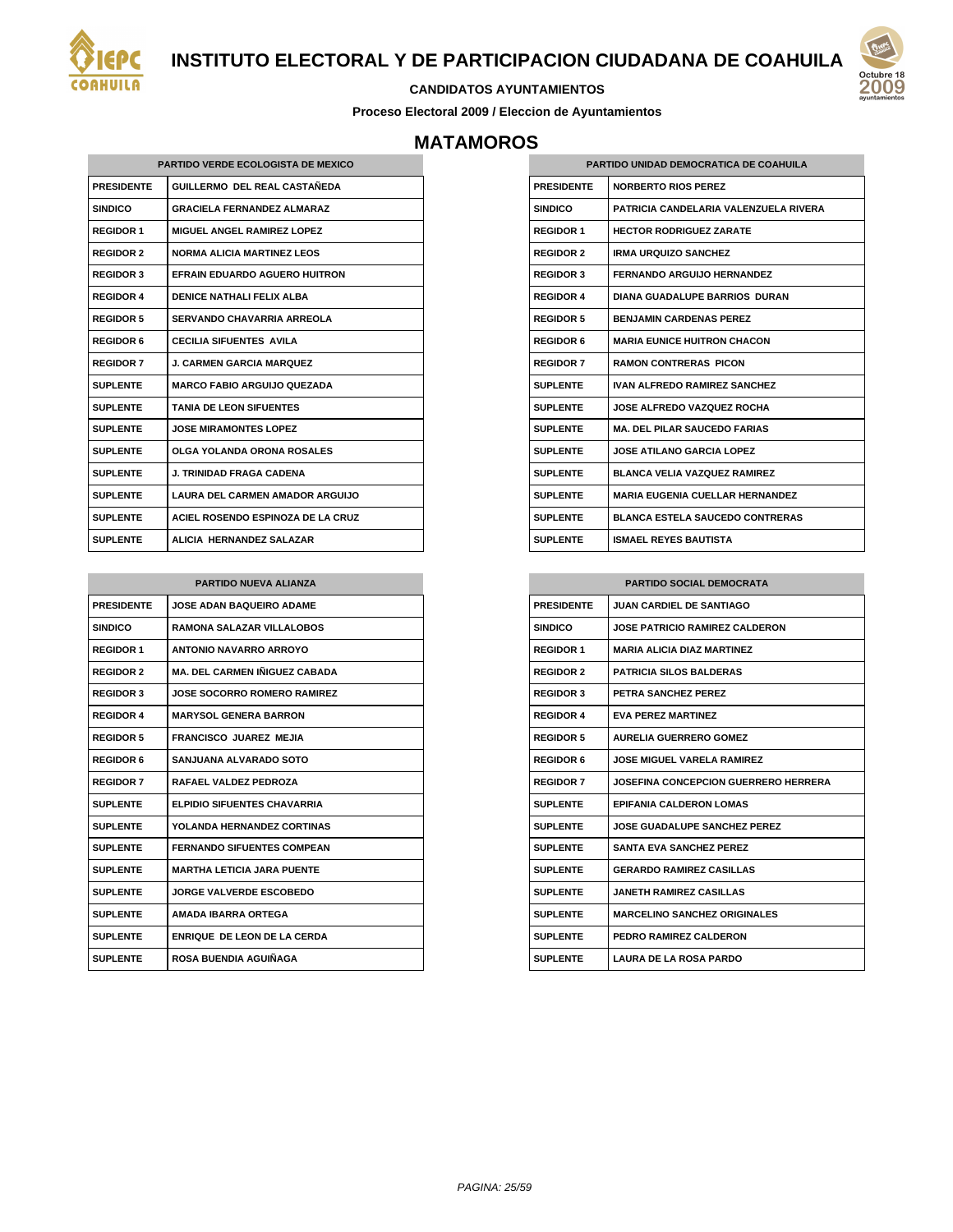



#### **CANDIDATOS AYUNTAMIENTOS**

**Proceso Electoral 2009 / Eleccion de Ayuntamientos**

# **MONCLOVA**

| <b>PARTIDO ACCION NACIONAL</b> |                                         |  |
|--------------------------------|-----------------------------------------|--|
| <b>PRESIDENTE</b>              | <b>ROLANDO RIVERO RIVERO</b>            |  |
| <b>SINDICO</b>                 | SONIA MARYBEL VILLARREAL ELIZONDO       |  |
| <b>REGIDOR 1</b>               | <b>RODOLFO ESCALERA ARMENDARIZ</b>      |  |
| <b>REGIDOR 2</b>               | <b>PATRICIA PAEZ BLIZZARD</b>           |  |
| <b>REGIDOR 3</b>               | <b>JORGE ARTURO FLORES GARZA</b>        |  |
| <b>REGIDOR 4</b>               | YOLANDA OLGA ACUÑA CONTRERAS            |  |
| <b>REGIDOR 5</b>               | <b>EVARISTO REYES RAMIREZ</b>           |  |
| <b>REGIDOR 6</b>               | TAIDE ELIZABETH ALBERT RODRIGUEZ        |  |
| <b>REGIDOR 7</b>               | <b>ROLANDO RODRIGUEZ REYNA</b>          |  |
| <b>REGIDOR 8</b>               | <b>MARISELA GARZA GALVAN</b>            |  |
| SUPLENTE                       | <b>MA. CONSUELO DOMINGUEZ HERNANDEZ</b> |  |
| <b>SUPLENTE</b>                | <b>ROLANDO VALLE FARIAS</b>             |  |
| SUPI FNTF                      | <b>MARIA ELENA BLANCO CEDILLO</b>       |  |
| <b>SUPLENTE</b>                | <b>EVERARDO RODRIGUEZ BALLESTEROS</b>   |  |
| <b>SUPLENTE</b>                | <b>ANTONIO AGUILAR GONZALEZ</b>         |  |
| <b>SUPLENTE</b>                | <b>CESAR ALBERTO SANCHEZ ESQUIVEL</b>   |  |
| <b>SUPLENTE</b>                | <b>AIDE ARACELI ORTIZ CASTRO</b>        |  |
| <b>SUPLENTE</b>                | DORA FI IA ANDRADE ARRIAGA              |  |
| <b>SUPLENTE</b>                | <b>DORA ALICIA CRUZ CASTILLO</b>        |  |

| PARTIDO DE LA REVOLUCION DEMOCRATICA |                                        |
|--------------------------------------|----------------------------------------|
| <b>PRESIDENTE</b>                    | <b>JOSE GUADALUPE CESPEDES CASAS</b>   |
| <b>SINDICO</b>                       | ELVIA VIRGINIA VILLEGAS OJEDA          |
| <b>REGIDOR 1</b>                     | <b>JOSE LUIS NARVAEZ RODRIGUEZ</b>     |
| <b>REGIDOR 2</b>                     | <b>DORA MARIA LARA VALDES</b>          |
| <b>REGIDOR 3</b>                     | <b>RAUL CHAVEZ ALVARADO</b>            |
| <b>REGIDOR 4</b>                     | <b>MARIA DE LA LUZ SALAZAR MACIAS</b>  |
| <b>REGIDOR 5</b>                     | <b>AMOS MARTINEZ RANGEL</b>            |
| <b>REGIDOR 6</b>                     | <b>MAGDA ESPERANZA TREVIÑO HEREDIA</b> |
| <b>REGIDOR 7</b>                     | ARMANDO PEÑA VERASTEGUI                |
| <b>REGIDOR 8</b>                     | AIDA MIREYA DOMINGUEZ SANCHEZ          |
| <b>SUPLENTE</b>                      | <b>JOSE LUIS CAMPUZANO HERNANDEZ</b>   |
| <b>SUPLENTE</b>                      | <b>DELFINA VILLA CANDELARIA</b>        |
| <b>SUPLENTE</b>                      | JESUS ALONSO RIVERA SILVA              |
| <b>SUPLENTE</b>                      | <b>BRENDA BERENICE NARVAEZ SALAZAR</b> |
| <b>SUPLENTE</b>                      | JALIL GARCIA GARCIA                    |
| <b>SUPLENTE</b>                      | <b>MARIA ESTELA VIELMA MONTAÑEZ</b>    |
| <b>SUPLENTE</b>                      | <b>FELIPE NARVAEZ RODRIGUEZ</b>        |
| SUPLENTE                             | <b>MARIA LUISA VILLA CANDELARIA</b>    |
| <b>SUPLENTE</b>                      | <b>BALDO RODRIGO AGUIRRE QUIÑONES</b>  |

| <b>PARTIDO REVOLUCIONARIO INSTITUCIONAL</b> |                                          |
|---------------------------------------------|------------------------------------------|
| <b>PRESIDENTE</b>                           | <b>JESUS ARMANDO CASTRO CASTRO</b>       |
| <b>SINDICO</b>                              | <b>SUSANA PATRICIA MALDONADO MENDEZ</b>  |
| <b>REGIDOR 1</b>                            | ANDRES FELIPE OSUNA MANCERA              |
| <b>REGIDOR 2</b>                            | <b>JOSEFINA GARZA BARRERA</b>            |
| <b>REGIDOR 3</b>                            | <b>JORGE ENRIQUE GAYTAN VASQUEZ</b>      |
| <b>REGIDOR 4</b>                            | <b>CRISTINA AMEZCUA GONZALEZ</b>         |
| <b>REGIDOR 5</b>                            | <b>MARIO DANTE GALINDO MONTEMAYOR</b>    |
| <b>REGIDOR 6</b>                            | <b>CRISTINA RODRIGUEZ Y RODRIGUEZ</b>    |
| <b>REGIDOR 7</b>                            | <b>JOSE ALBERTO MEDINA MARTINEZ</b>      |
| <b>REGIDOR 8</b>                            | <b>MARIA DE JESUS MARES RIVERA</b>       |
| <b>SUPLENTE</b>                             | <b>MARIA ELENA IBARRA RUIZ</b>           |
| <b>SUPLENTE</b>                             | <b>JUAN HAZIEL VALDES OROZCO</b>         |
| <b>SUPLENTE</b>                             | <b>BRENDA JOSEFINA CISNEROS MENCHACA</b> |
| <b>SUPLENTE</b>                             | <b>EDGARD OSWALDO SANCHEZ MARTINEZ</b>   |
| <b>SUPLENTE</b>                             | <b>ESPERANZA MARTINEZ LEIJA</b>          |
| <b>SUPLENTE</b>                             | <b>CARLOS GERARDO LOPEZ DOMINGUEZ</b>    |
| <b>SUPLENTE</b>                             | <b>ROMANA RAMOS VILLARREAL</b>           |
| <b>SUPLENTE</b>                             | <b>CARLOS FERNANDO VILLARREAL PEREZ</b>  |
| <b>SUPLENTE</b>                             | <b>HECTOR ERVEY AYALA SILVA</b>          |

| <b>PARTIDO DEL TRABAJO</b> |                                              |
|----------------------------|----------------------------------------------|
| <b>PRESIDENTE</b>          | <b>ROGELIO IRACHETA MARTINEZ</b>             |
| <b>SINDICO</b>             | <b>JUANA MINERVA ROCHA SANCHEZ</b>           |
| <b>REGIDOR 1</b>           | <b>JUAN JOSE DE LA ROSA CAREAGA</b>          |
| <b>REGIDOR 2</b>           | <b>ARLENE CECILIA BERNAL MARTINEZ</b>        |
| <b>REGIDOR 3</b>           | <b>JAIME FERNANDO REYES PORTOS</b>           |
| <b>REGIDOR 4</b>           | <b>ZAYRA YAQUELINE ROSAS MARTINEZ</b>        |
| <b>REGIDOR 5</b>           | <b>LUIS ARTURO FELAN BARRIENTOS</b>          |
| <b>REGIDOR 6</b>           | <b>CARMEN DALILA HERNANDEZ DE LOS SANTOS</b> |
| <b>REGIDOR 7</b>           | <b>JOSE RIGOBERTO FELAN RIOS</b>             |
| <b>REGIDOR 8</b>           | <b>JUANITA PEREZ MORALES</b>                 |
| SUPLENTE                   | <b>MARIA GUADALUPE GARCIA BARAJAS</b>        |
| <b>SUPLENTE</b>            | <b>MARCOS CARRILLO PEREZ</b>                 |
| <b>SUPLENTE</b>            | <b>CARLOS ROBLEDO RUIZ</b>                   |
| <b>SUPLENTE</b>            | <b>MAGDALENA YAJAIRA RODRIGUEZ GARAY</b>     |
| <b>SUPLENTE</b>            | <b>RENE CAREAGA MENDEZ</b>                   |
| <b>SUPLENTE</b>            | ELVIRA MARCELA GARZA AGUILAR                 |
| <b>SUPLENTE</b>            | <b>CARLOS AUGUSTO VILLANUEVA RANGEL</b>      |
| <b>SUPLENTE</b>            | <b>SANTA AVILA MARTINEZ</b>                  |
| <b>SUPLENTE</b>            | <b>JOSE ROBERTO MARTINEZ BERARDI</b>         |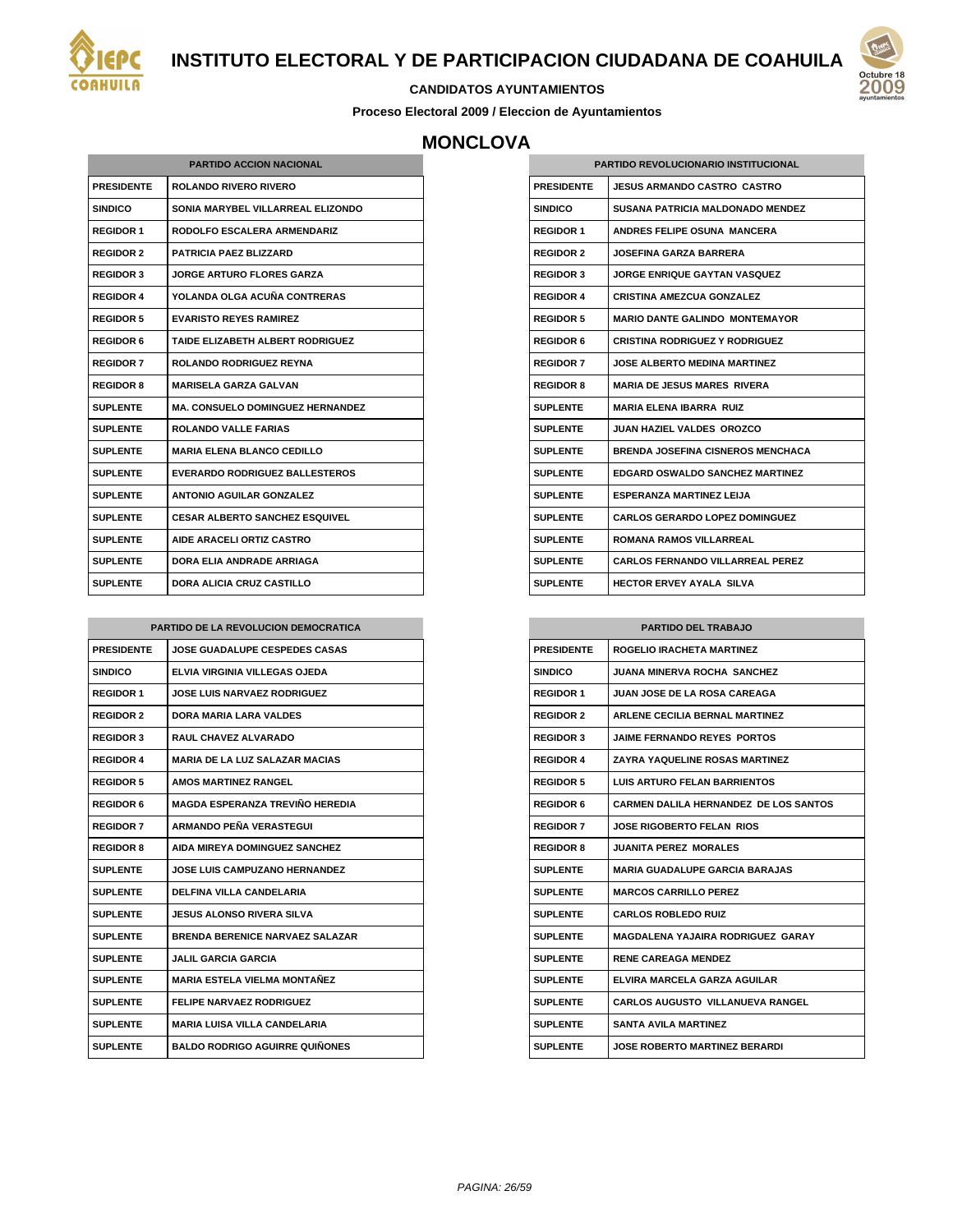

#### **CANDIDATOS AYUNTAMIENTOS**

**Proceso Electoral 2009 / Eleccion de Ayuntamientos**

# **MONCLOVA**

| <b>PARTIDO VERDE ECOLOGISTA DE MEXICO</b> |                                           |  |
|-------------------------------------------|-------------------------------------------|--|
| <b>PRESIDENTE</b>                         | <b>GRISELDA AZALEA TOVAR HEREDIA</b>      |  |
| <b>SINDICO</b>                            | <b>RAMON SUAREZ CORONA</b>                |  |
| <b>REGIDOR 1</b>                          | ERIKA LORENA MARTINEZ CORONADO            |  |
| <b>REGIDOR 2</b>                          | <b>RAFAEL SERGIO LERMA GUARDIOLA</b>      |  |
| <b>REGIDOR 3</b>                          | DORA ANGELICA CARRILLO MELENDEZ           |  |
| <b>REGIDOR 4</b>                          | JUAN PEDRO GONZALEZ VAZQUEZ               |  |
| <b>REGIDOR 5</b>                          | <b>MARIA DEL SOCORRO SANTOS COY RAMOS</b> |  |
| <b>REGIDOR 6</b>                          | <b>JESUS DE DIOS ROMO ROJAS</b>           |  |
| <b>REGIDOR 7</b>                          | <b>GLORIA ALICIA REYES SIFUENTES</b>      |  |
| <b>REGIDOR 8</b>                          | <b>MARIO ALBERTO GARZA GONZALEZ</b>       |  |
| <b>SUPLENTE</b>                           | <b>MARIA ALICIA KARAM KARAM</b>           |  |
| <b>SUPLENTE</b>                           | <b>EDGARDO GUERRA BRISEÑO</b>             |  |
| <b>SUPLENTE</b>                           | <b>JEANETTE KARINA DE LEON PEREZ</b>      |  |
| <b>SUPLENTE</b>                           | JORGE UBALDO ESCOBEDO GLORIA              |  |
| <b>SUPLENTE</b>                           | ERIKA VANESSA ORDOÑEZ CASTILLEJA          |  |
| <b>SUPLENTE</b>                           | SERGIO AGUILAR PEÑA                       |  |
| <b>SUPLENTE</b>                           | <b>SONIA MARTINEZ DE LA ROSA</b>          |  |
| <b>SUPLENTE</b>                           | <b>ROBERTO LUNA DE LA CRUZ</b>            |  |
| <b>SUPLENTE</b>                           | SUSANA ELIZABETH ELIAS ELIZONDO           |  |

| <b>PARTIDO SOCIAL DEMOCRATA</b> |                                          |
|---------------------------------|------------------------------------------|
| <b>PRESIDENTE</b>               | <b>JESUS ARMANDO CASTRO CASTRO</b>       |
| <b>SINDICO</b>                  | <b>SUSANA PATRICIA MALDONADO MENDEZ</b>  |
| <b>REGIDOR 1</b>                | ANDRES FELIPE OSUNA MANCERA              |
| <b>REGIDOR 2</b>                | <b>JOSEFINA GARZA BARRERA</b>            |
| <b>REGIDOR 3</b>                | <b>JORGE ENRIQUE GAYTAN VASQUEZ</b>      |
| <b>REGIDOR 4</b>                | <b>CRISTINA AMEZCUA GONZALEZ</b>         |
| <b>REGIDOR 5</b>                | <b>MARIO DANTE GALINDO MONTEMAYOR</b>    |
| <b>REGIDOR 6</b>                | <b>CRISTINA RODRIGUEZ Y RODRIGUEZ</b>    |
| <b>REGIDOR 7</b>                | <b>JOSE ALBERTO MEDINA MARTINEZ</b>      |
| <b>REGIDOR 8</b>                | <b>MARIA DE JESUS MARES RIVERA</b>       |
| <b>SUPLENTE</b>                 | <b>MARIA ELENA IBARRA RUIZ</b>           |
| <b>SUPLENTE</b>                 | JUAN HAZIEL VALDES OROZCO                |
| <b>SUPLENTE</b>                 | <b>BRENDA JOSEFINA CISNEROS MENCHACA</b> |
| <b>SUPLENTE</b>                 | <b>EDGARD OSWALDO SANCHEZ MARTINEZ</b>   |
| <b>SUPLENTE</b>                 | <b>ESPERANZA MARTINEZ LEIJA</b>          |
| <b>SUPLENTE</b>                 | <b>CARLOS GERARDO LOPEZ DOMINGUEZ</b>    |
| <b>SUPLENTE</b>                 | <b>ROMANA RAMOS VILLARREAL</b>           |
| <b>SUPLENTE</b>                 | <b>CARLOS FERNANDO VILLARREAL PEREZ</b>  |
| <b>SUPLENTE</b>                 | <b>HECTOR ERVEY AYALA SILVA</b>          |

| <b>PARTIDO NUEVA ALIANZA</b> |                                           |
|------------------------------|-------------------------------------------|
| <b>PRESIDENTE</b>            | <b>CESAR GARCIA VALDES</b>                |
| <b>SINDICO</b>               | <b>ESPERANZA HERNANDEZ GUERRERO</b>       |
| <b>REGIDOR 1</b>             | <b>BOGAR ADRIAN MARES MEDINA</b>          |
| <b>REGIDOR 2</b>             | <b>FLORESTELA FALCON MARTINEZ</b>         |
| <b>REGIDOR 3</b>             | <b>HORACIO GONZALEZ RAMOS</b>             |
| <b>REGIDOR 4</b>             | ROSA NELVA ALVARADO DE LEON               |
| <b>REGIDOR 5</b>             | <b>ERVEY BOGAMBER TORRES SUAREZ</b>       |
| <b>REGIDOR 6</b>             | <b>MARTHA GARCIA DE LEON</b>              |
| <b>REGIDOR 7</b>             | <b>J. ASCENCION DIAZ ENRIQUEZ</b>         |
| <b>REGIDOR 8</b>             | <b>ALMA ROSA FUENTES RODRIGUEZ</b>        |
| SUPLENTE                     | <b>EDWIN JESUS MEDRANO GONZALEZ</b>       |
| SUPLENTE                     | MA. LUISA DOMINGUEZ GARCIA                |
| <b>SUPLENTE</b>              | SERGIO ALBERTO GUTIERREZ MENDOZA          |
| SUPI ENTE                    | <b>BERNARDA NOHEMI RODRIGUEZ CASTILLA</b> |
| SUPLENTE                     | <b>JULIO CESAR FUENTES MARTINEZ</b>       |
| SUPLENTE                     | ROSAURA ZAPATA REYNA                      |
| SUPLENTE                     | <b>CARLOS GERARDO QUIRINO HERNANDEZ</b>   |
| <b>SUPLENTE</b>              | ROSA JOSEFINA BALLESTEROS VALLEJO         |
| <b>SUPLENTE</b>              | <b>JUAN CARLOS TAMEZ GARZA</b>            |

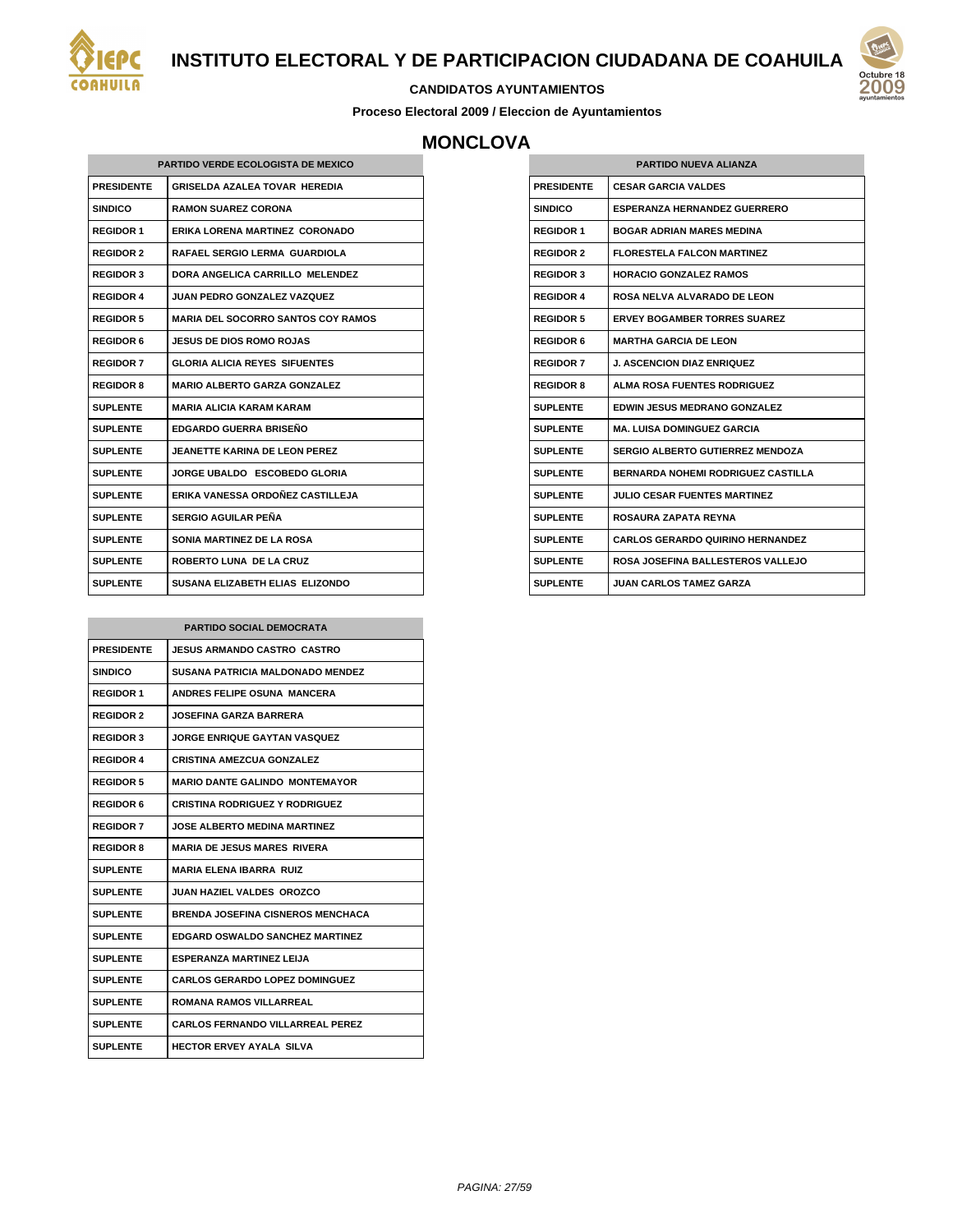



#### **CANDIDATOS AYUNTAMIENTOS**

**Proceso Electoral 2009 / Eleccion de Ayuntamientos**

# **MORELOS**

| <b>PARTIDO ACCION NACIONAL</b> |                                          |
|--------------------------------|------------------------------------------|
| <b>PRESIDENTE</b>              | <b>MIGUEL ANGEL GARCIA DE LUNA</b>       |
| <b>SINDICO</b>                 | ESTELA GARZA DE LUNA                     |
| <b>REGIDOR 1</b>               | SERGIO ZUÑIGA ALMENDAREZ                 |
| <b>REGIDOR 2</b>               | <b>NANCY ELIZABETH GONZALEZ PEREZ</b>    |
| <b>REGIDOR 3</b>               | <b>ZEFERINO REYNA GONZALEZ</b>           |
| <b>SUPLENTE</b>                | <b>SANDRA LETICIA TORRES DE LA TORRE</b> |
| <b>SUPLENTE</b>                | <b>JESUS GARCIA AGUILAR</b>              |
| <b>SUPLENTE</b>                | <b>MAGDA NELY SEGURA HERNANDEZ</b>       |
| <b>SUPLENTE</b>                | <b>JOSE JOAQUIN TORRES GOMEZ</b>         |

| <b>PARTIDO VERDE ECOLOGISTA DE MEXICO</b> |                                       |
|-------------------------------------------|---------------------------------------|
| <b>PRESIDENTE</b>                         | <b>RENE GONZALEZ DE LUNA</b>          |
| <b>SINDICO</b>                            | <b>IRMA IDALIA RODRIGUEZ GONZALEZ</b> |
| <b>REGIDOR 1</b>                          | <b>JUAN ANTONIO AVITIA CASTRO</b>     |
| <b>REGIDOR 2</b>                          | <b>ADRIANA DEYANIRA ZARATE MARES</b>  |
| <b>REGIDOR 3</b>                          | <b>JOSE AROLDO DE HOYOS CHAVARRIA</b> |
| <b>SUPLENTE</b>                           | <b>JUAN ANTONIO CONTRERAS RAMIREZ</b> |
| <b>SUPLENTE</b>                           | <b>MARIA DE JESUS PEREZ GALVAN</b>    |
| <b>SUPLENTE</b>                           | FERNANDO AVITIA ALVARADO              |
| <b>SUPLENTE</b>                           | <b>SILVIA CHAVARRIA DE HOYOS</b>      |

| <b>PARTIDO SOCIAL DEMOCRATA</b> |                                       |
|---------------------------------|---------------------------------------|
| <b>PRESIDENTE</b>               | <b>RENE GONZALEZ DE LUNA</b>          |
| <b>SINDICO</b>                  | <b>IRMA IDALIA RODRIGUEZ GONZALEZ</b> |
| <b>REGIDOR 1</b>                | <b>JUAN ANTONIO AVITIA CASTRO</b>     |
| <b>REGIDOR 2</b>                | <b>ADRIANA DEYANIRA ZARATE MARES</b>  |
| <b>REGIDOR 3</b>                | <b>JOSE AROLDO DE HOYOS CHAVARRIA</b> |
| <b>SUPLENTE</b>                 | <b>JUAN ANTONIO CONTRERAS RAMIREZ</b> |
| <b>SUPLENTE</b>                 | <b>MARIA DE JESUS PEREZ GALVAN</b>    |
| <b>SUPLENTE</b>                 | FERNANDO AVITIA ALVARADO              |
| <b>SUPLENTE</b>                 | <b>SILVIA CHAVARRIA DE HOYOS</b>      |

| <b>PARTIDO REVOLUCIONARIO INSTITUCIONAL</b> |                                       |
|---------------------------------------------|---------------------------------------|
| <b>PRESIDENTE</b>                           | <b>RENE GONZALEZ DE LUNA</b>          |
| <b>SINDICO</b>                              | <b>IRMA IDALIA RODRIGUEZ GONZALEZ</b> |
| <b>REGIDOR 1</b>                            | <b>JUAN ANTONIO AVITIA CASTRO</b>     |
| <b>REGIDOR 2</b>                            | <b>ADRIANA DEYANIRA ZARATE MARES</b>  |
| <b>REGIDOR 3</b>                            | <b>JOSE AROLDO DE HOYOS CHAVARRIA</b> |
| <b>SUPLENTE</b>                             | <b>JUAN ANTONIO CONTRERAS RAMIREZ</b> |
| <b>SUPLENTE</b>                             | <b>MARIA DE JESUS PEREZ GALVAN</b>    |
| <b>SUPLENTE</b>                             | FERNANDO AVITIA ALVARADO              |
| <b>SUPLENTE</b>                             | <b>SILVIA CHAVARRIA DE HOYOS</b>      |

| <b>PARTIDO NUEVA ALIANZA</b> |                                       |
|------------------------------|---------------------------------------|
| <b>PRESIDENTE</b>            | <b>RENE GONZALEZ DE LUNA</b>          |
| <b>SINDICO</b>               | IRMA IDALIA RODRIGUEZ GONZALEZ        |
| <b>REGIDOR 1</b>             | <b>JUAN ANTONIO AVITIA CASTRO</b>     |
| <b>REGIDOR 2</b>             | <b>ADRIANA DEYANIRA ZARATE MARES</b>  |
| <b>REGIDOR 3</b>             | <b>JOSE AROLDO DE HOYOS CHAVARRIA</b> |
| <b>SUPLENTE</b>              | <b>JUAN ANTONIO CONTRERAS RAMIREZ</b> |
| <b>SUPLENTE</b>              | <b>MARIA DE JESUS PEREZ GALVAN</b>    |
| <b>SUPLENTE</b>              | FERNANDO AVITIA ALVARADO              |
| <b>SUPLENTE</b>              | <b>SILVIA CHAVARRIA DE HOYOS</b>      |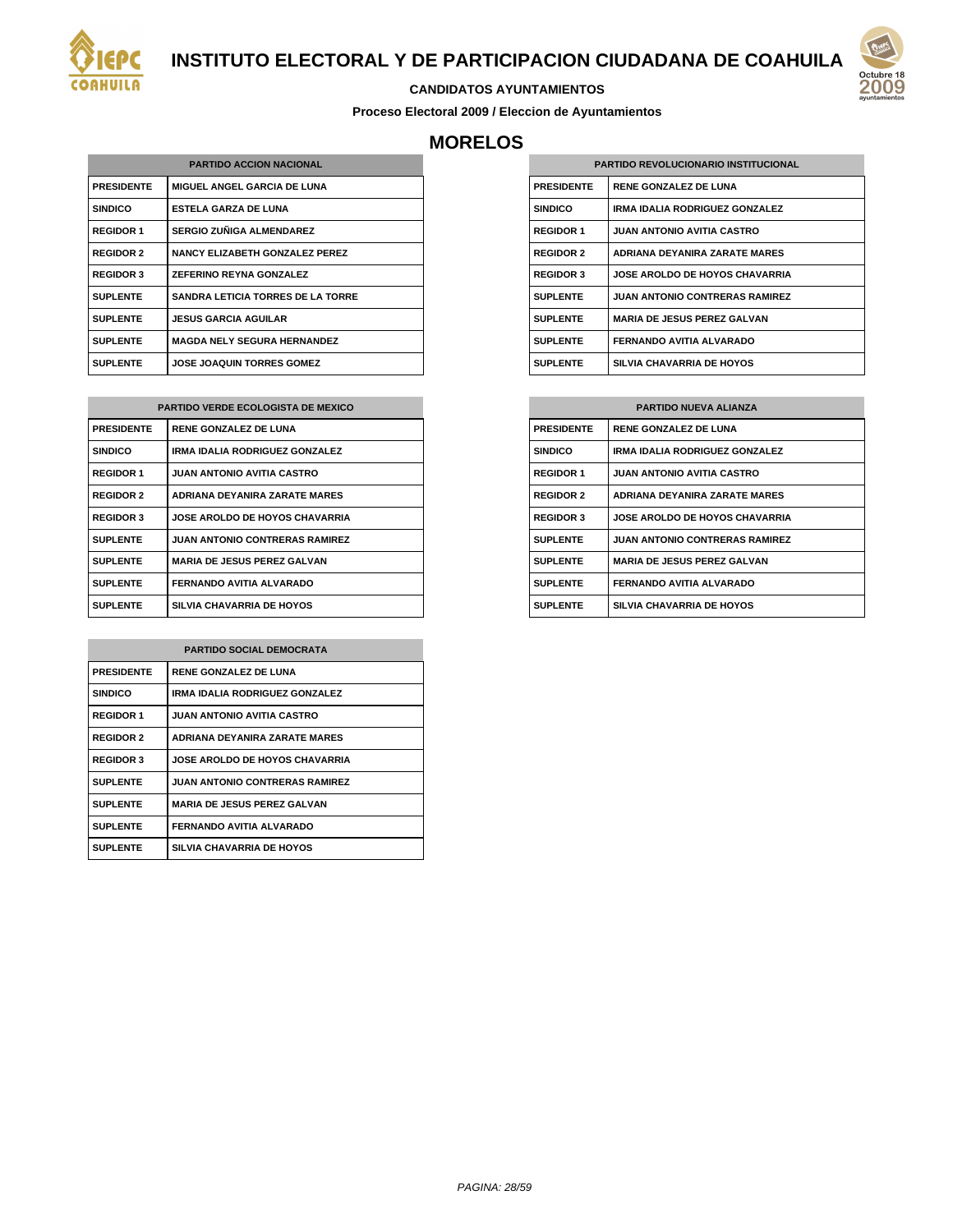



#### **CANDIDATOS AYUNTAMIENTOS**

**Proceso Electoral 2009 / Eleccion de Ayuntamientos**

## **MUZQUIZ**

| <b>PARTIDO ACCION NACIONAL</b> |                                           |  |
|--------------------------------|-------------------------------------------|--|
| <b>PRESIDENTE</b>              | <b>ENRIQUE FALCON ZEPEDA</b>              |  |
| <b>SINDICO</b>                 | <b>BLANCA OTILA ENRIQUEZ ESCALERA</b>     |  |
| <b>REGIDOR 1</b>               | <b>JESUS GARCIA GUERRERO</b>              |  |
| <b>REGIDOR 2</b>               | <b>ROSA ANTELMA OBREGON GARCIA</b>        |  |
| <b>REGIDOR 3</b>               | LUIS JAVIER CASTILLO GARZA                |  |
| <b>REGIDOR 4</b>               | <b>MARIA DEL ROSARIO MARTINEZ BENITEZ</b> |  |
| <b>REGIDOR 5</b>               | <b>JULIO CESAR AGUILAR MOYEDA</b>         |  |
| <b>REGIDOR 6</b>               | SONIA MARICELA MENCHACA ALFARO            |  |
| <b>REGIDOR 7</b>               | <b>CARLOS ALONSO CASTRO GARZA</b>         |  |
| <b>SUPLENTE</b>                | PETRA SEPULVEDA ENRIQUEZ                  |  |
| <b>SUPLENTE</b>                | <b>HUMBERTO ORTEGON FLORES</b>            |  |
| <b>SUPLENTE</b>                | <b>MARIA EUGENIA MALDONADO RODRIGUEZ</b>  |  |
| <b>SUPLENTE</b>                | <b>JORGE ALEJANDRO MERAZ GONZALEZ</b>     |  |
| <b>SUPLENTE</b>                | <b>MONICA ESMERALDA TOBIAS VELEZ</b>      |  |
| <b>SUPLENTE</b>                | LUIS FELIPE RODRIGUEZ URBINA              |  |
| <b>SUPLENTE</b>                | <b>JUANA ELIDA MEDELLIN HERNANDEZ</b>     |  |
| <b>SUPLENTE</b>                | LUIS ABELARDO ELIZONDO VILLARREAL         |  |

| PARTIDO DE LA REVOLUCION DEMOCRATICA |                                           |
|--------------------------------------|-------------------------------------------|
| <b>PRESIDENTE</b>                    | <b>CIPRIANO ANTONIO PORTALES BERMUDES</b> |
| <b>SINDICO</b>                       | <b>MARIA DEL CONSUELO RAMOS JIMENEZ</b>   |
| <b>REGIDOR 1</b>                     | <b>RICARDO JOSE MALTOS MUZQUIZ</b>        |
| <b>REGIDOR 2</b>                     | <b>XOCHITL SELENE GARCIA DELGADO</b>      |
| <b>REGIDOR 3</b>                     | JUAN ANTONIO RUBIO VITELA.                |
| <b>REGIDOR 4</b>                     | <b>MA. FRANCISCA DE LA GARZA ORTIZ</b>    |
| <b>REGIDOR 5</b>                     | <b>ROLANDO MEDELLIN RAMIREZ</b>           |
| <b>REGIDOR 6</b>                     | <b>NORMA IRENE PORTALES HINOSTROZA</b>    |
| <b>REGIDOR 7</b>                     | <b>RICARDO SUAREZ LOZANO</b>              |
| <b>SUPLENTE</b>                      | <b>GRICELDA ELGUEZABAL JIMENEZ</b>        |
| <b>SUPLENTE</b>                      | <b>JORGE LUIS FLORES GARZA</b>            |
| <b>SUPLENTE</b>                      | <b>JESSICA MIRELES FLORES</b>             |
| <b>SUPLENTE</b>                      | <b>JUAN CARLOS OLGUIN VASQUEZ</b>         |
| <b>SUPLENTE</b>                      | <b>HILDA ELIZONDO MALDONADO</b>           |
| <b>SUPLENTE</b>                      | <b>ALVARO MALTOS ELGUEZABAL</b>           |
| <b>SUPLENTE</b>                      | <b>MARTHA CATALINA LI ANAS BELMARES</b>   |
| <b>SUPLENTE</b>                      | <b>LAZARO TRINIDAD TERAN FLORES</b>       |

| <b>PARTIDO REVOLUCIONARIO INSTITUCIONAL</b> |                                           |
|---------------------------------------------|-------------------------------------------|
| <b>PRESIDENTE</b>                           | <b>VERONICA BOREQUE MARTINEZ GONZALEZ</b> |
| <b>SINDICO</b>                              | <b>JORGE ARTURO CRUZ SANCHEZ</b>          |
| <b>REGIDOR 1</b>                            | LUISA ALEJANDRA DEL CARMEN SANTOS CADENA  |
| <b>REGIDOR 2</b>                            | <b>MARCO ANTONIO LLANOS GARCIA</b>        |
| <b>REGIDOR 3</b>                            | ALICIA YANET ZAMORA IBARRA                |
| <b>REGIDOR 4</b>                            | <b>RUBEN CERMEÑO ALARCON</b>              |
| <b>REGIDOR 5</b>                            | <b>GLORIA HERNANDEZ LUNA</b>              |
| <b>REGIDOR 6</b>                            | ALBERTO PADER GUAJARDO                    |
| <b>REGIDOR 7</b>                            | <b>HORTENCIA RODRIGUEZ ALVARADO</b>       |
| <b>SUPLENTE</b>                             | <b>ARMANDO BERMEA GARCIA</b>              |
| <b>SUPLENTE</b>                             | <b>BERTHA ALICIA UCHINO OVIEDO</b>        |
| <b>SUPLENTE</b>                             | <b>JESUS ALEJANDRO MUZQUIZ JIMENEZ</b>    |
| <b>SUPLENTE</b>                             | <b>DEISY ARACELI PRUNEDA ALVAREZ</b>      |
| <b>SUPLENTE</b>                             | <b>HECTOR HERBEY ALARCON LEIJA</b>        |
| <b>SUPLENTE</b>                             | NYDIA ANGELICA BUENTELLO RODRIGUEZ        |
| <b>SUPLENTE</b>                             | <b>EDUARDO LOPEZ GUTIERREZ</b>            |
| <b>SUPLENTE</b>                             | PILAR CERNA MUÑOZ                         |

| <b>PARTIDO DEL TRABAJO</b> |                                           |
|----------------------------|-------------------------------------------|
| <b>PRESIDENTE</b>          | <b>CIPRIANO ANTONIO PORTALES BERMUDES</b> |
| <b>SINDICO</b>             | <b>MARIA DEL CONSUELO RAMOS JIMENEZ</b>   |
| <b>REGIDOR 1</b>           | <b>RICARDO JOSE MALTOS MUZQUIZ</b>        |
| <b>REGIDOR 2</b>           | <b>XOCHITL SELENE GARCIA DELGADO</b>      |
| <b>REGIDOR 3</b>           | <b>JUAN ANTONIO RUBIO VITELA</b>          |
| <b>REGIDOR 4</b>           | <b>MA. FRANCISCA DE LA GARZA ORTIZ</b>    |
| <b>REGIDOR 5</b>           | ROLANDO MEDELLIN RAMIREZ                  |
| <b>REGIDOR 6</b>           | <b>NORMA IRENE PORTALES HINOSTROZA</b>    |
| <b>REGIDOR 7</b>           | RICARDO SUAREZ LOZANO                     |
| <b>SUPLENTE</b>            | <b>GRICELDA ELGUEZABAL JIMENEZ</b>        |
| <b>SUPLENTE</b>            | <b>JORGE LUIS FLORES GARZA</b>            |
| <b>SUPLENTE</b>            | <b>JESSICA MIRELES FLORES</b>             |
| <b>SUPLENTE</b>            | <b>JUAN CARLOS OLGUIN VASQUEZ</b>         |
| <b>SUPLENTE</b>            | <b>HILDA ELIZONDO MALDONADO</b>           |
| SUPI FNTF                  | <b>ALVARO MALTOS ELGUEZABAL</b>           |
| <b>SUPLENTE</b>            | <b>MARTHA CATALINA LLANAS BELMARES</b>    |
| <b>SUPLENTE</b>            | <b>LAZARO TRINIDAD TERAN FLORES</b>       |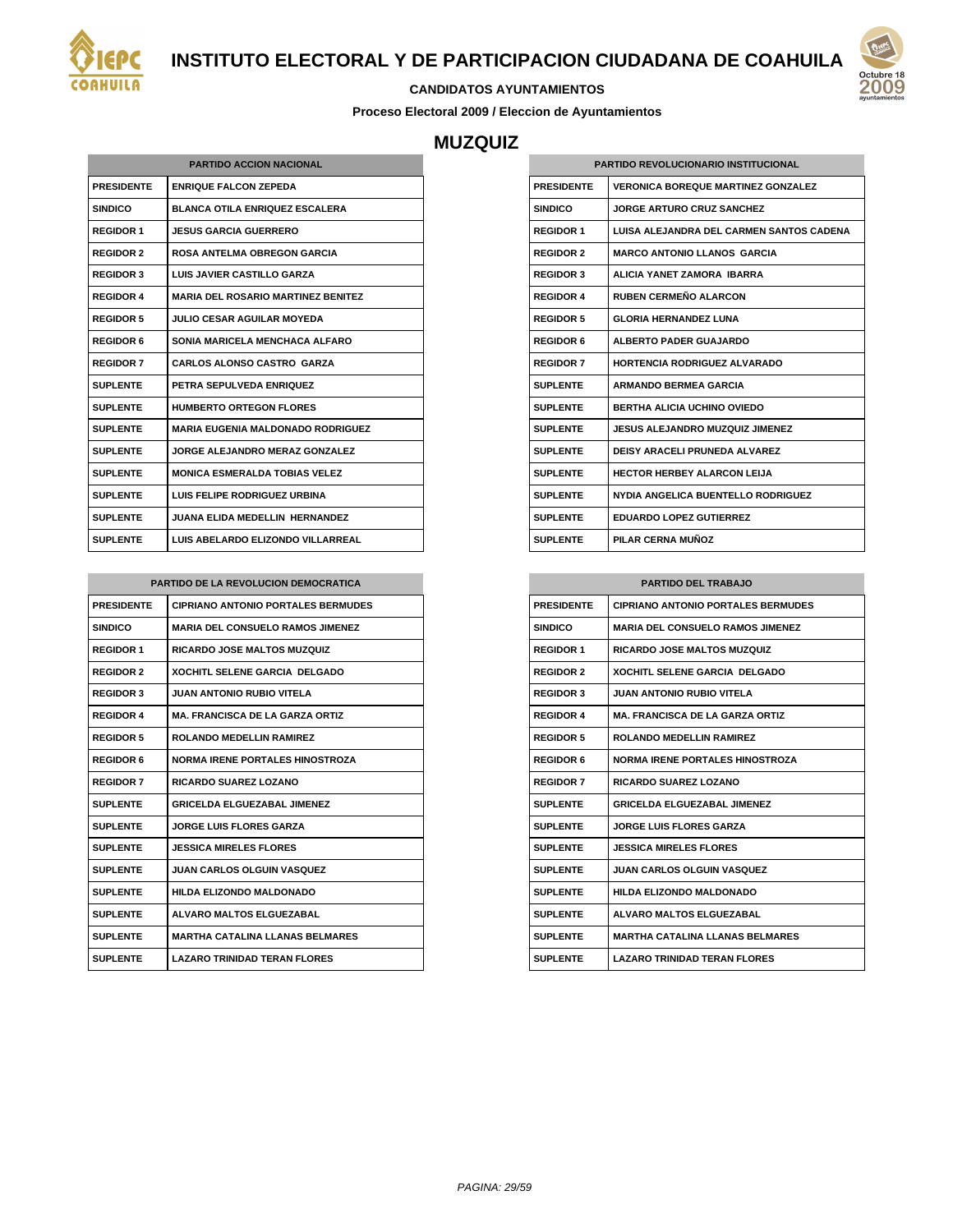

#### **CANDIDATOS AYUNTAMIENTOS**

**Proceso Electoral 2009 / Eleccion de Ayuntamientos**

## **MUZQUIZ**

| <b>PARTIDO VERDE ECOLOGISTA DE MEXICO</b> |                                           |  |
|-------------------------------------------|-------------------------------------------|--|
| <b>PRESIDENTE</b>                         | <b>VERONICA BOREQUE MARTINEZ GONZALEZ</b> |  |
| <b>SINDICO</b>                            | <b>JORGE ARTURO CRUZ SANCHEZ</b>          |  |
| <b>REGIDOR 1</b>                          | LUISA ALEJANDRA DEL CARMEN SANTOS CADENA  |  |
| <b>REGIDOR 2</b>                          | <b>MARCO ANTONIO LLANOS GARCIA</b>        |  |
| <b>REGIDOR 3</b>                          | ALICIA YANET ZAMORA IBARRA                |  |
| <b>REGIDOR 4</b>                          | <b>RUBEN CERMEÑO ALARCON</b>              |  |
| <b>REGIDOR 5</b>                          | <b>GLORIA HERNANDEZ LUNA</b>              |  |
| <b>REGIDOR 6</b>                          | <b>ALBERTO PADER GUAJARDO</b>             |  |
| <b>REGIDOR 7</b>                          | <b>HORTENCIA RODRIGUEZ ALVARADO</b>       |  |
| <b>SUPLENTE</b>                           | <b>ARMANDO BERMEA GARCIA</b>              |  |
| <b>SUPLENTE</b>                           | <b>BERTHA ALICIA UCHINO OVIEDO</b>        |  |
| <b>SUPLENTE</b>                           | JESUS ALEJANDRO MUZQUIZ JIMENEZ           |  |
| <b>SUPLENTE</b>                           | <b>DEISY ARACELI PRUNEDA ALVAREZ</b>      |  |
| <b>SUPLENTE</b>                           | <b>HECTOR HERBEY ALARCON LEIJA</b>        |  |
| <b>SUPLENTE</b>                           | NYDIA ANGELICA BUENTELLO RODRIGUEZ        |  |
| <b>SUPLENTE</b>                           | <b>EDUARDO LOPEZ GUTIERREZ</b>            |  |
| <b>SUPLENTE</b>                           | PILAR CERNA MUÑOZ                         |  |

| <b>PARTIDO NUEVA ALIANZA</b> |                                           |
|------------------------------|-------------------------------------------|
| <b>PRESIDENTE</b>            | <b>VERONICA BOREQUE MARTINEZ GONZALEZ</b> |
| <b>SINDICO</b>               | <b>JORGE ARTURO CRUZ SANCHEZ</b>          |
| <b>REGIDOR 1</b>             | LUISA ALEJANDRA DEL CARMEN SANTOS CADENA  |
| <b>REGIDOR 2</b>             | <b>MARCO ANTONIO LLANOS GARCIA</b>        |
| <b>REGIDOR 3</b>             | ALICIA YANET ZAMORA IBARRA                |
| <b>REGIDOR 4</b>             | RUBEN CERMEÑO AL ARCON                    |
| <b>REGIDOR 5</b>             | <b>GLORIA HERNANDEZ LUNA</b>              |
| <b>REGIDOR 6</b>             | <b>ALBERTO PADER GUAJARDO</b>             |
| <b>REGIDOR 7</b>             | <b>HORTENCIA RODRIGUEZ ALVARADO</b>       |
| <b>SUPLENTE</b>              | <b>ARMANDO BERMEA GARCIA</b>              |
| <b>SUPLENTE</b>              | <b>BERTHA ALICIA UCHINO OVIEDO</b>        |
| <b>SUPLENTE</b>              | <b>JESUS ALEJANDRO MUZQUIZ JIMENEZ</b>    |
| <b>SUPLENTE</b>              | <b>DEISY ARACELI PRUNEDA ALVAREZ</b>      |
| <b>SUPLENTE</b>              | <b>HECTOR HERBEY ALARCON LEIJA</b>        |
| <b>SUPLENTE</b>              | NYDIA ANGELICA BUENTELLO RODRIGUEZ        |
| <b>SUPLENTE</b>              | <b>EDUARDO LOPEZ GUTIERREZ</b>            |
| <b>SUPLENTE</b>              | PILAR CERNA MUÑOZ                         |

| PARTIDO UNIDAD DEMOCRATICA DE COAHUILA |                                           |
|----------------------------------------|-------------------------------------------|
| <b>PRESIDENTE</b>                      | <b>CIPRIANO ANTONIO PORTALES BERMUDES</b> |
| <b>SINDICO</b>                         | <b>MARIA DEL CONSUELO RAMOS JIMENEZ</b>   |
| <b>REGIDOR 1</b>                       | <b>RICARDO JOSE MALTOS MUZQUIZ</b>        |
| <b>REGIDOR 2</b>                       | <b>XOCHITL SELENE GARCIA DELGADO</b>      |
| <b>REGIDOR 3</b>                       | JUAN ANTONIO RUBIO VITELA                 |
| <b>REGIDOR 4</b>                       | <b>MA. FRANCISCA DE LA GARZA ORTIZ</b>    |
| <b>REGIDOR 5</b>                       | <b>ROLANDO MEDELLIN RAMIREZ</b>           |
| <b>REGIDOR 6</b>                       | <b>NORMA IRENE PORTALES HINOSTROZA</b>    |
| <b>REGIDOR 7</b>                       | RICARDO SUAREZ LOZANO                     |
| <b>SUPLENTE</b>                        | <b>GRICELDA ELGUEZABAL JIMENEZ</b>        |
| <b>SUPLENTE</b>                        | <b>JORGE LUIS FLORES GARZA</b>            |
| <b>SUPLENTE</b>                        | <b>JESSICA MIRELES FLORES</b>             |
| <b>SUPLENTE</b>                        | <b>JUAN CARLOS OLGUIN VASQUEZ</b>         |
| <b>SUPLENTE</b>                        | HILDA ELIZONDO MALDONADO                  |
| <b>SUPLENTE</b>                        | <b>ALVARO MALTOS ELGUEZABAL</b>           |
| <b>SUPLENTE</b>                        | <b>MARTHA CATALINA LLANAS BELMARES</b>    |
| <b>SUPLENTE</b>                        | <b>LAZARO TRINIDAD TERAN FLORES</b>       |

| <b>PARTIDO SOCIAL DEMOCRATA</b> |                                                 |  |
|---------------------------------|-------------------------------------------------|--|
| <b>PRESIDENTE</b>               | <b>VERONICA BOREQUE MARTINEZ GONZALEZ</b>       |  |
| <b>SINDICO</b>                  | <b>JORGE ARTURO CRUZ SANCHEZ</b>                |  |
| <b>REGIDOR 1</b>                | <b>LUISA ALEJANDRA DEL CARMEN SANTOS CADENA</b> |  |
| <b>REGIDOR 2</b>                | <b>MARCO ANTONIO LLANOS GARCIA</b>              |  |
| <b>REGIDOR 3</b>                | ALICIA YANET ZAMORA IBARRA                      |  |
| <b>REGIDOR 4</b>                | <b>RUBEN CERMEÑO AL ARCON</b>                   |  |
| <b>REGIDOR 5</b>                | <b>GLORIA HERNANDEZ LUNA</b>                    |  |
| <b>REGIDOR 6</b>                | <b>ALBERTO PADER GUAJARDO</b>                   |  |
| <b>REGIDOR 7</b>                | HORTENCIA RODRIGUEZ ALVARADO                    |  |
| <b>SUPLENTE</b>                 | <b>ARMANDO BERMEA GARCIA</b>                    |  |
| <b>SUPLENTE</b>                 | BERTHA ALICIA UCHINO OVIEDO                     |  |
| <b>SUPLENTE</b>                 | JESUS ALEJANDRO MUZQUIZ JIMENEZ                 |  |
| <b>SUPLENTE</b>                 | DEISY ARACELLPRUNEDA ALVAREZ                    |  |
| <b>SUPLENTE</b>                 | HECTOR HERBEY AI ARCON I FIJA                   |  |
| <b>SUPLENTE</b>                 | NYDIA ANGELICA BUENTELLO RODRIGUEZ              |  |
| <b>SUPLENTE</b>                 | <b>EDUARDO LOPEZ GUTIERREZ</b>                  |  |
| <b>SUPLENTE</b>                 | PILAR CERNA MUÑOZ                               |  |

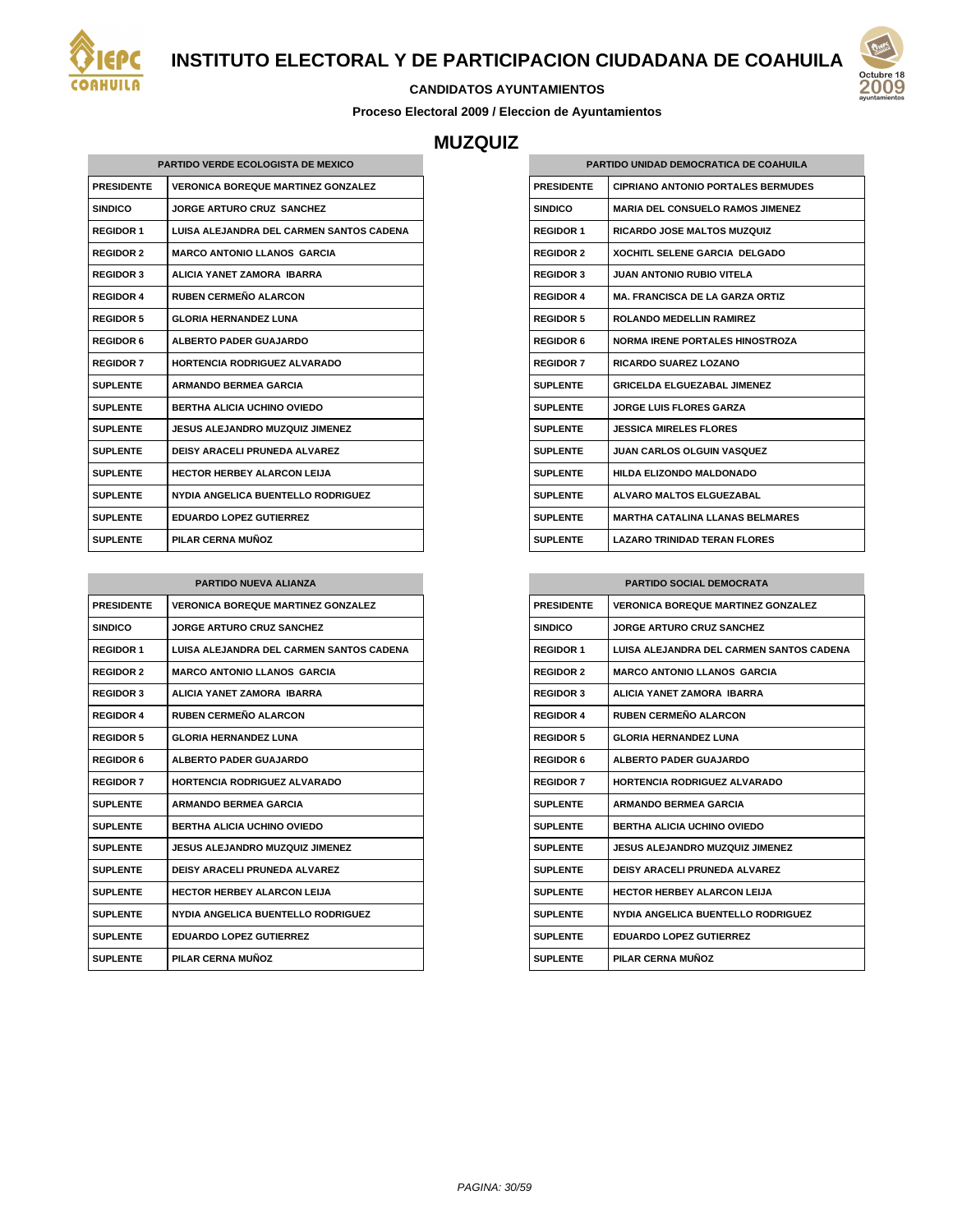



#### **CANDIDATOS AYUNTAMIENTOS**

**Proceso Electoral 2009 / Eleccion de Ayuntamientos**

### **NADADORES**

| <b>PARTIDO ACCION NACIONAL</b> |                                          |
|--------------------------------|------------------------------------------|
| <b>PRESIDENTE</b>              | <b>HECTOR MORALES VARGAS</b>             |
| <b>SINDICO</b>                 | <b>MA. EVA RIOS BRIONES</b>              |
| <b>REGIDOR 1</b>               | RODOLFO RUIZ VAZQUEZ                     |
| <b>REGIDOR 2</b>               | MAYRA LIDIETH PEÑA GARZA                 |
| <b>REGIDOR 3</b>               | <b>VICTOR MANUEL ORTIZ RODRIGUEZ</b>     |
| <b>SUPLENTE</b>                | <b>MARIA DE LOURDES RODRIGUEZ GAYTAN</b> |
| <b>SUPLENTE</b>                | <b>AURORA TOVIAS SIFUENTES</b>           |
| <b>SUPLENTE</b>                | <b>LORENZO FLORES SOTO</b>               |
| <b>SUPLENTE</b>                | <b>SERGIO SANCHEZ HERNANDEZ</b>          |

| <b>PARTIDO DEL TRABAJO</b> |                                      |
|----------------------------|--------------------------------------|
| <b>PRESIDENTE</b>          | <b>JESUS REYNA LARA</b>              |
| <b>SINDICO</b>             | <b>MARIA DANIELA BENITEZ REYNA</b>   |
| <b>REGIDOR 1</b>           | <b>HILARIO MARTINEZ BARAJAS</b>      |
| <b>REGIDOR 2</b>           | ALMA YUDITH REYES GLORIA             |
| <b>REGIDOR 3</b>           | YADIR CEDILLO BARAJAS                |
| <b>SUPLENTE</b>            | <b>GONZALO GARCIA ORTIZ</b>          |
| <b>SUPLENTE</b>            | <b>ESTHER ONTIVEROS LOZANO</b>       |
| <b>SUPLENTE</b>            | <b>DORAFELIA MORENO HERNANDEZ</b>    |
| <b>SUPLENTE</b>            | <b>JOSE ALFREDO VIELMA MALDONADO</b> |

| <b>PARTIDO SOCIAL DEMOCRATA</b> |                                            |
|---------------------------------|--------------------------------------------|
| <b>PRESIDENTE</b>               | <b>JUAN JOSE MORENO CHAVEZ</b>             |
| <b>SINDICO</b>                  | <b>MARIA ANTONIA PALOMARES RODRIGUEZ</b>   |
| <b>REGIDOR 1</b>                | LILIANA IBARRA MORADO                      |
| <b>REGIDOR 2</b>                | <b>JUAN MANUEL CAMPOSANO IBARRA</b>        |
| <b>REGIDOR 3</b>                | <b>MANUEL GUERRERO RAMIREZ</b>             |
| <b>SUPLENTE</b>                 | <b>RODOLFO LARA RODRIGUEZ</b>              |
| <b>SUPLENTE</b>                 | ERIKA MACARIA CAMPUZANO CEPEDA             |
| <b>SUPLENTE</b>                 | <b>CARLOS ARMANDO RUIZ AGUIÑAGA</b>        |
| <b>SUPLENTE</b>                 | <b>NORMA ELIZABETH RODRIGUEZ HERNANDEZ</b> |

| <b>PARTIDO REVOLUCIONARIO INSTITUCIONAL</b> |                                            |
|---------------------------------------------|--------------------------------------------|
| <b>PRESIDENTE</b>                           | <b>JUAN JOSE MORENO CHAVEZ</b>             |
| <b>SINDICO</b>                              | <b>MARIA ANTONIA PALOMARES RODRIGUEZ</b>   |
| <b>REGIDOR 1</b>                            | LILIANA IBARRA MORADO                      |
| <b>REGIDOR 2</b>                            | <b>JUAN MANUEL CAMPOSANO IBARRA</b>        |
| <b>REGIDOR 3</b>                            | <b>MANUEL GUERRERO RAMIREZ</b>             |
| <b>SUPLENTE</b>                             | <b>RODOLFO LARA RODRIGUEZ</b>              |
| <b>SUPLENTE</b>                             | ERIKA MACARIA CAMPUZANO CEPEDA             |
| <b>SUPLENTE</b>                             | <b>CARLOS ARMANDO RUIZ AGUIÑAGA</b>        |
| <b>SUPLENTE</b>                             | <b>NORMA ELIZABETH RODRIGUEZ HERNANDEZ</b> |

| <b>PARTIDO VERDE ECOLOGISTA DE MEXICO</b> |  |
|-------------------------------------------|--|
| <b>JUAN JOSE MORENO CHAVEZ</b>            |  |
| <b>MARIA ANTONIA PALOMARES RODRIGUEZ</b>  |  |
| LILIANA IBARRA MORADO                     |  |
| <b>JUAN MANUEL CAMPOSANO IBARRA</b>       |  |
| <b>MANUEL GUERRERO RAMIREZ</b>            |  |
| <b>RODOLFO LARA RODRIGUEZ</b>             |  |
| ERIKA MACARIA CAMPUZANO CEPEDA            |  |
| <b>CARLOS ARMANDO RUIZ AGUIÑAGA</b>       |  |
| NORMA ELIZABETH RODRIGUEZ HERNANDEZ       |  |
|                                           |  |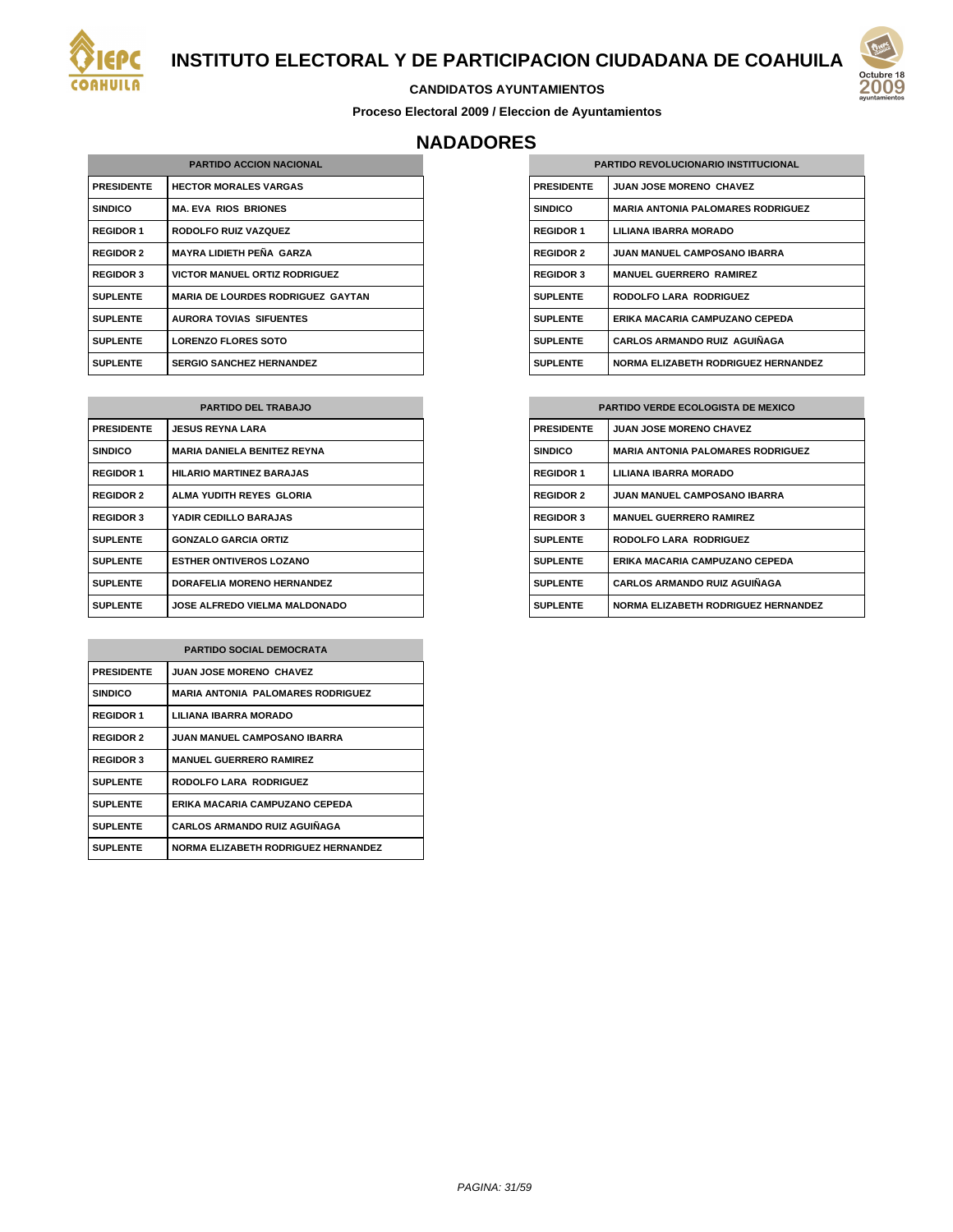



#### **CANDIDATOS AYUNTAMIENTOS**

**Proceso Electoral 2009 / Eleccion de Ayuntamientos**

### **NAVA**

| <b>PARTIDO ACCION NACIONAL</b> |                                       |
|--------------------------------|---------------------------------------|
| <b>PRESIDENTE</b>              | <b>ROBERTO ARROYO FERNANDEZ</b>       |
| <b>SINDICO</b>                 | <b>RAFAELA ATHAYDE RAMIREZ</b>        |
| <b>REGIDOR 1</b>               | <b>MARCOS GONZALEZ MEZA</b>           |
| <b>REGIDOR 2</b>               | SILVIA DE LA GARZA RAMON              |
| <b>REGIDOR 3</b>               | <b>MARIO ALBERTO VITAL CONTRERAS</b>  |
| <b>REGIDOR 4</b>               | ISELA GUADALUPE TOBAR GUADALAJARA     |
| <b>REGIDOR 5</b>               | <b>LAZARO MEJIA PALOMO</b>            |
| <b>SUPLENTE</b>                | NORMA GARCIA MARISCAL                 |
| <b>SUPLENTE</b>                | AMPARO FERNANDEZ MONREAL              |
| <b>SUPLENTE</b>                | <b>JOSE LUIS ALMANZA LUCIO</b>        |
| <b>SUPLENTE</b>                | <b>GUSTAVO GABRIEL GARCIA ESTRADA</b> |
| <b>SUPLENTE</b>                | ROXANA ARELLANO HERNANDEZ             |
| <b>SUPLENTE</b>                | <b>CIRILO LOPEZ AMAYA</b>             |

| <b>PARTIDO VERDE ECOLOGISTA DE MEXICO</b> |                                          |  |
|-------------------------------------------|------------------------------------------|--|
| <b>PRESIDENTE</b>                         | <b>MARIO ALBERTO GUAJARDO MONTENEGRO</b> |  |
| <b>SINDICO</b>                            | <b>ELVIA VEGA SANCHEZ</b>                |  |
| <b>REGIDOR 1</b>                          | <b>LUIS HERNANDEZ DIMAS</b>              |  |
| <b>REGIDOR 2</b>                          | YESENIA VANESSA MORENO LIMON             |  |
| <b>REGIDOR 3</b>                          | <b>JUAN JESUS MORENO MERCADO</b>         |  |
| <b>REGIDOR 4</b>                          | <b>EMILIA MORENO ALFARO</b>              |  |
| <b>REGIDOR 5</b>                          | <b>MARIO AROLDO GUAJARDO GONZALEZ</b>    |  |
| <b>SUPLENTE</b>                           | <b>ELBA MONTOYA CHAPARRO</b>             |  |
| <b>SUPLENTE</b>                           | <b>EDUARDO AGUILAR JASSO</b>             |  |
| <b>SUPLENTE</b>                           | <b>JORGE LUIS GALLEGOS ARMENDARIZ</b>    |  |
| <b>SUPLENTE</b>                           | CLAUDIA LIZBETH PEREZ SANCHEZ            |  |
| <b>SUPLENTE</b>                           | <b>MARIA ISABEL MENDEZ ENRIQUEZ</b>      |  |
| <b>SUPLENTE</b>                           | <b>RUBEN HERNANDEZ RAMOS</b>             |  |

| <b>PARTIDO NUEVA ALIANZA</b> |                                        |
|------------------------------|----------------------------------------|
| <b>PRESIDENTE</b>            | AROLDO VILLARREAL FERNANDEZ            |
| <b>SINDICO</b>               | <b>ROSA MARIA LUNA MONTALVO</b>        |
| <b>REGIDOR 1</b>             | <b>MARIA MERCEDES TORRES PERALES</b>   |
| <b>REGIDOR 2</b>             | <b>ARNULFO GARZA RAMIREZ</b>           |
| <b>REGIDOR 3</b>             | <b>MARTHA PATRICIA PEÑA FI ORES</b>    |
| <b>REGIDOR 4</b>             | <b>MARIO ROSAS CASTAÑEDA</b>           |
| <b>REGIDOR 5</b>             | <b>JESUS SALVADOR GUARDIOLA RUIZ</b>   |
| <b>SUPLENTE</b>              | <b>IVAN OCHOA RODRIGUEZ</b>            |
| <b>SUPLENTE</b>              | <b>CARLOS MANUEL SAMANIEGO ESTRADA</b> |
| <b>SUPLENTE</b>              | ANA GABRIELA FERNANDEZ OSUNA           |
| <b>SUPLENTE</b>              | <b>AMALIA CRUZ GOMEZ</b>               |
| <b>SUPLENTE</b>              | LIZBETH ALEJANDRA CERDA GARZA          |
| <b>SUPLENTE</b>              | <b>SERGIO RODRIGUEZ GARCIA</b>         |

| <b>PARTIDO REVOLUCIONARIO INSTITUCIONAL</b> |                                        |
|---------------------------------------------|----------------------------------------|
| <b>PRESIDENTE</b>                           | AROLDO VILLARREAL FERNANDEZ            |
| <b>SINDICO</b>                              | <b>ROSA MARIA LUNA MONTALVO</b>        |
| <b>REGIDOR 1</b>                            | <b>MARIA MERCEDES TORRES PERALES</b>   |
| <b>REGIDOR 2</b>                            | <b>ARNULFO GARZA RAMIREZ</b>           |
| <b>REGIDOR 3</b>                            | <b>MARTHA PATRICIA PEÑA ELORES</b>     |
| <b>REGIDOR 4</b>                            | <b>MARIO ROSAS CASTAÑEDA</b>           |
| <b>REGIDOR 5</b>                            | <b>JESUS SALVADOR GUARDIOLA RUIZ</b>   |
| <b>SUPLENTE</b>                             | <b>IVAN OCHOA RODRIGUEZ</b>            |
| <b>SUPLENTE</b>                             | CARLOS MANUEL SAMANIEGO ESTRADA        |
| <b>SUPLENTE</b>                             | ANA GARRIFI A FFRNANDEZ OSUNA          |
| <b>SUPLENTE</b>                             | <b>AMALIA CRUZ GOMEZ</b>               |
| <b>SUPLENTE</b>                             | <b>I IZBETH AI FJANDRA CERDA GARZA</b> |
| <b>SUPLENTE</b>                             | <b>SERGIO RODRIGUEZ GARCIA</b>         |

| PARTIDO UNIDAD DEMOCRATICA DE COAHUILA |                                       |
|----------------------------------------|---------------------------------------|
| <b>PRESIDENTE</b>                      | <b>HOMERO ACOSTA VIDALES</b>          |
| <b>SINDICO</b>                         | <b>ABIGAIL CANO BORJA</b>             |
| <b>REGIDOR 1</b>                       | <b>JUAN PABLO AGUILAR VILLA</b>       |
| <b>REGIDOR 2</b>                       | GI ORIA AI BINA NAVARRO I UNA         |
| <b>REGIDOR 3</b>                       | <b>LUIS RAYMUNDO MELENDEZ RIVERA</b>  |
| <b>REGIDOR 4</b>                       | FI SA MARIA GARZA VII I ARRFAI        |
| <b>REGIDOR 5</b>                       | ISMAFI HERNANDEZ REBELES              |
| <b>SUPLENTE</b>                        | ROBERTO GONZALEZ BANDA                |
| <b>SUPLENTE</b>                        | PETRA RAMIREZ RODRIGUEZ               |
| <b>SUPLENTE</b>                        | <b>MARIA FFI ICITAS SANCHEZ OTERO</b> |
| <b>SUPLENTE</b>                        | <b>CARMEN JULIA NORIEGA RAMOS</b>     |
| <b>SUPLENTE</b>                        | <b>ENRIQUE MORENO MORENO</b>          |
| <b>SUPLENTE</b>                        | <b>DOMINGO PEÑA HERNANDEZ</b>         |

| <b>PARTIDO SOCIAL DEMOCRATA</b> |                                      |
|---------------------------------|--------------------------------------|
| <b>PRESIDENTE</b>               | AROLDO VILLARREAL FERNANDEZ          |
| <b>SINDICO</b>                  | <b>ROSA MARIA LUNA MONTALVO</b>      |
| <b>REGIDOR 1</b>                | <b>MARIA MERCEDES TORRES PERALES</b> |
| <b>REGIDOR 2</b>                | <b>ARNULFO GARZA RAMIREZ</b>         |
| <b>REGIDOR 3</b>                | <b>MARTHA PATRICIA PEÑA PERAI ES</b> |
| <b>REGIDOR 4</b>                | <b>MARIO ROSAS CASTAÑEDA</b>         |
| <b>REGIDOR 5</b>                | <b>JESUS SALVADOR GUARDIOLA RUIZ</b> |
| <b>SUPLENTE</b>                 | <b>IVAN OCHOA RODRIGUEZ</b>          |
| <b>SUPLENTE</b>                 | CARLOS MANUEL SAMANIEGO ESTRADA      |
| <b>SUPLENTE</b>                 | ANA GABRIELA FERNANDEZ OSUNA         |
| <b>SUPLENTE</b>                 | LIZBETH ALEJANDRA CERDA GARZA        |
| <b>SUPLENTE</b>                 | <b>SERGIO RODRIGUEZ GARCÍA</b>       |
| <b>SUPLENTE</b>                 | <b>AMALIA CRUZ GOMEZ</b>             |

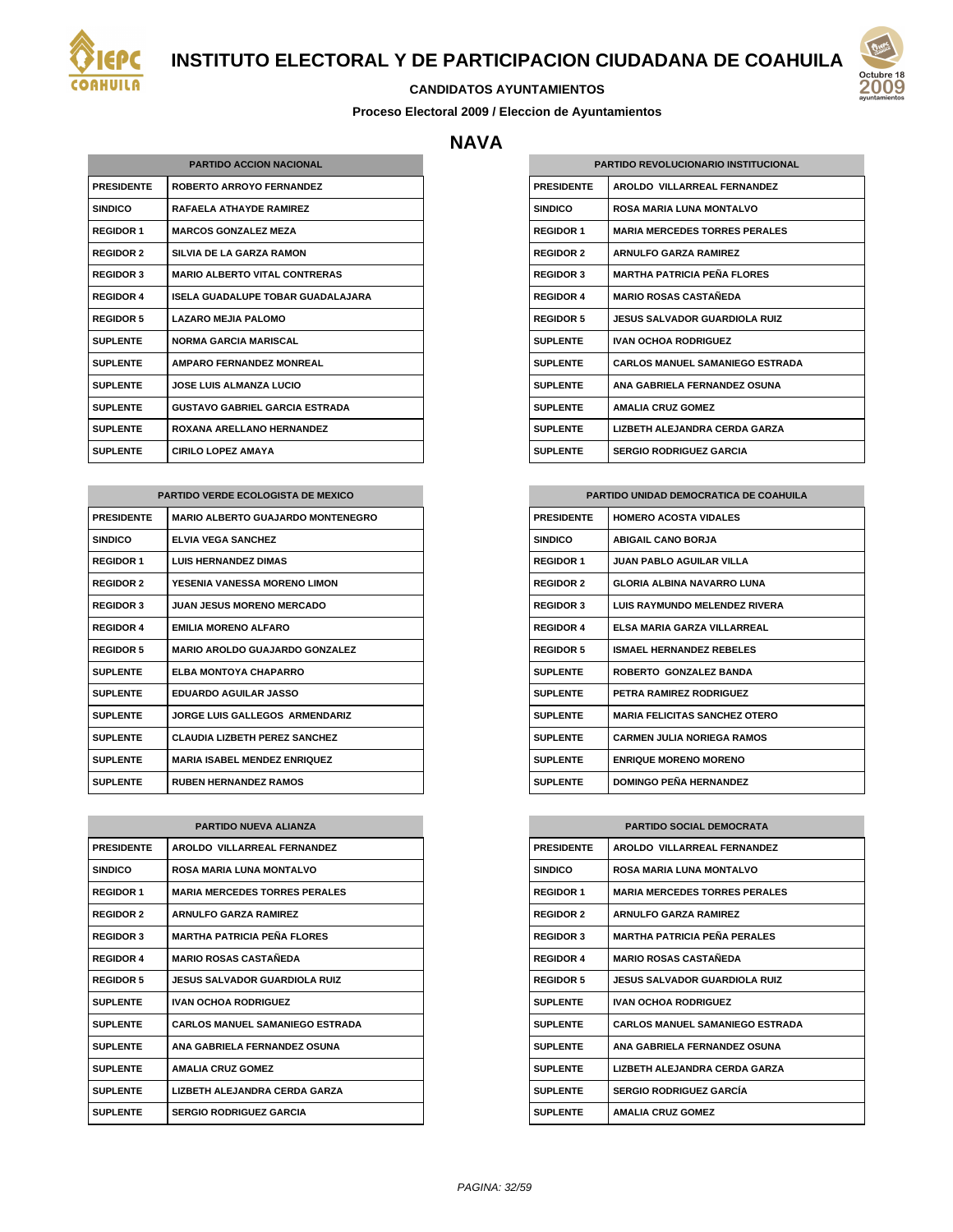



#### **CANDIDATOS AYUNTAMIENTOS**

**Proceso Electoral 2009 / Eleccion de Ayuntamientos**

## **OCAMPO**

| <b>PARTIDO ACCION NACIONAL</b> |                                            |
|--------------------------------|--------------------------------------------|
| <b>PRESIDENTE</b>              | <b>JOSE LICON RAMIREZ</b>                  |
| <b>SINDICO</b>                 | <b>NEREIDA MARGARITA RODRIGUEZ SUAREZ</b>  |
| <b>REGIDOR 1</b>               | <b>JOSE MANUEL PINALES HERNANDEZ</b>       |
| <b>REGIDOR 2</b>               | <b>MARIA DE JESUS BELTRAN RIVERA</b>       |
| <b>REGIDOR 3</b>               | ANDRES LOPEZ REYNA                         |
| <b>SUPLENTE</b>                | <b>ANDREA ALMANZA HERNANDEZ</b>            |
| <b>SUPLENTE</b>                | <b>SARA MARIA CATALINA HERRERA JIMENEZ</b> |
| <b>SUPLENTE</b>                | <b>NICOLAS MARTINEZ HERNANDEZ</b>          |
| <b>SUPLENTE</b>                | <b>RODOLFO RAMIREZ RODRIGUEZ</b>           |

| <b>PARTIDO DE LA REVOLUCION DEMOCRATICA</b> |                                        |  |
|---------------------------------------------|----------------------------------------|--|
| <b>PRESIDENTE</b>                           | <b>JOSE LUIS GONZALEZ MELCHOR</b>      |  |
| <b>SINDICO</b>                              | <b>NORMA ESTRELLA GAMEZ VILLARREAL</b> |  |
| <b>REGIDOR 1</b>                            | <b>JUAN HERNANDEZ GARCIA</b>           |  |
| <b>REGIDOR 2</b>                            | PERLA JESUSITA PINEDA BERNAL           |  |
| <b>REGIDOR 3</b>                            | <b>ISAURO LEIJA SANTAMARIA</b>         |  |
| <b>SUPLENTE</b>                             | <b>TIBURCIO GONZALEZ MENDOZA</b>       |  |
| <b>SUPLENTE</b>                             | <b>MARIA ISABEL TUKER DE LA CRUZ</b>   |  |
| <b>SUPLENTE</b>                             | <b>JOSE JAIME ELIZONDO CORDERO</b>     |  |
| <b>SUPLENTE</b>                             | ADELAIDA TORRES DE LA PAZ              |  |

| <b>PARTIDO VERDE ECOLOGISTA DE MEXICO</b> |                                           |
|-------------------------------------------|-------------------------------------------|
| <b>PRESIDENTE</b>                         | PILAR GOMEZ ROMERO                        |
| <b>SINDICO</b>                            | <b>NORA ANA MONTES MEDRANO</b>            |
| <b>REGIDOR 1</b>                          | <b>MARTIN BARRIOS AVALOS</b>              |
| <b>REGIDOR 2</b>                          | <b>BRENDA ELICELA HERNANDEZ NATIVIDAD</b> |
| <b>REGIDOR 3</b>                          | <b>ARMANDO SOLIS ARIZPE</b>               |
| <b>SUPLENTE</b>                           | <b>JUAN GUADALUPE ORTIZ RODRIGUEZ</b>     |
| <b>SUPLENTE</b>                           | <b>LAURA ESTELA MORALES RAMOS</b>         |
| <b>SUPLENTE</b>                           | <b>RAMON MANUEL BENITES GONZALEZ</b>      |
| <b>SUPLENTE</b>                           | <b>MARIBEL ALMANZA MARTINEZ</b>           |

| <b>PARTIDO REVOLUCIONARIO INSTITUCIONAL</b> |                                           |
|---------------------------------------------|-------------------------------------------|
| <b>PRESIDENTE</b>                           | PILAR GOMEZ ROMERO                        |
| <b>SINDICO</b>                              | <b>NORA ANA MONTES MEDRANO</b>            |
| <b>REGIDOR 1</b>                            | <b>MARTIN BARRIOS AVALOS</b>              |
| <b>REGIDOR 2</b>                            | <b>BRENDA ELICELA HERNANDEZ NATIVIDAD</b> |
| <b>REGIDOR 3</b>                            | <b>ARMANDO SOLIS ARIZPE</b>               |
| <b>SUPLENTE</b>                             | <b>JUAN GUADALUPE ORTIZ RODRIGUEZ</b>     |
| <b>SUPLENTE</b>                             | <b>LAURA ESTELA MORALES RAMOS</b>         |
| <b>SUPLENTE</b>                             | <b>RAMON MANUEL BENITES GONZALEZ</b>      |
| <b>SUPLENTE</b>                             | <b>MARIBEL ALMANZA MARTINEZ</b>           |

| <b>PARTIDO DEL TRABAJO</b> |                                        |  |
|----------------------------|----------------------------------------|--|
| <b>PRESIDENTE</b>          | <b>JOSE LUIS GONZALEZ MELCHOR</b>      |  |
| <b>SINDICO</b>             | <b>NORMA ESTRELLA GAMEZ VILLARREAL</b> |  |
| <b>REGIDOR 1</b>           | <b>JUAN HERNANDEZ GARCIA</b>           |  |
| <b>REGIDOR 2</b>           | PERLA JESUSITA PINEDA BERNAL           |  |
| <b>REGIDOR 3</b>           | <b>ISAURO LEIJA SANTAMARIA</b>         |  |
| <b>SUPLENTE</b>            | TIBURCIO GONZALEZ MENDOZA              |  |
| <b>SUPLENTE</b>            | <b>JOSE JAIME ELIZONDO CORDERO</b>     |  |
| <b>SUPLENTE</b>            | <b>MARIA ISABEL TUKER DE LA CRUZ</b>   |  |
| <b>SUPLENTE</b>            | ADELAIDA TORRES DE LA PAZ              |  |

| <b>PARTIDO NUEVA ALIANZA</b> |                                         |  |
|------------------------------|-----------------------------------------|--|
| <b>PRESIDENTE</b>            | <b>CESAR ALEJANDRO PINALES GUAJARDO</b> |  |
| <b>SINDICO</b>               | <b>SONIA LUISA GRANADOS RAMIREZ</b>     |  |
| <b>REGIDOR 1</b>             | DIEGO PATRICIO VALERIO GUZMAN           |  |
| <b>REGIDOR 2</b>             | SANDRA PEÑA VILLARREAL                  |  |
| <b>REGIDOR 3</b>             | <b>JOSE JESUS GONZALEZ HERNANDEZ</b>    |  |
| <b>SUPLENTE</b>              | LUZ GUADALUPE RIVAS MARTINEZ            |  |
| <b>SUPLENTE</b>              | <b>MARCELO VILLALOBOS SOSA</b>          |  |
| <b>SUPLENTE</b>              | <b>JUAN CAMPOS ESQUIVEL</b>             |  |
| <b>SUPLENTE</b>              | <b>GABRIELA ISABEL ESPINOZA AGUIRRE</b> |  |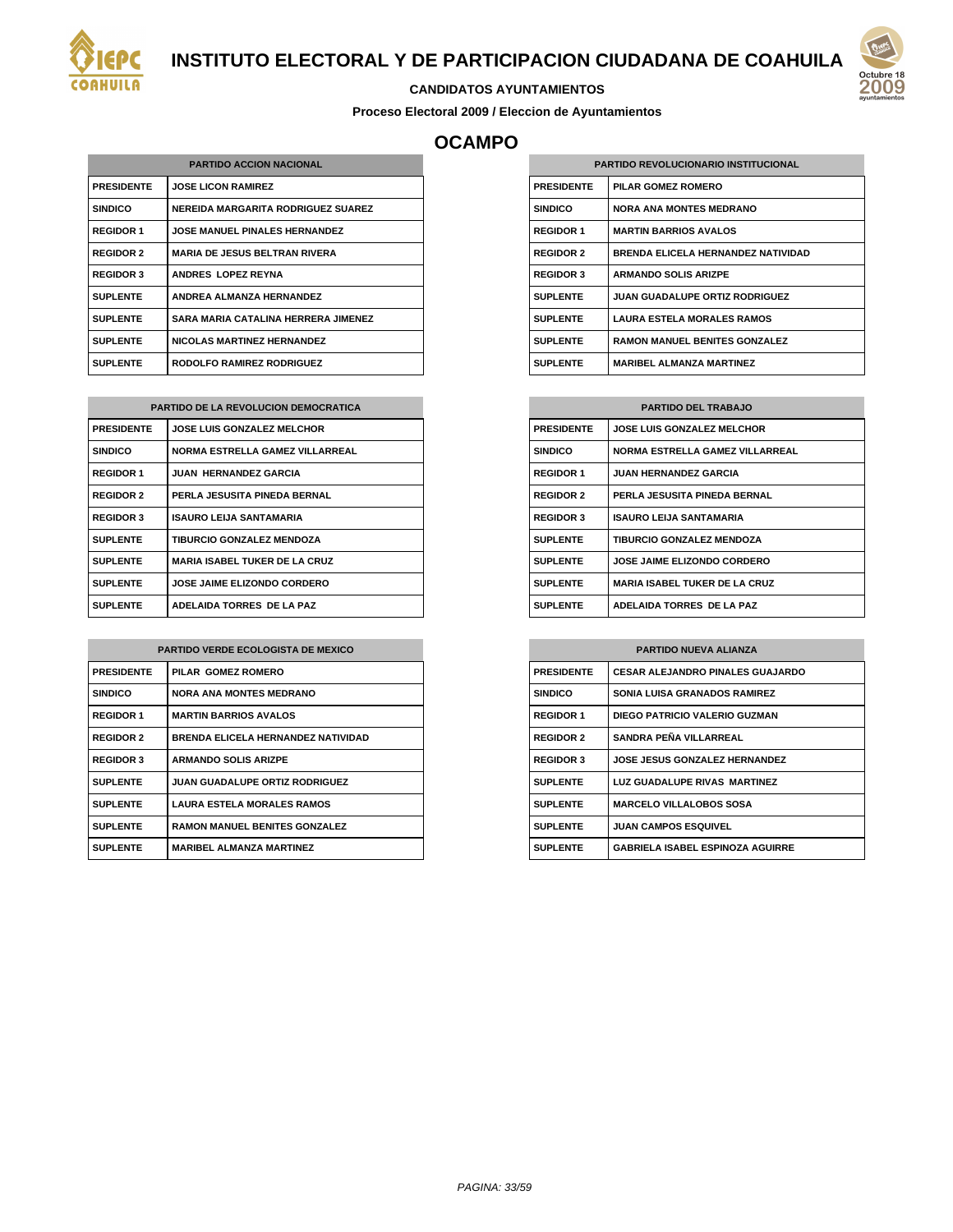

#### **CANDIDATOS AYUNTAMIENTOS**

**Proceso Electoral 2009 / Eleccion de Ayuntamientos**



## **OCAMPO**

| <b>PARTIDO SOCIAL DEMOCRATA</b> |                                           |  |
|---------------------------------|-------------------------------------------|--|
| <b>PRESIDENTE</b>               | PILAR GOMEZ ROMERO                        |  |
| <b>SINDICO</b>                  | <b>NORA ANA MONTES MEDRANO</b>            |  |
| <b>REGIDOR 1</b>                | <b>MARTIN BARRIOS AVALOS</b>              |  |
| <b>REGIDOR 2</b>                | <b>BRENDA ELICELA HERNANDEZ NATIVIDAD</b> |  |
| <b>REGIDOR 3</b>                | <b>ARMANDO SOLIS ARIZPE</b>               |  |
| <b>SUPLENTE</b>                 | <b>JUAN GUADALUPE ORTIZ RODRIGUEZ</b>     |  |
| <b>SUPLENTE</b>                 | <b>LAURA ESTELA MORALES RAMOS</b>         |  |
| <b>SUPLENTE</b>                 | <b>RAMON MANUEL BENITES GONZALEZ</b>      |  |
| <b>SUPLENTE</b>                 | <b>MARIBEL ALMANZA MARTINEZ</b>           |  |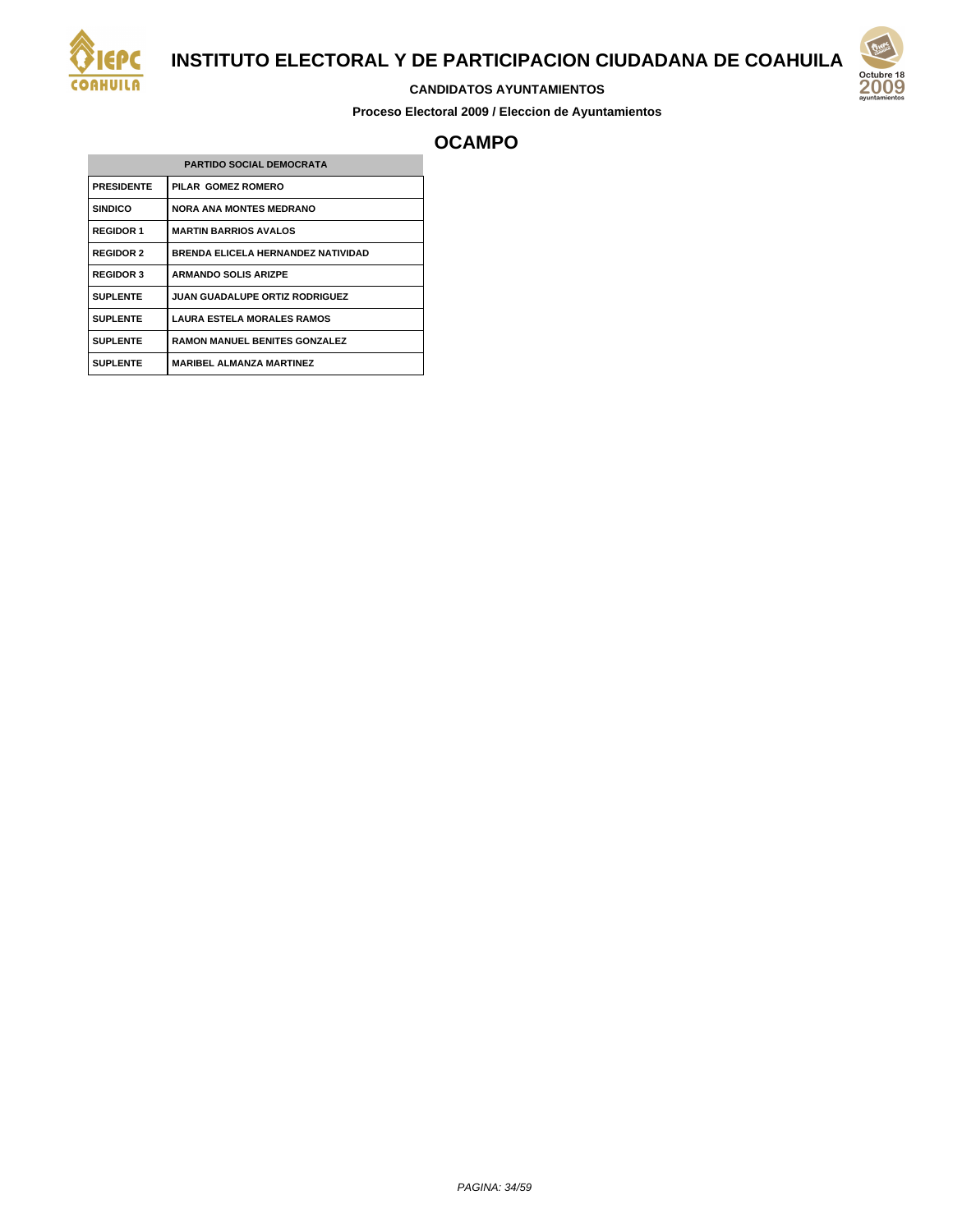

#### **CANDIDATOS AYUNTAMIENTOS**

**Proceso Electoral 2009 / Eleccion de Ayuntamientos**

## **PARRAS**

| <b>PARTIDO ACCION NACIONAL</b> |                                            |  |
|--------------------------------|--------------------------------------------|--|
| <b>PRESIDENTE</b>              | <b>RAMIRO PEREZ ARCINIEGA</b>              |  |
| <b>SINDICO</b>                 | <b>SUSANA CARLOTA URBINA GARCIA</b>        |  |
| <b>REGIDOR 1</b>               | JUAN CARI OS MONTOYA ADAME.                |  |
| <b>REGIDOR 2</b>               | <b>PATRICIA AGUIRRE MELO</b>               |  |
| <b>REGIDOR 3</b>               | <b>EDGAR EMILIO VARGAS VALDES</b>          |  |
| <b>REGIDOR 4</b>               | <b>BEATRIZ TORRES PAMANES</b>              |  |
| <b>REGIDOR 5</b>               | <b>IVAN ALEJANDRO RAMOS LOPEZ</b>          |  |
| <b>SUPLENTE</b>                | <b>MARIA GUILLERMINA GARCIA DE LA ROSA</b> |  |
| <b>SUPLENTE</b>                | <b>JESUS ENRIQUE MARTINEZ GARCIA</b>       |  |
| <b>SUPLENTE</b>                | <b>BERTHA ALICIA GARZA LOPEZ</b>           |  |
| <b>SUPLENTE</b>                | <b>IGNACIO ROSALES VARGAS</b>              |  |
| <b>SUPLENTE</b>                | <b>MARIA GUILLERMINA ORTA AYALA</b>        |  |
| <b>SUPLENTE</b>                | <b>HECTOR MORALES PEREZ</b>                |  |

| <b>PARTIDO DE LA REVOLUCION DEMOCRATICA</b> |                                       |  |
|---------------------------------------------|---------------------------------------|--|
| <b>PRESIDENTE</b>                           | <b>GENARO EDUARDO FUANTOS SANCHEZ</b> |  |
| <b>SINDICO</b>                              | <b>MARIA ALICIA CUEVAS PEÑA</b>       |  |
| <b>REGIDOR 1</b>                            | <b>RAFAEL ALEMAN RAMOS</b>            |  |
| <b>REGIDOR 2</b>                            | <b>MARIA LILIA AGUILAR LOPEZ</b>      |  |
| <b>REGIDOR 3</b>                            | <b>ENRIQUE GERADO NAVEJAR GARCIA</b>  |  |
| <b>REGIDOR 4</b>                            | FELICITAS SOSA ESCOBEDO               |  |
| <b>REGIDOR 5</b>                            | FELIPE DE JESUS SANCHEZ BANDA         |  |
| <b>SUPLENTE</b>                             | RAUL MATA NUÑEZ                       |  |
| <b>SUPLENTE</b>                             | <b>GLORIA MARIA BANDA ROQUE</b>       |  |
| <b>SUPLENTE</b>                             | <b>JOSE LUIS MARTINEZ MANCHA</b>      |  |
| <b>SUPLENTE</b>                             | <b>MARTHA ELVA ACOSTA CHAVEZ</b>      |  |
| <b>SUPLENTE</b>                             | <b>JOAQUIN LUNA RIVERA</b>            |  |
| <b>SUPLENTE</b>                             | <b>EMMA ALICIA MARTINEZ SANCHEZ</b>   |  |

| <b>PARTIDO VERDE ECOLOGISTA DE MEXICO</b> |                                       |
|-------------------------------------------|---------------------------------------|
| <b>PRESIDENTE</b>                         | EVARISTO ARMANDO MADERO MARCOS        |
| <b>SINDICO</b>                            | GLORIA EVANGELINA MORON PEÑA          |
| <b>REGIDOR 1</b>                          | <b>MIGUEL AMANDO BARCENA GAMA</b>     |
| <b>REGIDOR 2</b>                          | SILVIA ELVIRA LIMON ALCALA            |
| <b>REGIDOR 3</b>                          | FELIPE PEREZ VIELMA                   |
| <b>REGIDOR 4</b>                          | <b>MARIA TERESA SILVA PINALES</b>     |
| <b>REGIDOR 5</b>                          | <b>MARIA DE JESUS MARTINEZ LOPEZ</b>  |
| <b>SUPLENTE</b>                           | <b>MARIA GABRIELA CARRILLO RISOUL</b> |
| <b>SUPLENTE</b>                           | MANUEL CORTINAS OROZCO                |
| <b>SUPLENTE</b>                           | SALVADOR MARTINEZ JARAMILLO           |
| <b>SUPLENTE</b>                           | <b>CRUZ MARIA ROCHA</b>               |
| <b>SUPLENTE</b>                           | AZUCENA DEL ROCIO ALONSO MARTINEZ     |
| <b>SUPLENTE</b>                           | <b>MIGUEL INFANTE MORALES</b>         |

| <b>PARTIDO REVOLUCIONARIO INSTITUCIONAL</b> |                                        |
|---------------------------------------------|----------------------------------------|
| <b>PRESIDENTE</b>                           | CIRILO RODRIGUEZ I OZANO               |
| <b>SINDICO</b>                              | <b>IRMA GUADALUPE MORALES HERRERA</b>  |
| <b>REGIDOR 1</b>                            | <b>RAUL MIGUEL MORENO GALLEGOS</b>     |
| <b>REGIDOR 2</b>                            | ANGELICA CASTELLANOS GARCIA            |
| <b>REGIDOR 3</b>                            | <b>JESUS HERNANDEZ ARENAS</b>          |
| <b>REGIDOR 4</b>                            | <b>MARIA TERESA PADILLA HERNANDEZ</b>  |
| <b>REGIDOR 5</b>                            | <b>JUAN CARLOS GARCIA TOVAR</b>        |
| <b>SUPLENTE</b>                             | <b>VICTOR DAMIAN CASTRO ALEMAN</b>     |
| <b>SUPLENTE</b>                             | DOMINGA JUAREZ MORENO                  |
| <b>SUPLENTE</b>                             | <b>JOSE LUIS SALAS GARCIA</b>          |
| <b>SUPLENTE</b>                             | <b>MARIA DE JESUS VILLA MENA</b>       |
| <b>SUPLENTE</b>                             | <b>CARLOS GUILLERMO MOLINA ALVAREZ</b> |
| <b>SUPLENTE</b>                             | ROSA YOLANDA ESPARZA LOPEZ             |

| <b>PARTIDO DEL TRABAJO</b> |                                       |
|----------------------------|---------------------------------------|
| <b>PRESIDENTE</b>          | <b>GENARO EDUARDO FUANTOS SANCHEZ</b> |
| <b>SINDICO</b>             | <b>MARIA ALICIA CUEVAS PEÑA</b>       |
| <b>REGIDOR 1</b>           | <b>RAFAFI AI FMAN RAMOS</b>           |
| <b>REGIDOR 2</b>           | <b>MARIA LILIA AGUILAR LOPEZ</b>      |
| <b>REGIDOR 3</b>           | ENRIQUE GERADO NAVEJAR GARCIA         |
| <b>REGIDOR 4</b>           | FELICITAS SOSA ESCOBEDO               |
| <b>REGIDOR 5</b>           | FELIPE DE JESUS SANCHEZ BANDA         |
| <b>SUPLENTE</b>            | RAUI MATA NUÑFZ                       |
| <b>SUPLENTE</b>            | <b>GLORIA MARIA BANDA ROQUE</b>       |
| <b>SUPLENTE</b>            | JOSE LUIS MARTINEZ MANCHA             |
| <b>SUPLENTE</b>            | <b>MARTHA ELVA ACOSTA CHAVEZ</b>      |
| <b>SUPLENTE</b>            | <b>JOAQUIN LUNA RIVERA</b>            |
| <b>SUPLENTE</b>            | <b>EMMA ALICIA MARTINEZ SANCHEZ</b>   |

| <b>PARTIDO UNIDAD DEMOCRATICA DE COAHUILA</b> |                                         |
|-----------------------------------------------|-----------------------------------------|
| <b>PRESIDENTE</b>                             | LUIS ERNESTO GONZALEZ ALEMAN            |
| <b>SINDICO</b>                                | <b>MARIA DE JESUS ESCAREÑO MARTINEZ</b> |
| <b>REGIDOR 1</b>                              | JORGE DAVILA PEÑA                       |
| <b>REGIDOR 2</b>                              | ELIA SANDRA JIMENEZ SEGURA              |
| <b>REGIDOR 3</b>                              | <b>GERMAN SAENZ MARTINEZ</b>            |
| <b>REGIDOR 4</b>                              | <b>MARTHA HERMILA GUIA OLIVARES</b>     |
| <b>REGIDOR 5</b>                              | RAFAFI MONTFLONGO ACOSTA                |
| <b>SUPLENTE</b>                               | AURELIO ANTONIO MORALES RAMIREZ         |
| <b>SUPLENTE</b>                               | DORA ALICIA RAMOS RODRIGUEZ             |
| <b>SUPLENTE</b>                               | MANUEL CANO IBARRA                      |
| <b>SUPLENTE</b>                               | <b>MARIA ISABEL VITELA MARTINEZ</b>     |
| <b>SUPLENTE</b>                               | <b>JOSE LIDIO BLANCO NAVARRO</b>        |
| <b>SUPLENTE</b>                               | <b>MATILDE CANO MARTINEZ</b>            |

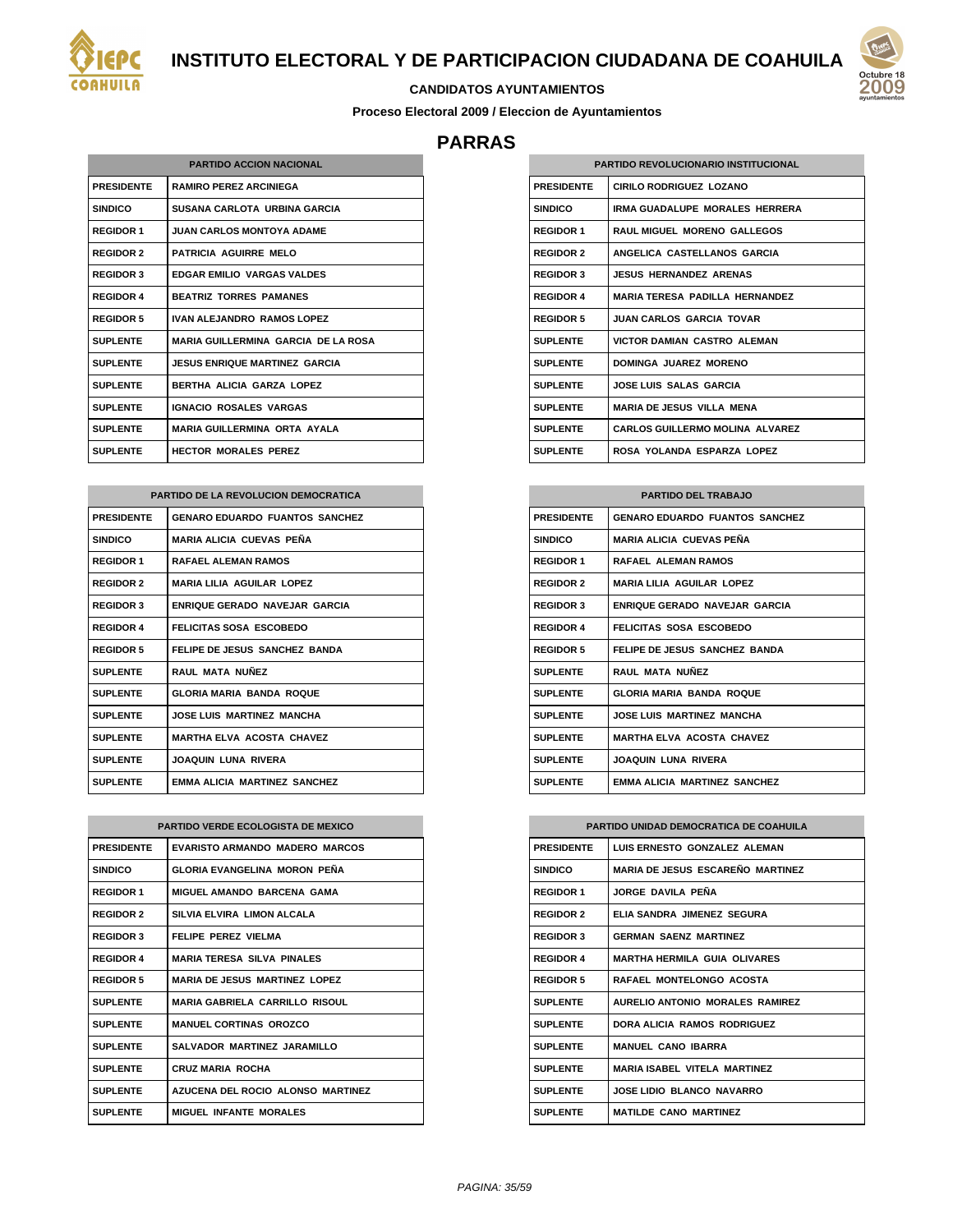

# 200

#### **CANDIDATOS AYUNTAMIENTOS**

**Proceso Electoral 2009 / Eleccion de Ayuntamientos**

## **PARRAS**

| <b>PARTIDO NUEVA ALIANZA</b> |                                         |  |
|------------------------------|-----------------------------------------|--|
| <b>PRESIDENTE</b>            | LUIS ERNESTO GONZALEZ ALEMAN            |  |
| <b>SINDICO</b>               | <b>MARIA DE JESUS ESCAREÑO MARTINEZ</b> |  |
| <b>REGIDOR 1</b>             | JORGE DAVILA PEÑA                       |  |
| <b>REGIDOR 2</b>             | ELIA SANDRA JIMENEZ SEGURA              |  |
| <b>REGIDOR 3</b>             | <b>GERMAN SAENZ MARTINEZ</b>            |  |
| <b>REGIDOR 4</b>             | <b>MARTHA HERMILA GUIA OLIVARES</b>     |  |
| <b>REGIDOR 5</b>             | RAFAEL MONTELONGO ACOSTA                |  |
| <b>SUPLENTE</b>              | AURELIO ANTONIO MORALES RAMIREZ         |  |
| <b>SUPLENTE</b>              | DORA ALICIA RAMOS RODRIGUEZ             |  |
| <b>SUPLENTE</b>              | <b>MANUEL CANO IBARRA</b>               |  |
| <b>SUPLENTE</b>              | <b>MARIA ISABEL VITELA MARTINEZ</b>     |  |
| <b>SUPLENTE</b>              | <b>JOSE LIDIO BLANCO NAVARRO</b>        |  |
| <b>SUPLENTE</b>              | <b>MATILDE CANO MARTINEZ</b>            |  |

| <b>PARTIDO SOCIAL DEMOCRATA</b> |                                       |
|---------------------------------|---------------------------------------|
| <b>PRESIDENTE</b>               | CELIA AVILA VALENZUELA                |
| <b>SINDICO</b>                  | RICARDO LUNA SERRANO                  |
| <b>REGIDOR 1</b>                | <b>RICARDO LOMAS TOVAR</b>            |
| <b>REGIDOR 2</b>                | IRMA ARACELY BELTRAN GONZALEZ         |
| <b>REGIDOR 3</b>                | JORGE ALFJANDRO RIOS RODRIGUEZ        |
| <b>REGIDOR 4</b>                | LIZETH DEL ROSARIO ALEMAN AGUNDIS     |
| <b>REGIDOR 5</b>                | <b>ROBERTO MARTINEZ SEGURA</b>        |
| <b>SUPLENTE</b>                 | <b>JUANA CERVANTES VILLARREAL</b>     |
| <b>SUPLENTE</b>                 | <b>VIRGINIA AVILA MARES</b>           |
| <b>SUPLENTE</b>                 | <b>FRANCISCO PUENTE MARTINEZ</b>      |
| <b>SUPLENTE</b>                 | <b>GRACIELA MARTINEZ RAMOS</b>        |
| <b>SUPLENTE</b>                 | <b>MARIA DEL ROSARIO MARES LLAMAS</b> |
| <b>SUPLENTE</b>                 | <b>MA. DEL CARMEN ROBLES OLIVARES</b> |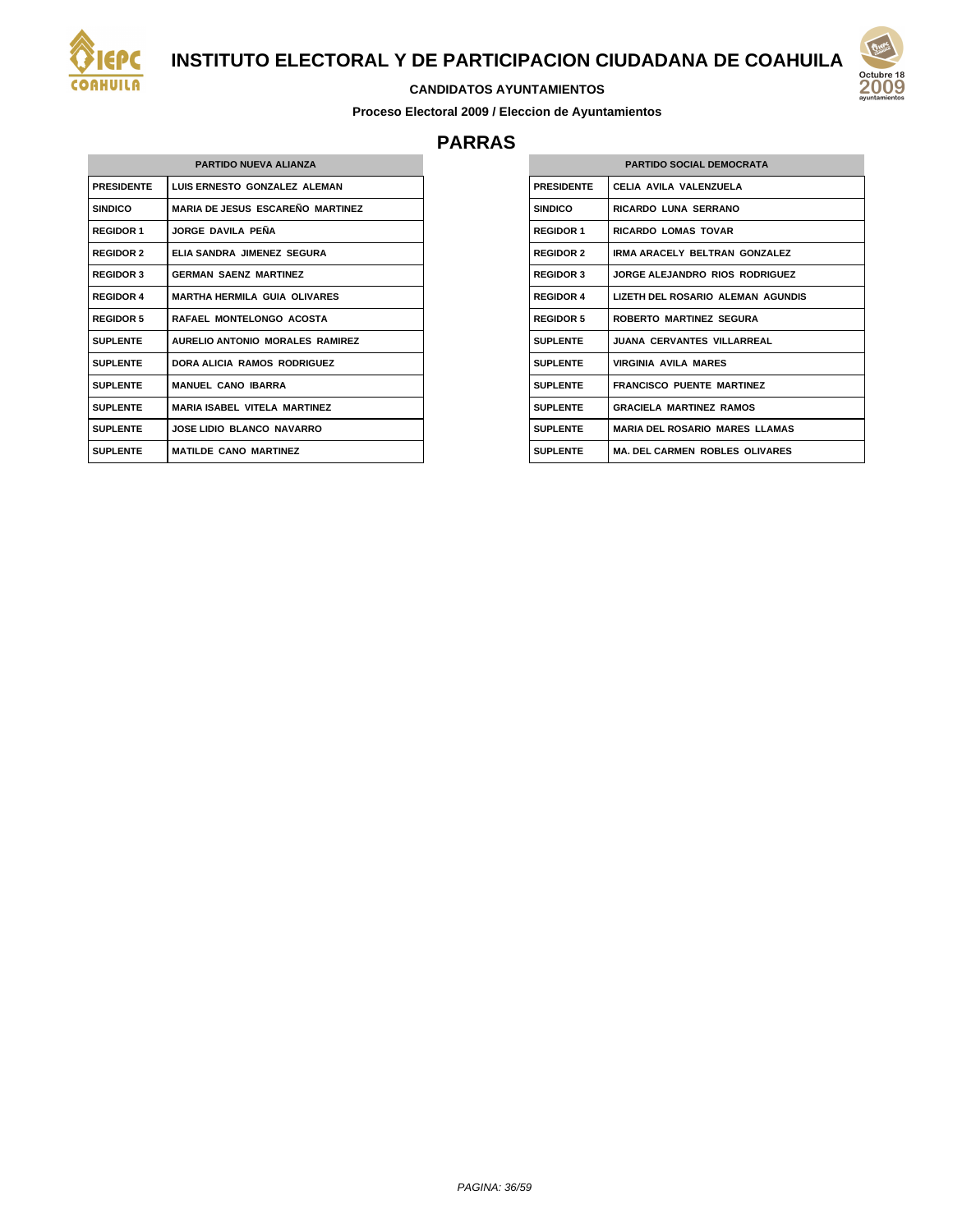



**Proceso Electoral 2009 / Eleccion de Ayuntamientos**

# **PIEDRAS NEGRAS**

| <b>PARTIDO ACCION NACIONAL</b> |                                           |  |
|--------------------------------|-------------------------------------------|--|
| <b>PRESIDENTE</b>              | ANGEL HUMBERTO GARCIA REYES               |  |
| <b>SINDICO</b>                 | BERTHA ALICIA AGUAYO PEREZ                |  |
| <b>REGIDOR 1</b>               | <b>RAFAEL GUILLERMO GARCIA LEOS</b>       |  |
| <b>REGIDOR 2</b>               | <b>BLANCA IDALIA CHONG TORRES</b>         |  |
| <b>REGIDOR 3</b>               | <b>BENITO RAMIREZ RANGEL</b>              |  |
| <b>REGIDOR 4</b>               | <b>ALICIA LOZA GUTIERREZ</b>              |  |
| <b>REGIDOR 5</b>               | <b>JAVIER ROBLES GIL GUERRA</b>           |  |
| <b>REGIDOR 6</b>               | <b>MANUELA LOPEZ CISNEROS</b>             |  |
| <b>REGIDOR 7</b>               | <b>SERGIO BORJA CASTILLO</b>              |  |
| <b>REGIDOR 8</b>               | <b>AMPARO FLORES ARROYO</b>               |  |
| <b>SUPLENTE</b>                | ANA MARIA RODRIGUEZ POPE                  |  |
| <b>SUPLENTE</b>                | <b>HECTOR MANUEL PORTILLO VALDES</b>      |  |
| <b>SUPLENTE</b>                | ELVIRA ETELVINA CRUZ VALDES               |  |
| <b>SUPLENTE</b>                | ARMANDO JAUREGUI TREVIÑO                  |  |
| SUPLENTE                       | <b>MARIA DEL ROSARIO GONZALEZ LUGO</b>    |  |
| <b>SUPLENTE</b>                | <b>JOSE RAUL MEDRANO SOSA</b>             |  |
| <b>SUPLENTE</b>                | <b>CARMEN GRACIELA SANDOVAL RODRIGUEZ</b> |  |
| <b>SUPLENTE</b>                | <b>DAVID LEOS TORRES</b>                  |  |
| <b>SUPLENTE</b>                | MINERVA GUADALUPE CAMPA ELIZONDO          |  |

| PARTIDO DE LA REVOLUCION DEMOCRATICA |                                           |  |
|--------------------------------------|-------------------------------------------|--|
| <b>PRESIDENTE</b>                    | <b>VICTOR JAVIER OLIVA VALLEJO</b>        |  |
| <b>SINDICO</b>                       | <b>MARTHA ELENA ESQUIVEL HERNANDEZ</b>    |  |
| <b>REGIDOR 1</b>                     | <b>VALERIANO OLGUIN GARCIA</b>            |  |
| <b>REGIDOR 2</b>                     | <b>MARIA DEL CARMEN GUTIERREZ BARRERA</b> |  |
| <b>REGIDOR 3</b>                     | <b>MARIO ALBERTO TREVIÑO ROMO</b>         |  |
| <b>REGIDOR 4</b>                     | <b>ADRIANA MORALES RODRIGUEZ</b>          |  |
| <b>REGIDOR 5</b>                     | <b>JUAN CARLOS BARBOZA HERNANDEZ</b>      |  |
| <b>REGIDOR 6</b>                     | <b>MARIA MAGDALENA GONZALEZ CUENCA</b>    |  |
| <b>REGIDOR 7</b>                     | <b>MARIO GONZALEZ GARAY</b>               |  |
| <b>REGIDOR 8</b>                     | I AURA NETZAI WEDA SANTOS                 |  |
| <b>SUPLENTE</b>                      | <b>GUSTAVO TORRES DELGADILLO</b>          |  |
| <b>SUPLENTE</b>                      | <b>MARGARITA VILLA PORTALES</b>           |  |
| <b>SUPLENTE</b>                      | <b>VICTOR MANUEL FLORES LICERIO</b>       |  |
| <b>SUPLENTE</b>                      | <b>NORMA LETICIA FLORES AGUILERA</b>      |  |
| <b>SUPLENTE</b>                      | <b>CARLOS FRANCISCO PUENTE REYES</b>      |  |
| <b>SUPLENTE</b>                      | <b>CECILIA OLVEDA CRUZ</b>                |  |
| <b>SUPLENTE</b>                      | <b>JOSE CARLOS SANTOS REYNA</b>           |  |
| <b>SUPLENTE</b>                      | OLIVIA GUTIERREZ BARRERA                  |  |
| <b>SUPLENTE</b>                      | <b>JUAN JOSE RODRIGUEZ SANCHEZ</b>        |  |

| <b>PARTIDO REVOLUCIONARIO INSTITUCIONAL</b> |                                         |  |
|---------------------------------------------|-----------------------------------------|--|
| <b>PRESIDENTE</b>                           | JOSE MANUEL MALDONADO MALDONADO         |  |
| <b>SINDICO</b>                              | MARIA MAGDALENA COBO MARTINEZ           |  |
| <b>REGIDOR 1</b>                            | <b>GUILLERMO ARTURO SANCHEZ GARCIA</b>  |  |
| <b>REGIDOR 2</b>                            | ELDA LORENA ESTRADA VILLARREAL          |  |
| <b>REGIDOR 3</b>                            | <b>JOSE MANUEL ALANIS MORENO</b>        |  |
| <b>REGIDOR 4</b>                            | <b>CAROLINA MONZON RAMON</b>            |  |
| <b>REGIDOR 5</b>                            | RAUL MUZQUIZ MUÑOZ                      |  |
| <b>REGIDOR 6</b>                            | <b>JUANITA ACENET TORRES HERNANDEZ</b>  |  |
| <b>REGIDOR 7</b>                            | <b>LEOCADIO HERNANDEZ HERNANDEZ</b>     |  |
| <b>REGIDOR 8</b>                            | DELFINA TREVIÑO MORAN                   |  |
| <b>SUPLENTE</b>                             | JUAN MARTIN BELTRAN CANSECO             |  |
| <b>SUPLENTE</b>                             | <b>CARMEN MARTINA VAZQUEZ HERNANDEZ</b> |  |
| <b>SUPLENTE</b>                             | <b>ROMEO JORGE LUIS DE ALBA PEREZ</b>   |  |
| <b>SUPLENTE</b>                             | <b>ITZEL HERNANDEZ CORRAL</b>           |  |
| <b>SUPLENTE</b>                             | <b>NICANOR MOYEDA FRIAS</b>             |  |
| <b>SUPLENTE</b>                             | NORMA LUCILLE TREVIÑO GALINDO           |  |
| <b>SUPLENTE</b>                             | LUIS ALBERTO GOMEZ ZERMEÑO              |  |
| <b>SUPLENTE</b>                             | <b>MA CONCEPCION ALMANZA ARENAS</b>     |  |
| <b>SUPLENTE</b>                             | AGUSTIN MUÑOZ RAMIREZ                   |  |

| <b>PARTIDO DEL TRABAJO</b> |                                          |  |
|----------------------------|------------------------------------------|--|
| <b>PRESIDENTE</b>          | <b>JUAN PABLO ALDERETE GARCIA</b>        |  |
| <b>SINDICO</b>             | <b>VIANNEY ZAVALA MARTINEZ</b>           |  |
| <b>REGIDOR 1</b>           | <b>CUAUHTEMOC JOSE MANUEL ALBA PEREZ</b> |  |
| <b>REGIDOR 2</b>           | <b>KARLA MISUKY GAMEZ AVILA</b>          |  |
| <b>REGIDOR 3</b>           | <b>ROBERTO PIZARRO HERNANDEZ</b>         |  |
| <b>REGIDOR 4</b>           | <b>JUANA MARIA PEREZ COVARRUVIAS</b>     |  |
| <b>REGIDOR 5</b>           | <b>CARLOS ENRIQUE BRISEÑO GONZALEZ</b>   |  |
| <b>REGIDOR 6</b>           | <b>MARGARITA ARAIZA VALERO</b>           |  |
| <b>REGIDOR 7</b>           | JUAN CARLOS ALVARES GARCIA               |  |
| <b>REGIDOR 8</b>           | <b>MARTHA PATRICIA GUILLEN SALAZAR</b>   |  |
| SUPLENTE                   | <b>EDITH ZAVALA MARTINEZ</b>             |  |
| <b>SUPLENTE</b>            | <b>BERNARDO TISNADO ROMERO</b>           |  |
| <b>SUPLENTE</b>            | <b>ALMA INES GALINDO NAVARRO</b>         |  |
| <b>SUPLENTE</b>            | JESUS CARLOS ESTRADA ARVILLA             |  |
| <b>SUPLENTE</b>            | <b>MARIA ANTONIETA GOMEZ TAPIA</b>       |  |
| <b>SUPLENTE</b>            | CHRISTIAN EMMANUEL CALDERA HERNANDEZ     |  |
| <b>SUPLENTE</b>            | <b>CLAUDIA YOLANDA ORTIZ MORALES</b>     |  |
| <b>SUPLENTE</b>            | RENE ALBERTO ALDERETE GUILLEN            |  |
| <b>SUPLENTE</b>            | <b>CLAUDIA ARACELY RIOJAS GONZALEZ</b>   |  |

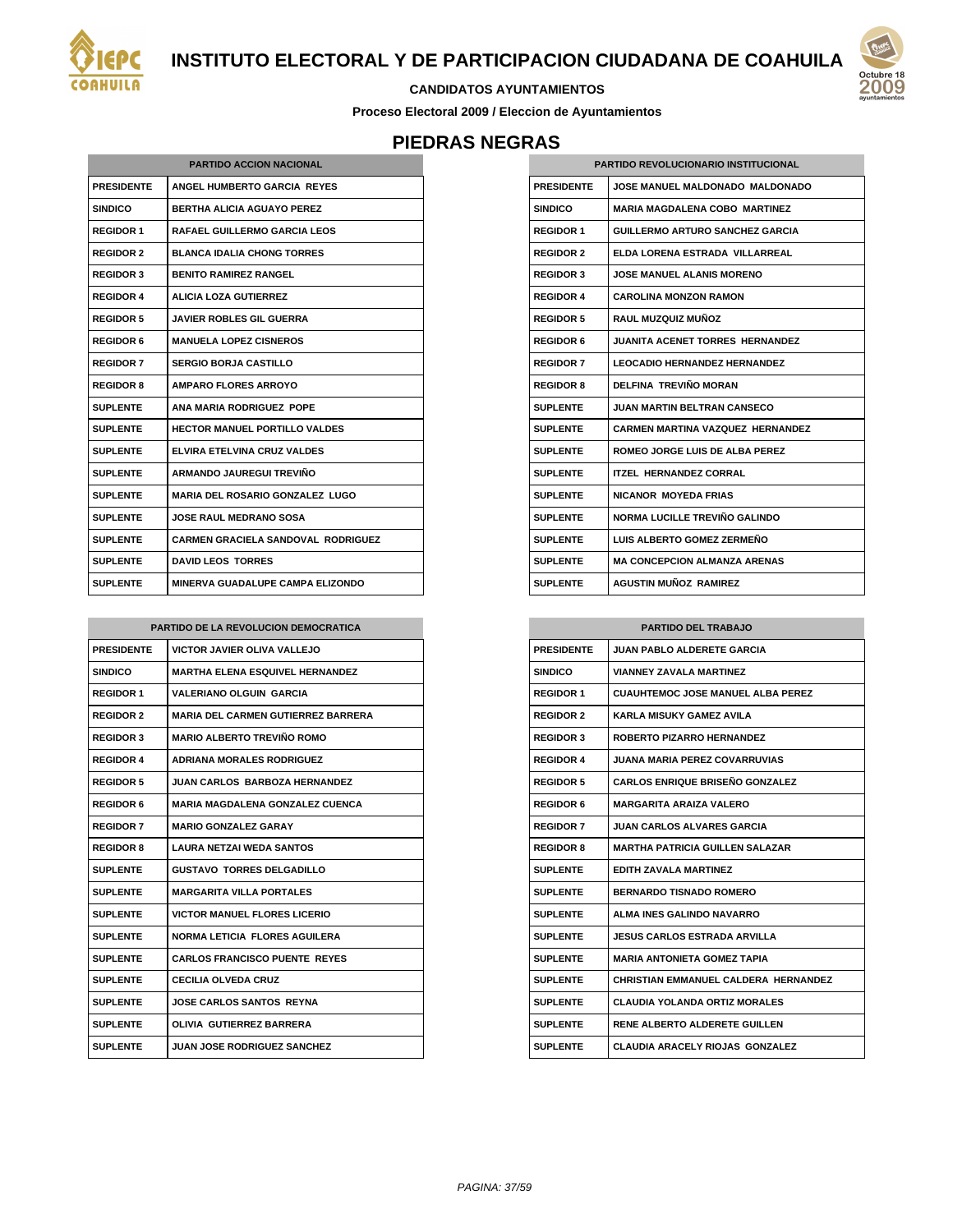



**Proceso Electoral 2009 / Eleccion de Ayuntamientos**

# **PIEDRAS NEGRAS**

| <b>PARTIDO VERDE ECOLOGISTA DE MEXICO</b> |                                         |
|-------------------------------------------|-----------------------------------------|
| <b>PRESIDENTE</b>                         | <b>MARCO ANTONIO PERALES DOMINGUEZ</b>  |
| <b>SINDICO</b>                            | <b>VERONICA FLORES DAVILA</b>           |
| <b>REGIDOR 1</b>                          | RAUL FERNANDO TAMEZ ROBLEDO             |
| <b>REGIDOR 2</b>                          | SILVIA ESQUIVEL GUERRERO                |
| <b>REGIDOR 3</b>                          | JOSE LUIS VILLARREAL MANCHA             |
| <b>REGIDOR 4</b>                          | <b>BRENDA ILEANA VILLARREAL LOPEZ</b>   |
| <b>REGIDOR 5</b>                          | <b>JOSE ANTONIO YAÑEZ SALCEDO</b>       |
| <b>REGIDOR 6</b>                          | <b>ROSA MARIA GARCIA RAMIREZ</b>        |
| <b>REGIDOR 7</b>                          | ALEJANDRO RUBIO BALDERAS                |
| <b>REGIDOR 8</b>                          | <b>CLARA IVETTE HERNANDEZ CORONA</b>    |
| <b>SUPLENTE</b>                           | <b>NORMA ARACELI ESQUIVEL HERNANDEZ</b> |
| <b>SUPLENTE</b>                           | <b>MANUEL RODRIGUEZ MURO</b>            |
| <b>SUPLENTE</b>                           | <b>BELINA DE LA CRUZ ORTIZ</b>          |
| <b>SUPLENTE</b>                           | <b>JESUS ARTEMIO TAMEZ ROBLEDO</b>      |
| <b>SUPLENTE</b>                           | <b>XOCHITL DIAZ RODRIGUEZ</b>           |
| <b>SUPLENTE</b>                           | <b>HECTOR EFRAIN SONORA VALADES</b>     |
| <b>SUPLENTE</b>                           | <b>VELIA LARIZZA CASAS GARCIA</b>       |
| <b>SUPLENTE</b>                           | <b>JULIO CESAR PERALES ESQUIVEL</b>     |
| <b>SUPLENTE</b>                           | <b>JESSICA PERALES ESQUIVEL</b>         |

| <b>PARTIDO NUEVA ALIANZA</b> |                                         |
|------------------------------|-----------------------------------------|
| <b>PRESIDENTE</b>            | JOSE MANUEL MALDONADO MALDONADO         |
| <b>SINDICO</b>               | <b>MARIA MAGDALENA COBO MARTINEZ</b>    |
| <b>REGIDOR 1</b>             | <b>GUILLERMO ARTURO SANCHEZ GARCIA</b>  |
| <b>REGIDOR 2</b>             | FI DA I ORFNA FSTRADA. VII I ARRFAI     |
| <b>REGIDOR 3</b>             | <b>JOSE MANUEL ALANIS MORENO</b>        |
| <b>REGIDOR 4</b>             | <b>CAROLINA MONZON RAMON</b>            |
| <b>REGIDOR 5</b>             | <b>RAUL MUZQUIZ MUÑOZ</b>               |
| <b>REGIDOR 6</b>             | <b>JUANITA ACENET TORRES HERNANDEZ</b>  |
| <b>REGIDOR 7</b>             | <b>LEOCADIO HERNANDEZ HERNANDEZ</b>     |
| <b>REGIDOR 8</b>             | DELFINA TREVIÑO MORAN                   |
| <b>SUPLENTE</b>              | JUAN MARTIN BELTRAN CANSECO             |
| <b>SUPLENTE</b>              | <b>CARMEN MARTINA VAZQUEZ HERNANDEZ</b> |
| <b>SUPLENTE</b>              | ROMEO JORGE LUIS DE ALBA PEREZ          |
| <b>SUPLENTE</b>              | <b>ITZEL HERNANDEZ CORRAL</b>           |
| <b>SUPLENTE</b>              | <b>NICANOR MOYEDA FRIAS</b>             |
| <b>SUPLENTE</b>              | NORMA LUCILLE TREVIÑO GALINDO           |
| <b>SUPLENTE</b>              | LUIS ALBERTO GOMEZ ZERMENO              |
| <b>SUPLENTE</b>              | <b>MA CONCEPCION ALMANZA ARENAS</b>     |
| <b>SUPLENTE</b>              | <b>AGUSTIN MUÑOZ RAMIREZ</b>            |

| PARTIDO UNIDAD DEMOCRATICA DE COAHUILA |                                           |
|----------------------------------------|-------------------------------------------|
| <b>PRESIDENTE</b>                      | ANGEL HUMBERTO GARCIA REYES               |
| <b>SINDICO</b>                         | <b>BERTHA ALICIA AGUAYO PEREZ</b>         |
| <b>REGIDOR 1</b>                       | <b>RAFAEL GUILLERMO GARCIA LEOS</b>       |
| <b>REGIDOR 2</b>                       | <b>BLANCA IDALIA CHONG TORRES</b>         |
| <b>REGIDOR 3</b>                       | <b>BENITO RAMIREZ RANGEL</b>              |
| <b>REGIDOR 4</b>                       | ALICIA LOZA GUTIERREZ                     |
| <b>REGIDOR 5</b>                       | JAVIER ROBLES GIL GUERRA                  |
| <b>REGIDOR 6</b>                       | <b>MANUELA LOPEZ CISNEROS</b>             |
| <b>REGIDOR 7</b>                       | <b>SERGIO BORJA CASTILLO</b>              |
| <b>REGIDOR 8</b>                       | <b>AMPARO FLORES ARROYO</b>               |
| <b>SUPLENTE</b>                        | ANA MARIA RODRIGUEZ POPE                  |
| <b>SUPLENTE</b>                        | <b>HECTOR MANUEL PORTILLO VALDES</b>      |
| <b>SUPLENTE</b>                        | ELVIRA ETELVINA CRUZ VALDES               |
| <b>SUPLENTE</b>                        | ARMANDO JAUREGUI TREVIÑO                  |
| <b>SUPLENTE</b>                        | <b>MARIA DEL ROSARIO GONZALEZ LUGO</b>    |
| <b>SUPLENTE</b>                        | <b>JOSE RAUL MEDRANO SOSA</b>             |
| <b>SUPLENTE</b>                        | <b>CARMEN GRACIELA SANDOVAL RODRIGUEZ</b> |
| <b>SUPLENTE</b>                        | <b>DAVID LEOS TORRES</b>                  |
| <b>SUPLENTE</b>                        | <b>MINERVA GUADALUPE CAMPA ELIZONDO</b>   |

| <b>PARTIDO SOCIAL DEMOCRATA</b> |                                       |
|---------------------------------|---------------------------------------|
| <b>PRESIDENTE</b>               | ARNALDO GLORIA DE LA GARZA            |
| SINDICO                         | JORGE HOMERO CASTILLO GONZALEZ        |
| <b>REGIDOR 1</b>                | <b>MARIA MAGDALENA GARCIA ROSAS</b>   |
| <b>REGIDOR 2</b>                | <b>YOLANDA RODRIGUEZ SOSA</b>         |
| <b>REGIDOR 3</b>                | JORGE LUIS VILLANUEVA BUENTELLO       |
| <b>REGIDOR 4</b>                | <b>JORGE MARIO MIJARES RIOJAS</b>     |
| <b>REGIDOR 5</b>                | JAIME SILVERIO IBARRA MARTINEZ        |
| <b>REGIDOR 6</b>                | <b>MARTIN CARLOS ROBLEDO ESPINOZA</b> |
| <b>REGIDOR 7</b>                | LUIS VILLANUEVA GARCIA                |
| <b>REGIDOR 8</b>                | MARTHA GUADALUPE RUBI VALENCIA        |
| SUPLENTE                        | <b>JUAN ANTONIO CRUZ ROJAS</b>        |
| <b>SUPLENTE</b>                 | <b>MIGUEL ROLANDO CHAPA MORENO</b>    |
| <b>SUPLENTE</b>                 | <b>SARA ARRIETA CAMPIRANO</b>         |
| SUPI ENTE                       | <b>CESAR RAMOS REYNA</b>              |
| <b>SUPLENTE</b>                 | <b>GLORIA SUSANA YAÑEZ CASTILLO</b>   |
| <b>SUPLENTE</b>                 | <b>RAMON ASCARY BARRON IBARRA</b>     |
| <b>SUPLENTE</b>                 | JESUS FERNANDEZ MEI ENDEZ.            |
| <b>SUPLENTE</b>                 | LAURA LETICIA DE LA FUENTE DE HOYOS   |
| <b>SUPLENTE</b>                 | <b>ERNESTO AVALOS MARTINEZ</b>        |

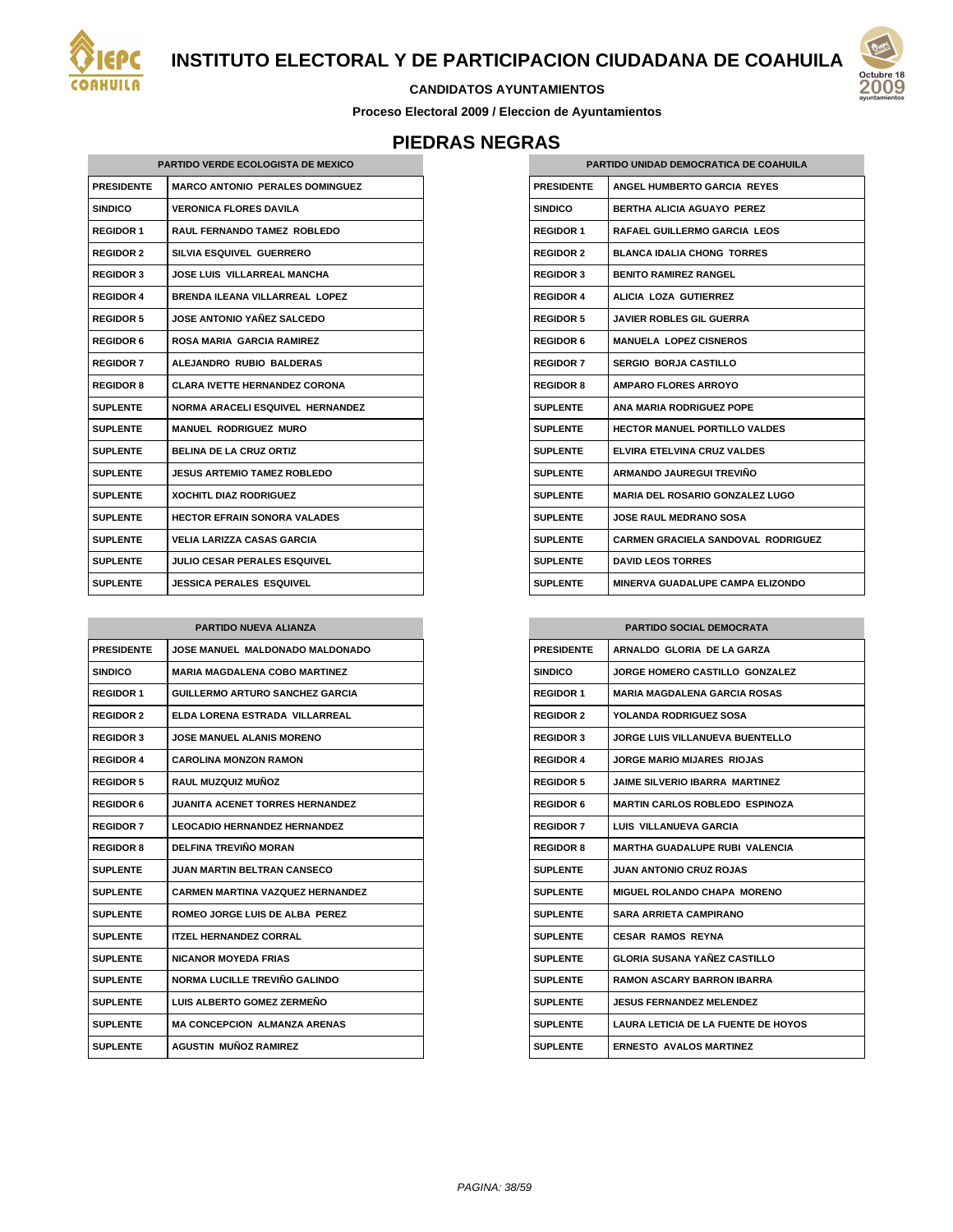

#### **CANDIDATOS AYUNTAMIENTOS**

**Proceso Electoral 2009 / Eleccion de Ayuntamientos**

# **PROGRESO**

| <b>PARTIDO ACCION NACIONAL</b> |                                        |
|--------------------------------|----------------------------------------|
| <b>PRESIDENTE</b>              | <b>JUAN ALFONSO PEREZ FLORES</b>       |
| <b>SINDICO</b>                 | <b>KARLA GICELA ROJAS PEREZ</b>        |
| <b>REGIDOR 1</b>               | <b>FRANCISCO GARCIA ORTIZ</b>          |
| <b>REGIDOR 2</b>               | PATRICIA GUADALUPE DOMINGUEZ HERNANDEZ |
| <b>REGIDOR 3</b>               | <b>APOLONIO CARDENAS BARBOSA</b>       |
| <b>SUPLENTE</b>                | <b>JUANA REYES ACOSTA</b>              |
| <b>SUPLENTE</b>                | <b>MARIO SEGURA CANTU</b>              |
| <b>SUPLENTE</b>                | <b>CLAUDIA PATRICIA SANCHEZ CERDA</b>  |
| <b>SUPLENTE</b>                | <b>JOSE MANUEL IBARRA GALLEGOS</b>     |

| <b>PARTIDO VERDE ECOLOGISTA DE MEXICO</b> |                                      |
|-------------------------------------------|--------------------------------------|
| <b>PRESIDENTE</b>                         | <b>RUBEN TREJO GARCIA</b>            |
| <b>SINDICO</b>                            | ROCIO DE LEON MEDELLIN               |
| <b>REGIDOR 1</b>                          | <b>JOSE ISABEL AGUILAR OSORIA</b>    |
| <b>REGIDOR 2</b>                          | <b>ZAIDA YANETT MENDOZA TOVAR</b>    |
| <b>REGIDOR 3</b>                          | PEDRO GUADALUPE GUERRERO HERRERA     |
| <b>SUPLENTE</b>                           | <b>JOSE HECTOR AGUERO RENDON</b>     |
| <b>SUPLENTE</b>                           | <b>LAURA CRISTINA QUINTERO GARZA</b> |
| <b>SUPLENTE</b>                           | <b>NOE GUADALUPE LOPEZ GARCIA</b>    |
| <b>SUPLENTE</b>                           | <b>GLORIA BALDERAS MENDOZA</b>       |

| <b>PARTIDO NUEVA ALIANZA</b> |                                   |  |
|------------------------------|-----------------------------------|--|
| <b>PRESIDENTE</b>            | <b>RUBEN TREJO GARCIA</b>         |  |
| <b>SINDICO</b>               | ROCIO DE LEON MEDELLIN            |  |
| <b>REGIDOR 1</b>             | <b>JOSE ISABEL AGUILAR OSORIA</b> |  |
| <b>REGIDOR 2</b>             | <b>ZAIDA YANETT MENDOZA TOVAR</b> |  |
| <b>REGIDOR 3</b>             | PEDRO GUADALUPE GUERRERO HERRERA  |  |
| <b>SUPLENTE</b>              | <b>JOSE HECTOR AGUERO RENDON</b>  |  |
| <b>SUPLENTE</b>              | LAURA CRISTINA QUINTERO GARZA     |  |
| <b>SUPLENTE</b>              | <b>NOE GUADALUPE LOPEZ GARCIA</b> |  |
| <b>SUPLENTE</b>              | <b>GLORIA BALDERAS MENDOZA</b>    |  |

| <b>PARTIDO REVOLUCIONARIO INSTITUCIONAL</b> |                                   |
|---------------------------------------------|-----------------------------------|
| <b>PRESIDENTE</b>                           | <b>RUBEN TREJO GARCIA</b>         |
| <b>SINDICO</b>                              | ROCIO DE LEON MEDELLIN            |
| <b>REGIDOR 1</b>                            | <b>JOSE ISABEL AGUILAR OSORIA</b> |
| <b>REGIDOR 2</b>                            | <b>ZAIDA YANETT MENDOZA TOVAR</b> |
| <b>REGIDOR 3</b>                            | PEDRO GUADALUPE GUERRERO HERRERA  |
| <b>SUPLENTE</b>                             | <b>JOSE HECTOR AGUERO RENDON</b>  |
| <b>SUPLENTE</b>                             | LAURA CRISTINA QUINTERO GARZA     |
| <b>SUPLENTE</b>                             | NOE GUADALUPE LOPEZ GARCIA        |
| <b>SUPLENTE</b>                             | <b>GLORIA BALDERAS MENDOZA</b>    |

| <b>PARTIDO UNIDAD DEMOCRATICA DE COAHUILA</b> |                                        |  |
|-----------------------------------------------|----------------------------------------|--|
| <b>PRESIDENTE</b>                             | <b>JUAN ALFONSO PEREZ FLORES</b>       |  |
| <b>SINDICO</b>                                | <b>KARLA GICELA ROJAS PEREZ</b>        |  |
| <b>REGIDOR 1</b>                              | <b>FRANCISCO GARCIA ORTIZ</b>          |  |
| <b>REGIDOR 2</b>                              | PATRICIA GUADALUPE DOMINGUEZ HERNANDEZ |  |
| <b>REGIDOR 3</b>                              | <b>APOLONIO CARDENAS BARBOSA</b>       |  |
| <b>SUPLENTE</b>                               | <b>JUANA REYES ACOSTA</b>              |  |
| <b>SUPLENTE</b>                               | <b>MARIO SEGURA CANTU</b>              |  |
| <b>SUPLENTE</b>                               | <b>CLAUDIA PATRICIA SANCHEZ CERDA</b>  |  |
| <b>SUPLENTE</b>                               | <b>JOSE MANUEL IBARRA GALLEGOS</b>     |  |

| <b>PARTIDO SOCIAL DEMOCRATA</b> |                                   |
|---------------------------------|-----------------------------------|
| <b>PRESIDENTE</b>               | <b>RUBEN TREJO GARCIA</b>         |
| <b>SINDICO</b>                  | ROCIO DE LEON MEDELLIN            |
| <b>REGIDOR 1</b>                | <b>JOSE ISABEL AGUILAR OSORIA</b> |
| <b>REGIDOR 2</b>                | <b>ZAIDA YANETT MENDOZA TOVAR</b> |
| <b>REGIDOR 3</b>                | PEDRO GUADALUPE GUERRERO HERRERA  |
| <b>SUPLENTE</b>                 | <b>JOSE HECTOR AGUERO RENDON</b>  |
| <b>SUPLENTE</b>                 | LAURA CRISTINA QUINTERO GARZA     |
| <b>SUPLENTE</b>                 | NOE GUADALUPE LOPEZ GARCIA        |
| <b>SUPLENTE</b>                 | <b>GLORIA BALDERAS MENDOZA</b>    |

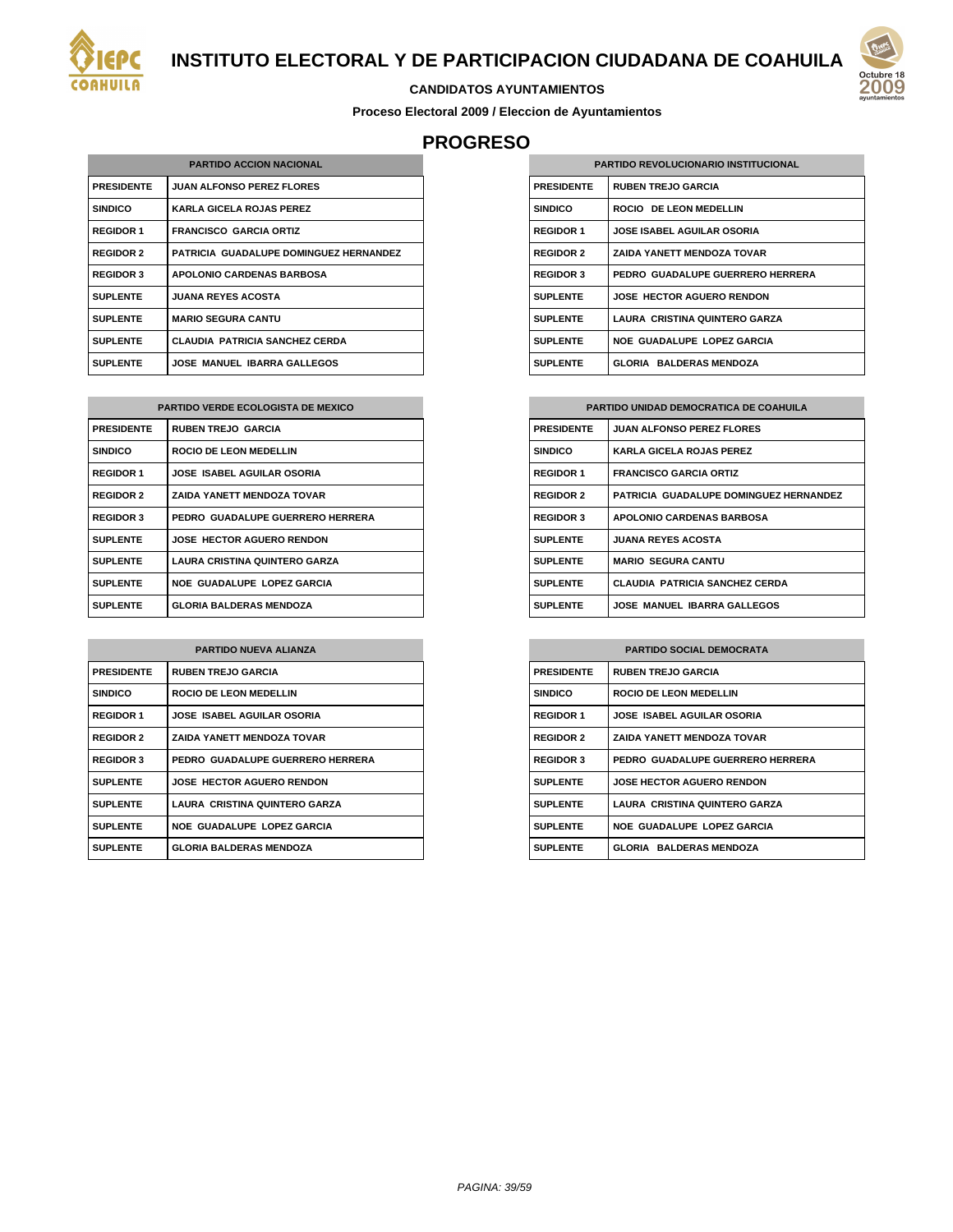



#### **CANDIDATOS AYUNTAMIENTOS**

**Proceso Electoral 2009 / Eleccion de Ayuntamientos**

## **RAMOS ARIZPE**

| <b>PARTIDO ACCION NACIONAL</b> |                                        |  |
|--------------------------------|----------------------------------------|--|
| <b>PRESIDENTE</b>              | <b>HECTOR HORACIO DAVILA RODRIGUEZ</b> |  |
| <b>SINDICO</b>                 | <b>ROSA MARIA ZERTUCHE CEDILLO</b>     |  |
| <b>REGIDOR 1</b>               | JOSE MARIA HERNANDEZ SAI INAS          |  |
| <b>REGIDOR 2</b>               | <b>MAYRA LUCILA VALDES GONZALEZ</b>    |  |
| <b>REGIDOR 3</b>               | <b>VICENTE JESUS GARCIA SANTIAGO</b>   |  |
| <b>REGIDOR 4</b>               | YOLANDA SAUCEDO VALDES                 |  |
| <b>REGIDOR 5</b>               | <b>MARIO AI BERTO LOFRA REYNA</b>      |  |
| <b>SUPLENTE</b>                | <b>PAULA HERRERA ESPARZA</b>           |  |
| <b>SUPLENTE</b>                | <b>LUIS VISLAR CRUZ</b>                |  |
| <b>SUPLENTE</b>                | <b>MARIA LUISA BALDERAS SAUCEDO</b>    |  |
| <b>SUPLENTE</b>                | <b>SAUL REYES MORAN</b>                |  |
| <b>SUPLENTE</b>                | <b>ALMA SUSANA ARREGUIN MARTINEZ</b>   |  |
| <b>SUPLENTE</b>                | <b>ALEJANDRO CISNEROS MACHORRO</b>     |  |

| <b>PARTIDO DE LA REVOLUCION DEMOCRATICA</b> |                                         |
|---------------------------------------------|-----------------------------------------|
| <b>PRESIDENTE</b>                           | <b>EDUARDO MARTINEZ VALDEZ</b>          |
| <b>SINDICO</b>                              | KARINA CARIDAD AGUIRRE CEPEDA           |
| <b>REGIDOR 1</b>                            | <b>DAVID IZABAL RODRIGUEZ</b>           |
| <b>REGIDOR 2</b>                            | PENELOPE PEREZ SOBERANIS                |
| <b>REGIDOR 3</b>                            | <b>JUAN ANGEL ROCAMONTES REYNA</b>      |
| <b>REGIDOR 4</b>                            | ANAHI ELIZABETH LARA GARCIA             |
| <b>REGIDOR 5</b>                            | <b>JUAN SANCHEZ MARTINEZ</b>            |
| <b>SUPLENTE</b>                             | <b>CHRISTIAN DANIEL RODRIGUEZ OLIVO</b> |
| <b>SUPLENTE</b>                             | <b>MARCO ANTONIO LOPEZ AGUILAR</b>      |
| <b>SUPLENTE</b>                             | DORA FLENA VALLEJO CRUZ                 |
| <b>SUPLENTE</b>                             | <b>MARIA TERESA AYALA JARAMILLO</b>     |
| <b>SUPLENTE</b>                             | LINDA LILIBEL VILLEGAS SALAZAR          |
| <b>SUPLENTE</b>                             | <b>JUAN MANUEL CAMPOS RIVERA</b>        |

| <b>PARTIDO VERDE ECOLOGISTA DE MEXICO</b> |                                        |
|-------------------------------------------|----------------------------------------|
| <b>PRESIDENTE</b>                         | <b>RAMON OCEGUERA RODRIGUEZ</b>        |
| <b>SINDICO</b>                            | LILIA ISABEL GUTIERREZ BURCIAGA        |
| <b>REGIDOR 1</b>                          | JOSE MIGUEL VILLICAÑA MARTINEZ         |
| <b>REGIDOR 2</b>                          | <b>TOMAS FAUSTO GUTIERREZ MERINO</b>   |
| <b>REGIDOR 3</b>                          | <b>MARTHA ELENA MORENO DURON</b>       |
| <b>REGIDOR 4</b>                          | <b>MARIA ADELAIDA GUTIERREZ ROMO</b>   |
| <b>REGIDOR 5</b>                          | <b>PABLO PERFZ RESCE</b>               |
| <b>SUPLENTE</b>                           | <b>JORGE LOERA BAUTISTA</b>            |
| <b>SUPLENTE</b>                           | ROCIO GUADALUPE ZAMUDIO MENDEZ         |
| <b>SUPLENTE</b>                           | <b>JESUS TADEO FLORES LAGUARDA</b>     |
| <b>SUPLENTE</b>                           | <b>CLAUDIA IRASEMA SAUCEDO AGUIRRE</b> |
| <b>SUPLENTE</b>                           | JUANA MARIA SANDOVAL FCHAVARRIA.       |
| <b>SUPLENTE</b>                           | <b>FELIPE DE JESUS AGUIRRE ZAMORA</b>  |

| <b>PARTIDO REVOLUCIONARIO INSTITUCIONAL</b> |                                          |
|---------------------------------------------|------------------------------------------|
| <b>PRESIDENTE</b>                           | <b>RAMON OCEGUERA RODRIGUEZ</b>          |
| <b>SINDICO</b>                              | <b>I II IA ISAREL GUTIERREZ BURCIAGA</b> |
| <b>REGIDOR 1</b>                            | JOSE MIGUEL VILLICAÑA MARTINEZ           |
| <b>REGIDOR 2</b>                            | <b>TOMAS FAUSTO GUTIERREZ MERINO</b>     |
| <b>REGIDOR 3</b>                            | <b>MARTHA ELENA MORENO DURON</b>         |
| <b>REGIDOR 4</b>                            | <b>MARIA ADELAIDA GUTIERREZ ROMO</b>     |
| <b>REGIDOR 5</b>                            | <b>PABLO PERFZ RESCE</b>                 |
| <b>SUPLENTE</b>                             | <b>JORGE LOERA BAUTISTA</b>              |
| <b>SUPLENTE</b>                             | ROCIO GUADALUPE ZAMUDIO MENDEZ           |
| <b>SUPLENTE</b>                             | JESUS TADEO ELORES LAGUARDA.             |
| <b>SUPLENTE</b>                             | <b>CLAUDIA IRASEMA SAUCEDO AGUIRRE</b>   |
| <b>SUPLENTE</b>                             | JUANA MARIA SANDOVAL FCHAVARRIA.         |
| <b>SUPLENTE</b>                             | <b>FELIPE DE JESUS AGUIRRE ZAMORA</b>    |

| <b>PARTIDO DEL TRABAJO</b> |                                     |
|----------------------------|-------------------------------------|
| <b>PRESIDENTE</b>          | <b>ALEJANDRO GOMEZ CORREA</b>       |
| <b>SINDICO</b>             | CAROLINA VANESSA LEDEZMA ALVAREZ    |
| <b>REGIDOR 1</b>           | <b>CRUZ CALVILLO PEÑA</b>           |
| <b>REGIDOR 2</b>           | YESSICA VERONICA TORRES RODRIGUEZ   |
| <b>REGIDOR 3</b>           | <b>JESUS MORALES CALVILLO</b>       |
| <b>REGIDOR 4</b>           | <b>NORA ELVIA CHAPUS SOLIS</b>      |
| <b>REGIDOR 5</b>           | <b>JORGE ANTONIO FLORES MURO</b>    |
| <b>SUPLENTE</b>            | DANIEL EDUARDO ESQUIVEL FERNANDEZ   |
| <b>SUPLENTE</b>            | <b>BLANCA ESTHELA LOPEZ ALVAREZ</b> |
| <b>SUPLENTE</b>            | <b>GERONIMO LONA PALAFOX</b>        |
| <b>SUPLENTE</b>            | <b>MARTHA REYES NIÑO</b>            |
| <b>SUPLENTE</b>            | <b>NAZARIO RODRIGUEZ MARTINEZ</b>   |
| <b>SUPLENTE</b>            | <b>MANUELA MORALES CALVILLO</b>     |

| PARTIDO UNIDAD DEMOCRATICA DE COAHUILA |                                        |
|----------------------------------------|----------------------------------------|
| <b>PRESIDENTE</b>                      | <b>HECTOR HORACIO DAVILA RODRIGUEZ</b> |
| <b>SINDICO</b>                         | <b>ROSA MARIA ZERTUCHE CEDILLO</b>     |
| <b>REGIDOR 1</b>                       | <b>JOSE MARIA HERNANDEZ SALINAS</b>    |
| <b>REGIDOR 2</b>                       | <b>MAYRA LUCILA VALDES GONZALEZ</b>    |
| <b>REGIDOR 3</b>                       | <b>VICENTE JESUS GARCIA SANTIAGO</b>   |
| <b>REGIDOR 4</b>                       | <b>YOLANDA SAUCEDO VALDES</b>          |
| <b>REGIDOR 5</b>                       | <b>MARIO ALBERTO LOERA REYNA</b>       |
| <b>SUPLENTE</b>                        | <b>PAULA HERRERA ESPARZA</b>           |
| <b>SUPLENTE</b>                        | <b>LUIS VISLAR CRUZ</b>                |
| <b>SUPLENTE</b>                        | <b>MARIA LUISA BALDERAS SAUCEDO</b>    |
| <b>SUPLENTE</b>                        | <b>SAUL REYES MORAN</b>                |
| <b>SUPLENTE</b>                        | AI MA SUSANA ARREGUIN MARTINEZ         |
| <b>SUPLENTE</b>                        | <b>ALEJANDRO CISNEROS MACHORRO</b>     |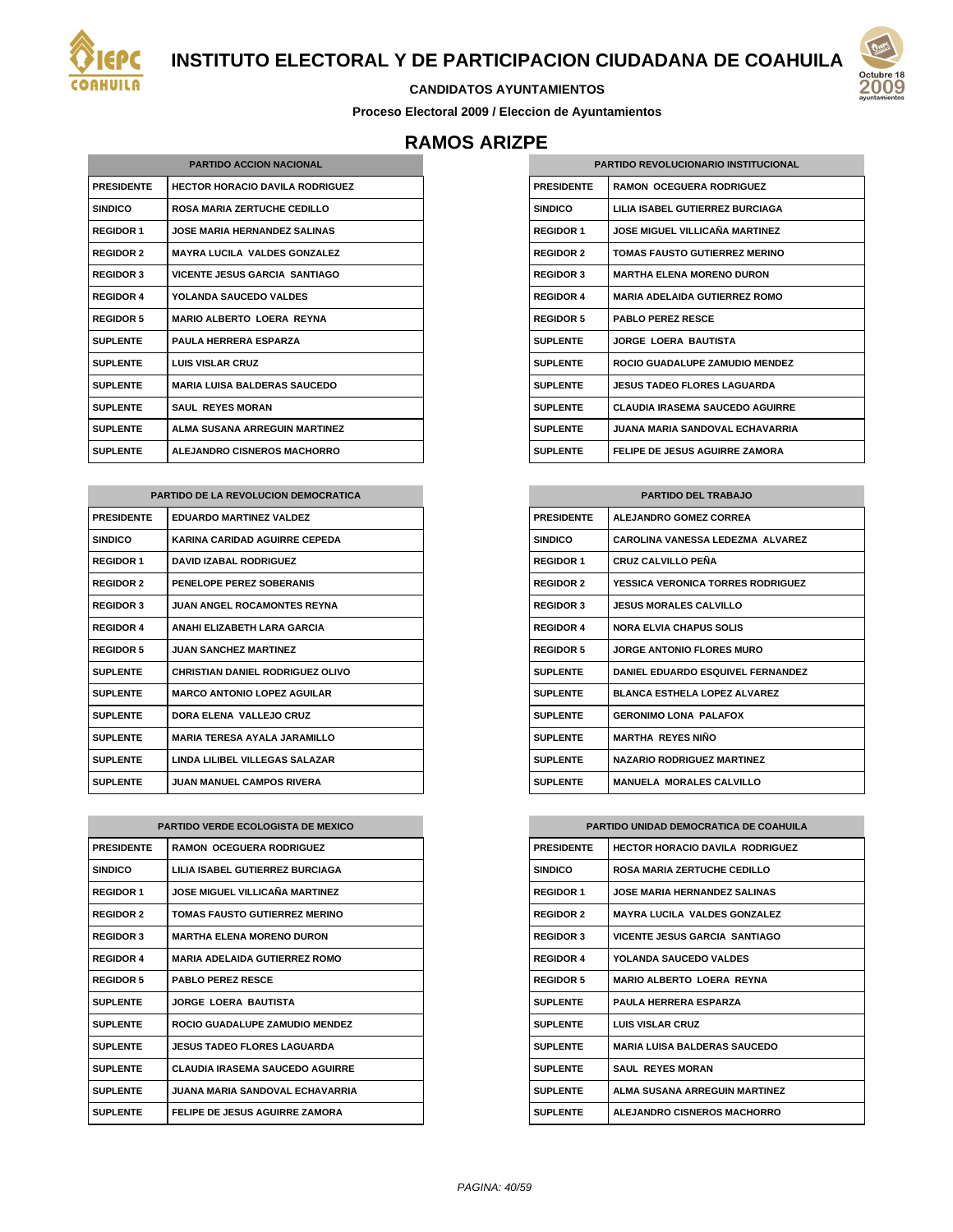



**Proceso Electoral 2009 / Eleccion de Ayuntamientos**

# **RAMOS ARIZPE**

| <b>PARTIDO NUEVA ALIANZA</b> |                                         |
|------------------------------|-----------------------------------------|
| <b>PRESIDENTE</b>            | HIPOLITO I FIJA I LANAS                 |
| <b>SINDICO</b>               | VERONICA GARCIA CASTAÑEDA               |
| <b>REGIDOR 1</b>             | <b>JUAN MANUEL GOMEZ HERNANDEZ</b>      |
| <b>REGIDOR 2</b>             | <b>JULIETA ARACELI PADILLA BERNAL</b>   |
| <b>REGIDOR 3</b>             | CHRISTIAN JUAN LEIJA MATA               |
| <b>REGIDOR 4</b>             | <b>MARIA DEL ROSARIO CHAVEZ ORTIZ</b>   |
| <b>REGIDOR 5</b>             | <b>TOMAS RECIO SANCHEZ</b>              |
| <b>SUPLENTE</b>              | <b>SEVERA ORTEGA MORALES</b>            |
| <b>SUPLENTE</b>              | <b>MARCELO ALONZO MEDINA</b>            |
| <b>SUPLENTE</b>              | <b>OSCAR GUERRA ECHAVARRIA</b>          |
| <b>SUPLENTE</b>              | <b>MA. DE LOS ANGELES MACIAS DAVILA</b> |
| <b>SUPLENTE</b>              | PAULINA HERNANDEZ TERUEL                |
| <b>SUPLENTE</b>              | <b>JESUS ERNESTO MORENO CASILLAS</b>    |

| <b>PARTIDO SOCIAL DEMOCRATA</b> |                                            |
|---------------------------------|--------------------------------------------|
| <b>PRESIDENTE</b>               | <b>JUAN YERENA BARAJAS</b>                 |
| <b>SINDICO</b>                  | <b>BENITO MANUEL GARCIA GARCIA</b>         |
| <b>REGIDOR 1</b>                | <b>DAVID ISMAEL GONZALEZ VARGAS</b>        |
| <b>REGIDOR 2</b>                | <b>JOSUE ALBERTO FUENTES FAZ</b>           |
| <b>REGIDOR 3</b>                | <b>ROBERTO CARLOS GAONA HOYOS</b>          |
| <b>REGIDOR 4</b>                | <b>JUAN DURON DUARTE</b>                   |
| <b>REGIDOR 5</b>                | <b>VIOLETA DEL BOSQUE REYNA</b>            |
| <b>SUPLENTE</b>                 | <b>OSCAR OCTAVIO AGUILAR GALLEGOS</b>      |
| <b>SUPLENTE</b>                 | <b>FAUSTINO SAI VADOR TREVIÑO COSTILLA</b> |
| <b>SUPLENTE</b>                 | <b>GABRIELA CHAVEZ CANTU</b>               |
| <b>SUPLENTE</b>                 | <b>MARIA SENAIDA YERENA ESCARENO</b>       |
| <b>SUPLENTE</b>                 | <b>TENNESSEE ORTIZ LOPEZ</b>               |
| <b>SUPLENTE</b>                 | JOSE LUIS HERNANDEZ RAMOS                  |
|                                 |                                            |

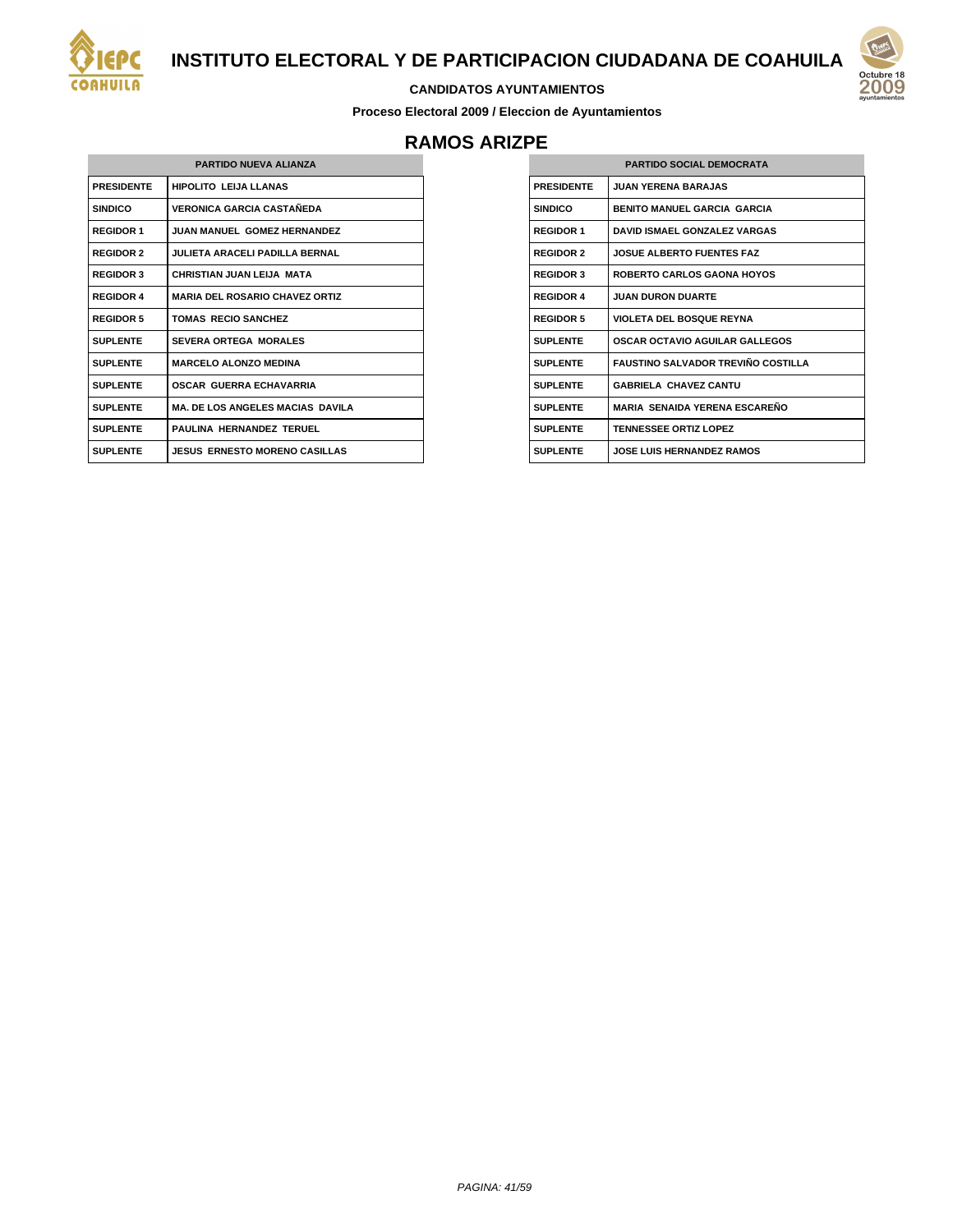



#### **CANDIDATOS AYUNTAMIENTOS**

**Proceso Electoral 2009 / Eleccion de Ayuntamientos**

#### **SABINAS**

|                   | <b>PARTIDO ACCION NACIONAL</b>           |
|-------------------|------------------------------------------|
| <b>PRESIDENTE</b> | <b>IGNACIO LENIN FLORES LUCIO</b>        |
| <b>SINDICO</b>    | <b>ADELAIDA VALDES VENEGAS</b>           |
| <b>REGIDOR 1</b>  | <b>JOSE JUAN HERNANDEZ CARDENAS</b>      |
| <b>REGIDOR 2</b>  | JESSICA LIZETH VAZQUEZ ALVARADO          |
| <b>REGIDOR 3</b>  | <b>OSCAR RENE SANCHEZ CORONADO</b>       |
| <b>REGIDOR 4</b>  | <b>MA. ISAREL GUADALUPE RAMOS RIVERA</b> |
| <b>REGIDOR 5</b>  | <b>MARIO ALBERTO FLORES NEGRETE</b>      |
| <b>REGIDOR 6</b>  | <b>SARA ALICIA MIRELES ALVAREZ</b>       |
| <b>REGIDOR 7</b>  | <b>ROBERTO ERASMO MOYEDA SONORA</b>      |
| <b>SUPLENTE</b>   | <b>SANTA TERESA GONZALEZ DOMINGUEZ</b>   |
| <b>SUPLENTE</b>   | JUAN I UIS PIÑA GARCIA                   |
| <b>SUPLENTE</b>   | <b>SANDRA ARACELI NAVARRO VALDEZ</b>     |
| <b>SUPLENTE</b>   | ARMANDO MALDONADO ALFARO                 |
| <b>SUPLENTE</b>   | <b>HILDA LEONOR RAMIREZ MEJIA</b>        |
| <b>SUPLENTE</b>   | PEDRO ARMANDO CARRILLO CARRILLO          |
| <b>SUPLENTE</b>   | <b>MARIA DEL JESUS TAVARES VARGAS</b>    |
| <b>SUPLENTE</b>   | <b>MIGUEL ANGEL LOPEZ GARCIA</b>         |

| PARTIDO DE LA REVOLUCION DEMOCRATICA |                                           |
|--------------------------------------|-------------------------------------------|
| <b>PRESIDENTE</b>                    | <b>JESUS GAUNA MARQUEZ</b>                |
| <b>SINDICO</b>                       | OLGA LIDIA SORIANO DE LA ROSA             |
| <b>REGIDOR 1</b>                     | <b>CELSO FLORES GONZALEZ</b>              |
| <b>REGIDOR 2</b>                     | <b>ISABEL HERNANDEZ HERNANDEZ</b>         |
| <b>REGIDOR 3</b>                     | <b>RIGOBERTO GUTIERREZ MORALES</b>        |
| <b>REGIDOR 4</b>                     | <b>DARIELA VANESSA SANCHEZ RODRIGUEZ</b>  |
| <b>REGIDOR 5</b>                     | <b>VIRGILIO ESCALONA BELTRAN</b>          |
| <b>REGIDOR 6</b>                     | <b>CLAUDIA YOLANDA AGUILLON RODRIGUEZ</b> |
| <b>REGIDOR 7</b>                     | ROBERTO ANTONIO MALAGON DE LEON           |
| <b>SUPLENTE</b>                      | <b>AARON RODRIGUEZ ORTEGA</b>             |
| <b>SUPLENTE</b>                      | <b>CLEOTILDE DUEÑAS SORIA</b>             |
| <b>SUPLENTE</b>                      | <b>ARNOLDO FIDENCIO FLORES GARCIA</b>     |
| <b>SUPLENTE</b>                      | <b>IRMA HAYDEE MARTINEZ MORALES</b>       |
| <b>SUPLENTE</b>                      | <b>SANTOS JUAN RAMIREZ MEJIA</b>          |
| <b>SUPLENTE</b>                      | <b>MA. DE LOS ANGELES DUEÑAS GALLEGOS</b> |
| <b>SUPLENTE</b>                      | <b>CARLOS VILLEGAS HERNANDEZ</b>          |
| <b>SUPLENTE</b>                      | <b>VERONICA AGUILLON RODRIGUEZ</b>        |

| <b>PARTIDO REVOLUCIONARIO INSTITUCIONAL</b> |                                         |
|---------------------------------------------|-----------------------------------------|
| <b>PRESIDENTE</b>                           | JESUS MARIA MONTEMAYOR GARZA            |
| <b>SINDICO</b>                              | ISELA GUADALUPE GUTIERREZ VELASQUEZ     |
| <b>REGIDOR 1</b>                            | <b>CARLOS RAMON MORALES VILLARREAL</b>  |
| <b>REGIDOR 2</b>                            | SAN JUANA GOMEZ RUIZ                    |
| <b>REGIDOR 3</b>                            | <b>CUAUHTEMOC RODRIGUEZ VILLARREAL</b>  |
| <b>REGIDOR 4</b>                            | YULIANA ELIZABETH BANDA ALVAREZ         |
| <b>REGIDOR 5</b>                            | <b>JESUS ALBERTO MUSSI GARZA</b>        |
| <b>REGIDOR 6</b>                            | <b>CLAUDIA LUCRECIA VALDEZ ALMAGUER</b> |
| <b>REGIDOR 7</b>                            | <b>JAVIER SANCHEZ SANCHEZ</b>           |
| <b>SUPLENTE</b>                             | RICARDO JORGE TREVIÑO GONZALEZ          |
| <b>SUPLENTE</b>                             | SUSANA ALEJANDRA PUENTE LOPEZ           |
| <b>SUPLENTE</b>                             | <b>JUAN NORBERTO FERRER FLORES</b>      |
| <b>SUPLENTE</b>                             | <b>MARTHA LONGORIA AVILES</b>           |
| <b>SUPLENTE</b>                             | JOSE GERARDO CAI DERON GOMEZ            |
| <b>SUPLENTE</b>                             | <b>IDALIA MELENDEZ LUCIO</b>            |
| <b>SUPLENTE</b>                             | ROY ALBERTO HERNANDEZ HERNANDEZ         |
| <b>SUPLENTE</b>                             | <b>FIDENCIA JUAREZ RODRIGUEZ</b>        |

# **PARTIDO DEL TRABAJO PRESIDENTE CARMEN GUADALUPE PADILLA ESCALANTE SINDICO RAMON GUADALUPE PADILLA ESCALANTE REGIDOR 1 ROSA ANTONIA VASQUEZ URIBE REGIDOR 2 JESUS GUADALUPE DOMINGUEZ VIERA REGIDOR 3 NORA ERENDIDA RODRIGUEZ RIOS REGIDOR 4 ELISEO FALCON JASSO REGIDOR 5 ADRIANA BERENICE MOSQUEDA ESQUIVEL REGIDOR 6 CARLOS RICARDO GUAJARDO RODRIGUEZ REGIDOR 7 NOHELIA VILLANUEVA BRIONES SUPLENTE WALTER ALFREDO LOPEZ GARCIA SUPLENTE CELIA SORAIDA MOSQUEDA ESQUIVEL SUPLENTE JORGE ARTURO VAZQUEZ URIBE SUPLENTE SOCORRO BEATRIZ ANDRADE NEGRETE SUPLENTE JESUS ALFREDO MONTELONGO CORTEZ SUPLENTE SUSANA LIZETH GUTIERREZ ALBA SUPLENTE JUAN ANTONIO DE LA CRUZ MACIAS SUPLENTE NANCY MARLENE RODRIGUEZ DE LA CRUZ**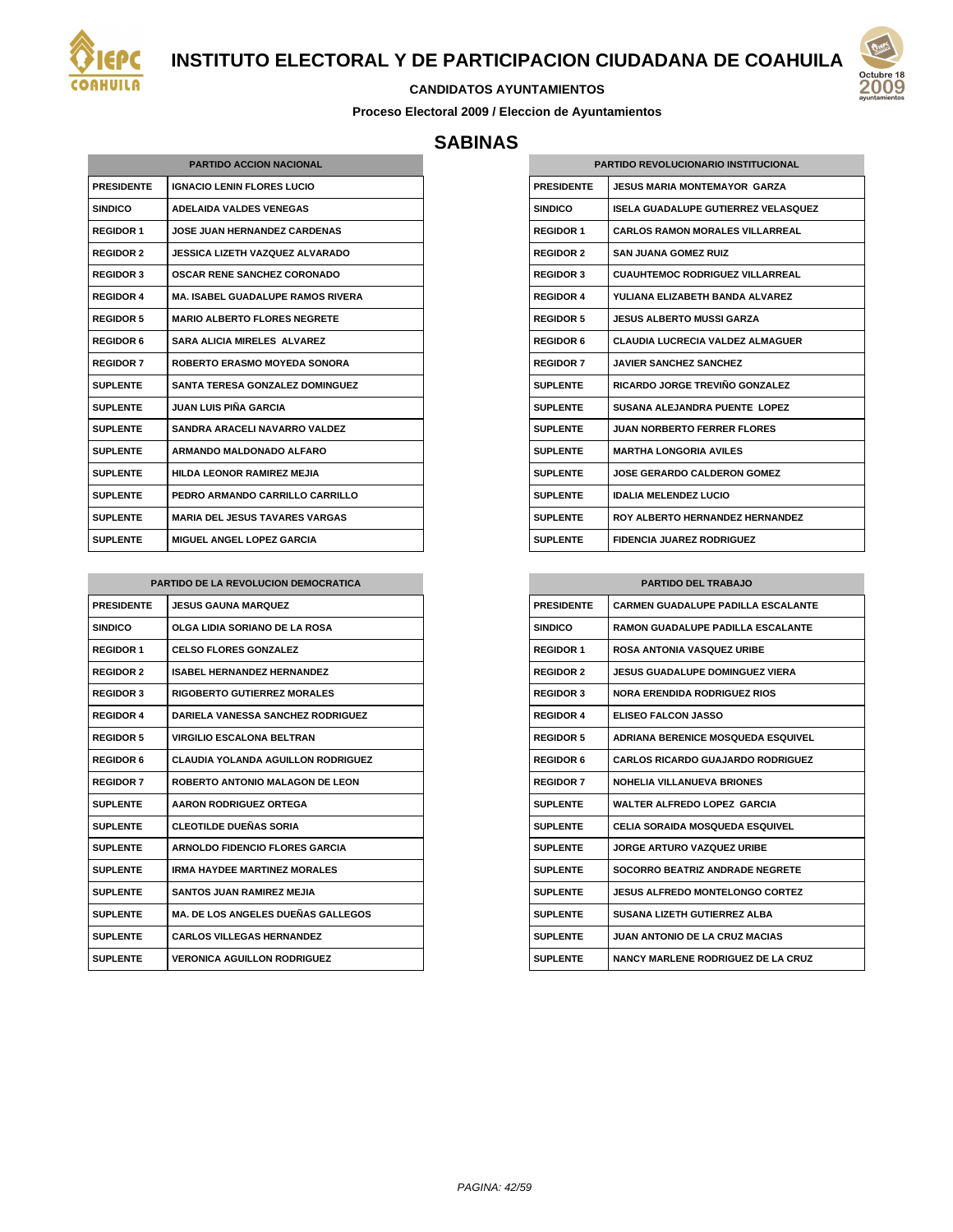



#### **CANDIDATOS AYUNTAMIENTOS**

**Proceso Electoral 2009 / Eleccion de Ayuntamientos**

## **SABINAS**

| <b>PARTIDO VERDE ECOLOGISTA DE MEXICO</b> |                                         |  |
|-------------------------------------------|-----------------------------------------|--|
| <b>PRESIDENTE</b>                         | <b>JESUS MARIA MONTEMAYOR GARZA</b>     |  |
| <b>SINDICO</b>                            | ISELA GUADALUPE GUTIERREZ VELASQUEZ     |  |
| <b>REGIDOR 1</b>                          | <b>CARLOS RAMON MORALES VILLARREAL</b>  |  |
| <b>REGIDOR 2</b>                          | <b>SAN JUANA GOMEZ RUIZ</b>             |  |
| <b>REGIDOR 3</b>                          | <b>CUAUHTEMOC RODRIGUEZ VILLARREAL</b>  |  |
| <b>REGIDOR 4</b>                          | YULIANA ELIZABETH BANDA ALVAREZ         |  |
| <b>REGIDOR 5</b>                          | <b>JESUS ALBERTO MUSSI GARZA</b>        |  |
| <b>REGIDOR 6</b>                          | <b>CLAUDIA LUCRECIA VALDEZ ALMAGUER</b> |  |
| <b>REGIDOR 7</b>                          | <b>JAVIER SANCHEZ SANCHEZ</b>           |  |
| <b>SUPLENTE</b>                           | RICARDO JORGE TREVIÑO GONZALEZ          |  |
| <b>SUPLENTE</b>                           | SUSANA ALEJANDRA PUENTE LOPEZ           |  |
| <b>SUPLENTE</b>                           | <b>JUAN NORBERTO FERRER FLORES</b>      |  |
| <b>SUPLENTE</b>                           | <b>MARTHA LONGORIA AVILES</b>           |  |
| <b>SUPLENTE</b>                           | <b>JOSE GERARDO CALDERON GOMEZ</b>      |  |
| <b>SUPLENTE</b>                           | <b>IDALIA MELENDEZ LUCIO</b>            |  |
| <b>SUPLENTE</b>                           | ROY ALBERTO HERNANDEZ HERNANDEZ         |  |
| <b>SUPLENTE</b>                           | <b>FIDENCIA JUAREZ RODRIGUEZ</b>        |  |

| <b>PARTIDO NUEVA ALIANZA</b> |                                         |
|------------------------------|-----------------------------------------|
| <b>PRESIDENTE</b>            | JESUS MARIA MONTEMAYOR GARZA            |
| <b>SINDICO</b>               | ISELA GUADALUPE GUTIERREZ VELASQUEZ     |
| <b>REGIDOR 1</b>             | <b>CARLOS RAMON MORALES VILLARREAL</b>  |
| <b>REGIDOR 2</b>             | <b>SAN JUANA GOMEZ RUIZ</b>             |
| <b>REGIDOR 3</b>             | <b>CUAUHTEMOC RODRIGUEZ VILLARREAL</b>  |
| <b>REGIDOR 4</b>             | YULIANA ELIZABETH BANDA ALVAREZ         |
| <b>REGIDOR 5</b>             | JESUS ALBERTO MUSSI GARZA               |
| <b>REGIDOR 6</b>             | <b>CLAUDIA LUCRECIA VALDEZ ALMAGUER</b> |
| <b>REGIDOR 7</b>             | <b>JAVIER SANCHEZ SANCHEZ</b>           |
| <b>SUPLENTE</b>              | RICARDO JORGE TREVIÑO GONZALEZ          |
| <b>SUPLENTE</b>              | SUSANA ALEJANDRA PUENTE LOPEZ           |
| <b>SUPLENTE</b>              | <b>JUAN NORBERTO FERRER FLORES</b>      |
| <b>SUPLENTE</b>              | <b>MARTHA LONGORIA AVILES</b>           |
| <b>SUPLENTE</b>              | JOSE GERARDO CALDERON GOMEZ             |
| <b>SUPLENTE</b>              | <b>IDAI IA MEI ENDEZ I UCIO</b>         |
| <b>SUPLENTE</b>              | ROY ALBERTO HERNANDEZ HERNANDEZ         |
| <b>SUPLENTE</b>              | <b>FIDENCIA JUAREZ RODRIGUEZ</b>        |

| PARTIDO UNIDAD DEMOCRATICA DE COAHUILA |                                          |  |
|----------------------------------------|------------------------------------------|--|
| <b>PRESIDENTE</b>                      | <b>IGNACIO LENIN FLORES LUCIO</b>        |  |
| <b>SINDICO</b>                         | <b>ADELAIDA VALDES VENEGAS</b>           |  |
| <b>REGIDOR 1</b>                       | <b>JOSE JUAN HERNANDEZ CARDENAS</b>      |  |
| <b>REGIDOR 2</b>                       | <b>JESSICA LIZETH VAZQUEZ ALVARADO</b>   |  |
| <b>REGIDOR 3</b>                       | <b>OSCAR RENE SANCHEZ CORONADO</b>       |  |
| <b>REGIDOR 4</b>                       | <b>MA. ISABEL GUADALUPE RAMOS RIVERA</b> |  |
| <b>REGIDOR 5</b>                       | <b>MARIO ALBERTO FLORES NEGRETE</b>      |  |
| <b>REGIDOR 6</b>                       | <b>SARA ALICIA MIRELES ALVAREZ</b>       |  |
| <b>REGIDOR 7</b>                       | <b>ROBERTO ERASMO MOYEDA SONORA</b>      |  |
| <b>SUPLENTE</b>                        | <b>SANTA TERESA GONZALEZ DOMINGUEZ</b>   |  |
| <b>SUPLENTE</b>                        | JUAN I UIS PIÑA GARCIA                   |  |
| <b>SUPLENTE</b>                        | SANDRA ARACELI NAVARRO VALDEZ            |  |
| <b>SUPLENTE</b>                        | ARMANDO MALDONADO ALFARO                 |  |
| <b>SUPLENTE</b>                        | <b>HILDA LEONOR RAMIREZ MEJIA</b>        |  |
| <b>SUPLENTE</b>                        | PEDRO ARMANDO CARRILLO CARRILLO          |  |
| <b>SUPLENTE</b>                        | <b>MARIA DEL JESUS TAVARES VARGAS</b>    |  |
| <b>SUPLENTE</b>                        | <b>MIGUEL ANGEL LOPEZ GARCIA</b>         |  |

| <b>PARTIDO SOCIAL DEMOCRATA</b> |                                         |
|---------------------------------|-----------------------------------------|
| <b>PRESIDENTE</b>               | <b>JESUS MARIA MONTEMAYOR GARZA</b>     |
| <b>SINDICO</b>                  | ISELA GUADALUPE GUTIERREZ VELASQUEZ     |
| <b>REGIDOR 1</b>                | CARLOS RAMON MORALES VILLARREAL         |
| <b>REGIDOR 2</b>                | <b>SAN JUANA GOMEZ RUIZ</b>             |
| <b>REGIDOR 3</b>                | <b>CUAUHTEMOC RODRIGUEZ VILLARREAL</b>  |
| <b>REGIDOR 4</b>                | YULIANA ELIZABETH BANDA ALVAREZ         |
| <b>REGIDOR 5</b>                | <b>JESUS ALBERTO MUSSI GARZA</b>        |
| <b>REGIDOR 6</b>                | <b>CLAUDIA LUCRECIA VALDEZ ALMAGUER</b> |
| <b>REGIDOR 7</b>                | <b>JAVIER SANCHEZ SANCHEZ</b>           |
| <b>SUPLENTE</b>                 | RICARDO JORGE TREVIÑO GONZALEZ          |
| <b>SUPLENTE</b>                 | SUSANA ALEJANDRA PUENTE LOPEZ           |
| <b>SUPLENTE</b>                 | <b>JUAN NORBERTO FERRER FLORES</b>      |
| <b>SUPLENTE</b>                 | <b>MARTHA LONGORIA AVILES</b>           |
| <b>SUPLENTE</b>                 | <b>JOSE GERARDO CALDERON GOMEZ</b>      |
| <b>SUPLENTE</b>                 | <b>IDALIA MELENDEZ LUCIO</b>            |
| <b>SUPLENTE</b>                 | ROY ALBERTO HERNANDEZ HERNANDEZ         |
| <b>SUPLENTE</b>                 | <b>FIDENCIA JUAREZ RODRIGUEZ</b>        |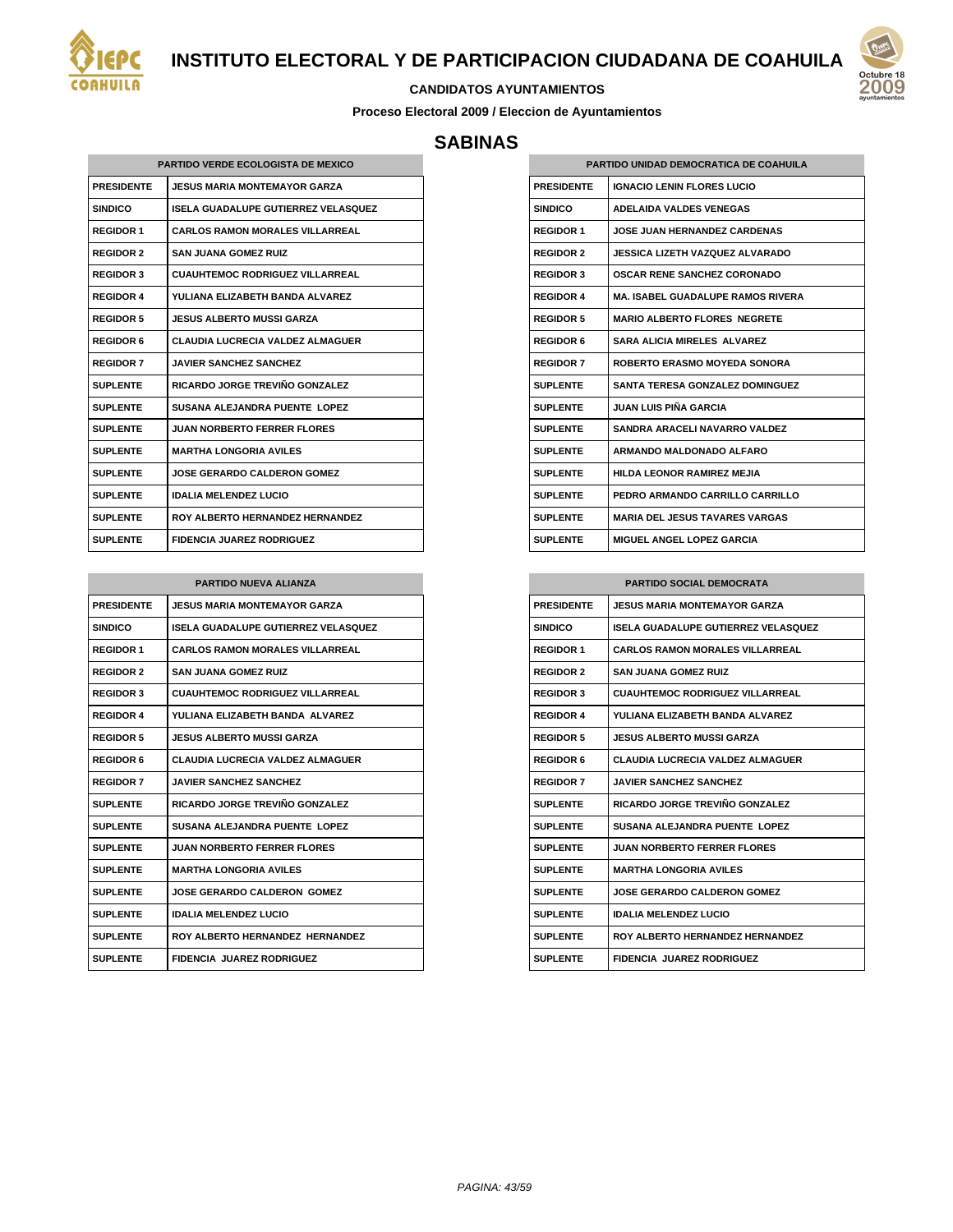



#### **CANDIDATOS AYUNTAMIENTOS**

**Proceso Electoral 2009 / Eleccion de Ayuntamientos**

# **SACRAMENTO**

| <b>PARTIDO ACCION NACIONAL</b> |                                     |
|--------------------------------|-------------------------------------|
| <b>PRESIDENTE</b>              | <b>JOSE OMAR LIMON MEDRANO</b>      |
| <b>SINDICO</b>                 | JUANITA DE JESUS FLORES CASTAÑEDA   |
| <b>REGIDOR 1</b>               | JESUS JULIAN GARCIA CANTU           |
| <b>REGIDOR 2</b>               | VERONICA PATRICIA ROMO HERNANDEZ    |
| <b>REGIDOR 3</b>               | <b>HORACIO MACIEL BARRON</b>        |
| <b>SUPLENTE</b>                | <b>MARISOL RAMOS GARCIA</b>         |
| <b>SUPLENTE</b>                | JESUS ANTONIO LEDEZMA ONTIVEROS     |
| <b>SUPLENTE</b>                | ALONDRA GUADALUPE LOZANO CARRILLO   |
| <b>SUPLENTE</b>                | <b>MAURO MARIO OVIEDO RODRIGUEZ</b> |

| <b>PARTIDO VERDE ECOLOGISTA DE MEXICO</b> |                                     |
|-------------------------------------------|-------------------------------------|
| <b>PRESIDENTE</b>                         | RAUL GUADALUPE VILLARREAL ZOZAYA    |
| <b>SINDICO</b>                            | SILVIA BERENICE OVALLE REYNA        |
| <b>REGIDOR 1</b>                          | <b>JOSE HEREDIA SALAZAR</b>         |
| <b>REGIDOR 2</b>                          | <b>ARMANDINA RODRIGUEZ CARRALES</b> |
| <b>REGIDOR 3</b>                          | <b>GRACIANO MORENO LOPEZ</b>        |
| <b>SUPLENTE</b>                           | LUIS ANTONIO REYNA JUAREZ           |
| <b>SUPLENTE</b>                           | <b>MARIO ALBERTO SALAZAR LOREDO</b> |
| <b>SUPLENTE</b>                           | <b>NORMA SANMIGUEL CERVANTES</b>    |
| <b>SUPLENTE</b>                           | REBECA ELIZABETH GARCIA VELAZCO     |

| <b>PARTIDO NUEVA ALIANZA</b> |                                      |
|------------------------------|--------------------------------------|
| <b>PRESIDENTE</b>            | JACOB HAZAEL BALDAZO VAZQUEZ         |
| <b>SINDICO</b>               | ANA LILIA SALAZAR LOZANO             |
| <b>REGIDOR 1</b>             | <b>BENITO PONCE RODRIGUEZ</b>        |
| <b>REGIDOR 2</b>             | ALMA ADELITA LOZANO CARRILLO         |
| <b>REGIDOR 3</b>             | <b>MANUEL DE JESUS CASTRO BARRON</b> |
| <b>SUPLENTE</b>              | <b>FLAVIO SANMIGUEL VASQUEZ</b>      |
| <b>SUPLENTE</b>              | YESENIA I IDIFTH GARCIA RAMOS        |
| <b>SUPLENTE</b>              | DULCE CONCEPCION DE LA PAZ LOREDO    |
| <b>SUPLENTE</b>              | <b>JUAN MANUEL ALMAGUER FLORES</b>   |

| <b>PARTIDO REVOLUCIONARIO INSTITUCIONAL</b> |                                     |
|---------------------------------------------|-------------------------------------|
| <b>PRESIDENTE</b>                           | RAUL GUADALUPE VILLARREAL ZOZAYA    |
| <b>SINDICO</b>                              | SILVIA BERENICE OVALLE REYNA        |
| <b>REGIDOR 1</b>                            | <b>JOSE HEREDIA SALAZAR</b>         |
| <b>REGIDOR 2</b>                            | <b>ARMANDINA RODRIGUEZ CARRALES</b> |
| <b>REGIDOR 3</b>                            | <b>GRACIANO MORENO LOPEZ</b>        |
| <b>SUPLENTE</b>                             | LUIS ANTONIO REYNA JUAREZ           |
| <b>SUPLENTE</b>                             | <b>MARIO ALBERTO SALAZAR LOREDO</b> |
| <b>SUPLENTE</b>                             | <b>NORMA SANMIGUEL CERVANTES</b>    |
| <b>SUPLENTE</b>                             | REBECA ELIZABETH GARCIA VELAZCO     |

| <b>PARTIDO UNIDAD DEMOCRATICA DE COAHUILA</b> |                                          |
|-----------------------------------------------|------------------------------------------|
| <b>PRESIDENTE</b>                             | <b>JOSE OMAR LIMON MEDRANO</b>           |
| <b>SINDICO</b>                                | <b>JUANITA DE JESUS FLORES CASTAÑEDA</b> |
| <b>REGIDOR 1</b>                              | <b>JESUS JULIAN GARCIA CANTU</b>         |
| <b>REGIDOR 2</b>                              | <b>VERONICA PATRICIA ROMO HERNANDEZ</b>  |
| <b>REGIDOR 3</b>                              | <b>HORACIO MACIEL BARRON</b>             |
| <b>SUPLENTE</b>                               | <b>MARISOL RAMOS GARCIA</b>              |
| <b>SUPLENTE</b>                               | <b>JESUS ANTONIO LEDEZMA ONTIVEROS</b>   |
| <b>SUPLENTE</b>                               | ALONDRA GUADALUPE LOZANO CARRILLO        |
| <b>SUPLENTE</b>                               | <b>MAURO MARIO OVIEDO RODRIGUEZ</b>      |

| <b>PARTIDO SOCIAL DEMOCRATA</b> |                                     |
|---------------------------------|-------------------------------------|
| <b>PRESIDENTE</b>               | RAUL GUADALUPE VILLARREAL ZOZAYA    |
| <b>SINDICO</b>                  | SILVIA BERENICE OVALLE REYNA        |
| <b>REGIDOR 1</b>                | <b>JOSE HEREDIA SALAZAR</b>         |
| <b>REGIDOR 2</b>                | <b>ARMANDINA RODRIGUEZ CARRALES</b> |
| <b>REGIDOR 3</b>                | <b>GRACIANO MORENO LOPEZ</b>        |
| <b>SUPLENTE</b>                 | LUIS ANTONIO REYNA JUAREZ           |
| <b>SUPLENTE</b>                 | <b>MARIO ALBERTO SALAZAR LOREDO</b> |
| <b>SUPLENTE</b>                 | <b>NORMA SANMIGUEL CERVANTES</b>    |
| <b>SUPLENTE</b>                 | REBECA ELIZABETH GARCIA VELAZCO     |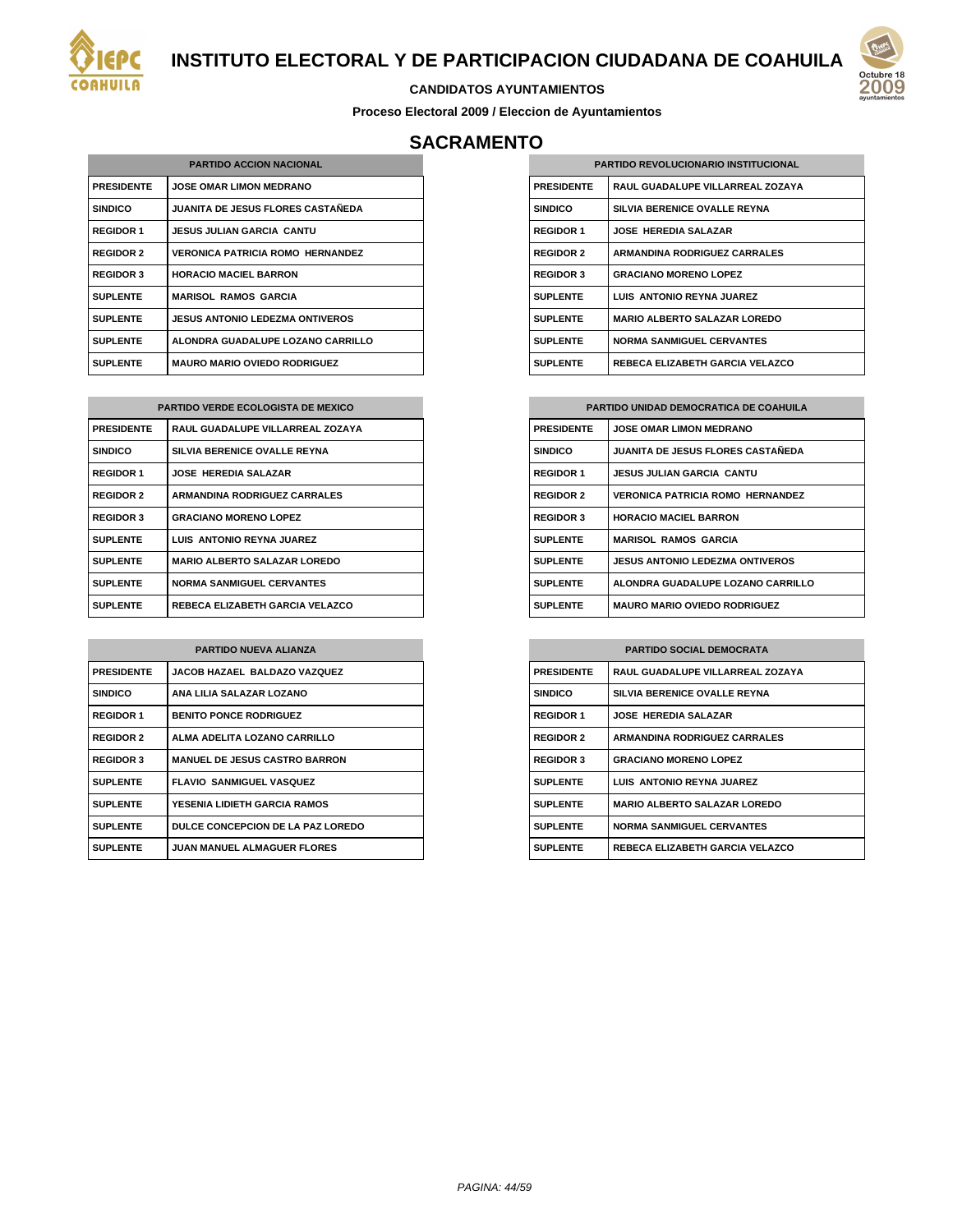



#### **CANDIDATOS AYUNTAMIENTOS**

**Proceso Electoral 2009 / Eleccion de Ayuntamientos**

## **SALTILLO**

| <b>PARTIDO ACCION NACIONAL</b> |                                            |  |
|--------------------------------|--------------------------------------------|--|
| <b>PRESIDENTE</b>              | <b>OSCAR MIGUEL MOHAMAR DAINITIN</b>       |  |
| <b>SINDICO</b>                 | <b>AURORA DEL BOSQUE BERLANGA</b>          |  |
| <b>REGIDOR 1</b>               | <b>EDMUNDO GOMEZ GARZA</b>                 |  |
| <b>REGIDOR 2</b>               | <b>DEYANIRA SAMPERIO FLORES</b>            |  |
| <b>REGIDOR 3</b>               | <b>NARCIZO ESPINOSA AYALA</b>              |  |
| <b>REGIDOR 4</b>               | <b>VIRGINIA ELENA MARRUFO LOPEZ</b>        |  |
| <b>REGIDOR 5</b>               | <b>JESUS DAVILA RODRIGUEZ</b>              |  |
| <b>REGIDOR 6</b>               | <b>RUPERTA SALAS ALVARADO</b>              |  |
| <b>REGIDOR 7</b>               | <b>CARLOS ALBERTO PEPI AGUIRRE</b>         |  |
| <b>REGIDOR 8</b>               | <b>MARIA DE LOS ANGELES OLVERA CORDOBA</b> |  |
| <b>SUPLENTE</b>                | <b>PATRICIA VALERIO GONZALEZ</b>           |  |
| <b>SUPLENTE</b>                | <b>BERNARDO DOLORES JIMENEZ GARCIA</b>     |  |
| SUPI FNTF                      | ZOILA REYNA DELGADO PERALES                |  |
| <b>SUPLENTE</b>                | <b>GERARDO ERUVIEL CONTRERAS CORDOVA</b>   |  |
| <b>SUPLENTE</b>                | <b>IRMA ELIZABETH JIMENEZ LOZANO</b>       |  |
| <b>SUPLENTE</b>                | <b>MICHEL RAMOS MARTINEZ</b>               |  |
| <b>SUPLENTE</b>                | <b>SANTA GUADALUPE PEREZ RODRIGUEZ</b>     |  |
| <b>SUPLENTE</b>                | <b>OMAR ALEJANDRO OBREGON MARTINEZ</b>     |  |
| <b>SUPLENTE</b>                | <b>MARIA FUGENIA GARIBAY PENA</b>          |  |

| PARTIDO DE LA REVOLUCION DEMOCRATICA |                                           |
|--------------------------------------|-------------------------------------------|
| <b>PRESIDENTE</b>                    | <b>JESUS ENRIQUE GARCIA GONZALEZ</b>      |
| <b>SINDICO</b>                       | <b>ADRIANA RAMOS BARAJAS</b>              |
| <b>REGIDOR 1</b>                     | <b>OZIEL ROBLES SANCHEZ</b>               |
| <b>REGIDOR 2</b>                     | NELA AVILA VALENZUELA                     |
| <b>REGIDOR 3</b>                     | <b>GUSTAVO ENRIQUE DE LA ROSA RAMIREZ</b> |
| <b>REGIDOR 4</b>                     | <b>MONICA ROBLES AZUARA</b>               |
| <b>REGIDOR 5</b>                     | <b>RAUL GARCIA VALDES</b>                 |
| <b>REGIDOR 6</b>                     | ANTONIETA ALEJANDRA ARIZMENDI AVILA       |
| <b>REGIDOR 7</b>                     | <b>RICARDO BERLANGA SANTOS</b>            |
| <b>REGIDOR 8</b>                     | ROCIO NOHEMI CHAPARRO TELLO               |
| <b>SUPLENTE</b>                      | <b>CESAR ALONSO VALDES</b>                |
| <b>SUPLENTE</b>                      | JORGE FERNANDO SANTIAGO ISLA              |
| <b>SUPLENTE</b>                      | <b>RENE CUELLAR TAPIA</b>                 |
| <b>SUPLENTE</b>                      | <b>FDUARDO FFRNIZA PFRFZ</b>              |
| <b>SUPLENTE</b>                      | <b>JUAN DELGADO MORALES</b>               |
| <b>SUPLENTE</b>                      | <b>SANTIAGO VALDES RIVERA</b>             |
| <b>SUPLENTE</b>                      | <b>HECTOR ARIZMENDI PEREZ</b>             |
| <b>SUPLENTE</b>                      | <b>JOSE ALBERTO RAMOS BARAJAS</b>         |
| <b>SUPLENTE</b>                      | <b>SERGIO OTNIEL HINOJOSA MACIAS</b>      |

| <b>PARTIDO REVOLUCIONARIO INSTITUCIONAL</b> |                                          |  |
|---------------------------------------------|------------------------------------------|--|
| <b>PRESIDENTE</b>                           | <b>YERICO ABRAMO MASSO</b>               |  |
| <b>SINDICO</b>                              | LUZ ELENA GUADALUPE MORALES NUÑEZ        |  |
| <b>REGIDOR 1</b>                            | ALFIO VEGA DE LA PEÑA                    |  |
| <b>REGIDOR 2</b>                            | <b>MARIA GUADALUPE RAMOS ALVARADO</b>    |  |
| <b>REGIDOR 3</b>                            | RAMON ARMANDO VERDUZCO ARGUELLES         |  |
| <b>REGIDOR 4</b>                            | <b>MARTHA LORENA BERMEA MEDINA</b>       |  |
| <b>REGIDOR 5</b>                            | <b>MANOLO JIMENEZ SALINAS</b>            |  |
| <b>REGIDOR 6</b>                            | <b>MARIA DE JESUS LOPEZ RIVERA</b>       |  |
| <b>REGIDOR 7</b>                            | <b>JOSE ANTONIO GUTIERREZ RODRIGUEZ</b>  |  |
| <b>REGIDOR 8</b>                            | MARIA DE LOS ANGELES ESTRADA MATA        |  |
| <b>SUPLENTE</b>                             | <b>JORGE SEGUNDO RODRIGUEZ CASTILLON</b> |  |
| <b>SUPLENTE</b>                             | KARI A TREVIÑO GUZMAN                    |  |
| <b>SUPLENTE</b>                             | <b>LUIS ESTEBAN ESQUIVEL CORTES</b>      |  |
| <b>SUPLENTE</b>                             | <b>JAVIER GARCIA SANCHEZ</b>             |  |
| <b>SUPLENTE</b>                             | <b>JORGE ALBERTO TORRES GARCIA</b>       |  |
| <b>SUPLENTE</b>                             | LUCIA CONCEPCION RONQUILLO CARDENAS      |  |
| <b>SUPLENTE</b>                             | ZAYURI YURINZI GUADALUPE LOPEZ RIOS      |  |
| <b>SUPLENTE</b>                             | <b>MONICA CECILIA BOONE DE LA GARZA</b>  |  |
| <b>SUPLENTE</b>                             | <b>CAYETANO DOMINGUEZ VASQUEZ</b>        |  |

| <b>PARTIDO DEL TRABAJO</b> |                                          |
|----------------------------|------------------------------------------|
| <b>PRESIDENTE</b>          | LUIS ALBERTO ARIZPE DE LA FUENTE         |
| <b>SINDICO</b>             | <b>ELISA BALDERAS CASAS</b>              |
| <b>REGIDOR 1</b>           | GLORIA LETICIA AGUILAR MARTINEZ          |
| <b>REGIDOR 2</b>           | <b>JULIO CESAR MEDINA CASAS</b>          |
| <b>REGIDOR 3</b>           | <b>MARIO ALBERTO GAYTAN PINTOR</b>       |
| <b>REGIDOR 4</b>           | <b>MARTHA ELBA NUÑEZ MARMOLEJO</b>       |
| <b>REGIDOR 5</b>           | <b>MARIA DE LOURDES SAUCEDO ESPINOSA</b> |
| <b>REGIDOR 6</b>           | ANA JULIETA MARTINEZ MARIN               |
| <b>REGIDOR 7</b>           | <b>CESAR GERARDO ESQUIVEL FERNANDEZ</b>  |
| <b>REGIDOR 8</b>           | <b>JUAN CARLOS MANZANARES CORTES</b>     |
| SUPI ENTE                  | <b>RICARDO ROCHA MARQUEZ</b>             |
| <b>SUPLENTE</b>            | HECTOR I IBRADO ELIZALDE BI ANCO         |
| <b>SUPLENTE</b>            | LAURA ESTELA ALVARADO MENDOZA            |
| <b>SUPLENTE</b>            | JORGE ALEJANDRO SANCHEZ CEPEDA           |
| <b>SUPLENTE</b>            | ALEJANDRO DELGADO VALDEZ                 |
| <b>SUPLENTE</b>            | <b>ERIKA RENDON VALDEZ</b>               |
| <b>SUPLENTE</b>            | <b>JESUS ESQUIVEL DIAZ</b>               |
| <b>SUPLENTE</b>            | <b>MARIBEL PATLAN PIÑA</b>               |
| <b>SUPLENTE</b>            | <b>LEA BALDERAS CASAS</b>                |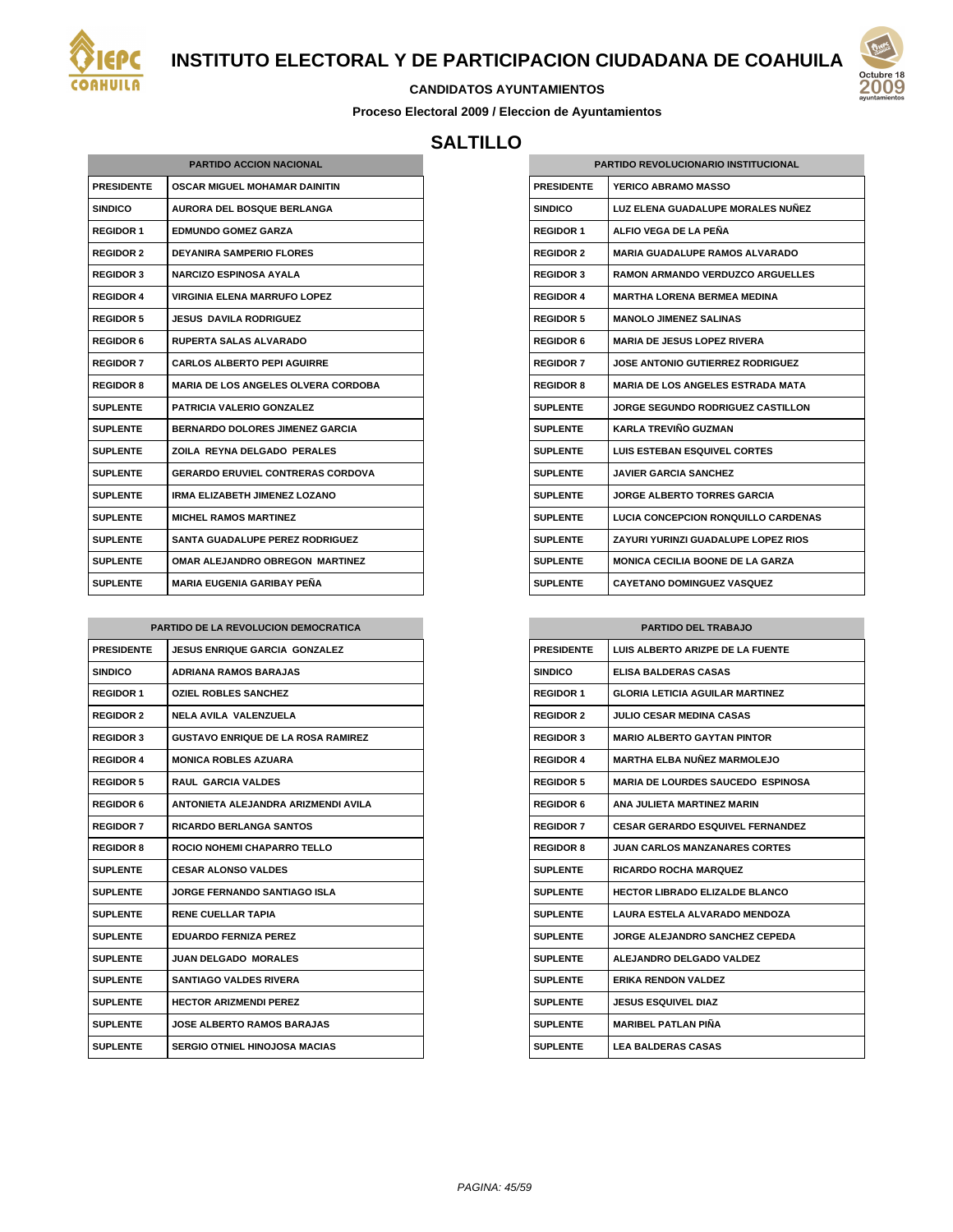



#### **CANDIDATOS AYUNTAMIENTOS**

**Proceso Electoral 2009 / Eleccion de Ayuntamientos**

## **SALTILLO**

| PARTIDO VERDE ECOLOGISTA DE MEXICO |                                          |  |
|------------------------------------|------------------------------------------|--|
| <b>PRESIDENTE</b>                  | <b>RAUL HECTOR ARIAS TREVIÑO</b>         |  |
| <b>SINDICO</b>                     | SOFIA MARIA ESTHER GONZALEZ ALCAZAR      |  |
| <b>REGIDOR 1</b>                   | <b>JOSE ROMEO OYERVIDES LUCIO</b>        |  |
| <b>REGIDOR 2</b>                   | <b>MARIANA CANFPA I FITF</b>             |  |
| <b>REGIDOR 3</b>                   | EUGENIO PIO CISNEROS RODRIGUEZ           |  |
| <b>REGIDOR 4</b>                   | <b>IZAURA BETANCOURTH GALINDO</b>        |  |
| <b>REGIDOR 5</b>                   | FFI IPF ARRAMBIDE TREVIÑO                |  |
| <b>REGIDOR 6</b>                   | YADIRA XOCHITL FARIAS DE PEÑA            |  |
| <b>REGIDOR 7</b>                   | <b>GUADALUPE ASCENCION OLVERA PATENA</b> |  |
| <b>REGIDOR 8</b>                   | ANGELICA FUENTES GUILLERMO               |  |
| SUPLENTE                           | DIANA EDITH LOPEZ GAONA                  |  |
| SUPI FNTF                          | <b>HUMBERTO ZUBILLAGA FLORES</b>         |  |
| <b>SUPLENTE</b>                    | IRMA GUADALUPE CORDOVA VELAZQUEZ         |  |
| <b>SUPLENTE</b>                    | AI FONSO I OPFZ RANGEL                   |  |
| <b>SUPLENTE</b>                    | BRENDA GUADALUPE CARDENAS CORDOVA        |  |
| <b>SUPLENTE</b>                    | <b>JOSE HUMBERTO RUIZ VIERA</b>          |  |
| <b>SUPLENTE</b>                    | <b>LUISA ISELA ORTIZ GONZALEZ</b>        |  |
| <b>SUPLENTE</b>                    | <b>HUGO DANIEL MELLADO GARCIA</b>        |  |
| <b>SUPLENTE</b>                    | <b>MIRIAM REBECA LOPEZ GAONA</b>         |  |

| <b>PARTIDO SOCIAL DEMOCRATA</b> |                                          |
|---------------------------------|------------------------------------------|
| <b>PRESIDENTE</b>               | <b>YERICO ABRAMO MASSO</b>               |
| SINDICO                         | LUZ ELENA GUADALUPE MORALES NUÑEZ        |
| <b>REGIDOR 1</b>                | ALFIO VEGA DE LA PEÑA                    |
| <b>REGIDOR 2</b>                | <b>MARIA GUADALUPE RAMOS ALVARADO</b>    |
| <b>REGIDOR 3</b>                | <b>RAMON ARMANDO VERDUZCO ARGUELLES</b>  |
| <b>REGIDOR 4</b>                | <b>MARTHA LORENA BERMEA MEDINA</b>       |
| <b>REGIDOR 5</b>                | <b>MANOLO JIMENEZ SALINAS</b>            |
| <b>REGIDOR 6</b>                | <b>MARIA DE JESUS LOPEZ RIVERA</b>       |
| <b>REGIDOR 7</b>                | JOSE ANTONIO GUTIERREZ RODRIGUEZ         |
| <b>REGIDOR 8</b>                | <b>MARIA DE LOS ANGELES ESTRADA MATA</b> |
| <b>SUPLENTE</b>                 | JORGE SEGUNDO RODRIGUEZ CASTILLON        |
| <b>SUPLENTE</b>                 | KARI A TREVIÑO GUZMAN                    |
| <b>SUPLENTE</b>                 | <b>JORGE ALBERTO TORRES GARCIA</b>       |
| <b>SUPLENTE</b>                 | LUCIA CONCEPCION RONQUILLO CARDENAS      |
| <b>SUPLENTE</b>                 | <b>LUIS ESTEBAN ESQUIVEL CORTES</b>      |
| SUPLENTE                        | ZAYURI YURINZI GUADALUPE LOPEZ RIOS      |
| SUPLENTE                        | <b>CAYETANO DOMINGUEZ VASQUEZ</b>        |
| <b>SUPLENTE</b>                 | <b>MONICA CECILIA BOONE DE LA GARZA</b>  |
| <b>SUPLENTE</b>                 | JAVIER GARCIA SANCHEZ                    |

| <b>PARTIDO NUEVA ALIANZA</b> |                                      |
|------------------------------|--------------------------------------|
| <b>PRESIDENTE</b>            | <b>JUAN CARLOS REYES PATIÑO</b>      |
| SINDICO                      | <b>LUCERO VALDES MARTINEZ</b>        |
| <b>REGIDOR 1</b>             | <b>JOSE ANGEL SILLER PUENTE</b>      |
| <b>REGIDOR 2</b>             | <b>CLEMENTINA YEVERINO RODRIGUEZ</b> |
| <b>REGIDOR 3</b>             | <b>MAXIMINO SOLIS SETURINO</b>       |
| <b>REGIDOR 4</b>             | <b>MIRIAM GUERRERO RODRIGUEZ</b>     |
| <b>REGIDOR 5</b>             | <b>RODOLFO ERIC LARA GAONA</b>       |
| <b>REGIDOR 6</b>             | GUADALUPE ARACELI VERDUGO CARDONA    |
| <b>REGIDOR 7</b>             | <b>NICOLAZ SERDA OVALLE</b>          |
| <b>REGIDOR 8</b>             | GLORIA ESTHELA ARANDA ALVARADO       |
| SUPLENTE                     | <b>ZELIM ISRAEL FLORES TORRES</b>    |
| SUPI ENTE                    | ARIANA CAROLINA HERNANDEZ CUEVAS     |
| SUPI ENTE                    | <b>MARTIN MENDOZA LOPEZ</b>          |
| SUPLENTE                     | SORAYA CRISTINA QUINTANA DAVILA      |
| SUPLENTE                     | <b>ANTONIO MORAN ROSALES</b>         |
| <b>SUPLENTE</b>              | <b>ARACELI SETURINO ORTEGA</b>       |
| <b>SUPLENTE</b>              | TIBERIO EMMANUEL SANCHEZ ALMAGUER    |
| <b>SUPLENTE</b>              | IRMA CAMILA VERA MUÑOZ               |
| <b>SUPLENTE</b>              | ALAN ADRIAN LOPEZ ESQUIVEL           |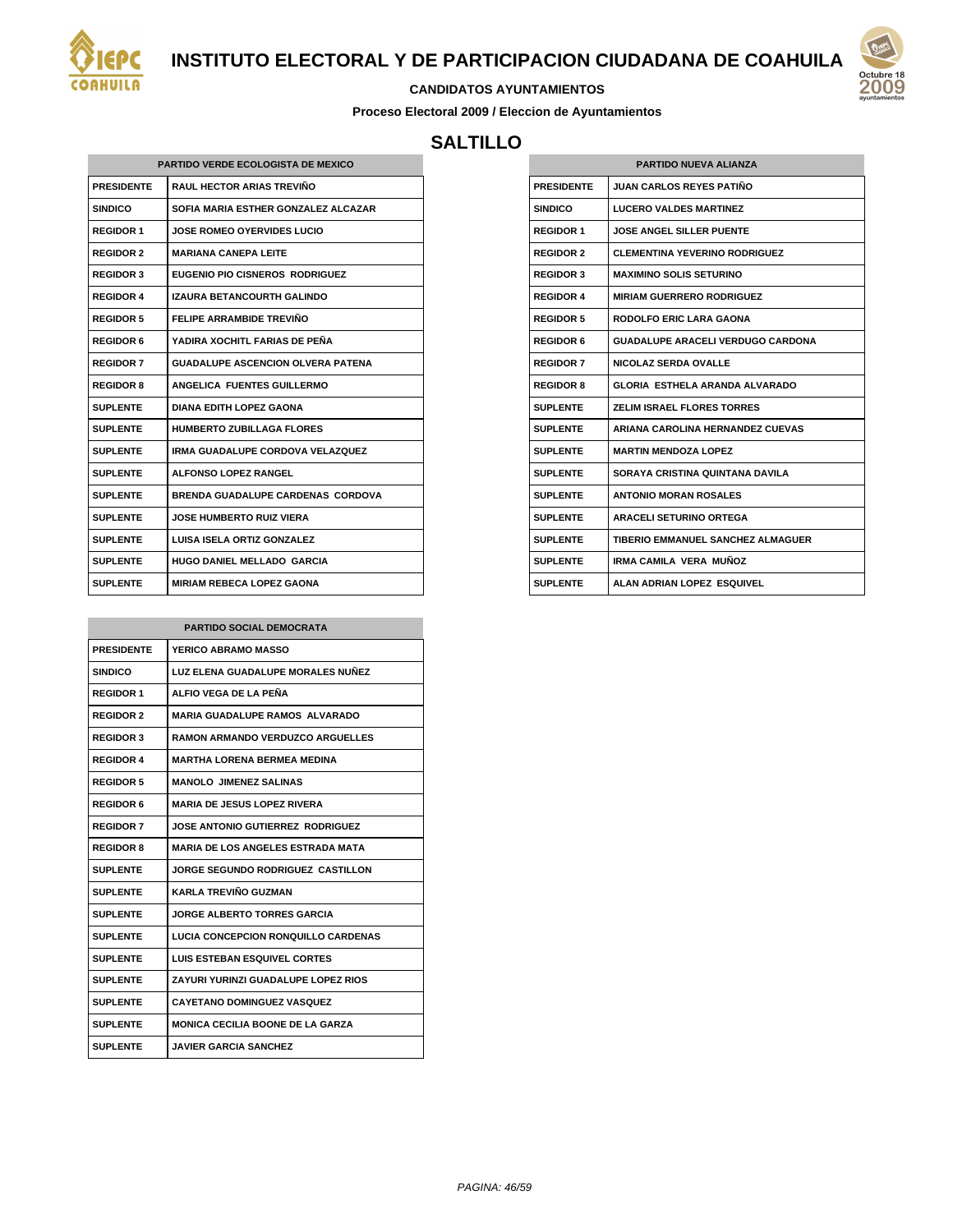



**Proceso Electoral 2009 / Eleccion de Ayuntamientos**

# **SAN BUENAVENTURA**

| <b>PARTIDO ACCION NACIONAL</b> |                                       |
|--------------------------------|---------------------------------------|
| <b>PRESIDENTE</b>              | <b>OSCAR LUIS LEOS POMPA</b>          |
| <b>SINDICO</b>                 | VIVINA EUGENIA RIVERA VILLARREAL      |
| <b>REGIDOR 1</b>               | <b>LUIS AVEL DELGADO GUTIERREZ</b>    |
| <b>REGIDOR 2</b>               | AMELIA GUADALUPE FALCON FLORES        |
| <b>REGIDOR 3</b>               | <b>CARLOS ROMEO FALCON FLORES</b>     |
| <b>SUPLENTE</b>                | AMANDA GUADALUPE VALDEZ RODRIGUEZ     |
| <b>SUPLENTE</b>                | <b>JUAN MANUEL MARTINEZ HERNANDEZ</b> |
| <b>SUPLENTE</b>                | ROSA MARIA GUAJARDO HERNANDEZ         |
| <b>SUPLENTE</b>                | <b>IVAN GERARDO RODRIGUEZ CARREON</b> |

| <b>PARTIDO DEL TRABAJO</b> |                                         |
|----------------------------|-----------------------------------------|
| <b>PRESIDENTE</b>          | <b>ENRIQUE RODRIGUEZ RODRIGUEZ</b>      |
| <b>SINDICO</b>             | <b>MA. TERESA DE JESUS CRUZ MEDRANO</b> |
| <b>REGIDOR 1</b>           | LUIS FRANCISCO LOZANO VAZQUEZ           |
| <b>REGIDOR 2</b>           | <b>CLARA LUZ CASTRO VILLARREAL</b>      |
| <b>REGIDOR 3</b>           | <b>JOSE MARTIN CORTEZ LOPEZ</b>         |
| <b>SUPLENTE</b>            | ADRIANA ELIZABETH ESTRADA SALDAÑA       |
| <b>SUPLENTE</b>            | <b>MARTHA ELIA VILLARREAL MORALES</b>   |
| <b>SUPLENTE</b>            | <b>RAMON DE JESUS ADAN BOONE</b>        |
| <b>SUPLENTE</b>            | <b>CESAR ELIBARRIENTOS GOMEZ</b>        |

| <b>PARTIDO NUEVA ALIANZA</b> |                                      |
|------------------------------|--------------------------------------|
| <b>PRESIDENTE</b>            | <b>MERCEDES ROMERO RODRIGUEZ</b>     |
| <b>SINDICO</b>               | <b>JOSE LUIS MARTINEZ VERDUZCO</b>   |
| <b>REGIDOR 1</b>             | <b>SOLEDAD RODRIGUEZ SANCHEZ</b>     |
| <b>REGIDOR 2</b>             | <b>ARMANDO CONTRERAS GARZA</b>       |
| <b>REGIDOR 3</b>             | NORMA ALICIA MENCHACA MARTINEZ       |
| <b>SUPLENTE</b>              | <b>NETZAHUALCOYOTL BUSTOS MORENO</b> |
| <b>SUPLENTE</b>              | ARTURO ALBERTO GUERRERO ESCOBEDO     |
| <b>SUPLENTE</b>              | NORMA LUZ MENCHACA TREVIÑO           |
| <b>SUPLENTE</b>              | <b>FLOR ESTELA ESTRADA MARINES</b>   |

| <b>PARTIDO REVOLUCIONARIO INSTITUCIONAL</b> |                                            |
|---------------------------------------------|--------------------------------------------|
| <b>PRESIDENTE</b>                           | <b>HECTOR MANUEL FLORES MENDEZ</b>         |
| <b>SINDICO</b>                              | <b>MARIA MAGDALENA RODRIGUEZ CONTRERAS</b> |
| <b>REGIDOR 1</b>                            | <b>NEFTALI RODRIGUEZ GAYTAN</b>            |
| <b>REGIDOR 2</b>                            | <b>MARIA ELENA ESTRADA MARTINEZ</b>        |
| <b>REGIDOR 3</b>                            | <b>ELEOBARDO RAMOS DOMINGUEZ</b>           |
| <b>SUPLENTE</b>                             | <b>MARIO ALBERTO GAYTAN ROJAS</b>          |
| <b>SUPLENTE</b>                             | <b>GUADALUPE CORONA PEÑA</b>               |
| <b>SUPLENTE</b>                             | <b>JORGE LUIS PALOS LUGO</b>               |
| <b>SUPLENTE</b>                             | EUNICE ANAHI JIMENEZ GONZALEZ              |

| <b>PARTIDO VERDE ECOLOGISTA DE MEXICO</b> |                                            |
|-------------------------------------------|--------------------------------------------|
| <b>PRESIDENTE</b>                         | <b>HECTOR MANUEL FLORES MENDEZ</b>         |
| <b>SINDICO</b>                            | <b>MARIA MAGDALENA RODRIGUEZ CONTRERAS</b> |
| <b>REGIDOR 1</b>                          | <b>NEFTALI RODRIGUEZ GAYTAN</b>            |
| <b>REGIDOR 2</b>                          | <b>MARIA ELENA ESTRADA MARTINEZ</b>        |
| <b>REGIDOR 3</b>                          | <b>ELEOBARDO RAMOS DOMINGUEZ</b>           |
| <b>SUPLENTE</b>                           | <b>MARIO ALBERTO GAYTAN ROJAS</b>          |
| <b>SUPLENTE</b>                           | <b>GUADALUPE CORONA PEÑA</b>               |
| <b>SUPLENTE</b>                           | <b>JORGE LUIS PALOS LUGO</b>               |
| <b>SUPLENTE</b>                           | EUNICE ANAHI JIMENEZ GONZALEZ              |

| <b>PARTIDO SOCIAL DEMOCRATA</b> |                                            |
|---------------------------------|--------------------------------------------|
| <b>PRESIDENTE</b>               | <b>HECTOR MANUEL FLORES MENDEZ</b>         |
| <b>SINDICO</b>                  | <b>MARIA MAGDALENA RODRIGUEZ CONTRERAS</b> |
| <b>REGIDOR 1</b>                | <b>NEFTALI RODRIGUEZ GAYTAN</b>            |
| <b>REGIDOR 2</b>                | <b>MARIA ELENA ESTRADA MARTINEZ</b>        |
| <b>REGIDOR 3</b>                | <b>ELEOBARDO RAMOS DOMINGUEZ</b>           |
| <b>SUPLENTE</b>                 | <b>MARIO ALBERTO GAYTAN ROJAS</b>          |
| <b>SUPLENTE</b>                 | <b>GUADALUPE CORONA PEÑA</b>               |
| <b>SUPLENTE</b>                 | <b>JORGE LUIS PALOS LUGO</b>               |
| <b>SUPLENTE</b>                 | EUNICE ANAHI JIMENEZ GONZALEZ              |



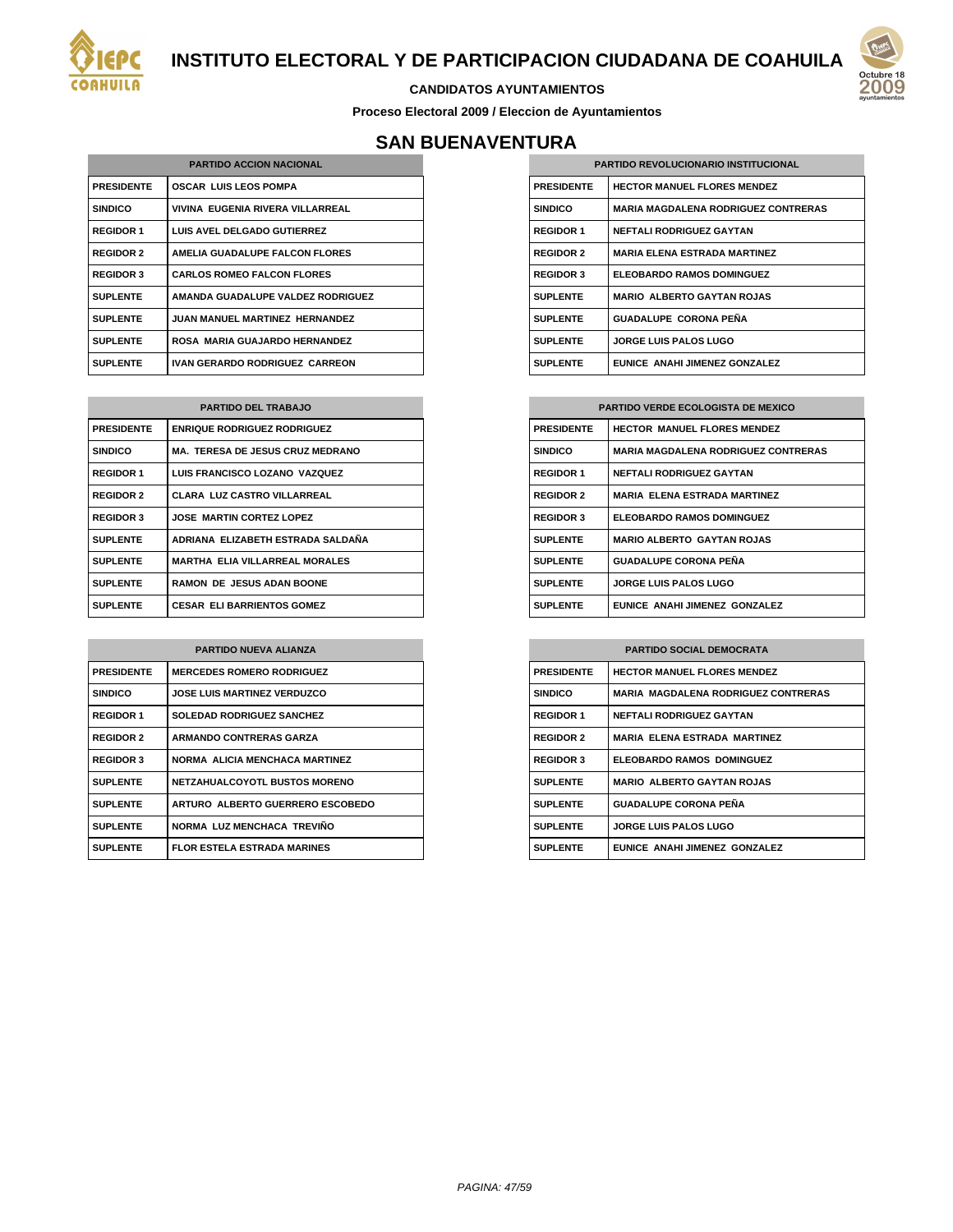



#### **CANDIDATOS AYUNTAMIENTOS**

**Proceso Electoral 2009 / Eleccion de Ayuntamientos**

# **SAN JUAN DE SABINAS**

| <b>PARTIDO ACCION NACIONAL</b> |                                         |  |
|--------------------------------|-----------------------------------------|--|
| <b>PRESIDENTE</b>              | <b>JESUS SANDOVAL GONZALEZ</b>          |  |
| <b>SINDICO</b>                 | SAN JUANA PATRICIA ALVAREZ DE LEON      |  |
| <b>REGIDOR 1</b>               | <b>HORACIO FABIAN BURFFORD GONZALEZ</b> |  |
| <b>REGIDOR 2</b>               | IMELDA ELIZABETH ARANDA HERRERA         |  |
| <b>REGIDOR 3</b>               | <b>FELIPE VALDEZ IBARRA</b>             |  |
| <b>REGIDOR 4</b>               | ROSA MARGARITA AVII A LOPEZ             |  |
| <b>REGIDOR 5</b>               | <b>LEOPOLDO MARTINEZ PATLAN</b>         |  |
| <b>SUPLENTE</b>                | <b>CYNTHIA BERENICE PORTALES GUERRA</b> |  |
| <b>SUPLENTE</b>                | <b>JESUS PADILLA PERALES</b>            |  |
| <b>SUPLENTE</b>                | CELIA DE LA ROSA GARCIA                 |  |
| <b>SUPLENTE</b>                | <b>JUAN MARTINEZ GARZA</b>              |  |
| <b>SUPLENTE</b>                | LILIANA LIZETH RAMOS ORTIZ              |  |
| <b>SUPLENTE</b>                | <b>JUAN FRANCISCO RAMOS ESCOBEDO</b>    |  |

| <b>PARTIDO DE LA REVOLUCION DEMOCRATICA</b> |                                        |  |
|---------------------------------------------|----------------------------------------|--|
| <b>PRESIDENTE</b>                           | <b>JOSE ROGELIO GARCIA LOPEZ</b>       |  |
| <b>SINDICO</b>                              | <b>SERGIO ESPARZA MALTOS</b>           |  |
| <b>REGIDOR 1</b>                            | <b>MARIA JOSEFINA GUERRERO SALDAÑA</b> |  |
| <b>REGIDOR 2</b>                            | <b>OSCAR GOMEZ BELMARES</b>            |  |
| <b>REGIDOR 3</b>                            | <b>JUANITA LIZZETHE AYALA GUERRERO</b> |  |
| <b>REGIDOR 4</b>                            | <b>CARLOS ENRIQUE BORJON RAMIREZ</b>   |  |
| <b>REGIDOR 5</b>                            | <b>RAQUEL CAMPOS ORTIZ</b>             |  |
| <b>SUPLENTE</b>                             | <b>JULIO CESAR VALERO MARTINEZ</b>     |  |
| <b>SUPLENTE</b>                             | <b>MARGARITA GUERRERO SALDAÑA</b>      |  |
| <b>SUPLENTE</b>                             | VANESSA ELIZABETH GONZALEZ VALENCIANO  |  |
| <b>SUPLENTE</b>                             | <b>FRANCISCO VERASTEGUI MEDRANO</b>    |  |
| <b>SUPLENTE</b>                             | <b>MARIA GLORIA MACIAS</b>             |  |
| <b>SUPLENTE</b>                             | <b>KARINA AGUILAR GARCIA</b>           |  |

| PARTIDO UNIDAD DEMOCRATICA DE COAHUILA |                                         |
|----------------------------------------|-----------------------------------------|
| <b>PRESIDENTE</b>                      | <b>JESUS SANDOVAL GONZALEZ</b>          |
| <b>SINDICO</b>                         | SAN JUANA PATRICIA ALVAREZ DE LEON      |
| <b>REGIDOR 1</b>                       | <b>HORACIO FABIAN BURFFORD GONZALEZ</b> |
| <b>REGIDOR 2</b>                       | IMFI DA FI IZARFTH ARANDA HFRRFRA       |
| <b>REGIDOR 3</b>                       | FFI IPF VAI DF7 IBARRA                  |
| <b>REGIDOR 4</b>                       | ROSA MARGARITA AVII A LOPEZ             |
| <b>REGIDOR 5</b>                       | I FOPOI DO MARTINFZ PATI AN             |
| <b>SUPLENTE</b>                        | <b>CYNTHIA BERENICE PORTALES GUERRA</b> |
| <b>SUPLENTE</b>                        | <b>JESUS PADILLA PERALES</b>            |
| <b>SUPLENTE</b>                        | CELIA DE LA ROSA GARCIA                 |
| <b>SUPLENTE</b>                        | <b>JUAN MARTINEZ GARZA</b>              |
| <b>SUPLENTE</b>                        | <b>I II IANA I IZETH RAMOS ORTIZ</b>    |
| <b>SUPLENTE</b>                        | <b>JUAN FRANCISCO RAMOS ESCOBEDO</b>    |

| <b>PARTIDO REVOLUCIONARIO INSTITUCIONAL</b> |                                        |
|---------------------------------------------|----------------------------------------|
| <b>PRESIDENTE</b>                           | <b>ANTONIO NERIO MALTOS</b>            |
| <b>SINDICO</b>                              | <b>MA. DEL PILAR GUADIANA TIJERINA</b> |
| <b>REGIDOR 1</b>                            | <b>OSCAR RIVERA MEDINA</b>             |
| <b>REGIDOR 2</b>                            | <b>LUCINDA RAMIREZ ESCOBEDO</b>        |
| <b>REGIDOR 3</b>                            | <b>OSCAR LONGORIA GONZALEZ</b>         |
| <b>REGIDOR 4</b>                            | IRA ALLJATZIRY MUÑOZ FLORES            |
| <b>REGIDOR 5</b>                            | <b>DAMIAN RIOS MUÑOZ</b>               |
| <b>SUPLENTE</b>                             | <b>SANDRO DE LA ROSA HERNANDEZ</b>     |
| <b>SUPLENTE</b>                             | <b>JULIA DOLORES VALERO MACIAS</b>     |
| <b>SUPLENTE</b>                             | <b>CARLOS ULISES GUZMAN FARIAS</b>     |
| <b>SUPLENTE</b>                             | <b>REYNA LUPE ZALAZAR MORIN</b>        |
| <b>SUPLENTE</b>                             | <b>BENIGNO CUMPIAN LOPEZ</b>           |
| <b>SUPLENTE</b>                             | ALONDRA GONZALEZ AGUILAR               |

| <b>PARTIDO VERDE ECOLOGISTA DE MEXICO</b> |                                       |  |
|-------------------------------------------|---------------------------------------|--|
| <b>PRESIDENTE</b>                         | <b>ORALIA MALDONADO ZERTUCHE</b>      |  |
| <b>SINDICO</b>                            | <b>ROBERTO VARA ALARCON</b>           |  |
| <b>REGIDOR 1</b>                          | AI MA ROSA MONTAL VO ZERTUCHE         |  |
| <b>REGIDOR 2</b>                          | <b>JUAN CARLOS HERNANDEZ CARDENAS</b> |  |
| <b>REGIDOR 3</b>                          | <b>SANDRA RUTH CONTRERAS DELGADO</b>  |  |
| <b>REGIDOR 4</b>                          | <b>CLODOMIRO DANIEL FARIAS LARA</b>   |  |
| <b>REGIDOR 5</b>                          | AI MA YOI ANDA GARCIA MARTINEZ        |  |
| <b>SUPLENTE</b>                           | <b>LEOBARDO HINOJOSA CASILLAS</b>     |  |
| <b>SUPLENTE</b>                           | OLGA CASTELLANOS VILLARREAL           |  |
| <b>SUPLENTE</b>                           | <b>VANESSA SANCHEZ REYES</b>          |  |
| <b>SUPLENTE</b>                           | <b>FERNANDO LUCIO POMPERMAYER</b>     |  |
| <b>SUPLENTE</b>                           | <b>FERNANDO HUGO LUCIO CONTRERAS</b>  |  |
| <b>SUPLENTE</b>                           | <b>MARIA ANGELINA CORTEZ ROMO</b>     |  |

| <b>PARTIDO NUEVA ALIANZA</b> |                                        |
|------------------------------|----------------------------------------|
| <b>PRESIDENTE</b>            | <b>ANTONIO NERIO MALTOS</b>            |
| <b>SINDICO</b>               | <b>MA. DEL PILAR GUADIANA TIJERINA</b> |
| <b>REGIDOR 1</b>             | <b>OSCAR RIVERA MEDINA</b>             |
| <b>REGIDOR 2</b>             | <b>LUCINDA RAMIREZ ESCOBEDO</b>        |
| <b>REGIDOR 3</b>             | <b>OSCAR LONGORIA GONZALEZ</b>         |
| <b>REGIDOR 4</b>             | IRA ALI JATZIRY MUÑOZ FLORES           |
| <b>REGIDOR 5</b>             | <b>DAMIAN RIOS MUÑOZ</b>               |
| <b>SUPLENTE</b>              | <b>SANDRO DE LA ROSA HERNANDEZ</b>     |
| <b>SUPLENTE</b>              | <b>CARLOS ULISES GUZMAN FARIAS</b>     |
| <b>SUPLENTE</b>              | <b>JULIA DOLORES VALERO MACIAS</b>     |
| <b>SUPLENTE</b>              | <b>REYNA LUPE ZALAZAR MORIN</b>        |
| <b>SUPLENTE</b>              | <b>BENIGNO CUMPIAN LOPEZ</b>           |
| <b>SUPLENTE</b>              | ALONDRA GONZALEZ AGUILAR               |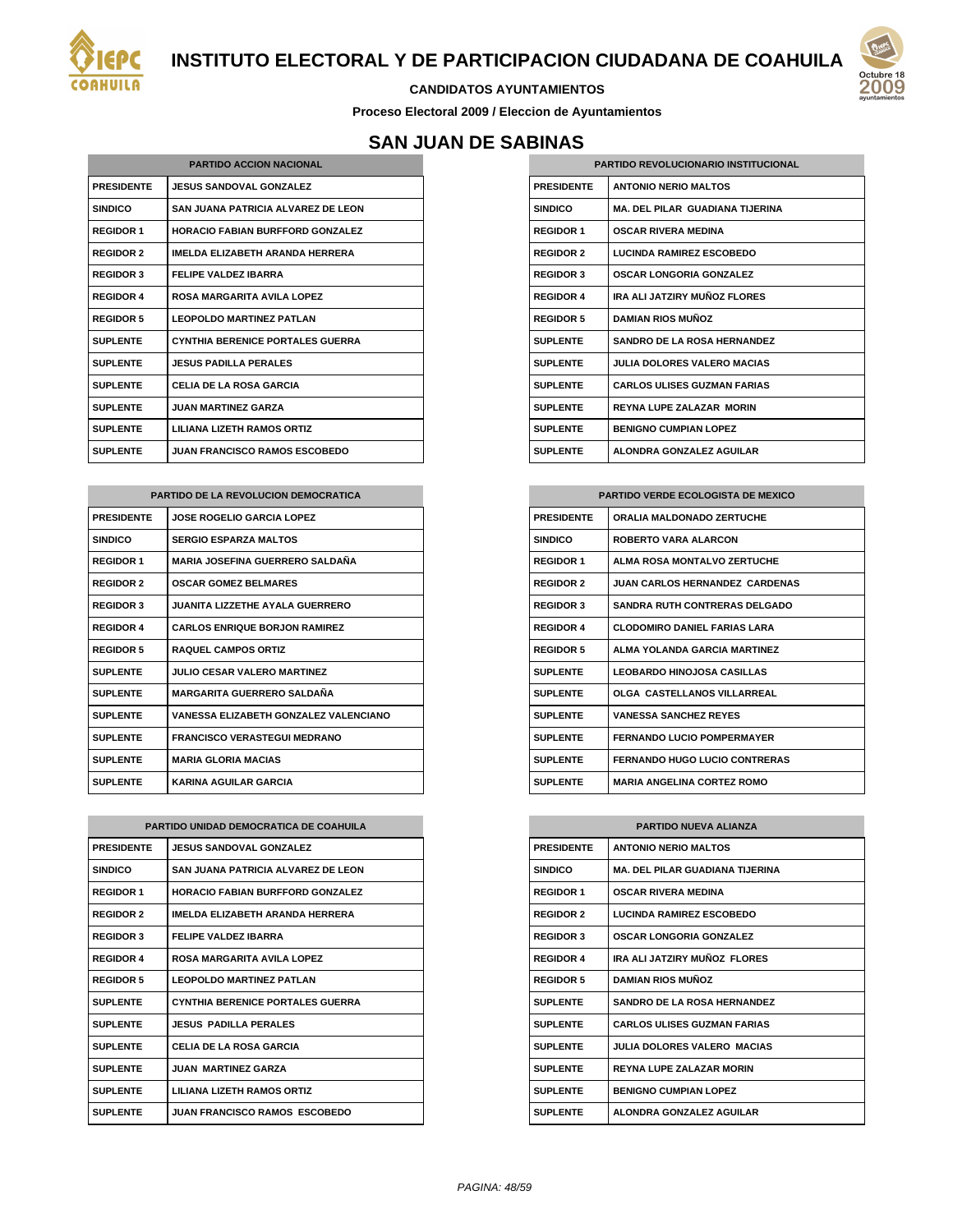

#### **CANDIDATOS AYUNTAMIENTOS**

**Proceso Electoral 2009 / Eleccion de Ayuntamientos**

# **SAN JUAN DE SABINAS**

| <b>PARTIDO SOCIAL DEMOCRATA</b> |                                        |
|---------------------------------|----------------------------------------|
| <b>PRESIDENTE</b>               | <b>ANTONIO NERIO MALTOS</b>            |
| <b>SINDICO</b>                  | <b>MA. DEL PILAR GUADIANA TIJERINA</b> |
| <b>REGIDOR 1</b>                | <b>OSCAR RIVERA MEDINA</b>             |
| <b>REGIDOR 2</b>                | <b>LUCINDA RAMIREZ ESCOBEDO</b>        |
| <b>REGIDOR 3</b>                | <b>OSCAR LONGORIA GONZALEZ</b>         |
| <b>REGIDOR 4</b>                | IRA ALI JATZIRY MUÑOZ FLORES           |
| <b>REGIDOR 5</b>                | <b>DAMIAN RIOS MUÑOZ</b>               |
| <b>SUPLENTE</b>                 | <b>SANDRO DE LA ROSA HERNANDEZ</b>     |
| <b>SUPLENTE</b>                 | JULIA DOLORES VALERO MACIAS            |
| <b>SUPLENTE</b>                 | <b>CARLOS ULISES GUZMAN FARIAS</b>     |
| <b>SUPLENTE</b>                 | <b>REYNA LUPE ZALAZAR MORIN</b>        |
| <b>SUPLENTE</b>                 | <b>BENIGNO CUMPIAN LOPEZ</b>           |
| <b>SUPLENTE</b>                 | ALONDRA GONZALEZ AGUILAR               |

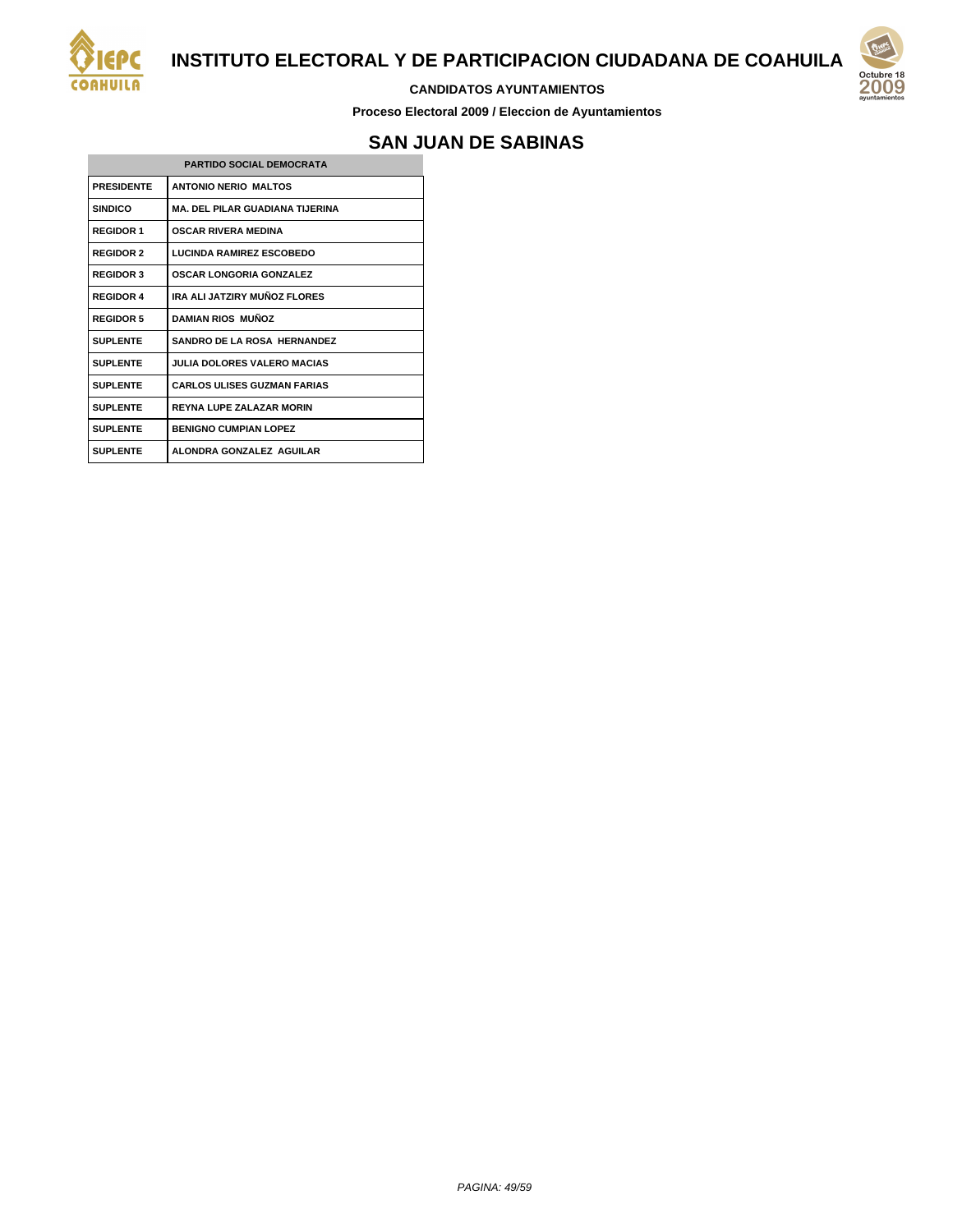



#### **CANDIDATOS AYUNTAMIENTOS**

**Proceso Electoral 2009 / Eleccion de Ayuntamientos**

## **SAN PEDRO**

| <b>PARTIDO ACCION NACIONAL</b> |                                         |
|--------------------------------|-----------------------------------------|
| <b>PRESIDENTE</b>              | <b>ALBARO SANCHEZ VARGAS</b>            |
| <b>SINDICO</b>                 | <b>MARIA CRISTINA GONZALEZ GONZALEZ</b> |
| <b>REGIDOR 1</b>               | <b>JUAN CRUZ CORTINAS</b>               |
| <b>REGIDOR 2</b>               | <b>LETICIA HERNANDEZ MONTOYA</b>        |
| <b>REGIDOR 3</b>               | <b>JUAN FRANCISCO LOZOYA RODRIGUEZ</b>  |
| <b>REGIDOR 4</b>               | <b>MARIA ISABEL SOTO MUÑIZ</b>          |
| <b>REGIDOR 5</b>               | <b>MANUEL MAGALLANES ESTALA</b>         |
| <b>REGIDOR 6</b>               | <b>MARIA DEL CARMEN CASTRO GOMEZ</b>    |
| <b>REGIDOR 7</b>               | PEDRO ALEXANDER LONGORIA GONZALEZ       |
| <b>SUPLENTE</b>                | <b>NANCY SEGOVIA MARTINEZ</b>           |
| <b>SUPLENTE</b>                | <b>J. SANTOS HERNANDEZ FERNANDEZ</b>    |
| <b>SUPLENTE</b>                | <b>ANGELICA SALAS MARTINEZ</b>          |
| <b>SUPLENTE</b>                | LUIS BERNARDO CASTRO DELGADO            |
| <b>SUPLENTE</b>                | <b>CARMINA OROZCO GANDARILLA</b>        |
| <b>SUPLENTE</b>                | ALEJANDRO RODRIGUEZ SAUCEDO             |
| <b>SUPLENTE</b>                | <b>AMALIA ESPINOSA CHIA</b>             |
| <b>SUPLENTE</b>                | SALVADOR RODRIGUEZ ALVARADO             |

| PARTIDO DE LA REVOLUCION DEMOCRATICA |                                          |  |
|--------------------------------------|------------------------------------------|--|
| <b>PRESIDENTE</b>                    | <b>J. SANTOS NAVARRO LARA</b>            |  |
| <b>SINDICO</b>                       | <b>HILDA ROSARIO CASTRO DURAN</b>        |  |
| <b>REGIDOR 1</b>                     | <b>JOB HIRAM CASTILLO CORDERO</b>        |  |
| <b>REGIDOR 2</b>                     | <b>JOSEFA MORENO MONTOYA</b>             |  |
| <b>REGIDOR 3</b>                     | <b>EDUARDO QUIROZ SANCHEZ</b>            |  |
| <b>REGIDOR 4</b>                     | SAN JUANA AI MARAZ I ARA                 |  |
| <b>REGIDOR 5</b>                     | <b>JOSE LUIS JIMENEZ VAZQUEZ</b>         |  |
| <b>REGIDOR 6</b>                     | <b>ROSA MARIA OLIVAS TOVAR</b>           |  |
| <b>REGIDOR 7</b>                     | <b>J. MARCOS RODRIGUEZ GASPAR</b>        |  |
| <b>SUPLENTE</b>                      | <b>MA. ANTONIA GONZALEZ MATA</b>         |  |
| <b>SUPLENTE</b>                      | <b>GABRIELA MONCIVAIS HERRERA</b>        |  |
| <b>SUPLENTE</b>                      | <b>MA. MERCEDES SALAZAR GARCIA</b>       |  |
| <b>SUPLENTE</b>                      | ANGELA VIRIDIANA MEDRANO MORALES         |  |
| <b>SUPLENTE</b>                      | <b>MIGUEL MARTINEZ MENDOZA</b>           |  |
| <b>SUPLENTE</b>                      | <b>SARA MONTIEL PEREZ</b>                |  |
| <b>SUPLENTE</b>                      | <b>MANUEL DE JESUS FERNIZA CERVANTES</b> |  |
| <b>SUPLENTE</b>                      | FI IZARETH RIVERA IBARRA                 |  |

| <b>PARTIDO REVOLUCIONARIO INSTITUCIONAL</b> |                                       |  |
|---------------------------------------------|---------------------------------------|--|
| <b>PRESIDENTE</b>                           | JORGE ANTONIO ARDAI A SERNA           |  |
| <b>SINDICO</b>                              | <b>SANJUANA FLORES MENDEZ</b>         |  |
| <b>REGIDOR 1</b>                            | <b>JESUS AYALA BALDERAS</b>           |  |
| <b>REGIDOR 2</b>                            | LUISA GONZALEZ GONZALEZ               |  |
| <b>REGIDOR 3</b>                            | <b>FRANCISCO RODRIGUEZ VELAZQUEZ</b>  |  |
| <b>REGIDOR 4</b>                            | ROCIO ALEJANDRA SIFUENTES WONG        |  |
| <b>REGIDOR 5</b>                            | <b>GERARDO CEPEDA GONZALEZ</b>        |  |
| <b>REGIDOR 6</b>                            | <b>CRUZ SALDAÑA RAMIREZ</b>           |  |
| <b>REGIDOR 7</b>                            | <b>ARMANDO VEGA SIFUENTES</b>         |  |
| <b>SUPLENTE</b>                             | PATRICIA LIZETH PALAFOX MARTINEZ      |  |
| <b>SUPLENTE</b>                             | <b>FRANCISCO JAVIER DELGADO LUCIO</b> |  |
| <b>SUPLENTE</b>                             | <b>DALIA HERNANDEZ RODRIGUEZ</b>      |  |
| <b>SUPLENTE</b>                             | <b>I II IA BETZAY ROJAS ESPARZA</b>   |  |
| SUPI FNTF                                   | <b>PAMELA VIESCA ESCAREÑO</b>         |  |
| <b>SUPLENTE</b>                             | <b>GERARDO ALFONSO MILAN SANCHEZ</b>  |  |
| <b>SUPLENTE</b>                             | <b>OMAR ALEJANDRO ISAIAS CARDONA</b>  |  |
| <b>SUPLENTE</b>                             | PEDRO RAMIREZ MAGALLANES              |  |

#### **PARTIDO DEL TRABAJO**

| <b>PRESIDENTE</b> | <b>MARIA ORALIA CASTILLO RODRIGUEZ</b> |
|-------------------|----------------------------------------|
| <b>SINDICO</b>    | RAFAEL ALEJANDRO GRIMALDO VAZQUEZ      |
| <b>REGIDOR 1</b>  | <b>MARTHA PATRICIA I OZA HERNANDEZ</b> |
| <b>REGIDOR 2</b>  | <b>J. SOCORRO SEGOVIA JUAREZ</b>       |
| <b>REGIDOR 3</b>  | HORTENCIA MANCINAS FAVEL A             |
| <b>REGIDOR 4</b>  | <b>JUAN CASTILLO ESPARZA</b>           |
| <b>REGIDOR 5</b>  | <b>MA. CONCEPCION MATA AGUERO</b>      |
| <b>REGIDOR 6</b>  | <b>TEREZO SANCHEZ GAYTAN</b>           |
| <b>REGIDOR 7</b>  | <b>MAGDAI FNA AVII A ORTIZ</b>         |
| <b>SUPLENTE</b>   | <b>LUIS ARMANDO AGUILAR GONZALEZ</b>   |
| <b>SUPLENTE</b>   | <b>BLANCA ELVA VASQUEZ SIFUENTES</b>   |
| <b>SUPLENTE</b>   | <b>FRANSISCO CONTRERAS ARMIJO</b>      |
| <b>SUPLENTE</b>   | <b>MARIA ISABEL DE LA O ZAMARRON</b>   |
| <b>SUPLENTE</b>   | <b>EVANGELINA RUIZ PEREZ</b>           |
| <b>SUPLENTE</b>   | <b>SEVERIANO HERNANDEZ CONTRERAS</b>   |
| <b>SUPLENTE</b>   | <b>REYES MATA AGUERO</b>               |
| <b>SUPLENTE</b>   | <b>MARIA GUADALUPE SIFUENTES MATA</b>  |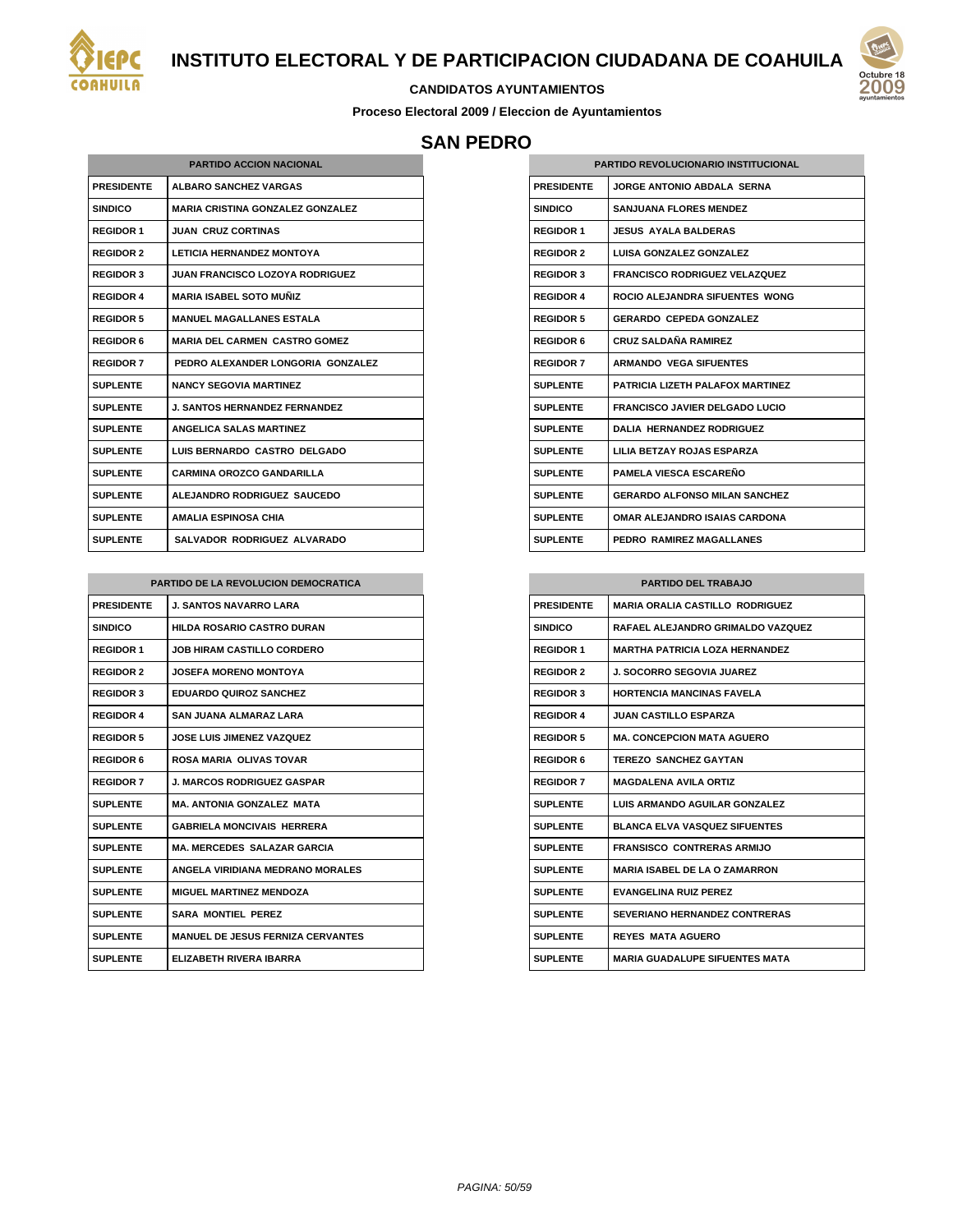

# Octub **200**

#### **CANDIDATOS AYUNTAMIENTOS**

**Proceso Electoral 2009 / Eleccion de Ayuntamientos**

## **SAN PEDRO**

| <b>PARTIDO VERDE ECOLOGISTA DE MEXICO</b> |                                       |  |
|-------------------------------------------|---------------------------------------|--|
| <b>PRESIDENTE</b>                         | <b>JORGE ANTONIO ABDALA SERNA</b>     |  |
| <b>SINDICO</b>                            | SANJUANA FLORES MENDEZ                |  |
| <b>REGIDOR 1</b>                          | <b>JESUS AYALA BALDERAS</b>           |  |
| <b>REGIDOR 2</b>                          | LUISA GONZALEZ GONZALEZ               |  |
| <b>REGIDOR 3</b>                          | <b>FRANCISCO RODRIGUEZ VELAZQUEZ</b>  |  |
| <b>REGIDOR 4</b>                          | ROCIO ALEJANDRA SIFUENTES WONG        |  |
| <b>REGIDOR 5</b>                          | <b>GERARDO CEPEDA GONZALEZ</b>        |  |
| <b>REGIDOR 6</b>                          | <b>CRUZ SALDAÑA RAMIREZ</b>           |  |
| <b>REGIDOR 7</b>                          | <b>ARMANDO VEGA SIFUENTES</b>         |  |
| <b>SUPLENTE</b>                           | PATRICIA I IZETH PAI AFOX MARTINEZ    |  |
| <b>SUPLENTE</b>                           | <b>FRANCISCO JAVIER DELGADO LUCIO</b> |  |
| <b>SUPLENTE</b>                           | <b>DALIA HERNANDEZ RODRIGUEZ</b>      |  |
| <b>SUPLENTE</b>                           | LILIA BETZAY ROJAS ESPARZA            |  |
| <b>SUPLENTE</b>                           | PAMELA VIESCA ESCAREÑO                |  |
| <b>SUPLENTE</b>                           | <b>GERARDO ALFONSO MILAN SANCHEZ</b>  |  |
| <b>SUPLENTE</b>                           | <b>OMAR ALEJANDRO ISAIAS CARDONA</b>  |  |
| <b>SUPLENTE</b>                           | PEDRO RAMIREZ MAGALLANES              |  |

| <b>PARTIDO NUEVA ALIANZA</b> |                                            |  |
|------------------------------|--------------------------------------------|--|
| <b>PRESIDENTE</b>            | JULIO DE LEON SOTO                         |  |
| <b>SINDICO</b>               | <b>JOSEFINA ESTRADA PEREZ</b>              |  |
| <b>REGIDOR 1</b>             | <b>HECTOR RAMON SANCHEZ ANDRADE</b>        |  |
| <b>REGIDOR 2</b>             | <b>ANGELICA MEDINA ESPINO</b>              |  |
| <b>REGIDOR 3</b>             | <b>JESUS HERNANDEZ GONZALEZ</b>            |  |
| <b>REGIDOR 4</b>             | <b>ASTRID CASTRO MEDRANO</b>               |  |
| <b>REGIDOR 5</b>             | <b>JOEL ESPINOZA MACIAS</b>                |  |
| <b>REGIDOR 6</b>             | <b>MA. DEL ROSARIO AVILA ESCATEL</b>       |  |
| <b>REGIDOR 7</b>             | <b>JOSE ANGEL MONCADA RICO</b>             |  |
| <b>SUPLENTE</b>              | <b>MARIA DE GUADALUPE GARCIA CHAVARRIA</b> |  |
| <b>SUPLENTE</b>              | <b>JORGE ALEMAN CARRILLO</b>               |  |
| <b>SUPLENTE</b>              | <b>ARTURO MORALES AGUILERA</b>             |  |
| <b>SUPLENTE</b>              | SONIA ELENA ALONDRA CERDA HERNANDEZ        |  |
| <b>SUPLENTE</b>              | <b>HECTOR HERNANDEZ LEAL</b>               |  |
| <b>SUPLENTE</b>              | <b>ERENDIDA GUERRERO RAMIREZ</b>           |  |
| <b>SUPLENTE</b>              | <b>MIGUEL VITE ARENAS</b>                  |  |
| <b>SUPLENTE</b>              | ROSALINDA DE LEON FLORES                   |  |

| PARTIDO UNIDAD DEMOCRATICA DE COAHUILA |                                       |
|----------------------------------------|---------------------------------------|
| <b>PRESIDENTE</b>                      | <b>I ORENA GARCIA RAMIREZ</b>         |
| <b>SINDICO</b>                         | <b>VICENTE TOVAR CENICEROS</b>        |
| <b>REGIDOR 1</b>                       | ANA RUTH LLANES CORTES                |
| <b>REGIDOR 2</b>                       | <b>JUAN CARLOS CONTRERAS MATA</b>     |
| <b>REGIDOR 3</b>                       | <b>MA FI FNA ADAME I IRA</b>          |
| <b>REGIDOR 4</b>                       | <b>BERNARDO HUERTA MARTINEZ</b>       |
| <b>REGIDOR 5</b>                       | ROSA DEL CARMEN RAMIREZ SOTO          |
| <b>REGIDOR 6</b>                       | <b>JUAN GUILLERMO DURAN RUIZ</b>      |
| <b>REGIDOR 7</b>                       | <b>MARIA LUISA RAMIREZ MIJARES</b>    |
| <b>SUPLENTE</b>                        | <b>MARIA ISABEL MALDONADO ESTRADA</b> |
| <b>SUPLENTE</b>                        | MIGUEL ANGEL GOMEZ MENDEZ             |
| <b>SUPLENTE</b>                        | GENOVEVA DIAZ NUÑEZ                   |
| <b>SUPLENTE</b>                        | <b>JOSE ORTIZ DABILA</b>              |
| <b>SUPLENTE</b>                        | <b>MANUELA MENDOZA HERNANDEZ</b>      |
| <b>SUPLENTE</b>                        | <b>SERVANDO HERNANDEZ ESTRADA</b>     |
| <b>SUPLENTE</b>                        | <b>MANUELA ESCAREÑO RAMIREZ</b>       |
| <b>SUPLENTE</b>                        | J. GUADALUPE LOPEZ CASTRUITA          |

| <b>PARTIDO SOCIAL DEMOCRATA</b> |                                              |
|---------------------------------|----------------------------------------------|
| <b>PRESIDENTE</b>               | <b>ARMANDO SIFUENTES GARZA</b>               |
| <b>SINDICO</b>                  | <b>IRMA BELEN GONZALEZ MATA</b>              |
| <b>REGIDOR 1</b>                | JUAN MANUFI AYALA MALDONADO.                 |
| <b>REGIDOR 2</b>                | <b>GLORIA ALICIA GODOY ALVAREZ</b>           |
| <b>REGIDOR 3</b>                | <b>VICENTE CHAIREZ CEPEDA</b>                |
| <b>REGIDOR 4</b>                | <b>MARISELA RODRIGUEZ RODRIGUEZ</b>          |
| <b>REGIDOR 5</b>                | <b>MANUEL WONG RODRIGUEZ</b>                 |
| <b>REGIDOR 6</b>                | <b>HORTENSIA MAGDALENA HERNANDEZ SANCHEZ</b> |
| <b>REGIDOR 7</b>                | <b>GERARDO ROSALES MONTOYA</b>               |
| <b>SUPLENTE</b>                 | ALICIA SANCHEZ MARTINEZ                      |
| <b>SUPLENTE</b>                 | <b>OSCAR CORDERO JUAREZ</b>                  |
| <b>SUPLENTE</b>                 | <b>MARIO REYES ZERMEÑO</b>                   |
| <b>SUPLENTE</b>                 | <b>MARIA AZUCENA BUEN ABAD PEREYRA</b>       |
| <b>SUPLENTE</b>                 | KARLA ESMERALDA GARCIA SALINAS               |
| <b>SUPLENTE</b>                 | <b>RAUL ALFONSO GARZA GUTIERREZ</b>          |
| <b>SUPLENTE</b>                 | <b>ENRIQUE MATA HERNANDEZ</b>                |
| <b>SUPLENTE</b>                 | LORENA TOVAR RODRIGUEZ                       |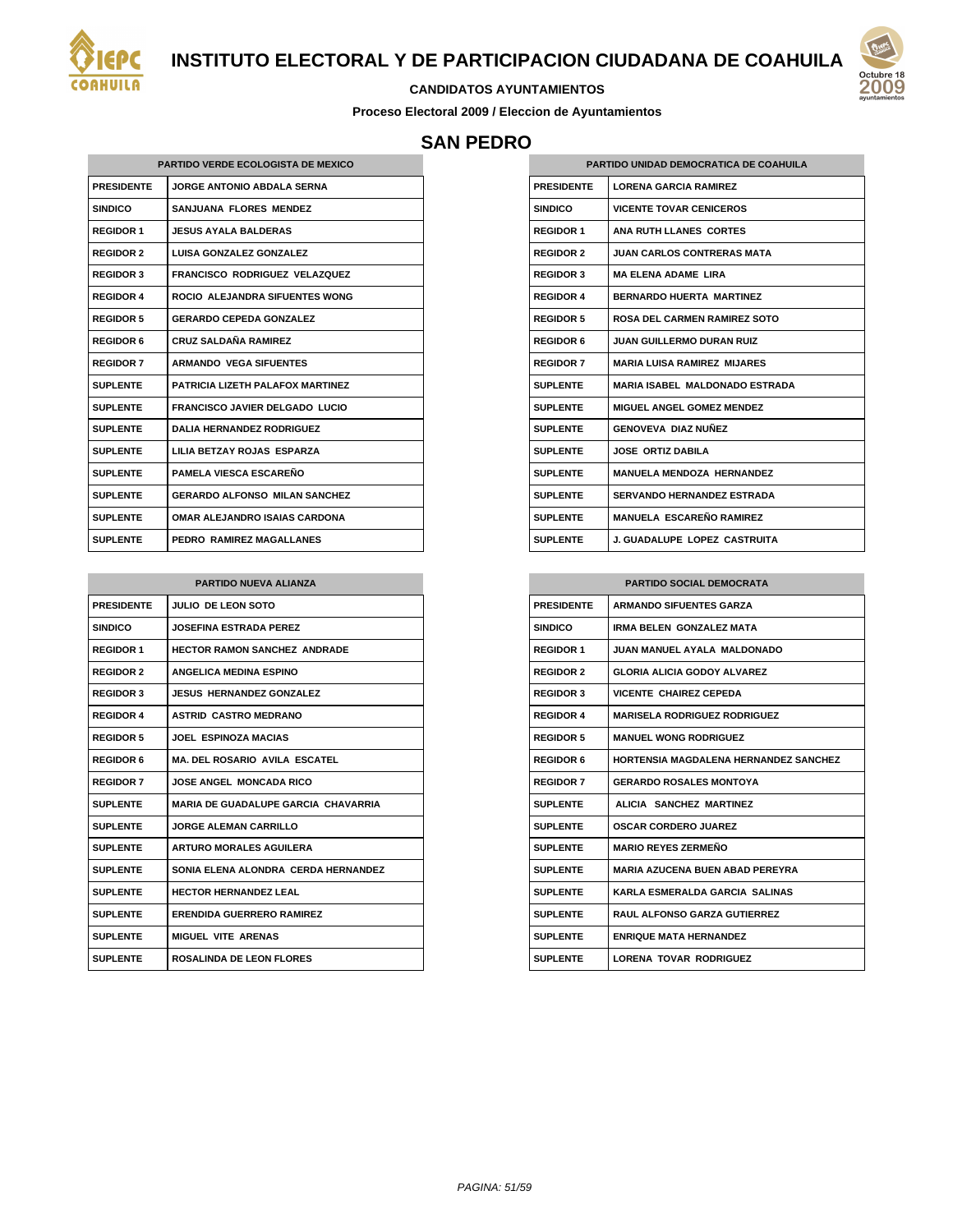

#### **CANDIDATOS AYUNTAMIENTOS**

**Proceso Electoral 2009 / Eleccion de Ayuntamientos**

# **SIERRA MOJADA**

| <b>PARTIDO ACCION NACIONAL</b> |                                          |
|--------------------------------|------------------------------------------|
| <b>PRESIDENTE</b>              | <b>ESVEN LICON LUJAN</b>                 |
| <b>SINDICO</b>                 | LORENA GUADALUPE SEGOVIA GARCIA          |
| <b>REGIDOR 1</b>               | <b>FELIX CASTRO MARQUEZ</b>              |
| <b>REGIDOR 2</b>               | SANDRA LETICIA LOPEZ VILLAZANA           |
| <b>REGIDOR 3</b>               | JUAN MANUEL PIÑA RODRIGUEZ               |
| <b>SUPLENTE</b>                | <b>MARIA ERNESTINA RAMIREZ HERNANDEZ</b> |
| <b>SUPLENTE</b>                | <b>OSCAR DELGADO SEGOVIA</b>             |
| <b>SUPLENTE</b>                | JORGE GUADALUPE GONZALEZ ROMERO          |
| <b>SUPLENTE</b>                | <b>BRENDA YUDITH MEDELLIN GAYTAN</b>     |

| <b>PARTIDO VERDE ECOLOGISTA DE MEXICO</b> |                                        |
|-------------------------------------------|----------------------------------------|
| <b>PRESIDENTE</b>                         | <b>CARLOS RIVERA SILVA</b>             |
| <b>SINDICO</b>                            | <b>ESTHER ALICIA TREVIÑO RODRIGUEZ</b> |
| <b>REGIDOR 1</b>                          | <b>ADOLFO FLORENTINO GARCIA TORRES</b> |
| <b>REGIDOR 2</b>                          | <b>MARIA DE JESUS MELENDEZ RAMIREZ</b> |
| <b>REGIDOR 3</b>                          | <b>HUGO IBERT MANCHA FLORES</b>        |
| <b>SUPLENTE</b>                           | ALMA DELIA SILVA CALDERON              |
| <b>SUPLENTE</b>                           | <b>JUAN ANTONIO MORENO CARDOZA</b>     |
| <b>SUPLENTE</b>                           | ARACELI JAQUELINA ROJAS TOVAR          |
| <b>SUPLENTE</b>                           | <b>LUIS ALBERTO MANCHA MARQUEZ</b>     |

| <b>PARTIDO NUEVA ALIANZA</b> |                                        |
|------------------------------|----------------------------------------|
| <b>PRESIDENTE</b>            | <b>CARLOS RIVERA SILVA</b>             |
| <b>SINDICO</b>               | ESTHER ALICIA TREVIÑO RODRIGUEZ        |
| <b>REGIDOR 1</b>             | <b>ADOLFO FLORENTINO GARCIA TORRES</b> |
| <b>REGIDOR 2</b>             | <b>MARIA DE JESUS MELENDEZ RAMIREZ</b> |
| <b>REGIDOR 3</b>             | <b>HUGO IBERT MANCHA FLORES</b>        |
| <b>SUPLENTE</b>              | ALMA DELIA SILVA CALDERON              |
| <b>SUPLENTE</b>              | <b>JUAN ANTONIO MORENO CARDOZA</b>     |
| <b>SUPLENTE</b>              | ARACELI JAQUELINA ROJAS TOVAR          |
| <b>SUPLENTE</b>              | <b>LUIS ALBERTO MANCHA MARQUEZ</b>     |

| <b>PARTIDO REVOLUCIONARIO INSTITUCIONAL</b> |                                        |
|---------------------------------------------|----------------------------------------|
| <b>PRESIDENTE</b>                           | <b>CARLOS RIVERA SILVA</b>             |
| <b>SINDICO</b>                              | ESTHER ALICIA TREVIÑO RODRIGUEZ        |
| <b>REGIDOR 1</b>                            | <b>ADOLFO FLORENTINO GARCIA TORRES</b> |
| <b>REGIDOR 2</b>                            | <b>MARIA DE JESUS MELENDEZ RAMIREZ</b> |
| <b>REGIDOR 3</b>                            | <b>HUGO IBERT MANCHA FLORES</b>        |
| <b>SUPLENTE</b>                             | ALMA DELIA SILVA CALDERON              |
| <b>SUPLENTE</b>                             | <b>JUAN ANTONIO MORENO CARDOZA</b>     |
| <b>SUPLENTE</b>                             | ARACELI JAQUELINA ROJAS TOVAR          |
| <b>SUPLENTE</b>                             | <b>LUIS ALBERTO MANCHA MARQUEZ</b>     |

| PARTIDO UNIDAD DEMOCRATICA DE COAHUILA |                                          |
|----------------------------------------|------------------------------------------|
| <b>PRESIDENTE</b>                      | <b>CARMELITO TORRES TOVAR</b>            |
| <b>SINDICO</b>                         | <b>FRANCISCA MAGNOLIA SEGOVIA CHACON</b> |
| <b>REGIDOR 1</b>                       | <b>FIDENCIO RODRIGUEZ CRUZ</b>           |
| <b>REGIDOR 2</b>                       | <b>FLORA ESTEFANA GARCIA RAMIREZ</b>     |
| <b>REGIDOR 3</b>                       | <b>HECTOR ESTUPIÑAN</b>                  |
| <b>SUPLENTE</b>                        | JESUS GUADALUPE HERNANDEZ FERREL         |
| <b>SUPLENTE</b>                        | <b>LEONCIO VILLAZANA MILAN</b>           |
| <b>SUPLENTE</b>                        | <b>MANUELA VILLAZANA GARCIA</b>          |
| <b>SUPLENTE</b>                        | <b>IRENE FLORES TOVAR</b>                |

| <b>PARTIDO SOCIAL DEMOCRATA</b> |                                        |
|---------------------------------|----------------------------------------|
| <b>PRESIDENTE</b>               | <b>CARLOS RIVERA SILVA</b>             |
| <b>SINDICO</b>                  | ESTHER ALICIA TREVIÑO RODRIGUEZ        |
| <b>REGIDOR 1</b>                | ADOLFO FLORENTINO GARCIA TORRES        |
| <b>REGIDOR 2</b>                | <b>MARIA DE JESUS MELENDEZ RAMIREZ</b> |
| <b>REGIDOR 3</b>                | <b>HUGO IBERT MANCHA FLORES</b>        |
| <b>SUPLENTE</b>                 | ALMA DELIA SILVA CALDERON              |
| <b>SUPLENTE</b>                 | <b>JUAN ANTONIO MORENO CARDOZA</b>     |
| <b>SUPLENTE</b>                 | ARACELI JAQUELINA ROJAS TOVAR          |
| <b>SUPLENTE</b>                 | <b>LUIS ALBERTO MANCHA MARQUEZ</b>     |

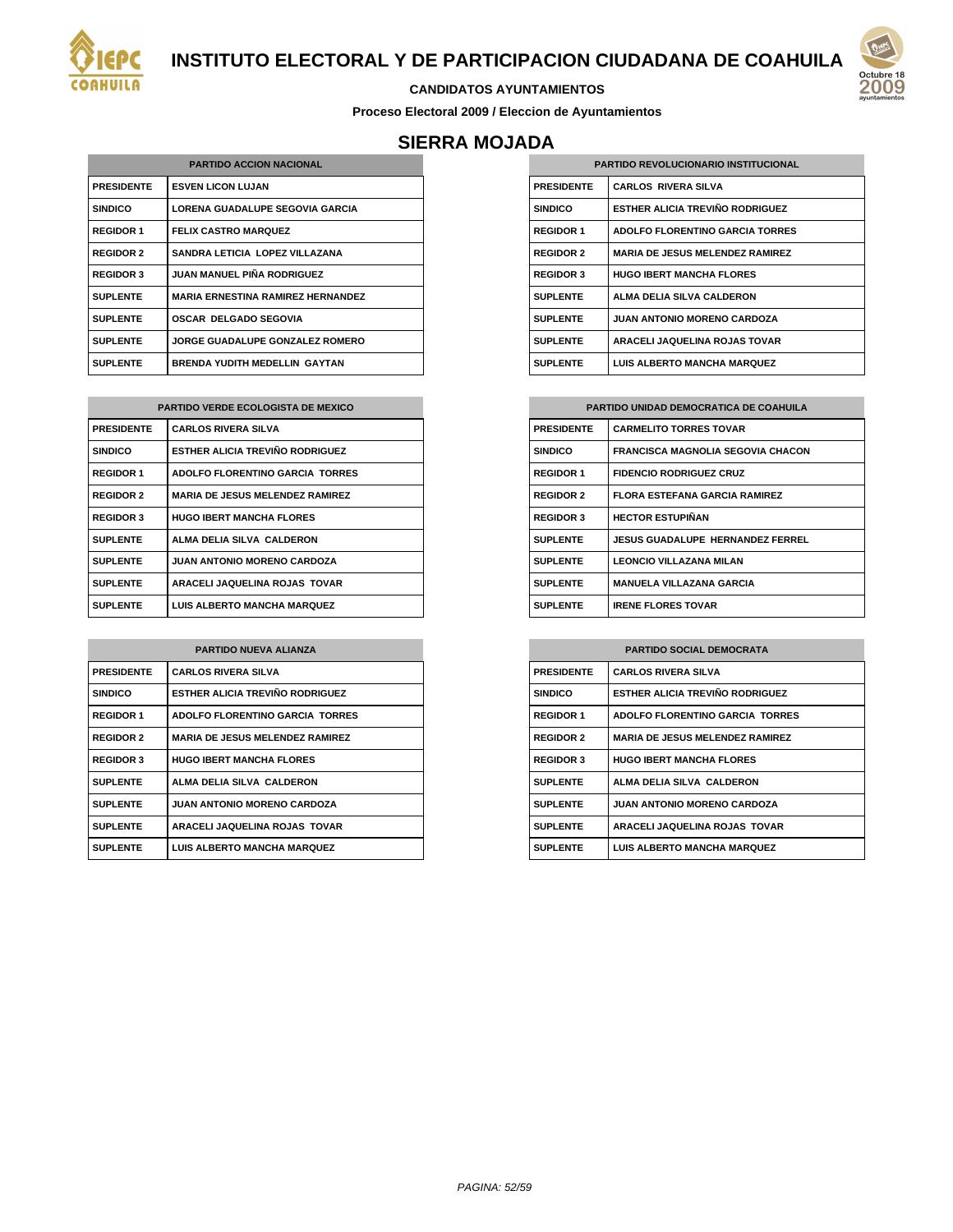



#### **CANDIDATOS AYUNTAMIENTOS**

**Proceso Electoral 2009 / Eleccion de Ayuntamientos**

## **TORREON**

| <b>PARTIDO ACCION NACIONAL</b> |                                         |  |
|--------------------------------|-----------------------------------------|--|
| <b>PRESIDENTE</b>              | <b>JESUS DE LEON TELLO</b>              |  |
| <b>SINDICO</b>                 | LUZ NATALIA VIRGIL ORONA                |  |
| <b>REGIDOR 1</b>               | <b>MARCELO DE JESUS TORRES COFIÑO</b>   |  |
| <b>REGIDOR 2</b>               | MARIA MARGARITA DEL RIO GALLEGOS        |  |
| <b>REGIDOR 3</b>               | <b>RODOLFO GERARDO WALSS AURIOLES</b>   |  |
| <b>REGIDOR 4</b>               | <b>MARTHA ESTHER RODRIGUEZ ROMERO</b>   |  |
| <b>REGIDOR 5</b>               | ROBERTO EDUARDO NATERA HERNANDEZ        |  |
| <b>REGIDOR 6</b>               | <b>DIANA LILIA CARREON QUIÑONES</b>     |  |
| <b>REGIDOR 7</b>               | <b>JOSE ARMANDO GONZALEZ MURILLO</b>    |  |
| <b>REGIDOR 8</b>               | ANA CECILIA GARCIA GONZALEZ             |  |
| <b>SUPLENTE</b>                | ELIZABETH PEREZ ALEMAN                  |  |
| SUPLENTE                       | MARIO GIOVANNI SAENZ DELGADO            |  |
| SUPLENTE                       | LUIS ALBERTO HERRERA HERRERA            |  |
| <b>SUPLENTE</b>                | <b>MARIA MAGDALENA FERNANDEZ UGARTE</b> |  |
| <b>SUPLENTE</b>                | JOSE ALBERTO CHAVIRA ZUÑIGA             |  |
| <b>SUPLENTE</b>                | PAULINA ARACELI CARDENAS CHAVEZ         |  |
| <b>SUPLENTE</b>                | <b>GERARDO ABRAHAM AGUADO GOMEZ</b>     |  |
| <b>SUPLENTE</b>                | <b>MAGDALENA SOFIA LUENGO GONZALEZ</b>  |  |
| <b>SUPLENTE</b>                | ANGELA CAMPOS GARCIA                    |  |

| PARTIDO DE LA REVOLUCION DEMOCRATICA |                                         |
|--------------------------------------|-----------------------------------------|
| <b>PRESIDENTE</b>                    | <b>JOSE MANUEL VELASCO GUTIERREZ</b>    |
| <b>SINDICO</b>                       | <b>ELIA ESTRADA MACIAS</b>              |
| <b>REGIDOR 1</b>                     | <b>MANUEL LOERA RODRIGUEZ</b>           |
| <b>REGIDOR 2</b>                     | <b>MARIA DEL REFUGIO ORONA GAMEZ</b>    |
| <b>REGIDOR 3</b>                     | <b>GERARDO OROZCO GALINDO</b>           |
| <b>REGIDOR 4</b>                     | <b>MARTHA ELVA RODRIGUEZ CORTES</b>     |
| <b>REGIDOR 5</b>                     | JESUS ARMIJO NAVA                       |
| <b>REGIDOR 6</b>                     | <b>MARIA ELIZABETH ESTRADA MACIAS</b>   |
| <b>REGIDOR 7</b>                     | <b>FELIPE ESQUIVEL RODRIGUEZ</b>        |
| <b>REGIDOR 8</b>                     | <b>PAULINA PEREZ RIVERA</b>             |
| <b>SUPLENTE</b>                      | <b>MA. TERESA MARTINEZ BARRAZA</b>      |
| <b>SUPLENTE</b>                      | LILIANA MORALES RODRIGUEZ               |
| <b>SUPLENTE</b>                      | <b>ALEJANDRO AGUIRRE HURTADO</b>        |
| <b>SUPLENTE</b>                      | <b>MA. DEL ROSARIO GUTIERREZ CORTES</b> |
| <b>SUPLENTE</b>                      | <b>RICARDO ISRAEL BETANCOURT MONTES</b> |
| <b>SUPLENTE</b>                      | <b>MARIA ASCENCION DIAZ REYES</b>       |
| <b>SUPLENTE</b>                      | <b>JOSE RODRIGUEZ GARCIA</b>            |
| SUPLENTE                             | <b>CATALINA GUTIERREZ Y GUTIERREZ</b>   |
| <b>SUPLENTE</b>                      | PEDRO DE LA CRUZ SEGURA                 |

| <b>PARTIDO REVOLUCIONARIO INSTITUCIONAL</b> |                                        |
|---------------------------------------------|----------------------------------------|
| <b>PRESIDENTE</b>                           | <b>EDUARDO OLMOS CASTRO</b>            |
| SINDICO                                     | <b>LUCRECIA MARTINEZ DAMM</b>          |
| <b>REGIDOR 1</b>                            | <b>JOSE ELIAS GANEM GUERRERO</b>       |
| <b>REGIDOR 2</b>                            | <b>BLANCA ALICIA MALTOS MENDOZA</b>    |
| <b>REGIDOR 3</b>                            | <b>RODRIGO FUENTES AVILA</b>           |
| <b>REGIDOR 4</b>                            | <b>JUAN ANTONIO MARTINEZ BARRIOS</b>   |
| <b>REGIDOR 5</b>                            | <b>XOCHITL GOMEZ NARVAEZ</b>           |
| <b>REGIDOR 6</b>                            | FELIX ANDREA RUIZ MARTINEZ             |
| <b>REGIDOR 7</b>                            | <b>MA. LUISA CASTRO MENA</b>           |
| <b>REGIDOR 8</b>                            | <b>JOSE REYES BLANCO GUERRA</b>        |
| SUPLENTE                                    | <b>CESAR ULISES TAPIA SCHUMM</b>       |
| SUPLENTE                                    | <b>JOSE ARTURO RANGEL AGUIRRE</b>      |
| SUPLENTE                                    | ALMA ELENA REYNOSO ZAMBRANO            |
| SUPI ENTE                                   | <b>FERNANDO ENRIQUE SOTO AZUA</b>      |
| SUPLENTE                                    | ALMA FABIOLA GONZALEZ CALDERA          |
| SUPLENTE                                    | DORA ELISA GUERRERO ESCAJEDA           |
| <b>SUPLENTE</b>                             | <b>JORGE ALBERTO ROBLES MEDINA</b>     |
| <b>SUPLENTE</b>                             | <b>MARIA GUADALUPE AGUERO SAUCEDO</b>  |
| <b>SUPLENTE</b>                             | <b>MANUEL ALEJANDRO MARTINEZ GARZA</b> |

| <b>PARTIDO DEL TRABAJO</b> |                                      |
|----------------------------|--------------------------------------|
| <b>PRESIDENTE</b>          | ELVIA MARIA RAMIREZ ESCOBEDO         |
| <b>SINDICO</b>             | <b>MANUEL ORION RAMIREZ RENTERIA</b> |
| <b>REGIDOR 1</b>           | CRISTINA CASTRUITA CHAVEZ            |
| <b>REGIDOR 2</b>           | <b>DANIEL RAMOS LLAMAS</b>           |
| <b>REGIDOR 3</b>           | <b>CLAUDIA EDITH HERNANDEZ DIAZ</b>  |
| <b>REGIDOR 4</b>           | <b>ALBERTO JORGE CALDERA GOMEZ</b>   |
| <b>REGIDOR 5</b>           | <b>SANJUANA FRAUSTO MARTINEZ</b>     |
| <b>REGIDOR 6</b>           | <b>JESUS ROJAS JUAREZ</b>            |
| <b>REGIDOR 7</b>           | <b>GENOVEVA ORTIZ CORDERO</b>        |
| <b>REGIDOR 8</b>           | <b>HUMBERTO FLORES LECHUGA</b>       |
| <b>SUPLENTE</b>            | ADELLANA MALDONADO MORA              |
| <b>SUPLENTE</b>            | <b>ANALIA TORRES MACHADO</b>         |
| <b>SUPLENTE</b>            | <b>ADRIAN MARTINEZ TREJO</b>         |
| <b>SUPLENTE</b>            | ELENA ERENDIDA FRANCO JUAREZ         |
| <b>SUPLENTE</b>            | <b>JOSE ORTIZ FLORES</b>             |
| <b>SUPLENTE</b>            | <b>BLANCA ESTELA ROJAS SANDOVAL</b>  |
| <b>SUPLENTE</b>            | <b>GILBERTO REYES SANTANA</b>        |
| <b>SUPLENTE</b>            | <b>ANTONIO COBOS GONZALEZ</b>        |
| <b>SUPLENTE</b>            | <b>CASIMIRA CABRERA ZUMAYA</b>       |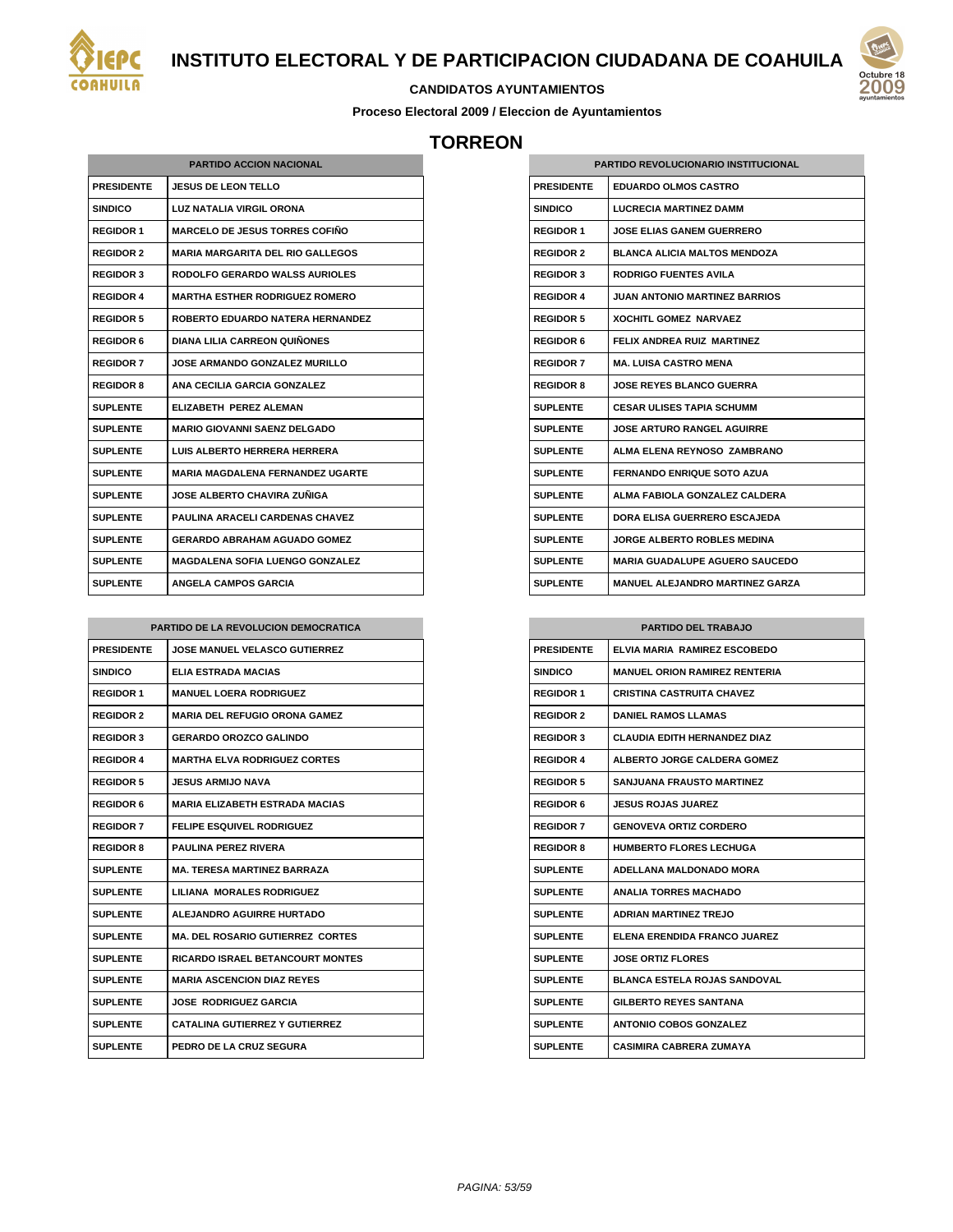

#### **CANDIDATOS AYUNTAMIENTOS**

**Proceso Electoral 2009 / Eleccion de Ayuntamientos**

## **TORREON**

|                   | <b>PARTIDO VERDE ECOLOGISTA DE MEXICO</b> |
|-------------------|-------------------------------------------|
| <b>PRESIDENTE</b> | <b>AMERICA FIDELA RUEDAS TELLO</b>        |
| <b>SINDICO</b>    | <b>PEDRO RODRIGUEZ LOPEZ</b>              |
| <b>REGIDOR 1</b>  | ANA CRISTINA VILLAR CASTAÑEDA             |
| <b>REGIDOR 2</b>  | PEDRO ALBERTO CARDENAS DOMINGUEZ          |
| <b>REGIDOR 3</b>  | <b>MARTHA CHARLOTTE GONZALEZ MULLER</b>   |
| <b>REGIDOR 4</b>  | <b>JAVIER DE JESUS RODRIGUEZ MENDOZA</b>  |
| <b>REGIDOR 5</b>  | ANA YESSICA AVELAR ALVAREZ                |
| <b>REGIDOR 6</b>  | <b>RAFAEL OSIO MENDEZ</b>                 |
| <b>REGIDOR 7</b>  | <b>ELENA BOHIGAS GONZALEZ</b>             |
| <b>REGIDOR 8</b>  | <b>RICARDO ELIAS ZARZAR HANDAL</b>        |
| <b>SUPLENTE</b>   | LUISA FERNANDA GONZALEZ MULLER            |
| <b>SUPLENTE</b>   | <b>RAFAEL ALFONSO RUSTRIAN SALAZAR</b>    |
| <b>SUPLENTE</b>   | <b>MARIA FERNANDA ZORRILLA MORENO</b>     |
| <b>SUPLENTE</b>   | <b>IGNACIO IVAN OBESO REED</b>            |
| <b>SUPLENTE</b>   | ROSA AMELIA RODRIGUEZ MENDOZA             |
| <b>SUPLENTE</b>   | <b>GABRIEL RODRIGUEZ MARIÑO</b>           |
| <b>SUPLENTE</b>   | <b>LUIS ADRIAN MARTINEZ RODRIGUEZ</b>     |
| <b>SUPLENTE</b>   | LUIS ALBERTO BARAJAS TREJO                |
| <b>SUPLENTE</b>   | <b>ROSA MARGARITA MENDOZA HERNANDEZ</b>   |

| <b>PARTIDO NUEVA ALIANZA</b> |                                       |
|------------------------------|---------------------------------------|
| <b>PRESIDENTE</b>            | <b>MARIO ERNESTO HERNANDEZ PEREZ</b>  |
| <b>SINDICO</b>               | <b>MARIA TERESA RODRIGUEZ VAZQUEZ</b> |
| <b>REGIDOR 1</b>             | <b>ENRIQUE AMOZURRUTIA OBREGON</b>    |
| <b>REGIDOR 2</b>             | JEYMI MICHELL MARTINEZ GONZALEZ       |
| <b>REGIDOR 3</b>             | ISAURO MUÑOZ I UFVANOS                |
| <b>REGIDOR 4</b>             | LYDIA ARACELI REYES DOMINGUEZ         |
| <b>REGIDOR 5</b>             | FRANCISCO CHINCOYA CARRANZA           |
| <b>REGIDOR 6</b>             | <b>PAMELA MENDEZ BARRIOS</b>          |
| <b>REGIDOR 7</b>             | <b>BENJAMIN GONZALEZ AGUILAR</b>      |
| <b>REGIDOR 8</b>             | <b>MARIA GUADALUPE GARCIA SALAS</b>   |
| <b>SUPLENTE</b>              | <b>LEONARDO DE LA ROSA MURGUIA</b>    |
| <b>SUPLENTE</b>              | IXCHEL SUGEY DOMINGUEZ PARGA          |
| <b>SUPLENTE</b>              | <b>RAMON CASTILLO BETANCOURT</b>      |
| <b>SUPLENTE</b>              | <b>MA. EUGENIA SANCHEZ GARCIA</b>     |
| <b>SUPLENTE</b>              | <b>RENE ZINHUE ROJAS ALVIDREZ</b>     |
| <b>SUPLENTE</b>              | ELIZABETH ARRIAGA PEREZ               |
| <b>SUPLENTE</b>              | <b>LAZARO LICERIO FACIO</b>           |
| <b>SUPLENTE</b>              | <b>MARIA GUADALUPE ORONA CAMACHO</b>  |
| <b>SUPLENTE</b>              | EDUARDO ALONSO HERNANDEZ ALTAMIRA     |

| PARTIDO UNIDAD DEMOCRATICA DE COAHUILA |                                          |
|----------------------------------------|------------------------------------------|
| <b>PRESIDENTE</b>                      | <b>JESUS DE LEON TELLO</b>               |
| SINDICO                                | <b>LUZ NATALIA VIRGIL ORONA</b>          |
| <b>REGIDOR 1</b>                       | <b>MARCELO DE JESUS TORRES COFIÑO</b>    |
| <b>REGIDOR 2</b>                       | <b>MARIA MARGARITA DEL RIO GALLEGOS</b>  |
| <b>REGIDOR 3</b>                       | <b>RODOLFO GERARDO WALSS AURIOLES</b>    |
| <b>REGIDOR 4</b>                       | <b>MARTHA ESTHER RODRIGUEZ ROMERO</b>    |
| <b>REGIDOR 5</b>                       | <b>ROBERTO EDUARDO NATERA HERNANDEZ</b>  |
| <b>REGIDOR 6</b>                       | <b>DIANA LILIA CARREON QUIÑONES</b>      |
| <b>REGIDOR 7</b>                       | JOSE ARMANDO GONZALEZ MURILLO            |
| <b>REGIDOR 8</b>                       | ANA CECILIA GARCIA GONZALEZ              |
| SUPLENTE                               | ELIZABETH PEREZ ALEMAN                   |
| <b>SUPLENTE</b>                        | I UIS AI BERTO HERRERA HERRERA           |
| SUPLENTE                               | MAGDALENA SOFIA LUENGO GONZALEZ          |
| <b>SUPLENTE</b>                        | <b>MARIO GIOVANNI SAENZ DELGADO</b>      |
| SUPI ENTE                              | <b>MARIA MAGDAI FNA FFRNANDFZ UGARTF</b> |
| <b>SUPLENTE</b>                        | <b>JOSE ALBERTO CHAVIRA ZUÑIGA</b>       |
| SUPLENTE                               | <b>PAULINA ARACELI CARDENAS CHAVEZ</b>   |
| SUPLENTE                               | GERARDO ABRAHAM AGUADO GOMEZ             |
| <b>SUPLENTE</b>                        | <b>ANGELA CAMPOS GARCIA</b>              |

| <b>PARTIDO SOCIAL DEMOCRATA</b> |                                           |
|---------------------------------|-------------------------------------------|
| <b>PRESIDENTE</b>               | <b>ARMANDO JARDON SILVEYRA</b>            |
| <b>SINDICO</b>                  | <b>ALEJANDRO COLCHADO TORRES</b>          |
| <b>REGIDOR 1</b>                | ERNESTO JESUS GUTIERREZ DE LA FUENTE      |
| <b>REGIDOR 2</b>                | <b>IRMA CARITINA MENDIOLA TORRES</b>      |
| <b>REGIDOR 3</b>                | <b>MARIA DEL ROSARIO BOTELLO ROSALES</b>  |
| <b>REGIDOR 4</b>                | EDUARDA VICTORIANA LÓPEZ GUTIERREZ        |
| <b>REGIDOR 5</b>                | <b>MIGUEL ANGEL VELA GOVEA</b>            |
| <b>REGIDOR 6</b>                | <b>EDUARDO BATARSE DIECK</b>              |
| <b>REGIDOR 7</b>                | ARMANDO GERARDO ALVARADO SANCHEZ          |
| <b>REGIDOR 8</b>                | JUAN GARCIA JUAREZ                        |
| <b>SUPLENTE</b>                 | <b>CRISTIAN FDUARDO AI VARADO SANCHEZ</b> |
| <b>SUPLENTE</b>                 | ANTONIO CARELLO BERNAL                    |
| <b>SUPLENTE</b>                 | LUIS ANTONIO GALICIA ORTEGA               |
| <b>SUPLENTE</b>                 | <b>GERARDO RAMIREZ ELIAS</b>              |
| <b>SUPLENTE</b>                 | <b>JESUS V. VILLARREAL REYES</b>          |
| <b>SUPLENTE</b>                 | <b>MARIA INES GONZALEZ PAMANES</b>        |
| <b>SUPLENTE</b>                 | <b>SANDRA LUZ MENDIOLA TORRES</b>         |
| <b>SUPLENTE</b>                 | JESUS ABRAHAM MATA LOPEZ                  |
| <b>SUPLENTE</b>                 | <b>JORGE RAUL ITURRIAGA ESTRADA</b>       |

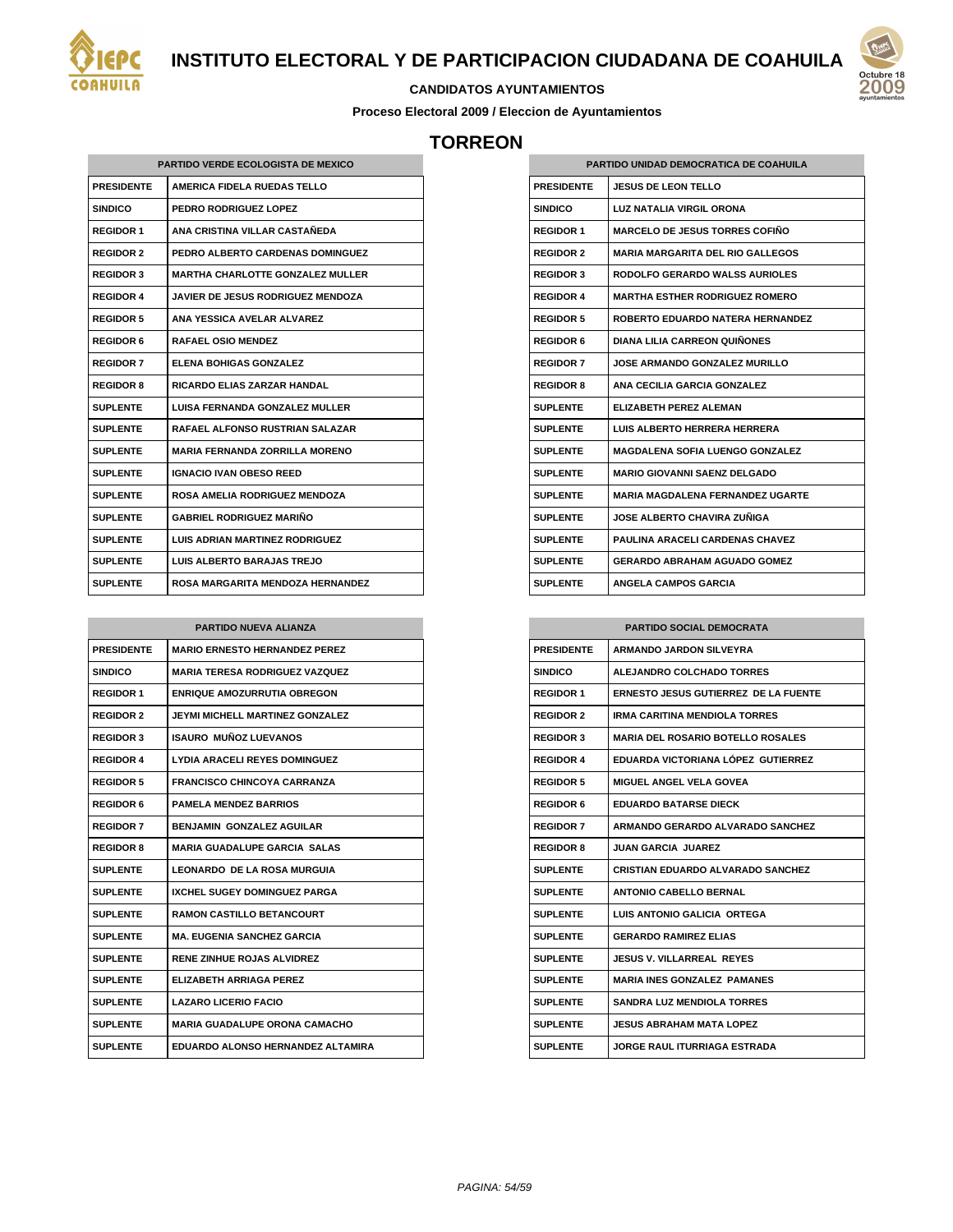

#### **CANDIDATOS AYUNTAMIENTOS**

**Proceso Electoral 2009 / Eleccion de Ayuntamientos**

## **VIESCA**

| <b>PARTIDO ACCION NACIONAL</b> |                                        |
|--------------------------------|----------------------------------------|
| <b>PRESIDENTE</b>              | PEDRO LOPEZ RAMIREZ                    |
| <b>SINDICO</b>                 | <b>MARIA ANA MEDINA IBARRA</b>         |
| <b>REGIDOR 1</b>               | <b>GUADALUPE AGUERO MORALES</b>        |
| <b>REGIDOR 2</b>               | <b>RAMONA SIFUENTES ROMERO</b>         |
| <b>REGIDOR 3</b>               | <b>OSWALDO HERNANDEZ ESTRADA</b>       |
| <b>SUPLENTE</b>                | <b>BENITA TREJO LOPEZ</b>              |
| <b>SUPLENTE</b>                | <b>DOMINGO CUENCA MACHADO</b>          |
| <b>SUPLENTE</b>                | <b>LORENA NAJERA MARIN</b>             |
| <b>SUPLENTE</b>                | <b>ANTONIO EFREN MANRIQUEZ SANCHEZ</b> |

| <b>PARTIDO DE LA REVOLUCION DEMOCRATICA</b> |                                |
|---------------------------------------------|--------------------------------|
| <b>PRESIDENTE</b>                           | ELIDA MEJIA GUTIERREZ          |
| <b>SINDICO</b>                              | <b>ENRIQUE PUENTES ADRIANO</b> |
| <b>REGIDOR 1</b>                            | <b>LUZ MENDEZ LIRA</b>         |
| <b>REGIDOR 2</b>                            | <b>JESUS PICHARDO SOLIS</b>    |
| <b>REGIDOR 3</b>                            | <b>NATALIA LOPEZ ROJAS</b>     |
| <b>SUPLENTE</b>                             | ALFREDO ALCALA HERRERA         |
| <b>SUPLENTE</b>                             | PETRA REYNA COLUNGA            |
| <b>SUPLENTE</b>                             | JULIAN ESPINOZA DE LA TORRE    |
| <b>SUPLENTE</b>                             | PETRA RODRIGUEZ CHAVEZ         |

| PARTIDO UNIDAD DEMOCRATICA DE COAHUILA |                                        |
|----------------------------------------|----------------------------------------|
| <b>PRESIDENTE</b>                      | PEDRO LOPEZ RAMIREZ                    |
| <b>SINDICO</b>                         | <b>MARIA ANA MEDINA IBARRA</b>         |
| <b>REGIDOR 1</b>                       | <b>GUADALUPE AGUERO MORALES</b>        |
| <b>REGIDOR 2</b>                       | <b>RAMONA SIFUENTES ROMERO</b>         |
| <b>REGIDOR 3</b>                       | <b>OSWALDO HERNANDEZ ESTRADA</b>       |
| <b>SUPLENTE</b>                        | <b>BENITA TREJO LOPEZ</b>              |
| <b>SUPLENTE</b>                        | <b>DOMINGO CUENCA MACHADO</b>          |
| <b>SUPLENTE</b>                        | <b>LORENA NAJERA MARIN</b>             |
| <b>SUPLENTE</b>                        | <b>ANTONIO EFREN MANRIQUEZ SANCHEZ</b> |

| <b>PARTIDO REVOLUCIONARIO INSTITUCIONAL</b> |                                         |
|---------------------------------------------|-----------------------------------------|
| <b>PRESIDENTE</b>                           | <b>FRANCISCO JAVIER ESCOBEDO REY</b>    |
| <b>SINDICO</b>                              | <b>GLORIA ISELA PARGAS SIFUENTES</b>    |
| <b>REGIDOR 1</b>                            | <b>ISMAEL GARCIA REY</b>                |
| <b>REGIDOR 2</b>                            | ANA I AURA IBARRA FI ORES               |
| <b>REGIDOR 3</b>                            | <b>VALENTE CORONADO MOLINA</b>          |
| <b>SUPLENTE</b>                             | <b>NADIA HAIDE JARAMILLO RODRIGUEZ</b>  |
| <b>SUPLENTE</b>                             | <b>MANUEL DE JESUS RAMIREZ ROCHA</b>    |
| <b>SUPLENTE</b>                             | <b>BRENDA DEL CARMEN ROJAS MARTINEZ</b> |
| <b>SUPLENTE</b>                             | <b>MACARIO SAUCEDO SILVAS</b>           |

| <b>PARTIDO VERDE ECOLOGISTA DE MEXICO</b> |                                         |
|-------------------------------------------|-----------------------------------------|
| <b>PRESIDENTE</b>                         | <b>FRANCISCO JAVIER ESCOBEDO REY</b>    |
| <b>SINDICO</b>                            | <b>GLORIA ISELA PARGAS SIFUENTES</b>    |
| <b>REGIDOR 1</b>                          | <b>ISMAEL GARCIA REY</b>                |
| <b>REGIDOR 2</b>                          | <b>ANA LAURA IBARRA FLORES</b>          |
| <b>REGIDOR 3</b>                          | <b>VALENTE CORONADO MOLINA</b>          |
| <b>SUPLENTE</b>                           | <b>NADIA HAIDE JARAMILLO RODRIGUEZ</b>  |
| <b>SUPLENTE</b>                           | <b>MANUEL DE JESUS RAMIREZ ROCHA</b>    |
| <b>SUPLENTE</b>                           | <b>BRENDA DEL CARMEN ROJAS MARTINEZ</b> |
| <b>SUPLENTE</b>                           | <b>MACARIO SAUCEDO SILVAS</b>           |

| <b>PARTIDO NUEVA ALIANZA</b> |                                     |
|------------------------------|-------------------------------------|
| <b>PRESIDENTE</b>            | <b>JUAN MANUEL GARCIA NAVA</b>      |
| <b>SINDICO</b>               | <b>LUCINA CRISPIN GONZALEZ</b>      |
| <b>REGIDOR 1</b>             | <b>JAVIER ROSALES RIOS</b>          |
| <b>REGIDOR 2</b>             | <b>ROCIO HERNANDEZ REYES</b>        |
| <b>REGIDOR 3</b>             | <b>SABINO SERRATO LOPEZ</b>         |
| <b>SUPLENTE</b>              | SILVIA MARGARITA GALLEGOS ORONA     |
| <b>SUPLENTE</b>              | <b>RENE GONZALEZ GAYTAN</b>         |
| <b>SUPLENTE</b>              | ELIZABETH LAZARIN ROCHA             |
| <b>SUPLENTE</b>              | <b>MARIA DEL CARMEN LOPEZ LOPEZ</b> |

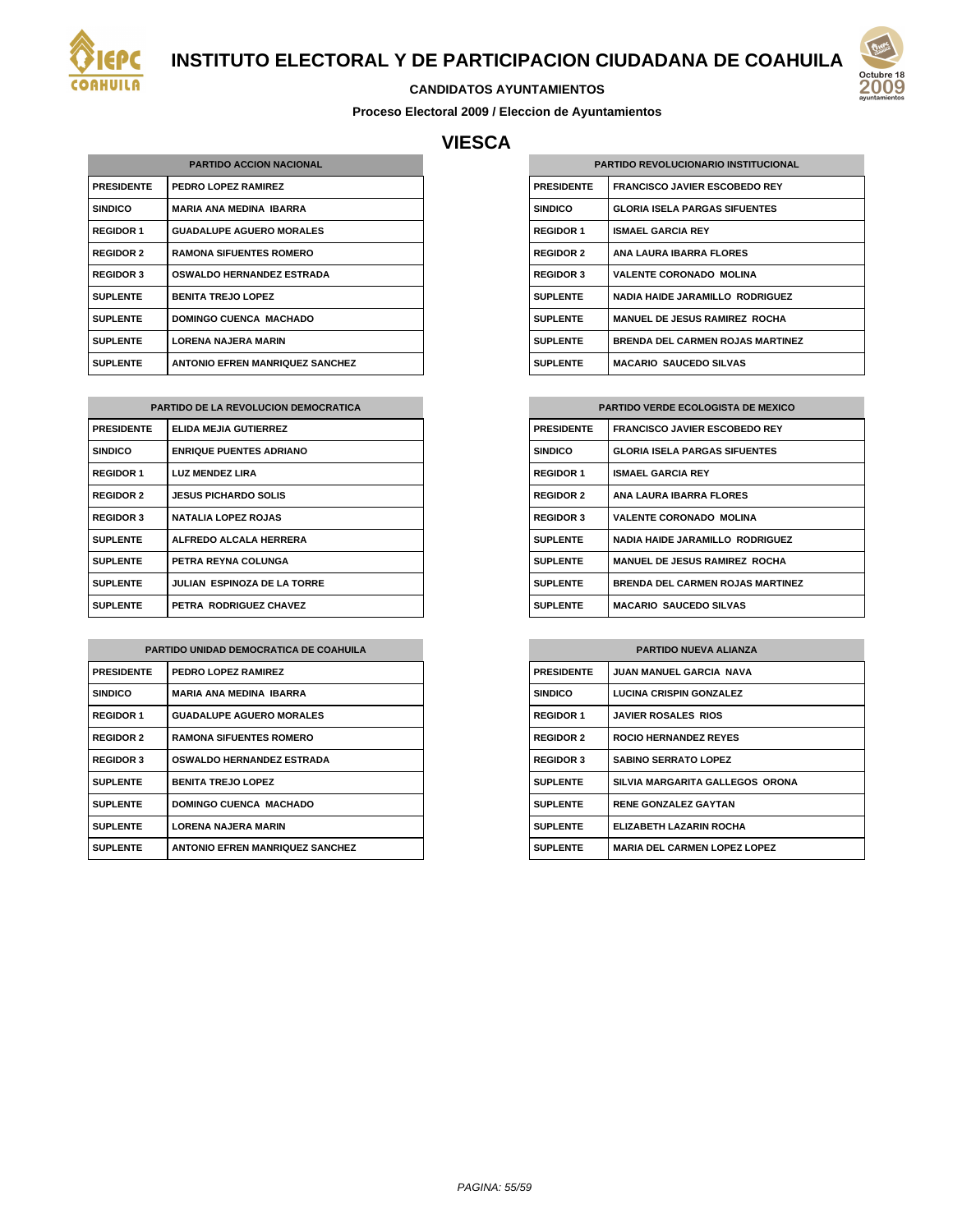

#### **CANDIDATOS AYUNTAMIENTOS**

**Proceso Electoral 2009 / Eleccion de Ayuntamientos**



## **VIESCA**

| <b>PARTIDO SOCIAL DEMOCRATA</b> |                                         |
|---------------------------------|-----------------------------------------|
| <b>PRESIDENTE</b>               | <b>FRANCISCO JAVIER ESCOBEDO REY</b>    |
| <b>SINDICO</b>                  | <b>GLORIA ISELA PARGAS SIFUENTES</b>    |
| <b>REGIDOR 1</b>                | <b>ISMAEL GARCIA REY</b>                |
| <b>REGIDOR 2</b>                | ANA LAURA IBARRA FLORES                 |
| <b>REGIDOR 3</b>                | <b>VALENTE CORONADO MOLINA</b>          |
| <b>SUPLENTE</b>                 | <b>NADIA HAIDE JARAMILLO RODRIGUEZ</b>  |
| <b>SUPLENTE</b>                 | <b>MANUEL DE JESUS RAMIREZ ROCHA</b>    |
| <b>SUPLENTE</b>                 | <b>BRENDA DEL CARMEN ROJAS MARTINEZ</b> |
| <b>SUPLENTE</b>                 | <b>MACARIO SAUCEDO SILVAS</b>           |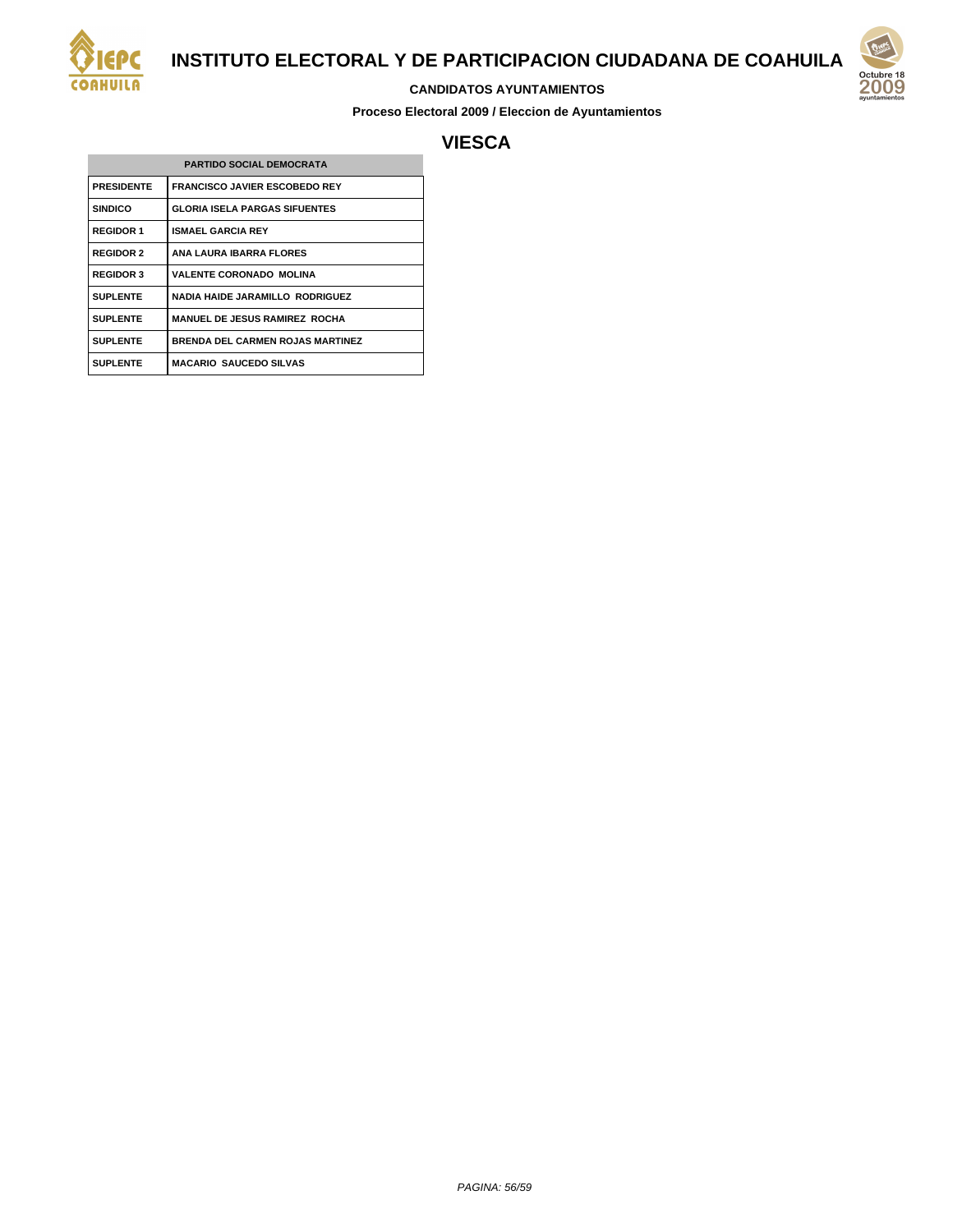

#### **CANDIDATOS AYUNTAMIENTOS**

**Proceso Electoral 2009 / Eleccion de Ayuntamientos**

# **VILLA UNION**

| <b>PARTIDO ACCION NACIONAL</b> |                                         |
|--------------------------------|-----------------------------------------|
| <b>PRESIDENTE</b>              | <b>MARTIN MONTEJANO HERNANDEZ</b>       |
| <b>SINDICO</b>                 | <b>JUANITA YAJAIRA RONDAN ZERTUCHE</b>  |
| <b>REGIDOR 1</b>               | <b>HECTOR MANUEL MARTINEZ HERNANDEZ</b> |
| <b>REGIDOR 2</b>               | <b>MONICA JOSEFINA GARZA ROMO</b>       |
| <b>REGIDOR 3</b>               | <b>EDGAR RODRIGUEZ IRIBARRE</b>         |
| <b>SUPLENTE</b>                | MA. DEL ROSARIO PERALES VAZQUEZ         |
| <b>SUPLENTE</b>                | <b>DOMINGO CORTEZ FLORES</b>            |
| <b>SUPLENTE</b>                | <b>MELISSA YANETH PEREZ GARCIA</b>      |
| <b>SUPLENTE</b>                | <b>JAIME HORACIO VARGAS CASTELLANOS</b> |

| <b>PARTIDO VERDE ECOLOGISTA DE MEXICO</b> |                                   |
|-------------------------------------------|-----------------------------------|
| <b>PRESIDENTE</b>                         | <b>GABRIEL ELIZONDO VALDEZ</b>    |
| <b>SINDICO</b>                            | <b>MA DE JESUS MORENO VAZQUEZ</b> |
| <b>REGIDOR 1</b>                          | PEDRO SANCHEZ LOPEZ               |
| <b>REGIDOR 2</b>                          | <b>SONIA GALAVIS RODRIGUEZ</b>    |
| <b>REGIDOR 3</b>                          | <b>VICTORIANO ESTRADA CRUZ</b>    |
| <b>SUPLENTE</b>                           | <b>HECTOR MENDOZA GUEVARA</b>     |
| <b>SUPLENTE</b>                           | <b>MARISELA MELCHOR SIGALA</b>    |
| <b>SUPLENTE</b>                           | PEDRO ADALBERTO CONTRERAS LIRA    |
| <b>SUPLENTE</b>                           | <b>MA LUISA DEL VALLE FRANCO</b>  |

| <b>PARTIDO SOCIAL DEMOCRATA</b> |                                   |
|---------------------------------|-----------------------------------|
| <b>PRESIDENTE</b>               | <b>GABRIEL ELIZONDO VALDES</b>    |
| <b>SINDICO</b>                  | <b>MA DE JESUS MORENO VAZQUEZ</b> |
| <b>REGIDOR 1</b>                | PEDRO SANCHEZ LOPEZ               |
| <b>REGIDOR 2</b>                | <b>SONIA GALAVIS RODRIGUEZ</b>    |
| <b>REGIDOR 3</b>                | <b>VICTORIANO ESTRADA CRUZ</b>    |
| <b>SUPLENTE</b>                 | <b>HECTOR MENDOZA GUEVARA</b>     |
| <b>SUPLENTE</b>                 | <b>MARISELA MELCHOR SIGALA</b>    |
| <b>SUPLENTE</b>                 | PEDRO ADALBERTO CONTRERAS LIRA    |
| <b>SUPLENTE</b>                 | <b>MA LUISA DEL VALLE FRANCO</b>  |

| <b>PARTIDO REVOLUCIONARIO INSTITUCIONAL</b> |                                    |
|---------------------------------------------|------------------------------------|
| <b>PRESIDENTE</b>                           | <b>GABRIEL ELIZONDO VALDES</b>     |
| <b>SINDICO</b>                              | <b>MA. DE JESUS MORENO VAZQUEZ</b> |
| <b>REGIDOR 1</b>                            | PEDRO SANCHEZ LOPEZ                |
| <b>REGIDOR 2</b>                            | <b>SONIA GALAVIS RODRIGUEZ</b>     |
| <b>REGIDOR 3</b>                            | <b>VICTORIANO ESTRADA CRUZ</b>     |
| <b>SUPLENTE</b>                             | <b>HECTOR MENDOZA GUEVARA</b>      |
| <b>SUPLENTE</b>                             | <b>MARISELA MELCHOR SIGALA</b>     |
| <b>SUPLENTE</b>                             | PEDRO ADALBERTO CONTRERAS LIRA     |
| <b>SUPLENTE</b>                             | <b>MA. LUISA DEL VALLE FRANCO</b>  |

| <b>PARTIDO NUEVA ALIANZA</b> |                                   |
|------------------------------|-----------------------------------|
| <b>PRESIDENTE</b>            | <b>GABRIEL ELIZONDO VALDES</b>    |
| <b>SINDICO</b>               | <b>MA DE JESUS MORENO VAZQUEZ</b> |
| <b>REGIDOR 1</b>             | PEDRO SANCHEZ LOPEZ               |
| <b>REGIDOR 2</b>             | <b>SONIA GALAVIS RODRIGUEZ</b>    |
| <b>REGIDOR 3</b>             | <b>VICTORIANO ESTRADA CRUZ</b>    |
| <b>SUPLENTE</b>              | <b>HECTOR MENDOZA GUEVARA</b>     |
| <b>SUPLENTE</b>              | <b>MARISELA MELCHOR SIGALA</b>    |
| <b>SUPLENTE</b>              | PEDRO ADALBERTO CONTRERAS LIRA    |
| <b>SUPLENTE</b>              | <b>MA LUISA DEL VALLE FRANCO</b>  |

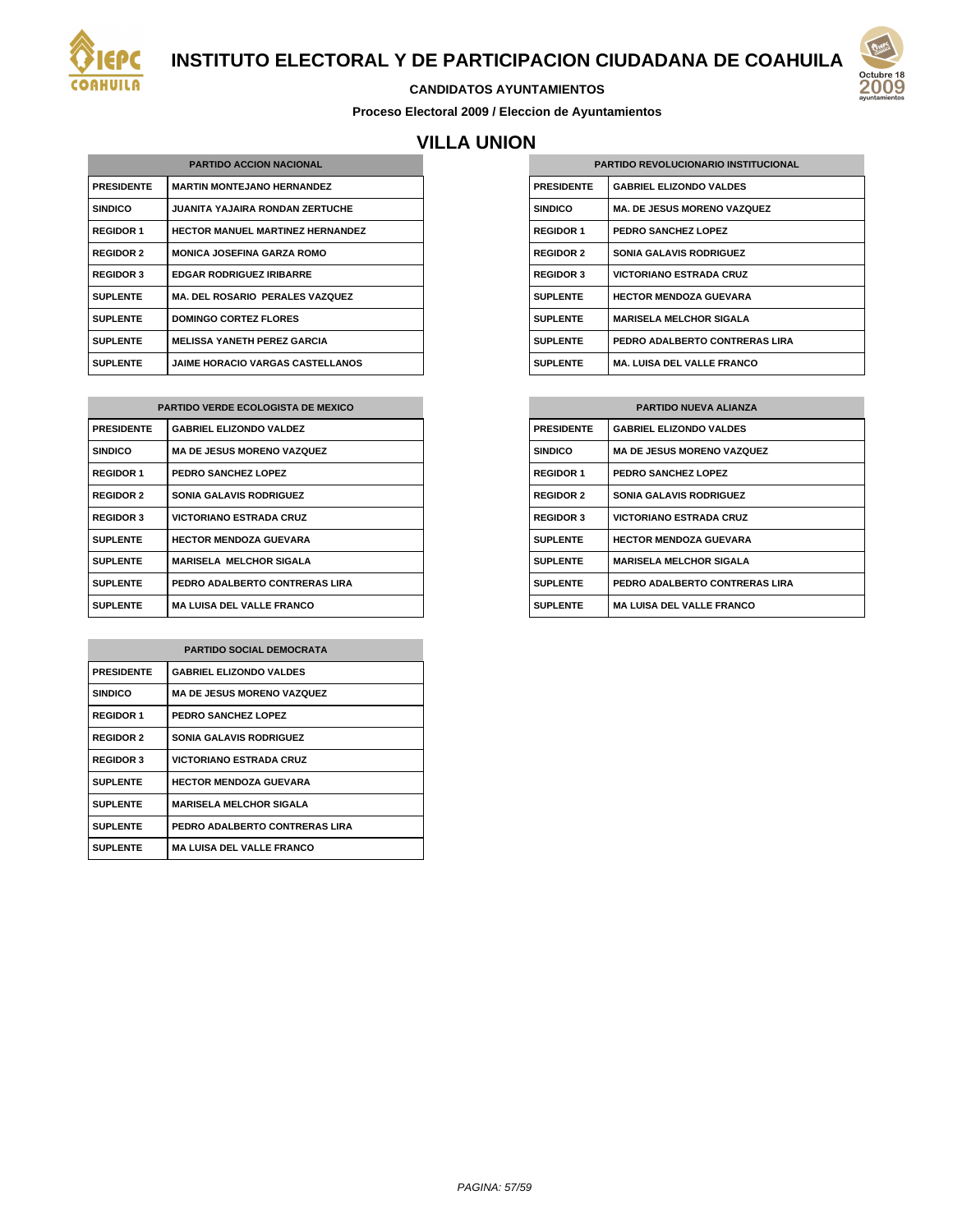



#### **CANDIDATOS AYUNTAMIENTOS**

**Proceso Electoral 2009 / Eleccion de Ayuntamientos**

## **ZARAGOZA**

| <b>PARTIDO ACCION NACIONAL</b> |                                     |
|--------------------------------|-------------------------------------|
| <b>PRESIDENTE</b>              | <b>JOSE ALFREDO GARCIA DE LUNA</b>  |
| <b>SINDICO</b>                 | <b>MA. ISABEL ESCOBEDO OCHOA</b>    |
| <b>REGIDOR 1</b>               | <b>ALFONSO ORTIZ AGUILLON</b>       |
| <b>REGIDOR 2</b>               | <b>LUDIVINA RODRIGUEZ MARTINEZ</b>  |
| <b>REGIDOR 3</b>               | <b>ADALBERTO MONTES HERNANDEZ</b>   |
| <b>SUPLENTE</b>                | <b>MARIA GUADALUPE LIRA SALINAS</b> |
| <b>SUPLENTE</b>                | <b>PABLO MENDOZA CASTRO</b>         |
| <b>SUPLENTE</b>                | LETICIA RODRIGUEZ DE LUNA           |
| <b>SUPLENTE</b>                | <b>JOSE FRANCISCO SALAS ROCHA</b>   |

| <b>PARTIDO DE LA REVOLUCION DEMOCRATICA</b> |                                          |
|---------------------------------------------|------------------------------------------|
| <b>PRESIDENTE</b>                           | <b>HECTOR JAVIER FERNANDEZ OLVERA</b>    |
| <b>SINDICO</b>                              | <b>ZAPOPAN JHANETT RAMIREZ RODRIGUEZ</b> |
| <b>REGIDOR 1</b>                            | <b>AGUSTIN VALLE BAHENA</b>              |
| <b>REGIDOR 2</b>                            | <b>MONICA DEL CARMEN GOMEZ GALINDO</b>   |
| <b>REGIDOR 3</b>                            | PEDRO AMADOR RAMIREZ RODRIGUEZ           |
| <b>SUPLENTE</b>                             | OLGA LIDIA SUAREZ LEIJA                  |
| <b>SUPLENTE</b>                             | <b>GRISELDA GAONA LUCIO</b>              |
| <b>SUPLENTE</b>                             | <b>GERONIMO PADILLA VAZQUEZ</b>          |
| <b>SUPLENTE</b>                             | SUSANA GUADALUPE GUERRERO MONTALVO       |

| <b>PARTIDO VERDE ECOLOGISTA DE MEXICO</b> |                                          |
|-------------------------------------------|------------------------------------------|
| <b>PRESIDENTE</b>                         | <b>SAUL VARA RIVERA</b>                  |
| <b>SINDICO</b>                            | ELVA DE HOYOS ARREDONDO                  |
| <b>REGIDOR 1</b>                          | <b>VICTOR SAUCEDO GOMEZ</b>              |
| <b>REGIDOR 2</b>                          | <b>MERCEDES ANGELICA SANCHEZ SAUCEDO</b> |
| <b>REGIDOR 3</b>                          | <b>ROLANDO GOMEZ VALDES</b>              |
| <b>SUPLENTE</b>                           | LINDA AIDA DOVALINA PEÑA                 |
| <b>SUPLENTE</b>                           | <b>JUAN PEDRO MARES FUENTES</b>          |
| <b>SUPLENTE</b>                           | ANA TERESA GALINDO GELACIO               |
| <b>SUPLENTE</b>                           | <b>ALEJANDRO GARCIA SANTOS</b>           |

| <b>PARTIDO REVOLUCIONARIO INSTITUCIONAL</b> |                                          |
|---------------------------------------------|------------------------------------------|
| <b>PRESIDENTE</b>                           | <b>SAUL VARA RIVERA</b>                  |
| <b>SINDICO</b>                              | ELVA DE HOYOS ARREDONDO                  |
| <b>REGIDOR 1</b>                            | <b>VICTOR SAUCEDO GOMEZ</b>              |
| <b>REGIDOR 2</b>                            | <b>MERCEDES ANGELICA SANCHEZ SAUCEDO</b> |
| <b>REGIDOR 3</b>                            | <b>ROLANDO GOMEZ VALDES</b>              |
| <b>SUPLENTE</b>                             | LINDA AIDA DOVALINA PEÑA                 |
| <b>SUPLENTE</b>                             | <b>JUAN PEDRO MARES FUENTES</b>          |
| <b>SUPLENTE</b>                             | ANA TERESA GALINDO GELACIO               |
| <b>SUPLENTE</b>                             | <b>ALEJANDRO GARCIA SANTOS</b>           |

| <b>PARTIDO DEL TRABAJO</b> |                                          |
|----------------------------|------------------------------------------|
| <b>PRESIDENTE</b>          | <b>CLEOFAS OZUNA ZAMORA</b>              |
| <b>SINDICO</b>             | <b>IRMA LETICIA MONTES JAQUES</b>        |
| <b>REGIDOR 1</b>           | <b>JORGE RANGEL PEREZ</b>                |
| <b>REGIDOR 2</b>           | LISANDRA GARZA NUÑEZ                     |
| <b>REGIDOR 3</b>           | <b>MEDARDO JIMENEZ CORREA</b>            |
| <b>SUPLENTE</b>            | <b>MARIA DEL CARMEN GLORIA RODRIGUEZ</b> |
| <b>SUPLENTE</b>            | JUAN JOSE MUÑOZ ARAMBULA                 |
| <b>SUPLENTE</b>            | <b>FRANCISCA JUAREZ ALVAREZ</b>          |
| <b>SUPLENTE</b>            | JESUS IGNACIO DE LUNA SEGURA             |

| <b>PARTIDO UNIDAD DEMOCRATICA DE COAHUILA</b> |                                         |
|-----------------------------------------------|-----------------------------------------|
| <b>PRESIDENTE</b>                             | <b>MATIAS BERRONES VELARDE</b>          |
| <b>SINDICO</b>                                | PERLA ALEJANDRA GONZALEZ MEDINA         |
| <b>REGIDOR 1</b>                              | <b>GUADALUPE SANCHEZ RIOS</b>           |
| <b>REGIDOR 2</b>                              | <b>LIBERTAD CRISTINA MANCILLA TOVAR</b> |
| <b>REGIDOR 3</b>                              | <b>HUGO ROGIERO ZAMORA ESPINOZA</b>     |
| <b>SUPLENTE</b>                               | <b>CECILIA FRAGA GONZALEZ</b>           |
| <b>SUPLENTE</b>                               | <b>JOSE ANGEL SANCHEZ BERRONES</b>      |
| <b>SUPLENTE</b>                               | <b>NORMA ESTHER ALVAREZ ORTEGA</b>      |
| <b>SUPLENTE</b>                               | <b>ARMANDO LOMAS DOMINGUEZ</b>          |